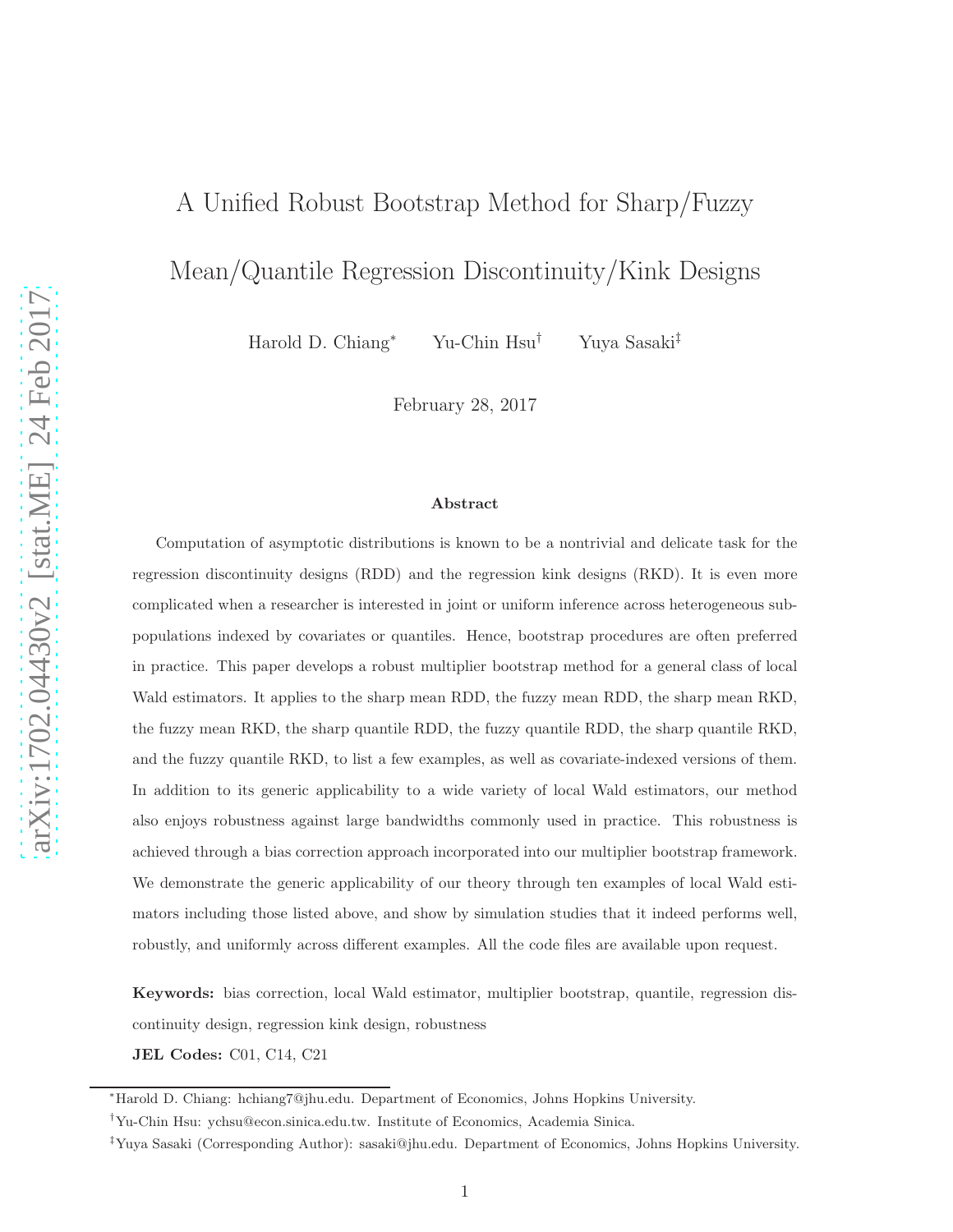## 1 Introduction

Empirical researchers have used many different versions of local Wald estimators. Of mostly wide use are the local Wald estimators for the regression discontinuity design (RDD). More recently, researchers also use local Wald ratios of derivative estimators for the regression kink design (RKD). Furthermore, local Wald ratios of conditional cumulative distribution functions and their variants are used for estimation of quantile treatment effects. For all of these different versions of local Wald estimators, computation of asymptotic distributions – and thus computation of standard errors – is known to be a nontrivial and delicate task to varying extents. Because of this undesired feature, bootstrap methods that circumvent the necessity to calculate complicated covariance matrices/functions are preferred in practice, but their availability is surprisingly limited in the existing literature. In this paper, we propose a general multiplier bootstrap framework, which uniformly applies to all of the commonly used versions of local Wald estimators. In addition to its generic applicability, our method enjoys robustness against practically used bandwidth choice rules. Therefore, the proposed method is readily applicable to most, if not all, types of empirical research based on local Wald estimators.

We are not the first to develop a bootstrap- or simulation-based method of inference for local Wald estimators, but no existing method shares the generic applicability and the robustness that our method enjoys. A couple of important references are Qu and Yoon (2015b) and Bartalotti, Calhoun, and He (2016). Qu and Yoon (2015b) propose a simulation method with bias corrections to achieve robustness, specifically for the sharp quantile RDD. Bartalotti, Calhoun, and He (2016) propose a wild bootstrap method with bias corrections to achieve robustness, specifically for the sharp mean RDD. To our knowledge, on the other hand, there is no robust bootstrap method proposed for any of the other versions of local Wald estimators, such as the fuzzy mean RDD, the sharp mean RKD, the fuzzy mean RKD, the fuzzy quantile RDD, the sharp quantile RKD, and the fuzzy quantile RKD. Instead of proposing a robust bootstrap method which specifically applies to each single version of local Wald estimators, we propose one generic multiplier bootstrap framework that uniformly applies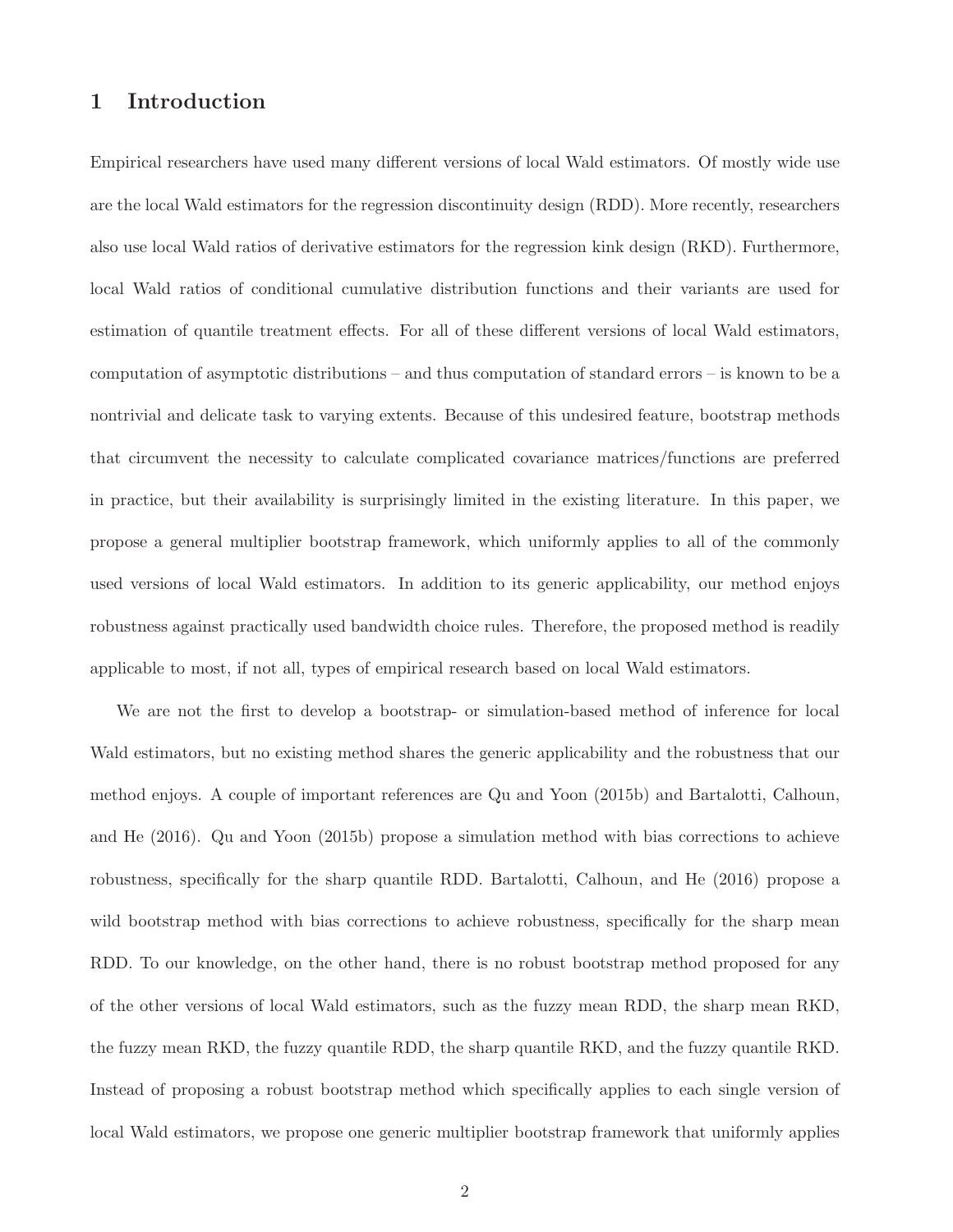to most, if not all, versions of the local Wald estimators including the sharp mean RDD, the fuzzy mean RDD, the sharp mean RKD, the fuzzy mean RKD, the sharp quantile RDD, the fuzzy quantile RDD, the sharp quantile RKD, and the fuzzy quantile RKD, to list a few most popular examples used in empirical research.

Our contributions consist of the robustness and the generic applicability as argued above. We achieve the robustness against practically used bandwidth choice rules through higher-order bias corrections following Calonico, Cattaneo, and Titiunik (2014), as Qu and Yoon (2015b) and Bartalotti, Calhoun, and He (2016) do in their respective contexts. We achieve the generic applicability by taking advantage of the fact that all of the commonly used versions of local Wald estimators share a common basic form of Bahadur representations (BR). Notably, the insight of Porter (2003; Proof of Theorem 3) allows us to derive the BR for higher-order local polynomials which we require for robustness, and we further develop the uniform validity of the BR similar to Qu and Yoon (2015a; Theorem 1). We first establish the validity of the multiplier bootstrap with this common basic form of BR following Kosorok (2003, 2008), and then apply the functional delta method to both of the BR and the multiplier bootstrap processes. Thereby, we achieve the generic applicability through a single unified framework, with only the variable definitions and the Hadamard derivatives having to be changed across different versions of the local Wald estimators.

This paper is organized as follows. After reviewing the literature in Section [2,](#page-3-0) we first present a general framework of local Wald estimands in Section [3,](#page-5-0) with ten examples (Sections [3.1](#page-6-0)[–3.10\)](#page-10-0). Section [4](#page-11-0) proposes general multiplier bootstrap processes, and establishes the validity of the general multiplier bootstrap method. We then demonstrate its applications to the aforementioned ten examples in Section [5,](#page-18-0) and conduct simulation studies in Section [6.](#page-39-0) Proofs and mathematical details are delegated to Section [A](#page-49-0) in the appendix. We provide some practical guide for bandwidth choice in Section [B](#page-79-0) in the appendix.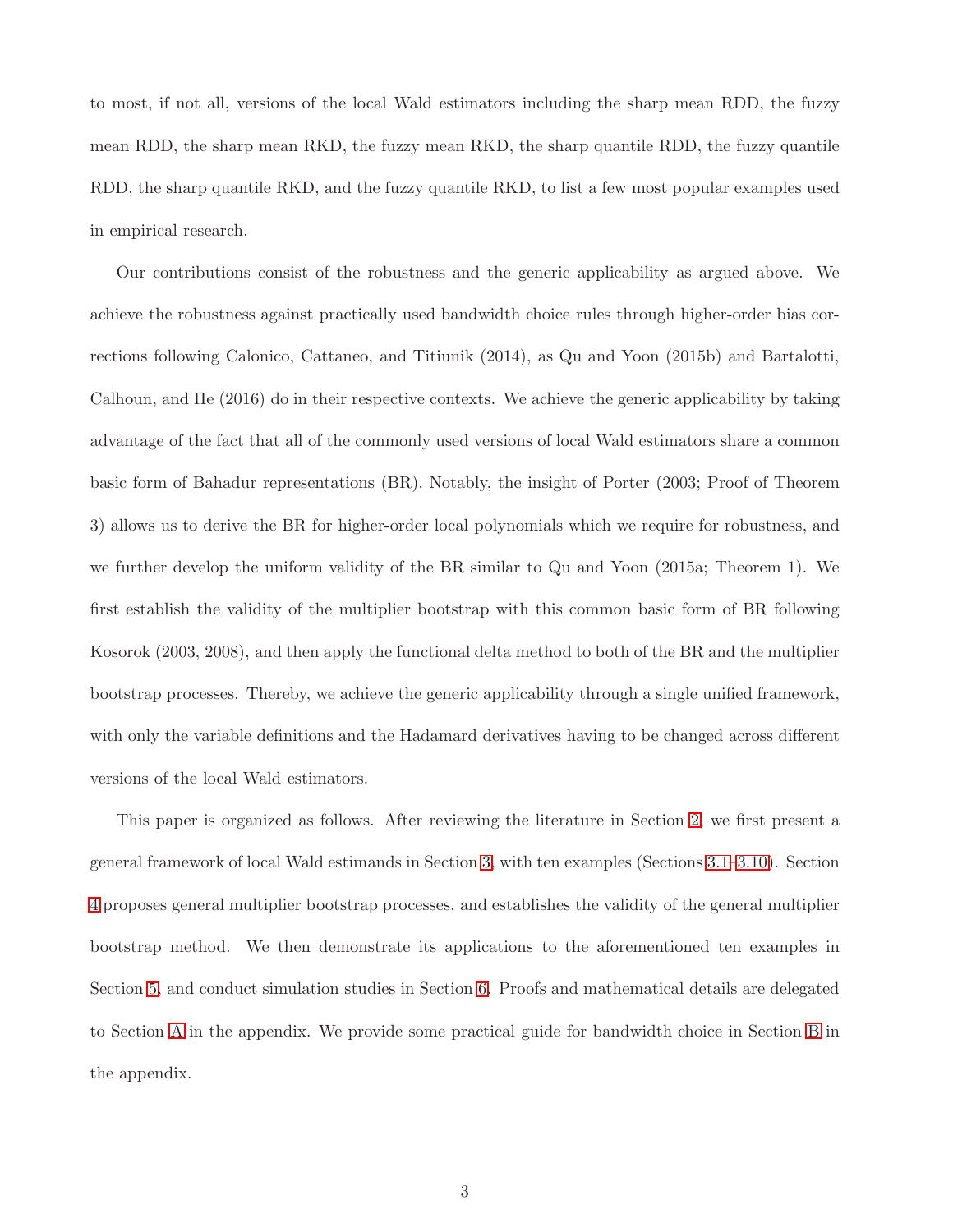## <span id="page-3-0"></span>2 Relation to the Literature

In this section, we overview the most relevant parts of the existing literature. Because of the breadth of the related literature, what we write below is far from being exhaustive.

Literature on Local Designs: The idea of the RDD is introduced by Thistlethwaite and Campbell (1960). There is a vast literature on the RDD today. Instead of enumerating all papers, we refer the readers to a collection of surveys, including Cook (2008), the special issue of Journal of Econometrics edited by Imbens and Lemieux (2008), Imbens and Wooldridge (2009; Sec. 6.4), Lee and Lemieux (2010), and Volume 38 of Advances in Econometrics edited by Cattaneo and Escanciano (2016), as well as the references cited therein. For technical matters, we mainly refer to Porter (2003) for its convenience in deriving the general BR for higher-order local polynomials. While it mostly evolved around the RDD, recent additions to this local design literature include the RKD (e.g., Nielsen, Sørensen, and Taber, 2010; Landais, 2015; Simonsen, Skipper, and Skipper, 2015; Card, Lee, Pei, and Weber,  $2016$ ; Dong,  $2016$ ) and quantile extensions (e.g., Frandsen, Frölich, and Melly,  $2012$ ; Qu and Yoon, 2015b). We emphasize once again that all these different frameworks are uniformly encompassed by the general framework developed in this paper.

Literature on Bandwidth and Robustness: Calonico, Cattaneo, and Titiunik (2014) introduce bias correction for the purpose of achieving the robustness of asymptotic inference against large bandwidths. This innovation paves the way for empirical practitioners to obtain valid standard errors for their estimates under popular data-driven methods of bandwidths (e.g., Imbens and Kalyanaraman, 2012; Calonico, Cattaneo and Titiunik, 2014; Arai and Ichimura, 2016; Calonico, Cattaeneo, and Farrell, 2016ab). Bartalotti, Calhoun, and He (2016) adopt this idea of bias correction in a wild bootstrap method of inference for the sharp mean RDD. Qu and Yoon (2015b) adopt this idea of bias correction in a simulation-based method of inference for the sharp quantile RDD. We adopt this idea of bias correction in a multiplier bootstrap method of inference that uniformly applies to the sharp mean RDD (Section [3.2\)](#page-6-1), the fuzzy mean RDD (Section [3.1\)](#page-6-0), the sharp mean RKD (Section [3.4\)](#page-7-0), the fuzzy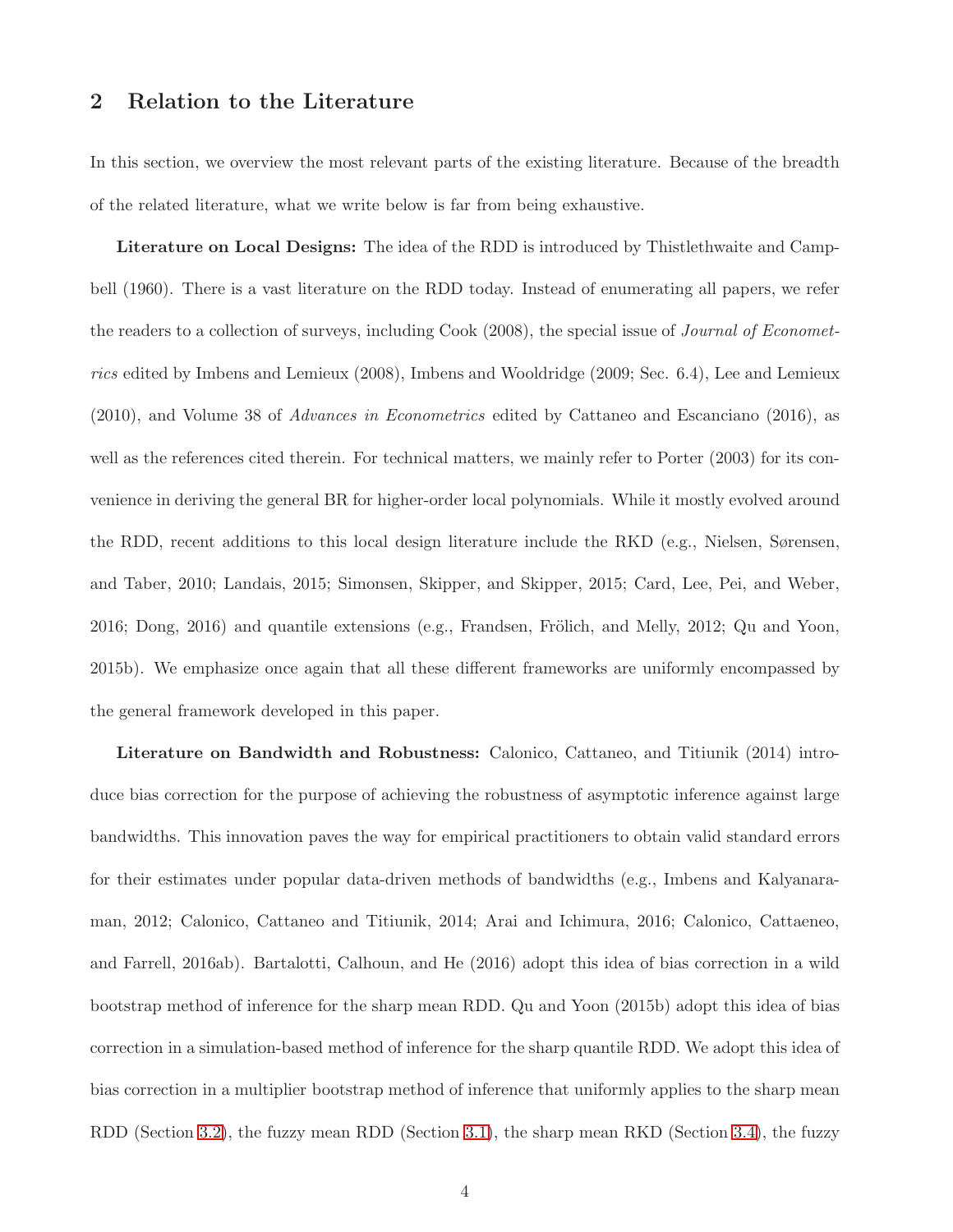mean RKD (Section [3.3\)](#page-7-1), the sharp quantile RDD (Section [3.6\)](#page-8-0), the fuzzy quantile RDD (Section [3.7\)](#page-8-1), the sharp quantile RKD (Section [3.9\)](#page-10-1), and the fuzzy quantile RKD (Section [3.8\)](#page-9-0), among others. Furthermore, Calonico, Cattaneo, and Farrell (2016ab) propose a coverage-probability optimal bandwidth selector and provide a rule of thumb adjustment method to convert MSE-optimal bandwidths into the coverage-probability optimal ones. We also take advantage of these recent innovations.

Literature on Uniform Bahadur Representation: The Bahadur representation is a key to asymptotic distributional results. As we aim to cover uniform inference over a general index set, uniform validity of Bahadur representation over the set is essential for our method. For classes of nonparametric kernel regressions on which our method relies, Masry (1996) and Kong, Linton, and Xia (2010) develop uniform Bahadur representations over regressors. Furthermore, Guerre and Sabbah (2012) and Qu and Yoon (2015a) develop uniform validity over quantiles as well. We take advantage of and extend this existing idea in deriving the uniform validity of our Bahadur representation. In order to deal with a more general class of complexity rather than just quantiles, we use a new maximal inequality (van der Vaart and Wellner, 2011; Chernozhukov, Chetverikov, and Kato, 2014).

Literature on Multiplier Bootstrap: The multiplier bootstrap for Donsker and other weakly convergent classes is first studied by Ledoux and Talagrand (1988) and Giné and Zinn (1990). Our results are based on a more general version developed more lately by Kosorok (2003, 2008), that works for triangular arrays of row-independent non-identically distributed stochastic processes. This version provides a conditional-weak-convergence counterpart of the functional central limit theorem for rowindependent arrays (Pollard, 1990). To our knowledge, use of the multiplier bootstrap in econometrics dates back to Hansen (1996). This method proves particularly useful for uniform inference on CDFs, for its convenience of not having to estimate a gigantic covariance matrix to approximate a covariance function. Barrett and Donald (2003) use the multiplier bootstrap for uniform inference on unconditional CDFs. More recently, Donald, Hsu, and Barrett (2012) use the multiplier bootstrap with kernel weights for uniform inference on conditional CDFs. In this paper, we use the multiplier bootstrap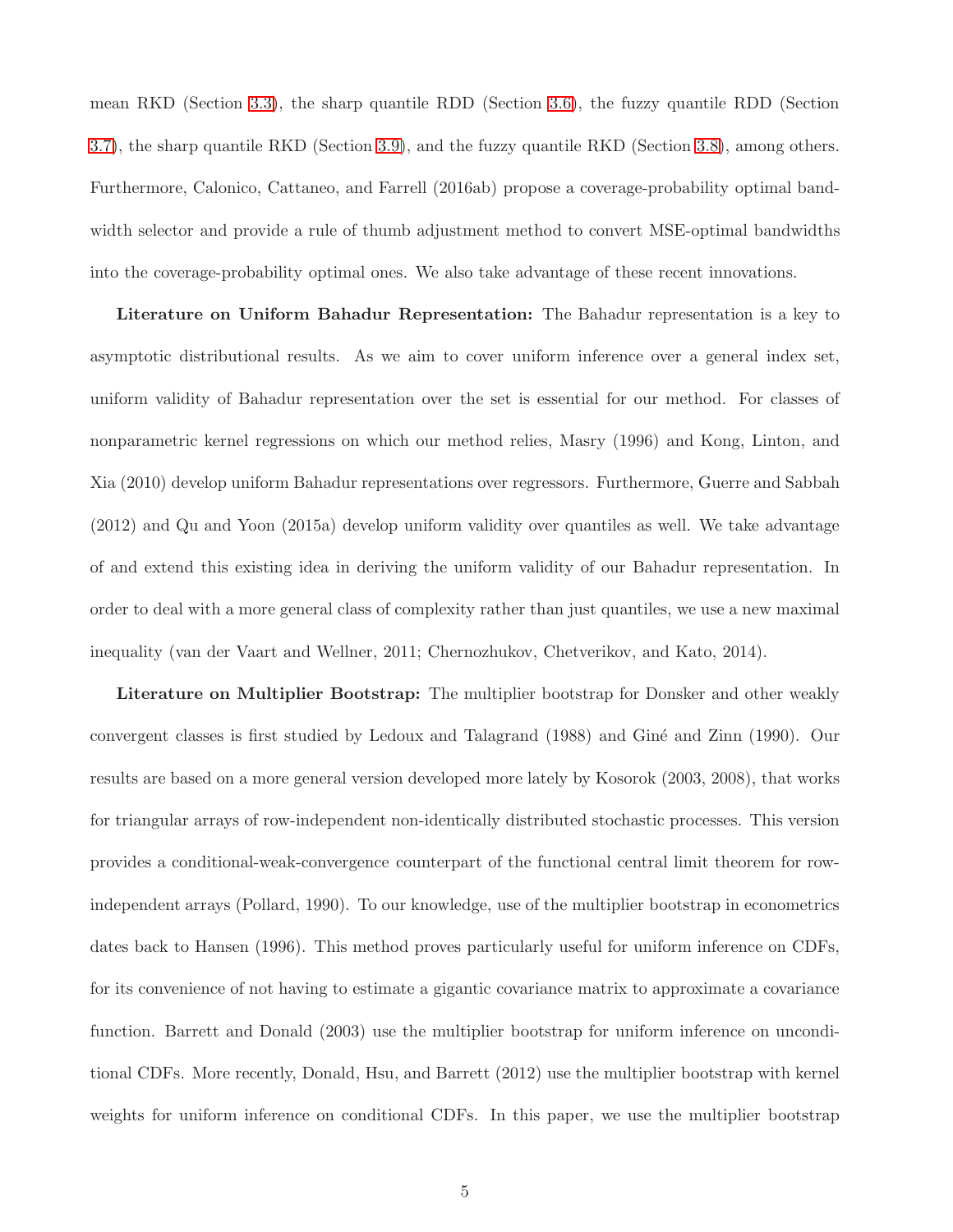with one-sided kernel weights for uniform inference on a generalized class of local Wald estimators. In particular, our examples include uniform inference on conditional CDFs of potential outcomes (Section [3.5\)](#page-7-2) as well as uniform inference on conditional quantile treatment effects via inversions of conditional CDFs (Sections [3.6–](#page-8-0)[3.7\)](#page-8-1). With all these preceding papers on the multiplier bootstrap, we want to emphasize on our own theoretical contributions. We face an extra challenge that the existing researches did not face. Namely, we need to allow for a more general assumption to uniformly deal with complexities of processes across different estimators to accommodate all the relevant examples. In addition, we need to take into account the variability of the estimates for unknowns in the operators of local Wald ratios in many examples that we consider. To deal with these issues, we develop new proofs for the validity of the multiplier bootstrap in a different way from those of the existing literature – we elaborate on this point in Section [4.4.](#page-15-0)

## <span id="page-5-0"></span>3 The General Framework and Ten Examples

Let  $(Y, D, X)$  be a random vector defined on a probability space  $(\Omega^x, \mathcal{F}^x, \mathbb{P}^x)$ , where Y contains an outcome vector,  $D$  contains a treatment vector, and  $X$  is a running variable or an assignment variable. We denote their supports as  $\mathscr{Y}, \mathscr{D}$  and  $\mathscr{X}$ , respectively. Suppose that a researcher observes *n* independent copies  $\{(Y_i, D_i, X_i)\}_{i=1}^n$  of  $(Y, D, X)$ .

Consider some subsets of some finite dimensional Euclidean spaces  $\Theta_1$ ,  $\Theta_2$ ,  $\Theta'_1$ ,  $\Theta'_2$ , and  $\Theta''$ . We will use them to denote sets of indices. Let  $\Theta = \Theta_1 \times \Theta_2$ , and let  $g_1 : \mathscr{Y} \times \Theta_1 \to \mathbb{R}$  and  $g_2 : \mathscr{D} \times \Theta_2 \to \mathbb{R}$ be functions to be defined in various contexts of empirical research designs – concrete examples are suggested in the ten subsections below. When we discuss the continuity of  $g_k$  in  $\theta_k$ , we consider  $\Theta_1$ and  $\Theta_2$  with the topologies they inherit from the finite dimensional Euclidean spaces they reside in. We write  $\mu_1(x, \theta_1) = E[g_1(Y_i, \theta_1)|X_i = x]$  and  $\mu_2(x, \theta_2) = E[g_2(D_i, \theta_2)|X_i = x]$ . Their v-th order partial derivatives with respect to x are denoted by  $\mu_1^{(v)} = \frac{\partial^v}{\partial x^v} \mu_1$  and  $\mu_2^{(v)} = \frac{\partial^v}{\partial x^v} \mu_2$ . We also denote  $b' = \frac{d}{dx}b$  for a function  $b : \mathcal{X} \to \mathbb{R}$ . For a set T, we denote  $C^1(T)$  as the collection of all real-valued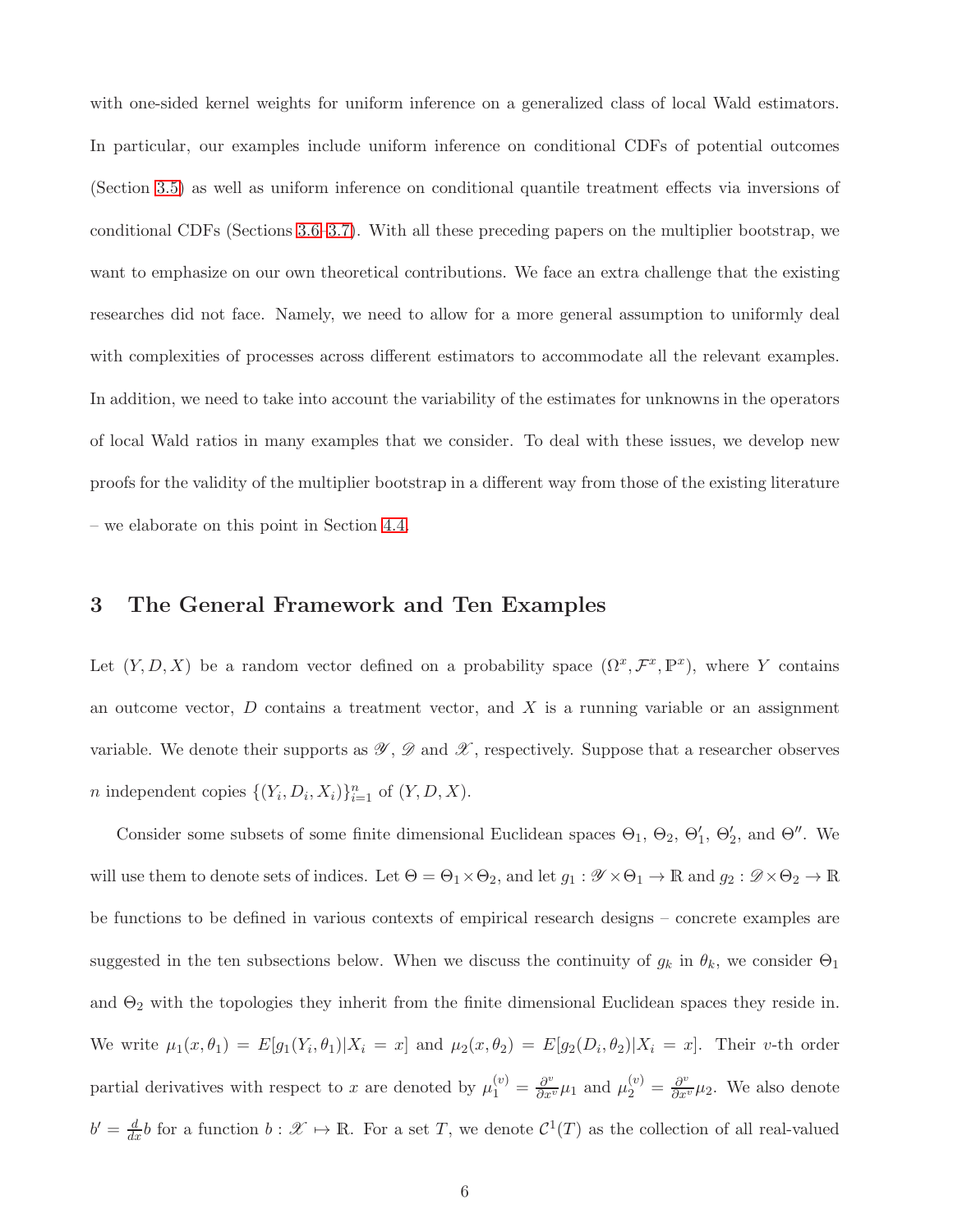functions on T that are continuously differentiable, and  $\ell^{\infty}(T)$  is the collection of all bounded realvalued functions on T. With suitable operators  $\phi: \ell^{\infty}(\Theta_1) \to \ell^{\infty}(\Theta'_1)$ ,  $\psi: \ell^{\infty}(\Theta_2) \to \ell^{\infty}(\Theta'_2)$ , and  $\Upsilon : \ell^{\infty}(\Theta_1' \times \Theta_2') \to \ell^{\infty}(\Theta'')$ , a general class of local Wald estimands can be expressed in the form of

<span id="page-6-2"></span>
$$
\tau(\theta'') = \Upsilon \left( \frac{\phi\left(\lim_{x \downarrow 0} \mu_1^{(v)}(x, \cdot)\right)(\cdot) - \phi\left(\lim_{x \uparrow 0} \mu_1^{(v)}(x, \cdot)\right)(\cdot)}{\psi\left(\lim_{x \downarrow 0} \mu_2^{(v)}(x, \cdot)\right)(\cdot) - \psi\left(\lim_{x \uparrow 0} \mu_2^{(v)}(x, \cdot)\right)(\cdot)} \right) (\theta''). \tag{3.1}
$$

for all  $\theta'' \in \Theta''$ . This class of local Wald estimands encompasses a wide array of design-based estimands used by empirical practitioners. We list examples in the ten subsections below (Sections [3.1–](#page-6-0)[3.10\)](#page-10-0). Throughout this paper, we normalize the cutoff value of the running variable to  $x = 0$ .

#### <span id="page-6-0"></span>3.1 Example: Fuzzy Mean RDD

We do not need index sets for fuzzy RDD, and so let  $\Theta_1 = \Theta_2 = \Theta'_1 = \Theta'_2 = \Theta'' = \{0\}$  for simplicity. Set  $g_1(Y_i, \theta_1) = Y_i$  and  $g_2(D_i, \theta_2) = D_i$ . Note that  $\mu_1(x, \theta_1) = \mathbb{E}[g_1(Y_i, \theta_1)|X_i = x] = \mathbb{E}[Y_i|X_i = x]$ and  $\mu_2(x,\theta_2) = \mathbb{E}[g_2(D_i,\theta_2)|X_i=x] = \mathbb{E}[D_i|X_i=x]$ . Let  $\phi$  and  $\psi$  be the identity operators, and let  $\Upsilon$   $\left( \frac{\mu_1(x, \cdot)}{\mu_2(x, \cdot)} \right)$  $\mu_2(x,\cdot)$  $(\theta'') = \frac{\mu_1(x,\theta'')}{\mu_2(x,\theta'')}$   $\forall \theta'' \in \Theta''$ . The local Wald estimand [\(3.1\)](#page-6-2) with  $v = 0$  in this setting becomes  $\tau(\theta'') = \frac{\lim_{x\downarrow 0} \mathbb{E}[Y_i|X_i=x] - \lim_{x\uparrow 0} \mathbb{E}[Y_i|X_i=x]}{\prod_{x\downarrow 0} \mathbb{E}[Y_i|X_i=x]}$  $\lim_{x\downarrow 0} \mathbb{E}[D_i|X_i=x] - \lim_{x\uparrow 0} \mathbb{E}[D_i|X_i=x]$ (3.2)

<span id="page-6-3"></span><span id="page-6-1"></span>for all  $\theta'' \in \Theta'' = \{0\}$ . This estimand  $\tau(0)$  will be denoted by  $\tau_{FMRD}$  for Fuzzy Mean RD design.

#### 3.2 Example: Sharp Mean RDD

Sharp RDD is a special case of fuzzy RDD, where  $D_i = \mathbb{1}\{X_i \geq 0\}$ . Thus, we can write  $\mu_2(x, \theta_2)$  $E[D_i|X_i = x] = \mathbb{1}\{x \ge 0\}$ , and the local Wald estimand [\(3.1\)](#page-6-2) of the form [\(3.2\)](#page-6-3) further reduces to

$$
\tau(\theta'') = \lim_{x \downarrow 0} \mathbb{E}[Y_i | X_i = x] - \lim_{x \uparrow 0} \mathbb{E}[Y_i | X_i = x]
$$

for all  $\theta'' \in \Theta'' = \{0\}$ . This estimand  $\tau(0)$  will be denoted by  $\tau_{SMRD}$  for Sharp Mean RD design. For this estimand, Bartalotti, Calhoun, and He (2016) propose a robust bootstrap method of inference, and hence we are not the first to propose a robust bootstrap method for  $\tau_{SMRD}$ . The benefit of our method is its applicability not only to  $\tau_{SMRD}$ , but also to many other estimands of the form [\(3.1\)](#page-6-2).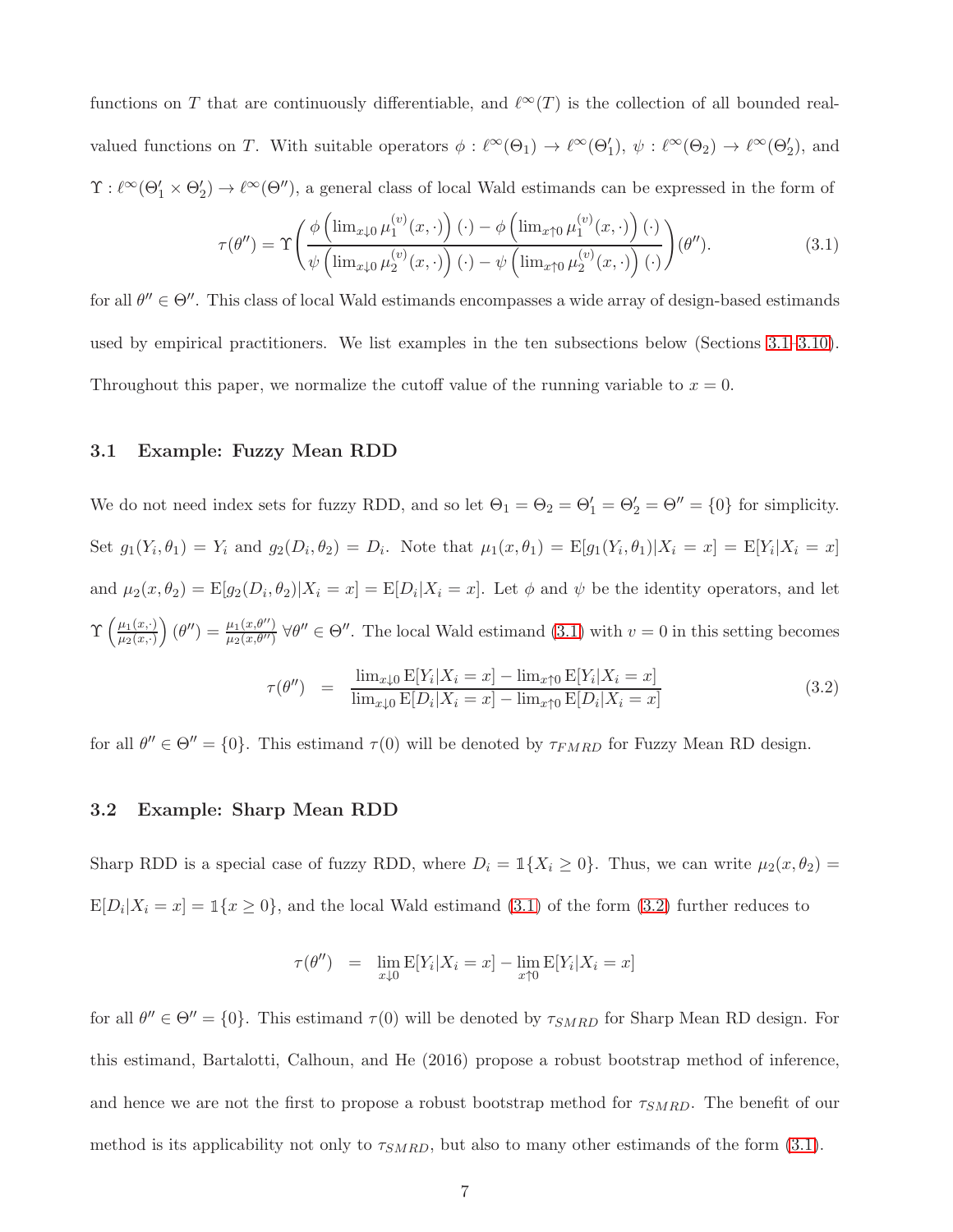#### <span id="page-7-1"></span>3.3 Example: Fuzzy Mean RKD

Define  $\Theta_1, \Theta_2, \Theta'_1, \Theta'_2, \Theta'', g_1, g_2, \phi, \psi$ , and  $\Upsilon$  as in Section [3.1.](#page-6-0) The local Wald estimand [\(3.1\)](#page-6-2) with  $v = 1$  in this setting becomes

<span id="page-7-3"></span>
$$
\tau(\theta'') = \frac{\lim_{x\downarrow 0} \frac{\partial}{\partial x} E[Y_i | X_i = x] - \lim_{x\uparrow 0} \frac{\partial}{\partial x} E[Y_i | X_i = x]}{\lim_{x\downarrow 0} \frac{\partial}{\partial x} E[D_i | X_i = x] - \lim_{x\uparrow 0} \frac{\partial}{\partial x} E[D_i | X_i = x]} \tag{3.3}
$$

<span id="page-7-0"></span>for all  $\theta'' \in \Theta'' = \{0\}$ . This estimand  $\tau(0)$  will be denoted by  $\tau_{FMRK}$  for Fuzzy Mean RK design. See Card, Lee, Pei, and Weber (2016) for a causal interpretation of this estimand.

#### 3.4 Example: Sharp Mean RKD

Sharp RKD is a special case of fuzzy RKD where the treatment is defined by  $E[g_2(D_i, \theta_2)|X_i] = b(X_i)$ through a known function b. Thus, the local Wald estimand  $(3.1)$  of the form  $(3.3)$  further reduces to

$$
\tau(\theta'') = \frac{\lim_{x \downarrow 0} \frac{\partial}{\partial x} E[Y_i | X_i = x] - \lim_{x \uparrow 0} \frac{\partial}{\partial x} E[Y_i | X_i = x]}{\lim_{x \downarrow 0} b'(x) - \lim_{x \uparrow 0} b'(x)}
$$

<span id="page-7-2"></span>for all  $\theta'' \in \Theta'' = \{0\}$ . This estimand  $\tau(0)$  will be denoted by  $\tau_{SMRK}$  for Sharp Mean RK design. See Card, Lee, Pei, and Weber (2016) for a causal interpretation of this estimand.

#### 3.5 Example: CDF Discontinuity and Test of Stochastic Dominance

Let  $\Theta_1 = \Theta_1' = \Theta'' = \mathscr{Y}$  for  $\mathscr{Y} \subset \mathbb{R}$ , and let  $\Theta_2 = \Theta_2' = \{0\}$ . Set  $g_1(Y_i, \theta_1) = \mathbb{1}\{Y_i \leq \theta_1\}$  and  $g_2(D_i, \theta_2) = D_i$ , where  $D_i = \mathbb{1}\{X_i \geq 0\}$  holds under the sharp RD design. Note that  $\mu_1(x, \theta_1) =$  $E[g_1(Y_i, \theta_1)|X_i = x] = F_{Y|X}(\theta_1|x)$  and  $\mu_2(x, \theta_2) = E[g_2(D_i, \theta_2)|X_i = x] = E[D_i|X_i = x] = \mathbb{1}\{x \ge 0\}.$ Let  $\phi$  and  $\psi$  be the identity operators, and let  $\Upsilon\left(\frac{\mu_1(x,\cdot)}{\mu_2(x,\cdot)}\right)$  $\mu_2(x,\cdot)$  $(\theta'') = \frac{\mu_1(x, \theta'')}{\mu_2(x, 0)}$   $\forall \theta'' \in \Theta''$ . The local Wald estimand [\(3.1\)](#page-6-2) with  $v = 0$  in this setting becomes

$$
\tau(\theta'') = \lim_{x \downarrow 0} F_{Y|X}(\theta''|x) - \lim_{x \uparrow 0} F_{Y|X}(\theta''|x)
$$

for all  $\theta'' \in \Theta'' = \mathscr{Y} \subset \mathbb{R}$ . This estimand  $\tau$  will be denoted by  $\tau_{SCRD}$  for Sharp CDF RD design. This estimand may be useful to test the hypothesis of stochastic dominance  $(\tau(\theta'') \leq 0$  for all  $\theta'' \in \Theta'')$ . See Shen and Zhang (2016) for this estimand and hypothesis testing.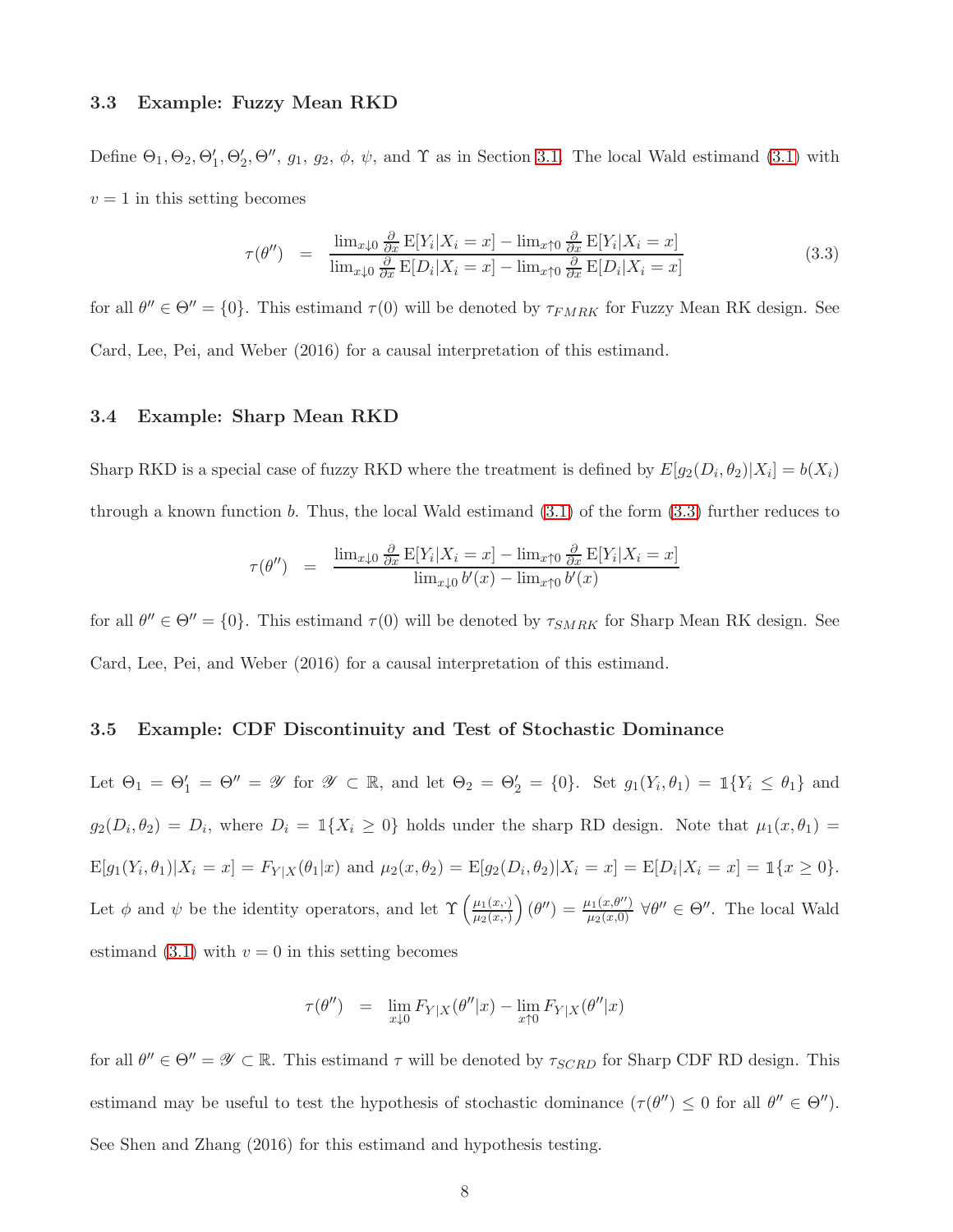#### <span id="page-8-0"></span>3.6 Example: Sharp Quantile RDD

Denote  $Q_{Y|X}(\theta'') := \inf\{y \in \mathscr{Y} : F_{Y|X}(y) \ge \theta''\}$ , fix an  $a \in (0, 1/2)$ ,  $\varepsilon > 0$  and let  $\mathscr{Y}_1 = [Q_{Y|X}(a|0^-) \varepsilon$ ,  $Q_{Y|X}(1 - a|0^-) + \varepsilon] \cup [Q_{Y|X}(a|0^+) - \varepsilon$ ,  $Q_{Y|X}(1 - a|0^+) + \varepsilon]$ . Let  $\Theta_1 = \mathscr{Y}_1, \Theta_1' = \Theta'' = [a, 1-a]$  and  $\Theta_2 = \Theta_2' = \{0\}$ . Set  $g_1(Y_i, \theta_1) = \mathbb{1}\{Y_i \le \theta_1\}$  and  $g_2(D_i, \theta_2) =$  $D_i$ , where  $D_i = \mathbb{1}\{X_i \geq 0\}$  holds under the sharp RDD. Note that  $\mu_1(x, \theta_1) = \mathbb{E}[g_1(Y_i, \theta_1)|X_i = x] =$  $F_{Y|X}(\theta_1|x)$  and  $\mu_2(x,\theta_2) = \mathbb{E}[g_2(D_i,\theta_2)|X_i=x] = \mathbb{E}[D_i|X_i=x] = \mathbb{1}\{x \ge 0\}$ . Let  $\phi(F_{Y|X}(\cdot|x))(\theta') =$  $\inf\{\theta_1 \in \Theta_1 : F_{Y|X}(\theta_1|x) \geq \theta'\} \ \forall \theta' \in \Theta'_1, \ \psi(\mathbb{1}\{x \geq 0\})(\theta') = \mathbb{1}\{x \geq 0\} \ \forall \theta' \in \Theta'_2 = \{0\}, \text{ and}$ let  $\Upsilon$   $\left( \frac{\mu_1(x, \cdot)}{\mu_2(x, \cdot)} \right)$  $\mu_2(x,\cdot)$  $(\theta'') = \frac{\mu_1(x,\theta'')}{\mu_2(x,0)}$   $\forall \theta'' \in \Theta''$ . The local Wald estimand [\(3.1\)](#page-6-2) with  $v = 0$  in this setting becomes

$$
\tau(\theta'') = \lim_{x \downarrow 0} Q_{Y|X}(\theta''|x) - \lim_{x \uparrow 0} Q_{Y|X}(\theta''|x)
$$

for all  $\theta'' \in \Theta'' = [a, 1 - a]$ , where  $Q_{Y|X}(\theta''|x) := \inf \{\theta_1 \in \Theta_1 : F_{Y|X}(\theta_1|x) \ge \theta''\}$  for a short-hand notation. This estimand  $\tau$  will be denoted by  $\tau_{SQRD}$  for Sharp Quantile RD design. For this estimand, Qu and Yoon (2015b) propose a method of uniform inference based on uniform random sampling, and hence we are not the first to propose a bootstrap method for  $\tau_{SORD}$ . Our method adds the property of robustness to this existing method, besides the main result that it applies to other estimands too.

#### <span id="page-8-1"></span>3.7 Example: Fuzzy Quantile RDD

Frandsen, Frölich and Melly (2012) propose the following estimand to identify the conditional CDF of potential outcome  $Y_i^d$  under each treatment status  $d \in \{0, 1\}$  given the event C of compliance.

<span id="page-8-2"></span>
$$
F_{Y^d|C}(y) = \frac{\lim_{x\downarrow 0} E[\mathbb{1}\{Y_i^* \leq y\} \cdot \mathbb{1}\{D_i^* = d\}|X_i = x] - \lim_{x\uparrow 0} E[\mathbb{1}\{Y_i^* \leq y\} \cdot \mathbb{1}\{D_i^* = d\}|X_i = x]}{\lim_{x\downarrow 0} E[\mathbb{1}\{D_i^* = d\}|X_i = x] - \lim_{x\uparrow 0} E[\mathbb{1}\{D_i^* = d\}|X_i = x]} \tag{3.4}
$$

Further, they propose to identify the local quantile treatement effect by  $F_{Y^1|C}^{-1} - F_{Y^0|C}^{-1}$ . This estimand also fits in the general framework [\(3.1\)](#page-6-2). Denote  $Q_{Y^d|C}(\theta'') = \inf\{y \in \mathscr{Y} : F_{Y^d|C}(y) \ge \theta''\}$ . We first fix an  $a \in (0, 1/2), \varepsilon > 0$  and let  $\mathscr{Y}_1 = [Q_{Y^1|C}(a) - \varepsilon, Q_{Y^1|C}(1-a) + \varepsilon] \cup [Q_{Y^0|C}(a) - \varepsilon, Q_{Y^0|C}(1-a) + \varepsilon].$  Let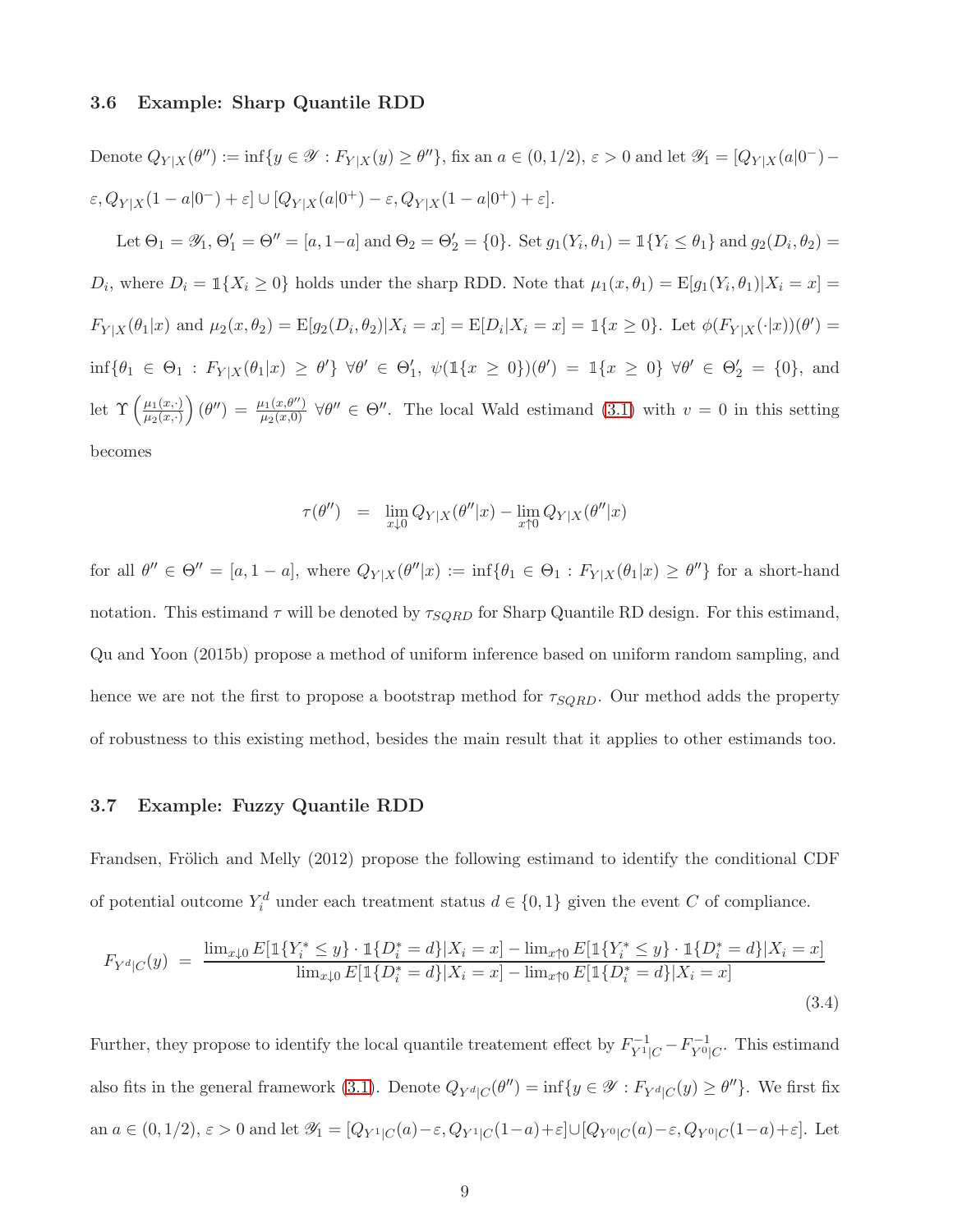$\Theta_1 = \Theta_1' = \mathscr{Y}_1 \times \mathscr{D}$  and  $\Theta_2 = \Theta_2' = \mathscr{D}$  for  $\mathscr{D} = \{0, 1\}$ , and let  $\Theta'' = [a, 1-a]$  for a constant  $a \in (0, 1/2)$ . Let  $Y_i = (Y_i^*, D_i^*)$  and  $D_i = D_i^*$ . Set  $g_1((Y_i^*, D_i^*), (y, d)) = \mathbb{1}\{Y_i^* \leq y\} \cdot \mathbb{1}\{D_i^* = d\}$  and  $g_2(D_i^*, d) =$  $\mathbb{1}{D_i^* = d}$ . Note that  $\mu_1(x, y, d) = \mathbb{E}[g_1((Y_i^*, D_i^*), y, d)|X_i = x] = \mathbb{E}[\mathbb{1}{Y_i^* \leq y} \cdot \mathbb{1}{D_i^* = d}|X_i = x]$ and  $\mu_2(x,d) = \mathbb{E}[g_2(D_i^*,d)|X_i = x] = \mathbb{E}[\mathbb{1}\{D_i^* = d\}|X_i = x]$ . Let  $\phi$  and  $\psi$  be the identity operators, and let  $\Upsilon$  be defined by  $\Upsilon(F_{Y}|_C)(\theta'') = \inf\{y \in \mathscr{Y} : F_{Y^1|C}(y) \ge \theta''\} - \inf\{y \in \mathscr{Y} : F_{Y^0|C}(y) \ge \theta''\}.$ The local Wald estimand  $(3.1)$  with  $v = 0$  in this setting becomes

$$
\tau(\theta'') = Q_{Y^1|C}(\theta'') - Q_{Y^0|C}(\theta'')
$$

for all  $\theta'' \in \Theta'' = [a, 1-a]$ , where  $Q_{Y^d|C}(\theta'') := \inf\{y \in \mathscr{Y} : F_{Y^d|C}(y) \ge \theta''\}$  for a short-hand notation, and  $F_{Y^d|C}(y)$  is given in [\(3.4\)](#page-8-2) for all  $(y, d) \in \mathscr{Y} \times \mathscr{D}$ . This estimand  $\tau$  will be denoted by  $\tau_{FQRD}$  for Fuzzy Quantile RD design.

#### <span id="page-9-0"></span>3.8 Example: Fuzzy Quantile RKD

Let  $\mathscr{Y}_1 = [Q_{Y|X}(a|0) - \varepsilon, Q_{Y|X}(1-a|0) + \varepsilon], \Theta_1 = \mathscr{Y}_1, \Theta_1' = \Theta'' = [a, 1-a]$  for a constant  $a \in (0, 1/2),$ and  $\Theta_2 = \Theta_2' = \{0\}$ . We set  $g_1(Y_i, \theta_1) = \mathbb{1}\{Y_i \leq \theta_1\}$  and  $g_2(D_i, \theta_2) = D_i$ . Note that  $\mu_1(x, \theta_1) =$  $E[g_1(Y_i, \theta_1)|X_i = x] = F_{Y|X}(\theta_1|x)$  and  $\mu_2(x, \theta_2) = E[g_2(D_i, \theta_2)|X_i = x] = E[D_i|X_i = x]$ . With the short-hand notations  $f_{Y|X} = \frac{\partial}{\partial y} F_{Y|X}$  and  $F_{Y|X}^{(1)}$  $Y|X := \frac{\partial}{\partial x}F_{Y|X}$ , let

$$
\phi(F'_{Y|X}(\cdot|x))(\theta') := -\frac{F_{Y|X}^{(1)}(\inf\{\theta \in \Theta_1 : F_{Y|X}(\theta|0) \ge \theta'\}|x)}{f_{Y|X}(\inf\{\theta \in \Theta_1 : F_{Y|X}(\theta|0) \ge \theta'\}|x)} \qquad \forall \theta' \in \Theta_1',
$$

let  $\psi$  be the identity operator, and let  $\Upsilon\left(\frac{\mu_1(x,\cdot)}{\mu_2(x,\cdot)}\right)$  $\mu_2(x,\cdot)$  $(\theta'') = \frac{\mu_1(x,\theta'')}{\mu_2(x,0)}$   $\forall \theta'' \in \Theta''$ . We emphasize that  $F^{(1)}_{\rm V12}$  $Y|X^{(1)}(x)| \leq Y|X(\cdot|x)|$  does not map to  $f_{Y|X}(\cdot|0)$  or  $F_{Y|X}(\cdot|0)$  in the definition of  $\phi$ ; instead  $f_{Y|X}(\cdot|0)$  and  $F_{Y|X}(\cdot|0)$ are embedded in the definition of  $\phi$ . It will be shown that that  $\phi(F_{V}^{(1)})$  $Y|X^{(1)}(x)(\theta'') = \frac{\partial}{\partial x}Q_{Y|X}(\theta''|x).$ The local Wald estimand  $(3.1)$  with  $v = 1$  in this setting becomes

<span id="page-9-1"></span>
$$
\tau(\theta'') = \frac{\lim_{x \downarrow 0} \frac{\partial}{\partial x} Q_{Y|X}(\theta''|x) - \lim_{x \uparrow 0} \frac{\partial}{\partial x} Q_{Y|X}(\theta''|x)}{\lim_{x \downarrow 0} \frac{d}{dx} \mathbb{E}[D_i|X_i = x] - \lim_{x \uparrow 0} \frac{d}{dx} \mathbb{E}[D_i|X_i = x]} \tag{3.5}
$$

for all  $\theta'' \in \Theta'' = [a, 1-a]$ . This estimand  $\tau$  will be denoted by  $\tau_{FQRK}$  for Fuzzy Quantile RK design. See Chiang and Sasaki (2016) for its causal interpretation.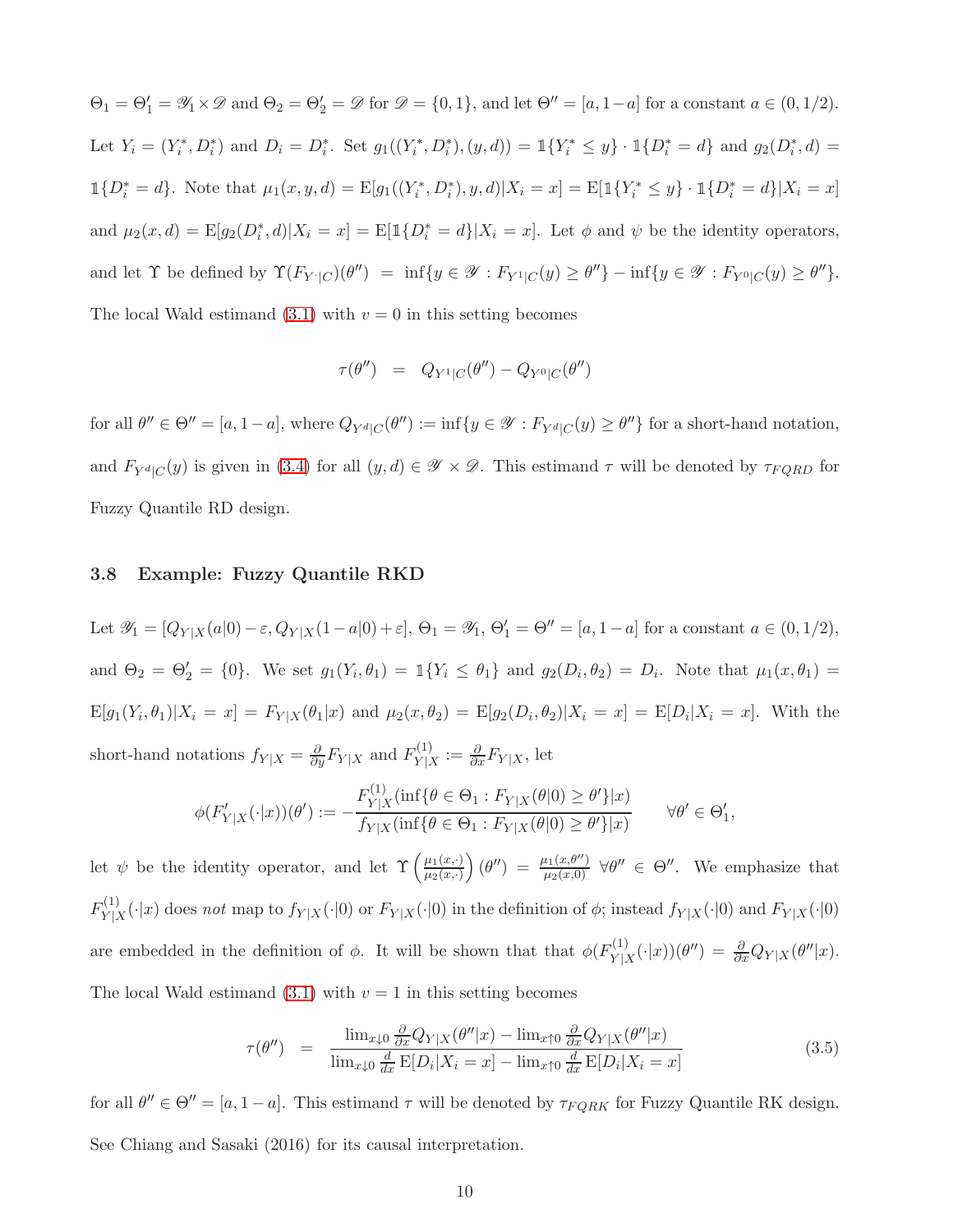#### <span id="page-10-1"></span>3.9 Example: Sharp Quantile RKD

Sharp quantile RKD is a special case of fuzzy quantile RKD where the treatment is defined by  $D_i = b(X_i)$  as a known function b of  $X_i$ . Thus, the local Wald estimand [\(3.1\)](#page-6-2) of the form [\(3.5\)](#page-9-1) further reduces to

$$
\tau(\theta'') = \frac{\lim_{x\downarrow 0} \frac{\partial}{\partial x} Q_{Y|X}(\theta''|x) - \lim_{x\uparrow 0} \frac{\partial}{\partial x} Q_{Y|X}(\theta''|x)}{\lim_{x\downarrow 0} b'(x) - \lim_{x\uparrow 0} b'(x)}
$$

<span id="page-10-0"></span>for all  $\theta'' \in \Theta'' = [a, 1-a]$ . This estimand  $\tau$  will be denoted by  $\tau_{SQRK}$  for Sharp Quantile RK design. See Chiang and Sasaki (2016) for its causal interpretation.

#### 3.10 Example: Group Covariate and Test of Heterogeneous Treatment Effects

Suppose that a researcher wants to make a joint inference for the average causal effects across observed heterogeneous groups  $G_i$  taking categorical values in  $\Theta_1 = \Theta_2 = \Theta'_1 = \Theta'_2 = \Theta'' = \{1, \cdots, K\}$ by RDD. Let  $Y_i = (Y_i^*, G_i)$  and  $D_i = (D_i^*, G_i)$ . Set  $g_1((Y_i^*, G_i), \theta_1) = Y_i^* \cdot \mathbb{1}\{G_i = \theta_1\}$  and  $g_2((D_i^*, G_i), \theta_2) = D_i^* \cdot \mathbbm{1}{G_i = \theta_2}.$  Note that  $\mu_1(x, \theta_1) = \text{E}[g_1((Y_i^*, G_i), \theta_1)|X_i = x] = \text{E}[Y_i^* \cdot \mathbbm{1}{G_i = \theta_1}$  $\theta_1$ } $X_i = x$  and  $\mu_2(x, \theta_2) = \mathbb{E}[g_2((D_i^*, G_i), \theta_2)|X_i = x] = \mathbb{E}[D_i^* \cdot \mathbb{1}\{G_i = \theta_2\}|X_i = x]$ . Let  $\phi$  and  $\psi$  be the identity operators, and let  $\Upsilon$   $\left(\frac{\mu_1(x, \cdot)}{\mu_2(x, \cdot)}\right)$  $\mu_2(x,\cdot)$  $(\theta'') = \frac{\mu_1(x,\theta'')}{\mu_2(x,\theta'')}$   $\forall \theta'' \in \Theta''$ . The local Wald estimand [\(3.1\)](#page-6-2) with  $v = 0$  in this setting becomes

$$
\tau(\theta'') = \frac{\lim_{x\downarrow 0} E[Y_i^* \cdot \mathbb{1}\{G_i = \theta''\}|X_i = x] - \lim_{x\uparrow 0} E[Y_i^* \cdot \mathbb{1}\{G_i = \theta''\}|X_i = x]}{\lim_{x\downarrow 0} E[D_i^* \cdot \mathbb{1}\{G_i = \theta''\}|X_i = x] - \lim_{x\uparrow 0} E[D_i^* \cdot \mathbb{1}\{G_i = \theta''\}|X_i = x]}
$$

for all  $\theta'' \in \Theta'' = \{1, \dots, K\}$ . This estimand  $\tau$  will be denoted by  $\tau_{GFMRD}$  for Group Fuzzy Mean RD design. This estimand may be useful to test the hypotheses of heterogeneous treatment effects  $(\tau(\theta_1'') \neq \tau(\theta_2'')$  for some  $\theta_1'', \theta_2'' \in \Theta'')$  or unambiguous treatment significance  $(\tau(\theta'') > 0$  for all  $\theta'' \in \Theta''$ ). While we introduced this group estimand for the fuzzy mean regression discontinuity design, we remark that a similar estimand can be developed for any combinations of sharp/fuzzy mean/quantile regression discontinuity/kink designs.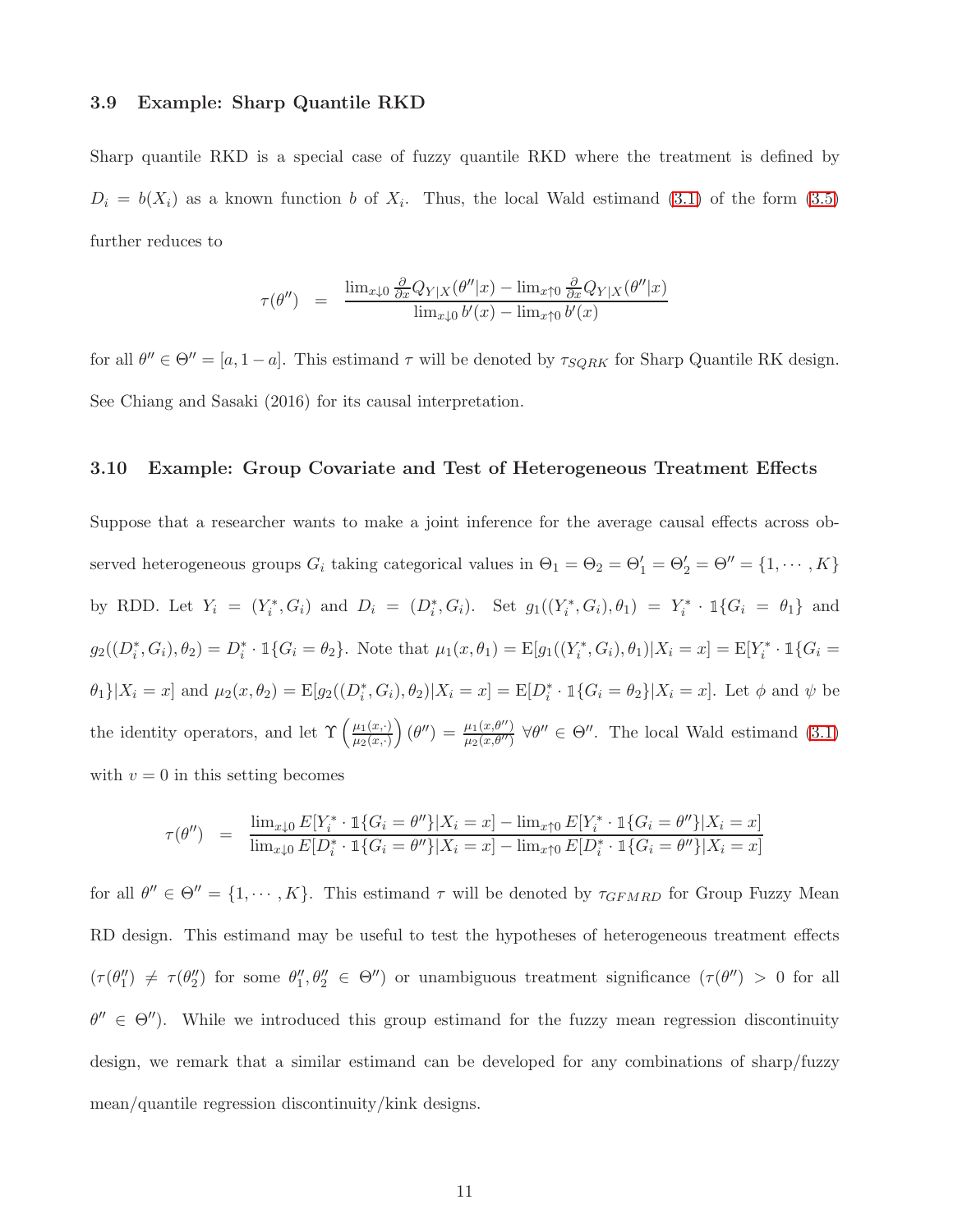#### 3.11 Notations

We introduce some short-hand notations for conservation of space. Let

$$
\mathcal{E}_k(y, d, x, \theta) = g_k(y, \theta_k) - \mu_k(x, \theta_k)
$$

for  $(\theta_1, \theta_2) \in \Theta$ ,  $k \in \{1, 2\}$ ,  $y \in \mathscr{Y}$ ,  $d \in \mathscr{D}$ , and  $x \in \mathscr{X}$ . Let

$$
\sigma_{kl}(\theta,\vartheta|x) = E[\mathcal{E}_k(Y_i,D_i,X_i,\theta) \mathcal{E}_l(Y_i,D_i,X_i,\vartheta)|X_i = x]
$$

denote the conditional covariance of residuals for each  $\theta = (\theta_1, \theta_2), \vartheta = (\vartheta_1, \vartheta_2) \in \Theta$ . Also define the product space  $\mathbb{T} = \Theta \times \{1,2\} = (\Theta_1 \times \Theta_2) \times \{1,2\}$ . We will also use the following short-hand notations for functions at right and left limits:  $\mu_k^{(v)}$  $\lim_{k} (0^+, \theta) = \lim_{x \downarrow 0} \mu_k^{(v)}$  $_{k}^{(v)}(x,\theta)$  and  $\mu_k^{(v)}$  $\lim_{k} (0^-, \theta) = \lim_{x \uparrow 0} \mu_k^{(v)}$  $\binom{v}{k}(x,\theta)$ for  $k = \{1, 2\}$ . The composite notation  $\mu_k^{(v)}$  $\mu_k^{(v)}(0^{\pm},\theta)$  is used to collectively refer to  $\mu_k^{(v)}$  $k^{(v)}(0^+,\theta)$  and  $\mu_k^{(v)}$  $\binom{v}{k}(0^-, \theta)$ . Let  $r_p(x) = (1, x, ..., x^p)'$ . Let K denote a kernel function, and let  $(h_{1,n}(\theta_1), h_{2,n}(\theta_2))$ denote bandwidth parameters that depend on  $\theta = (\theta_1, \theta_2) \in \Theta$  and the sample size  $n \in \mathbb{N}$ . We write  $\Gamma_p^{\pm} = \int_{\mathbb{R}_{\pm}} K(u) r_p(u) r_p'(u) du$  and  $\Lambda_{p,q}^{\pm} = \int_{\mathbb{R}_{\pm}} u^q K(u) r_p(u) du$ .

The notation  $\rightsquigarrow$  will be used to denote weak convergence and  $\frac{p}{\xi}$  for the notation of conditional weak convergence (convergence of the conditional limit laws of bootstraps), as defined in Section 2.2.3 of Korosok (2008). See Section [A.2](#page-57-0) in the Mathematical Appendix for more details. We use  $C, C_1$ ,  $C_2$ ,... to denote constants that are positive and independent of n. The values of C may change at each appearance but  $C_1, C_2,...$  are fixed. Let  $v, p, q \in \mathbb{T}_+$  with  $v \leq p < q$ . We will use v for the order of derivative of interest as in  $(3.1)$ , and p stands for the order of local polynomial fitting to estimate  $(3.1).$  $(3.1).$ 

## <span id="page-11-0"></span>4 The General Results

#### 4.1 The Local Wald Estimator

We first develop an estimator for the nonparametric components  $\mu_k^{(v)}$  $k^{(0)}(0^{\pm},\cdot), k \in \{1,2\},\$  of the local Wald estimand  $(3.1)$  based on local polynomial fitting with the bias correction approach proposed by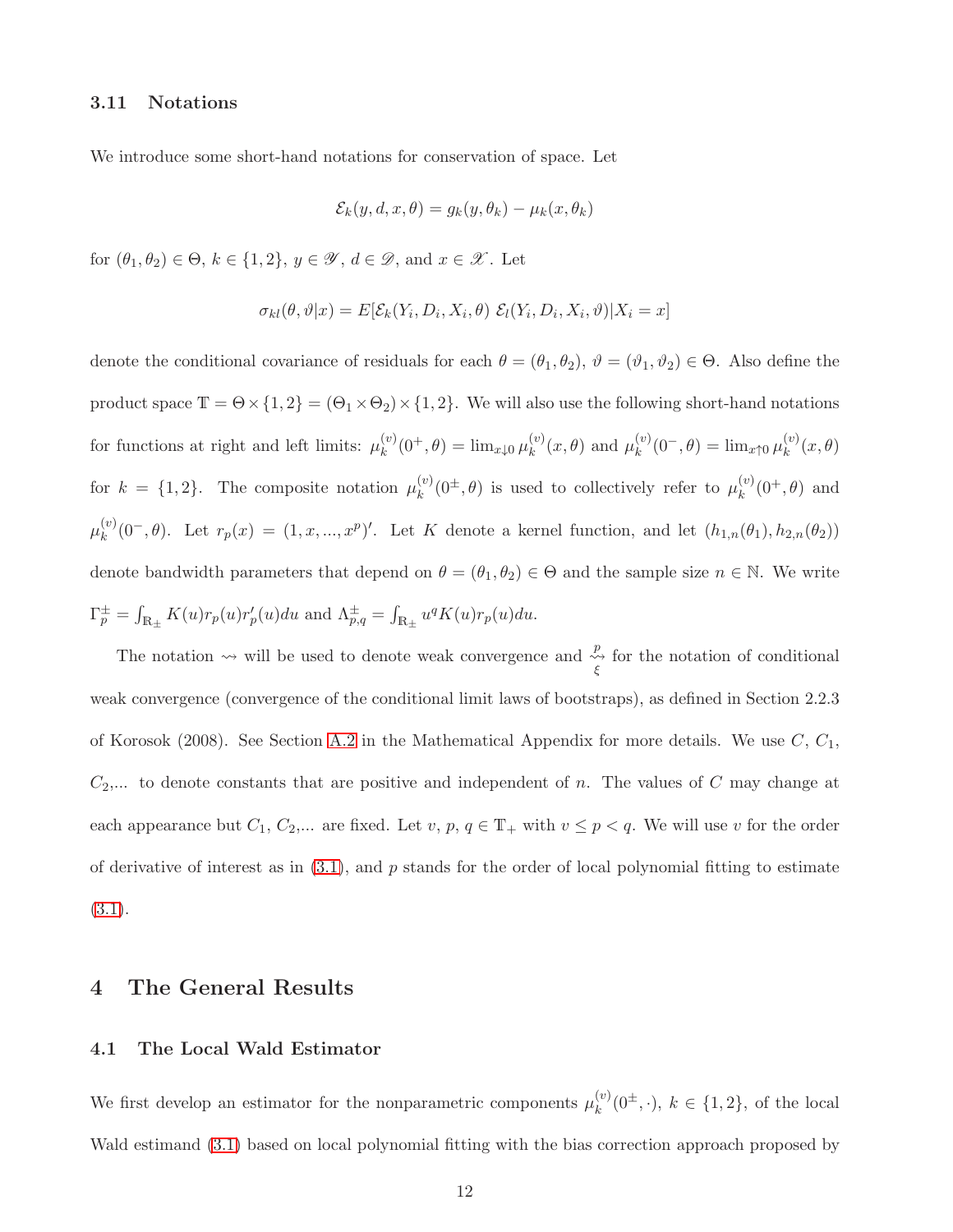Calonico, Cattaneo and Titiunik (2014). Under proper smoothness assumptions to be formally stated below, the p-th order approximations

$$
\mu_k(x, \theta_k) \approx \mu_k(0^+, \theta_k) + \mu_k^{(1)}(0^+, \theta_k)x + \dots + \frac{\mu_k^{(p)}(0^+, \theta_k)}{p!}x^p = r_p(x/h)' \alpha_{k+,p}(\theta_k) \qquad x > 0
$$
  

$$
\mu_k(x, \theta_k) \approx \mu_k(0^-, \theta_k) + \mu_k^{(1)}(0^-, \theta_k)x + \dots + \frac{\mu_k^{(p)}(0^-, \theta_k)}{p!}x^p = r_p(x/h)' \alpha_{k-,p}(\theta_k) \qquad x < 0
$$

hold for each  $k \in \{1, 2\}$ , where  $\alpha_{k \pm, p}(\theta) = [\mu_k(0^{\pm}, \theta_k)/0!, \mu_k^{(1)}]$  $k^{(1)}(0^{\pm},\theta_k)h/1!,...,\mu_k^{(p)}$  $_{k}^{(p)}(0^{\pm},\theta_{k})h^{p}/p!], h>0$ and  $r_p(x) = [1, x, x^2, ..., x^p]'$ . To estimate  $\alpha_{k\pm,p}(\theta_k)$ , we solve the one-sided local weighted least squares problems

$$
\hat{\alpha}_{1\pm,p}(\theta_k) = \underset{\alpha \in \mathbb{R}^{p+1}}{\arg \min} \sum_{i=1}^n \delta_i^{\pm} \Big( g_1(Y_i, \theta_1) - r_p \left( \frac{X_i}{h_{1,n}(\theta_1)} \right)^2 K \left( \frac{X_i}{h_{1,n}(\theta_1)} \right) \tag{4.1}
$$

$$
\hat{\alpha}_{2\pm,p}(\theta_2) = \underset{\alpha \in \mathbb{R}^{p+1}}{\arg \min} \sum_{i=1}^n \delta_i^{\pm} \Big( g_2(D_i, \theta_2) - r_p \big( \frac{X_i}{h_{2,n}(\theta_2)} \big)' \alpha \Big)^2 K \left( \frac{X_i}{h_{2,n}(\theta_2)} \right) \tag{4.2}
$$

for each  $k \in \{1,2\}$ , where  $\delta_i^+ = \mathbb{1}\{X_i \leq 0\}$  and  $\delta_i^- = \mathbb{1}\{X_i \geq 0\}$ . We let the coordinates of these estimates be written by

$$
\hat{\alpha}_{k\pm,p}(\theta_k) = [\hat{\mu}_{k,p}(0^{\pm},\theta_k)/0!,\hat{\mu}_{k,p}^{(1)}(0^{\pm},\theta_k)h_{k,n}(\theta_k)/1!,...,\hat{\mu}_{k,p}^{(p)}(0^{\pm},\theta)h_{k,n}^p(\theta_k)/p!]'
$$

With these component estimates, the local Wald estimand  $(3.1)$  is in turn estimated by plug in.

<span id="page-12-0"></span>
$$
\hat{\tau}(\theta'') = \Upsilon \left( \frac{\phi\left(\hat{\mu}_{1,p}^{(v)}(0^+,\cdot)\right)(\cdot) - \phi\left(\hat{\mu}_{1,p}^{(v)}(0^-,\cdot)\right)(\cdot)}{\psi\left(\hat{\mu}_{2,p}^{(v)}(0^+,\cdot)\right)(\cdot) - \psi\left(\hat{\mu}_{2,p}^{(v)}(0^-,\cdot)\right)(\cdot)} \right) (\theta'') \quad \text{for each } \theta'' \in \Theta''.
$$
\n(4.3)

The rest of this section develops a method to approximate the asymptotic distribution of the process  $\sqrt{nh_n^{1+2v}}$   $[\hat{\tau}(\cdot) - \tau(\cdot)]$  for the local Wald estimator. In order to translate the nonparametric estimators,  $\hat{\mu}_{1,p}^{(v)}(0^{\pm},\cdot)$  and  $\hat{\mu}_{2,p}^{(v)}(0^{\pm},\cdot)$ , into a bootstrap framework, we first derive uniform Bahadur representations (BR) of them in Section [4.2.](#page-13-0) In Section [4.3,](#page-14-0) we define estimated multiplier processes (EMP) based on the uniform BR. The validity of the bootstrap is then established in Section [4.4](#page-15-0) by the weak convergence of the BR and the conditional weak convergence of the EMP. Finally, the functional delta method and functional chain rule establish the bootstrap validity for the process  $\sqrt{nh_n^{1+2\nu}}$   $[\hat{\tau}(\cdot) - \tau(\cdot)]$ of interest.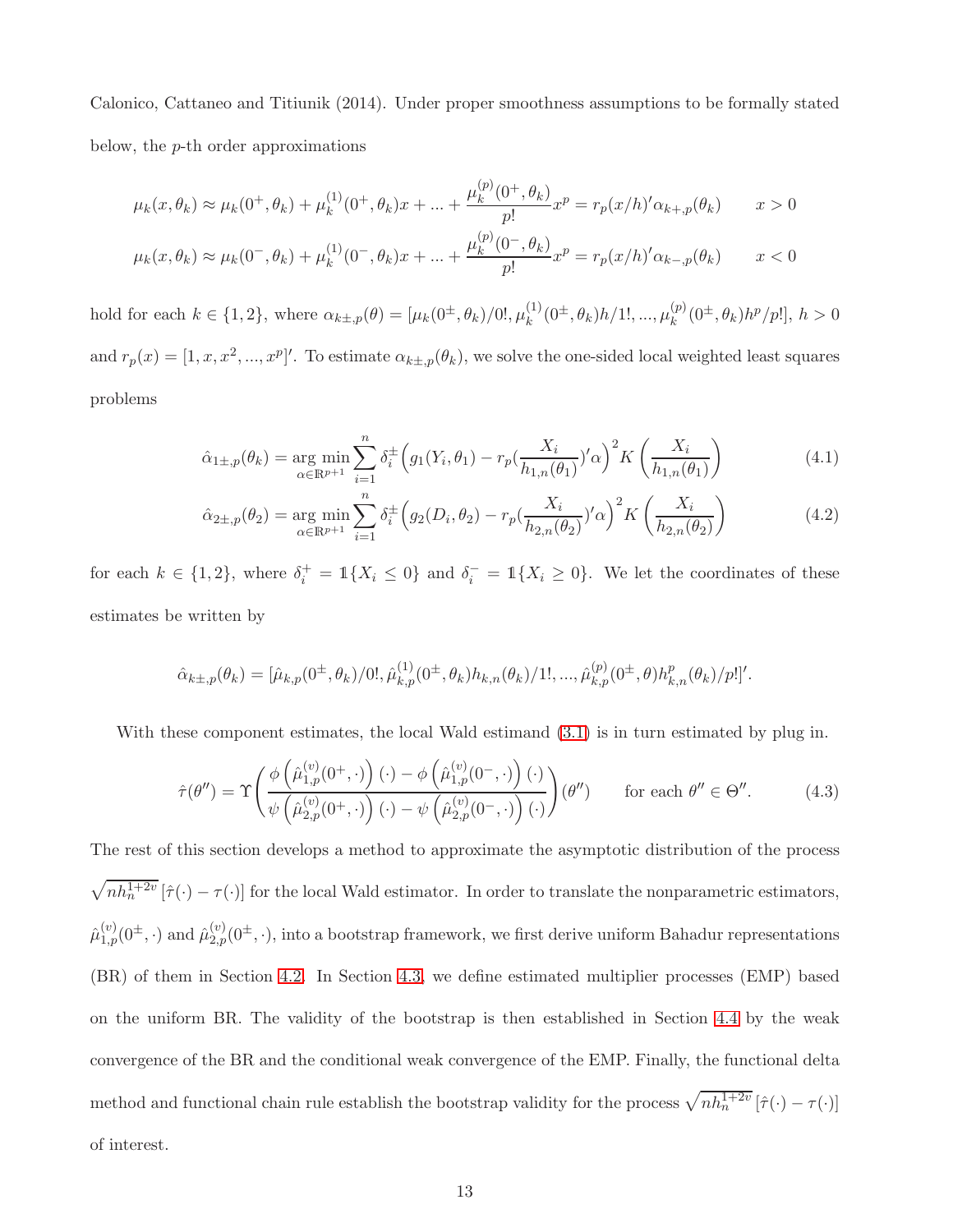#### <span id="page-13-0"></span>4.2 Uniform Bahadur Representations

<span id="page-13-1"></span>The following set of assumptions is used to develop uniform BR.

**Assumption 1** (Uniform Bahadur Representation). Let  $\underline{x} < 0 < \overline{x}$ ,

(i) (a)  $\{(Y_i, D_i, X_i)\}_{i=1}^n$  are n independent copies of random vector  $(Y, D, X)$  defined on a probability space  $(\Omega^x, \mathcal{F}^x, \mathbb{P}^x)$ ; (b) X has a density function  $f_X$  which is continuously differentiable on  $[\underline{x}, \overline{x}]$ , and  $0 < f_X(0) < \infty$ .

(ii) For each  $k = 1, 2$ , (a) the collections of real-valued functions,  $\{x \mapsto \mu_k(x, \theta_k) : \theta_k \in \Theta_k\}$ ,  $\{y \mapsto$  $g_1(y, \theta_1): \theta_1 \in \Theta_1$ , and  $\{d \mapsto g_2(d, \theta_2): \theta_2 \in \Theta_2\}$ , are of VC type with a common integrable envelope  $F_{\mathcal{E}}$  such that  $\int_{\mathscr{Y}\times\mathscr{D}\times[\underline{x},\overline{x}]}|F_{\mathcal{E}}(y,d,x)|^{2+\epsilon}d\mathbb{P}^{x}(y,d,x) < \infty$  for some  $\epsilon > 0$ ; (b)  $\mu_k^{(j)}$  $\binom{U}{k}$  is Lipschitz on  $[\underline{x}, 0) \times \Theta_k$  and  $(0, \overline{x}] \times \Theta_k$  for  $j = 0, 1, 2, ..., p+1$ ; (c) For any  $(\theta, k)$ ,  $(\vartheta, l) \in \mathbb{T}$ , we have  $\sigma_{kl}(\theta, \vartheta | \cdot ) \in$  $\mathcal{C}^1([\underline{x}, \overline{x}]\setminus\{0\})$  with bounded derivatives in x and  $\sigma_{kl}(\theta, \vartheta|0^{\pm}) < \infty$ ; (d) For each  $y \in \mathscr{Y}$ ,  $g_1(y, \cdot)$  is leftor right-continuous in each dimension. Similarly, for each  $d \in \mathcal{D}$ ,  $g_2(d, \cdot)$  is left- or right-continuous in each dimension.

(iii) There exist bounded Lipschitz functions  $c_1 : \Theta_1 \to [\underline{c}, \overline{c}] \subset (0, \infty)$  and  $c_2 : \Theta_2 \to [\underline{c}, \overline{c}] \subset (0, \infty)$ such that  $h_{1,n}(\theta_1) = c_1(\theta_1)h_n$  and  $h_{2,n}(\theta_2) = c_2(\theta_2)h_n$  hold for  $h_n$  satisfying  $h_n \to 0$ ,  $nh_n^2 \to \infty$  and  $nh_n^{2p+3} \to 0$  for some  $h_0 < \infty$ .

(iv) (a)  $K : [-1,1] \to \mathbb{R}^+$  is bounded and continuous; (b)  $\{K(\cdot/h) : h > 0\}$  is of VC type. (c)  $\Gamma_p^{\pm}$  is positive definite.

Condition (i) requires a random sampling of  $(Y, D, X)$  and sufficient data at  $X = 0$ . Regarding condition (ii), a sufficient condition for  $\{x \mapsto \mu_k(x, \theta_k) : \theta_k \in \Theta_k\}$  to be of VC type class is, for example, the existence of some non-negative function  $M_k : \mathscr{X} \to \mathbb{R}_+$  such that  $|\mu_k(x, \bar{\theta}_k) - \mu_k(x, \theta_k)| \le$  $M_k(x)|\bar{\theta}_k - \theta_k|$  for all  $\bar{\theta}_k, \theta_k \in \Theta_k$  for each  $k = 1, 2$ . Analogous remarks apply to  $\{y \mapsto g_1(y, \theta_1) : \theta_1 \in$  $\Theta_1$ } and  $\{d \mapsto g_2(d, \theta_2) : \theta_2 \in \Theta_2\}$  as well. Another sufficient condition is the case when a class of functions is of variations bounded by one, e.g. in the case of CDF estimation,  $\{y \mapsto \mathbb{1}\{y \leq y'\} : y' \in \mathscr{Y}\}\$ satisfies the VC type condition. Also notice that the common integrable envelope  $F_{\mathcal{E}}$  in condition (ii)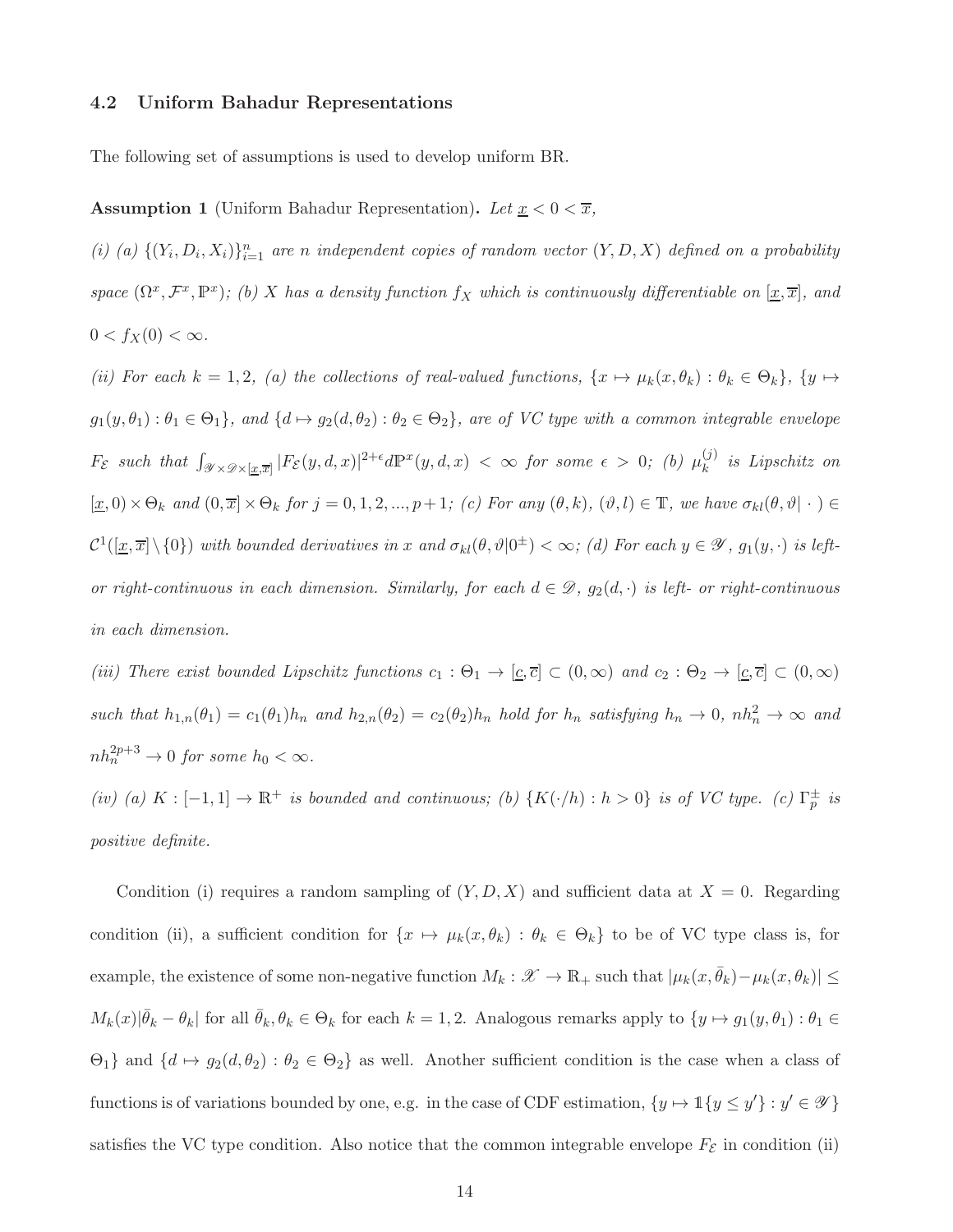is satisfied if all the classes of functions are uniformly bounded, but does not rule out some cases that some of these classes of functions are unbounded.

In Section [5,](#page-18-0) we will check these high-level assumptions with primitive sufficient assumptions for each of the ten specific example presented in Sections [3.1–](#page-6-0)[3.10.](#page-10-0) Condition (iii) specifies admissible rates of bandwidths, which are consistent with common choice rules to be presented in Section [B.](#page-79-0) Condition (iv) is satisfied by common kernel functions, such as uniform, triangular, biweight, triweight, and Epanechnikov kernels to list a few examples, while the normal kernel is obviously ruled out. Under this set of assumptions, we obtain the uniform BR of the local polynomial estimators  $\hat{\mu}_{1,p}^{(v)}(0^{\pm},\cdot)$  and  $\hat{\mu}_{2,p}^{(v)}(0^{\pm},\cdot)$  presented in the following lemma – see Section [A.1](#page-50-0) for a proof.

<span id="page-14-1"></span>Lemma 1 (Uniform Bahadur Representation). Under Assumption [1,](#page-13-1) we have:

$$
\sqrt{nh_{k,n}^{1+2\upsilon}(\theta_k)}(\hat{\mu}_{k,p}^{(\upsilon)}(0^{\pm},\theta_k) - \mu_k^{(\upsilon)}(0^{\pm},\theta_k) - h_{k,n}^{p+1-\upsilon}(\theta_k) \frac{e_v'(\Gamma_p^{\pm})^{-1}\Lambda_{p,p+1}^{\pm}}{(p+1)!} \mu_k^{(p+1)}(0^{\pm},\theta_k))
$$
  
= 
$$
v! \sum_{i=1}^n \frac{e_v'(\Gamma_p^{\pm})^{-1} \mathcal{E}_k(Y_i, D_i, X_i, \theta) r_p(\frac{X_i}{h_{k,n}(\theta_k)}) K(\frac{X_i}{h_{k,n}(\theta_k)}) \delta_i^{\pm}}{\sqrt{nh_{k,n}(\theta_k)} f_X(0)} + o_p^x(1)
$$

uniformly for all  $\theta_k \in \Theta_k$  for each  $k \in \{1,2\}$ .

Notice that the leading bias terms on the left-hand side of the equations in this lemma are of the  $(p+1)$ -st order. Thus, the asymptotic distributions of the Bahadur representation take into account the p-th order bias reduction. This property is the key to develop a method of inference which is robust against large bandwidth parameter choices.

#### <span id="page-14-0"></span>4.3 Multiplier Bootstrap: Multiplier Processes

We now propose the multiplier bootstrap processes. Write the BR in Lemma [1](#page-14-1) by

$$
\nu_n^{\pm}(\theta, k) = v! \sum_{i=1}^n \frac{e'_v(\Gamma_p^{\pm})^{-1} \mathcal{E}_k(Y_i, D_i, X_i, \theta) r_p(\frac{X_i}{h_{k,n}(\theta_k)}) K(\frac{X_i}{h_{k,n}(\theta_k)}) \delta_i^{\pm}}{\sqrt{n h_{k,n}(\theta_k)} f_X(0)}
$$

for each  $(\theta, k) \in \mathbb{T}$ . We also write  $\nu_n(\cdot) = \nu_n^+(\cdot) - \nu_n^-(\cdot)$ .

To simulate the limiting process of the BR, we use the pseudo random sample  $\{\xi_i\}_{i=1}^n$  drawn from the standard normal distribution, independently from the data  $\{(Y_i, D_i, X_i)\}_{i=1}^n$ . Precisely,  $\{\xi_i\}_{i=1}^n$  is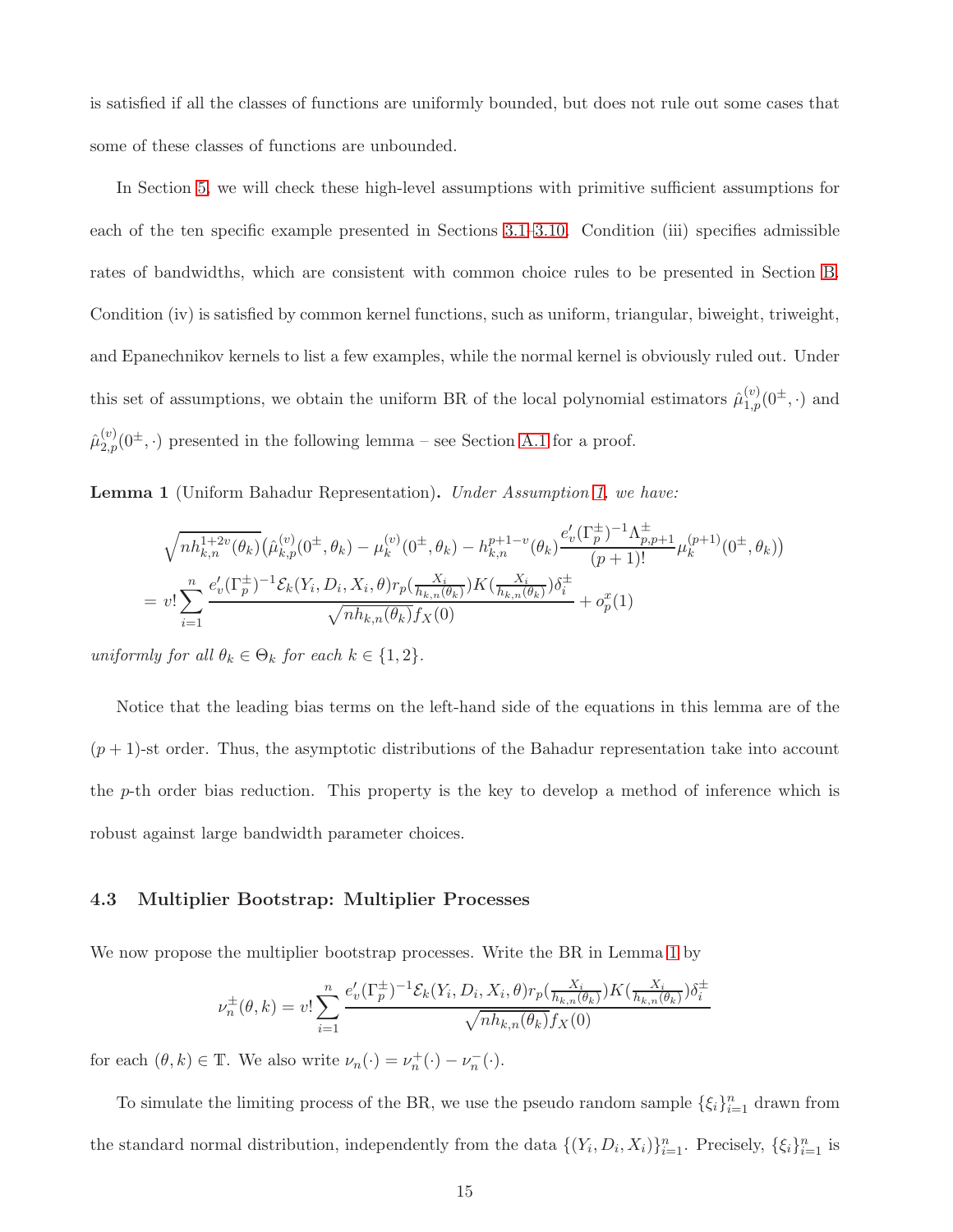defined on  $(\Omega^{\xi}, \mathcal{F}^{\xi}, \mathbb{P}^{\xi})$ , a probability space that is independent of  $(\Omega^x, \mathcal{F}^x, \mathbb{P}^x)$  - this condition will be formally stated in Assumption [2](#page-15-1) (v) below. With this pseudo random sample, define the multiplier processes (MP)

$$
\nu_{\xi,n}^{\pm}(\theta,k) = v! \sum_{i=1}^{n} \xi_i \frac{e_v'(\Gamma_p^{\pm})^{-1} \mathcal{E}_k(Y_i, D_i, X_i, \theta) r_p(\frac{X_i}{h_{k,n}(\theta_k)}) K(\frac{X_i}{h_{k,n}(\theta_k)}) \delta_i^{\pm}}{\sqrt{n h_{k,n}(\theta_k)} f_X(0)}
$$

for each  $(\theta, k) \in \mathbb{T}$ . We also write  $\nu_{\xi,n}(\cdot) = \nu_{\xi,n}^+(\cdot) - \nu_{\xi,n}^-(\cdot)$ .

In practice, we need to replace  $\mathcal{E}_k$  and  $f_X$  by their estimates. Let  $\hat{f}_X$  be an estimate of  $f_X$ . For estimation of  $\mathcal{E}_k$ , since every component in the BR is multiplied by the kernel K supported on [-1,1], we only need to consider  $\mathcal{E}_k(Y_i, D_i, X_i, \theta) \mathbb{1}\{|X_i/h_{k,n}(\theta_k)| \leq 1\}$ . Write its estimate by  $\hat{\mathcal{E}}_k(Y_i, D_i, X_i, \theta) \mathbb{1}\{|X_i/h_{k,n}(\theta_k)| \leq 1\}$  which has  $\mu_{k,p}$  replaced by some estimate  $\tilde{\mu}_{k,p}$  of  $\mu_{k,p}$ . Section [A.4](#page-65-0) discusses the effects of these first-stage estimates. Substituting these estimated components in the MP, we define the estimated multiplier processes (EMP)

$$
\hat{\nu}_{\xi,n}^{\pm}(\theta,k) = v! \sum_{i=1}^{n} \xi_i \frac{e_v'(\Gamma_p^{\pm})^{-1} \hat{\mathcal{E}}_k(Y_i, D_i, X_i, \theta) r_p(\frac{X_i}{h_{k,n}(\theta_k)}) K(\frac{X_i}{h_{k,n}(\theta_k)}) \delta_i^{\pm}}{\sqrt{n h_{k,n}(\theta_k) \hat{f}_X(0)}}
$$

<span id="page-15-0"></span>for each  $(\theta, k) \in \mathbb{T}$ . We also write  $\hat{\nu}_{\xi,n}(\cdot) = \hat{\nu}_{\xi,n}^+(\cdot) - \hat{\nu}_{\xi,n}^-(\cdot)$ .

#### 4.4 Multiplier Bootstrap: Uniform Validity

In this section, we derive the asymptotic distribution of the BR,  $\nu_n^{\pm}(\cdot)$ , and show that the EMP,  $\hat{\nu}_{\xi,n}^{\pm}(\cdot)$ , can be used to approximate this asymptotic distribution, i.e., the uniform validity of the multiplier bootstrap is established. By the functional delta method, these asymptotic distributions translate into the asymptotic distribution of the process  $\sqrt{nh_n^{1+2v}}[\hat{\tau}(\cdot) - \tau(\cdot)]$  for the local Wald estimator. For convenience of writing, we introduce the notation

$$
W = \frac{\phi(\mu_1^{(v)}(0^+,\cdot)) - \phi(\mu_1^{(v)}(0^-,\cdot))}{\psi(\mu_2^{(v)}(0^+,\cdot)) - \psi(\mu_2^{(v)}(0^-,\cdot))}
$$

for the intermediate local Wald estimand. We invoke the following two sets of assumptions.

<span id="page-15-1"></span>Assumption 2 (Conditional Weak Convergence).

(i)  $\psi$ ,  $\phi$  and  $\Upsilon$  are Hadamard differentiable at  $\mu_1^{(v)}$  $\mathcal{L}_1^{(v)}(0^{\pm},\cdot), \mu_2^{(v)}$  $\chi_2^{(v)}(0^{\pm},\cdot)$ , and W, respectively, tangentially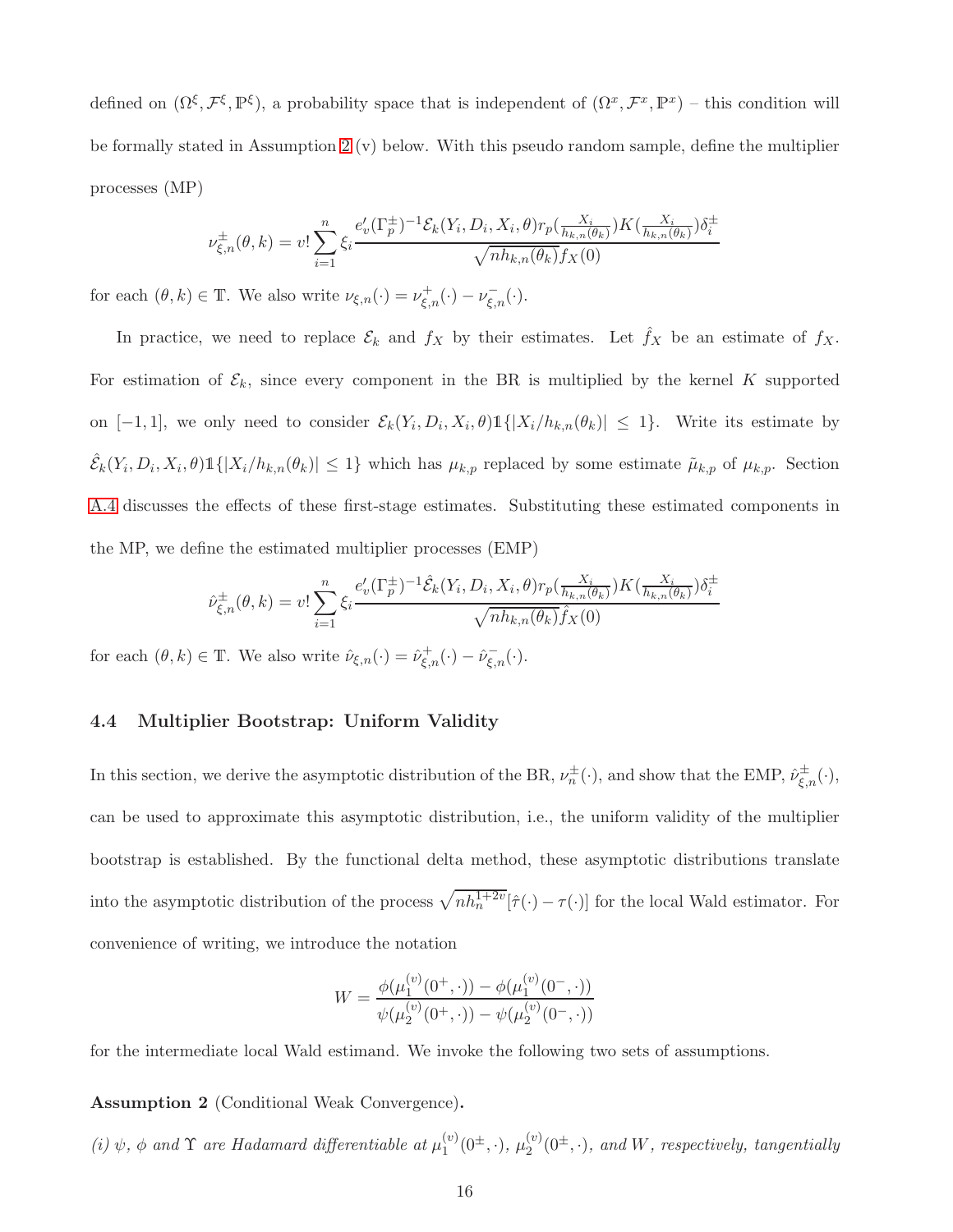$to$  some subspaces of their domains, with their Hadamard derivatives denoted by  $\phi'_{\mu_1^{(v)}(0^{\pm},\cdot)},\psi'_{\mu_2^{(v)}(0^{\pm},\cdot)},$ and  $\Upsilon'_W$ , respectively.

(*ii*)  $\inf_{\theta_2' \in \Theta_2'} |\psi(\mu_2^{(v)})|$  $\psi_2^{(v)}(0^+,\cdot))(\theta_2') - \psi(\mu_2^{(v)})$  $\binom{0}{2} (0^-, \cdot) (\theta_2')| > 0.$ (iii)  $nh_n^{1+2v} \to \infty$  as  $n \to \infty$ .

(iv)  $\{\xi_i\}_{i=1}^n$  is an independent standard normal random sample defined on  $(\Omega^{\xi}, \mathcal{F}^{\xi}, \mathbb{P}^{\xi})$ , a probability space that is independent of  $(\Omega^x, \mathcal{F}^x, \mathbb{P}^x)$ .

<span id="page-16-0"></span>**Assumption 3** (First Stage Estimation).  $\tilde{\mu}_{k,p}(x, \theta_k) \mathbb{1}\{|x/h_{k,n}(\theta_k)| \leq 1\}$  is uniformly consistent for  $\mu_k(x, \theta_k) \mathbb{1}\{|x/h_{k,n}(\theta_k)| \leq 1\}$  on  $(\underline{[x, \overline{x}]} \setminus \{0\}) \times \mathbb{T}$ .  $\hat{f}_X(0)$  is consistent for  $f_X(0)$ .

Primitive conditions for Assumption [2](#page-15-1) will be discussed for each of the ten examples in Section [5.](#page-18-0) We will propose  $\tilde{\mu}_k$  in Section [A.4](#page-65-0) to satisfy Assumption [3](#page-16-0) under Assumptions [1](#page-13-1) and [2.](#page-15-1) At the current level of generality, we state these high-level assumptions. The following theorem states the main general results of this paper.

<span id="page-16-1"></span>**Theorem [1](#page-13-1).** Under Assumptions 1 and  $2(i)-(iii)$ , we have the following results.

(i)  $\nu_n^{\pm} \rightsquigarrow \mathbb{G}_{H^{\pm}}$ , where  $\mathbb{G}_{H^{\pm}}$  are zero mean Gaussian processes  $\mathbb{G}_{H^{\pm}} : \Omega^x \mapsto \ell^{\infty}(\mathbb{T})$  with covariance function

$$
H^{\pm}((\theta,k),(\vartheta,l)) = \frac{\sigma_{kl}(\theta,\vartheta|0^{\pm})e_v'(\Gamma_p^{\pm})^{-1}\Psi_p^{\pm}((\theta,k),(\vartheta,l))(\Gamma_p^{\pm})^{-1}e_v}{\sqrt{c_k(\theta_k)c_l(\vartheta_l)}f_X(0)}
$$

where

$$
\Psi_p^{\pm}((\theta,k),(\vartheta,l))=\int_{\mathbb{R}_\pm}r_p(u/c_k(\theta_k))r_p'(u/c_l(\vartheta_l))K(\frac{u}{c_k(\theta_1)})K(\frac{u}{c_l(\vartheta_l)})du
$$

for each  $\theta = (\theta_1, \theta_2), \vartheta = (\vartheta_1, \vartheta_2) \in \Theta$ . Therefore,

$$
\begin{aligned}\n&\sqrt{nh_n^{1+2v}}[\hat{\tau} - \tau] \\
&\leadsto \Upsilon'_W\Big(\frac{[\psi(\mu_2^{(v)}(0+,\cdot)) - \psi(\mu_2^{(v)}(0^-,\cdot))]\mathbb{G}'(\cdot,1) - [\phi(\mu_1^{(v)}(0^+,\cdot)) - \phi(\mu_1^{(v)}(0^-,\cdot))]\mathbb{G}'(\cdot,2)}{[\psi(\mu_2^{(v)}(0+,\cdot)) - \psi(\mu_2^{(v)}(0^-,\cdot))]^2}\Big),\n\end{aligned}
$$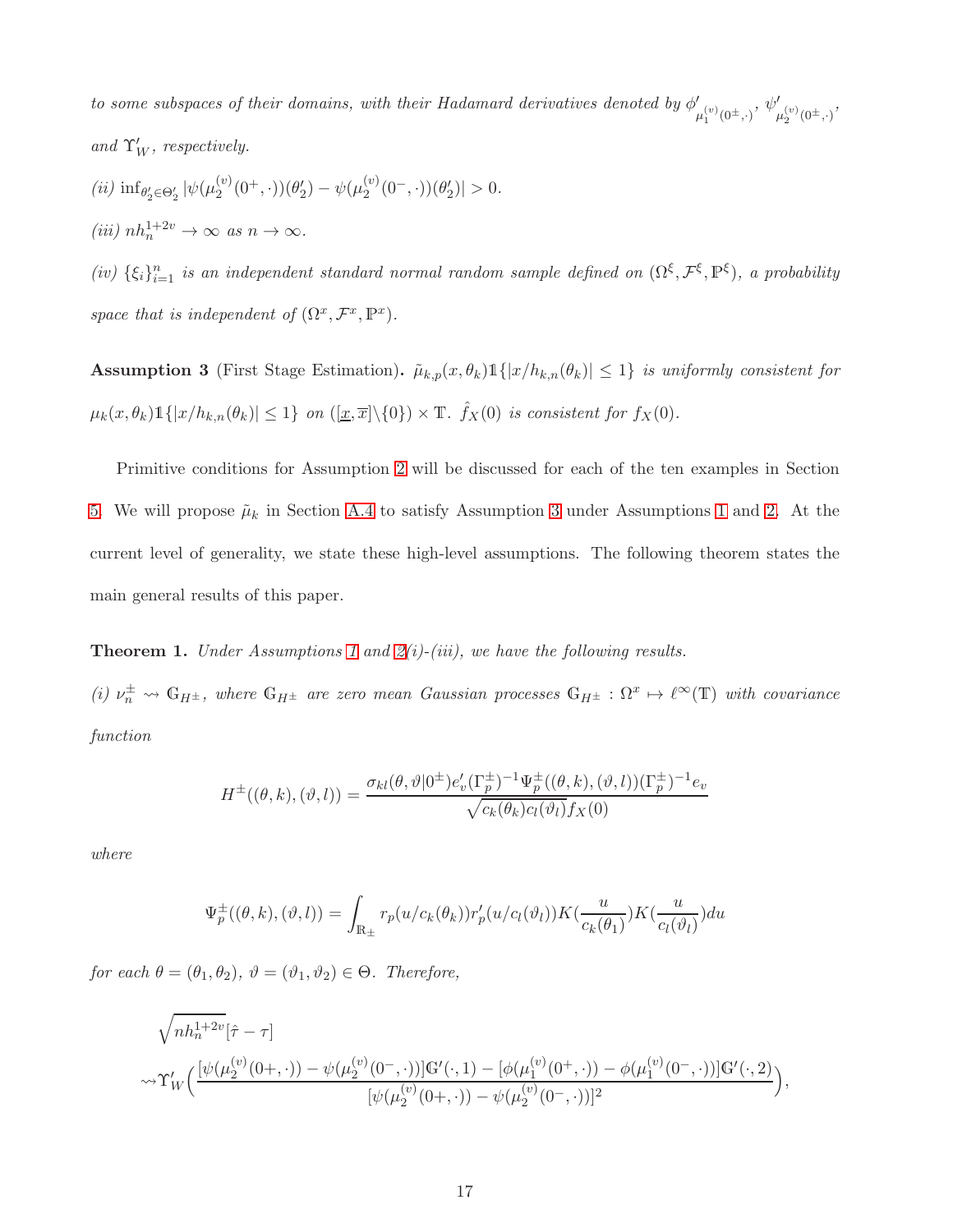where  $\mathbb{G}' : \Omega^x \mapsto \ell^{\infty}(\mathbb{T})$  is defined as

$$
\begin{bmatrix} \mathbb{G}'(\cdot,1) \\ \mathbb{G}'(\cdot,2) \end{bmatrix} = \begin{bmatrix} \phi'_{\mu_1^{(v)}(0^+,\cdot)} \Big( \mathbb{G}_{H+}(\cdot,1)/\sqrt{c_1^{1+2v}(\cdot)} \Big)(\cdot) - \phi'_{\mu_1^{(v)}(0^-,\cdot)} \Big( \mathbb{G}_{H-}(\cdot,1)/\sqrt{c_1^{1+2v}(\cdot)} \Big)(\cdot) \\ \psi'_{\mu_2^{(v)}(0^+,\cdot)} \Big( \mathbb{G}_{H+}(\cdot,2)/\sqrt{c_2^{1+2v}(\cdot)} \Big)(\cdot) - \psi'_{\mu_2^{(v)}(0^-,\cdot)} \Big( \mathbb{G}_{H-}(\cdot,2)/\sqrt{c_2^{1+2v}(\cdot)} \Big)(\cdot) \end{bmatrix}.
$$

(ii) If Assumptions [2\(](#page-15-1)iv) and [3](#page-16-0) also hold in addition, then  $\hat{\nu}^{\pm}_{\xi,n}(\cdot) \stackrel{p}{\underset{\xi}{\longleftrightarrow}} \mathbb{G}_{H^{\pm}}(\cdot)$ , and therefore

$$
\Upsilon'_W\Big(\frac{[\psi(\mu_2^{(v)}(0^+,\cdot))-\psi(\mu_2^{(v)}(0^-,\cdot))]\widehat{\mathbf{X}}'_n(\cdot,1)-[\phi(\mu_1^{(v)}(0^+,\cdot))-\phi(\mu_1^{(v)}(0^-,\cdot))]\widehat{\mathbf{X}}'_n(\cdot,2)}{(\psi(\mu_2^{(v)}(0^+,\cdot))-\psi(\mu_2^{(v)}(0^-,\cdot))^2}\Big)\newline\sum_{\zeta\uparrow\Upsilon'_W\Big(\frac{[\psi(\mu_2^{(v)}(0^+,\cdot))-\psi(\mu_2^{(v)}(0^-,\cdot))]\mathbf{G}'(\cdot,1)-[\phi(\mu_1^{(v)}(0^+,\cdot))-\phi(\mu_1^{(v)}(0^+,\cdot))]\mathbf{G}'(\cdot,2)}{(\psi(\mu_2^{(v)}(0^+,\cdot))-\psi(\mu_2^{(v)}(0^-,\cdot))^2}\Big),
$$

where

$$
\begin{bmatrix} \widehat{\mathbb{X}}'_n(\cdot,1) \\ \widehat{\mathbb{X}}'_n(\cdot,2) \end{bmatrix} = \begin{bmatrix} \phi'_{\mu_1^{(v)}(0^+,\cdot)}\Big(\widehat{\nu}^+_{\xi,n}(\cdot,1)/\sqrt{c_1^{1+2v}(\cdot)}\Big)(\cdot) - \phi'_{\mu_1^{(v)}(0^-,\cdot)}\Big(\widehat{\nu}^-_{\xi,n}(\cdot,1)/\sqrt{c_1^{1+2v}(\cdot)}\Big)(\cdot) \\ \psi'_{\mu_2^{(v)}(0^+,\cdot)}\Big(\widehat{\nu}^+_{\xi,n}(\cdot,2)/\sqrt{c_2^{1+2v}(\cdot)}\Big)(\cdot) - \psi'_{\mu_2^{(v)}(0^-,\cdot)}\Big(\widehat{\nu}^-_{\xi,n}(\cdot,2)/\sqrt{c_2^{1+2v}(\cdot)}\Big)(\cdot) \end{bmatrix}
$$

.

See Section [A.3](#page-60-0) for a proof. In part (i), we first derive the asymptotic distributions of the BR,  $\nu_n^{\pm}(\cdot)$ . By the functional delta method, these asymptotic distributions translate into the asymptotic distribution of the process  $\sqrt{nh_n^{1+2v}}[\hat{\tau}(\cdot)-\tau(\cdot)]$  for the local Wald estimator. In part (ii), we show that the EMP,  $\hat{\nu}_{\xi,n}^{\pm}(\cdot)$ , can be used to approximate this asymptotic distribution, i.e., the uniform validity of the multiplier bootstrap is established. Therefore, using the functional delta method again, we propose to let the transformed EMP approximate the asymptotic distribution of the process  $\sqrt{nh_n^{1+2\nu}}[\hat{\tau}(\cdot)$  –  $\tau(\cdot)$  for the local Wald estimator.

Remark 1. As mentioned in Section [2,](#page-3-0) we develop proofs differently from those of the existing literature. We elaborate on two pieces of our theoretical innovations here. We need to allow for a more general assumption to uniformly deal with complexities of processes across different estimators to accommodate all the relevant examples. To deal with this issue, we show that Vapnik-Chervonenkis (VC) type class provides a convenient notion of complexity that is sufficient in most examples. In addition, we need to take into account the variability of the estimates for unknowns in the operators of local Wald ratios in many examples that we consider. To deal with this issue, we combine Theorem 2 of Kosorok (2003) and our Lemma [4](#page-57-1) to show that the estimated multiplier process conditional on the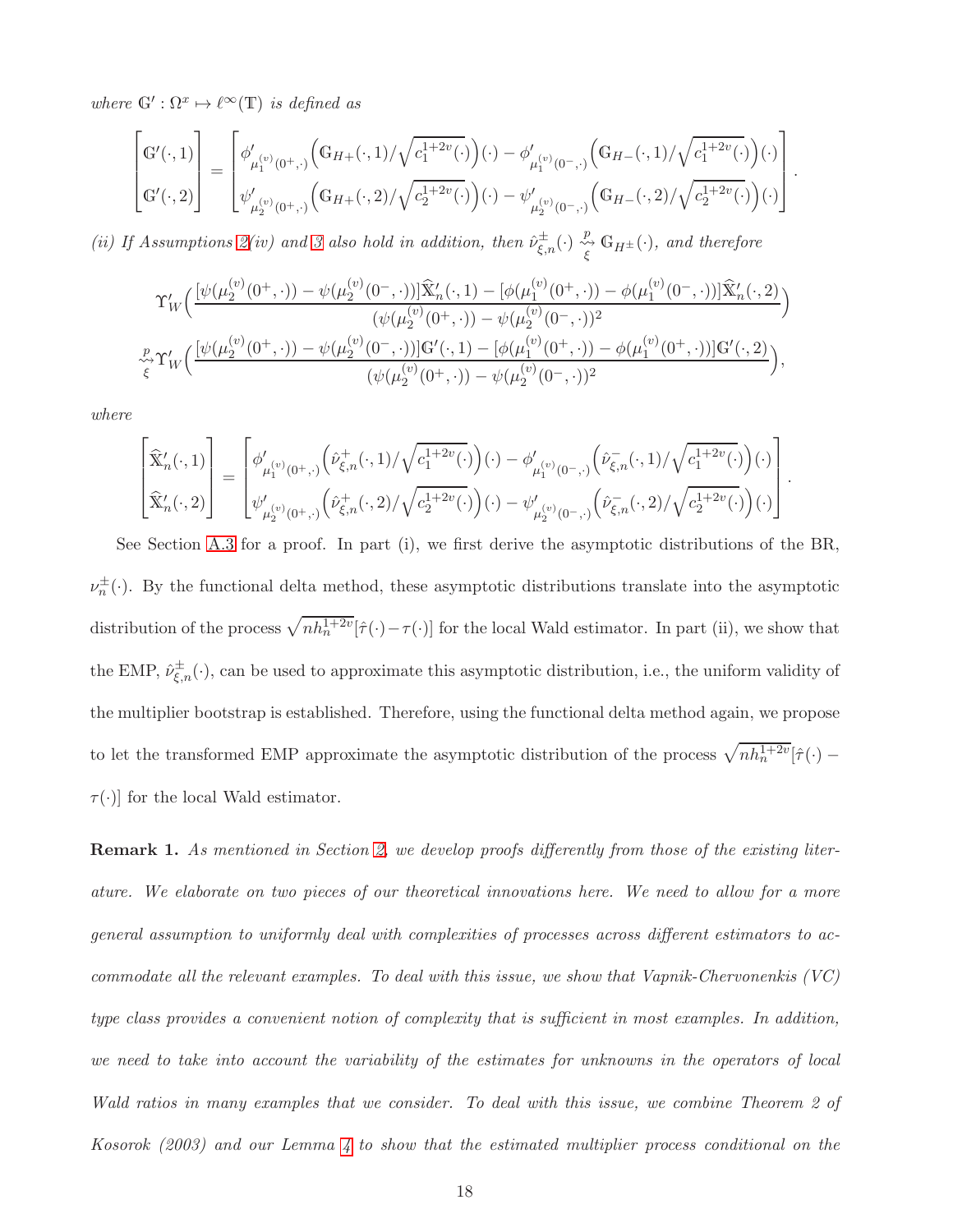data can accurately characterizes the covariance structure of sample paths and thus can be used for inference on the limiting Gaussian processes of interest provided that the unknowns can be uniformly consistently estimated.

Part (i) of the Theorem further implies the following useful asymptotic identities. Because these implications themselves prove useful when we apply Theorem [1](#page-16-1) to the ten aforementioned examples, we state them as corollaries below for convenience of later references.

**Corollary [1](#page-13-1).** Under Assumptions 1 and [2,](#page-15-1)  $\hat{\mu}_{l,p}^{(v)}(0^{\pm},\cdot) - \mu_k^{(v)}$  $_{k}^{(v)}(0^{\pm},\cdot) \stackrel{p}{\rightarrow} 0$  uniformly.

**Corollary 2.** Under Assumption [1](#page-13-1) and [2,](#page-15-1)  $\phi(\hat{\mu}_{l,p}^{(v)}(0^{\pm},\cdot)) - \phi(\mu_k^{(v)})$  $_{k}^{(v)}(0^{\pm},\cdot)) \stackrel{p}{\rightarrow} 0$  uniformly.

Assumption [2\(](#page-15-1)iv) further implies that the mode  $\frac{p}{x}$  of convergence in the above corollaries can be replaced by the mode  $\frac{p}{x \times \xi}$  of convergence.

## <span id="page-18-0"></span>5 Applications of the General Results to the Ten Examples

In this section, we apply the general results of Section [4](#page-11-0) to the ten examples introduced in Sections [3.1–](#page-6-0)[3.9.](#page-10-1) Throughout this section, we present our assumptions for the case of  $p = 2$ . We remark that, however, using a different order p of local polynomial fitting is also possible by similar arguments.

#### 5.1 Example: Sharp Mean RDD

Consider  $\Theta_1$ ,  $\Theta_2$ ,  $\Theta'_1$ ,  $\Theta'_2$ ,  $\Theta''$ ,  $g_1$ ,  $g_2$ ,  $\phi$ ,  $\psi$ , and  $\Upsilon$  defined in Section [3.2.](#page-6-1) Recall that we denote the local Wald estimand [\(3.1\)](#page-6-2) with  $v = 0$  in this setting by  $\tau_{SMRD}$ . We also denote the analog estimator  $(4.3)$  with  $v = 0$  in this setting by

$$
\hat{\tau}_{SMRD} = \hat{\mu}_{1,2}(0^+,0) - \hat{\mu}_{1,2}(0^-,0).
$$

For this application, we consider the following set of assumptions.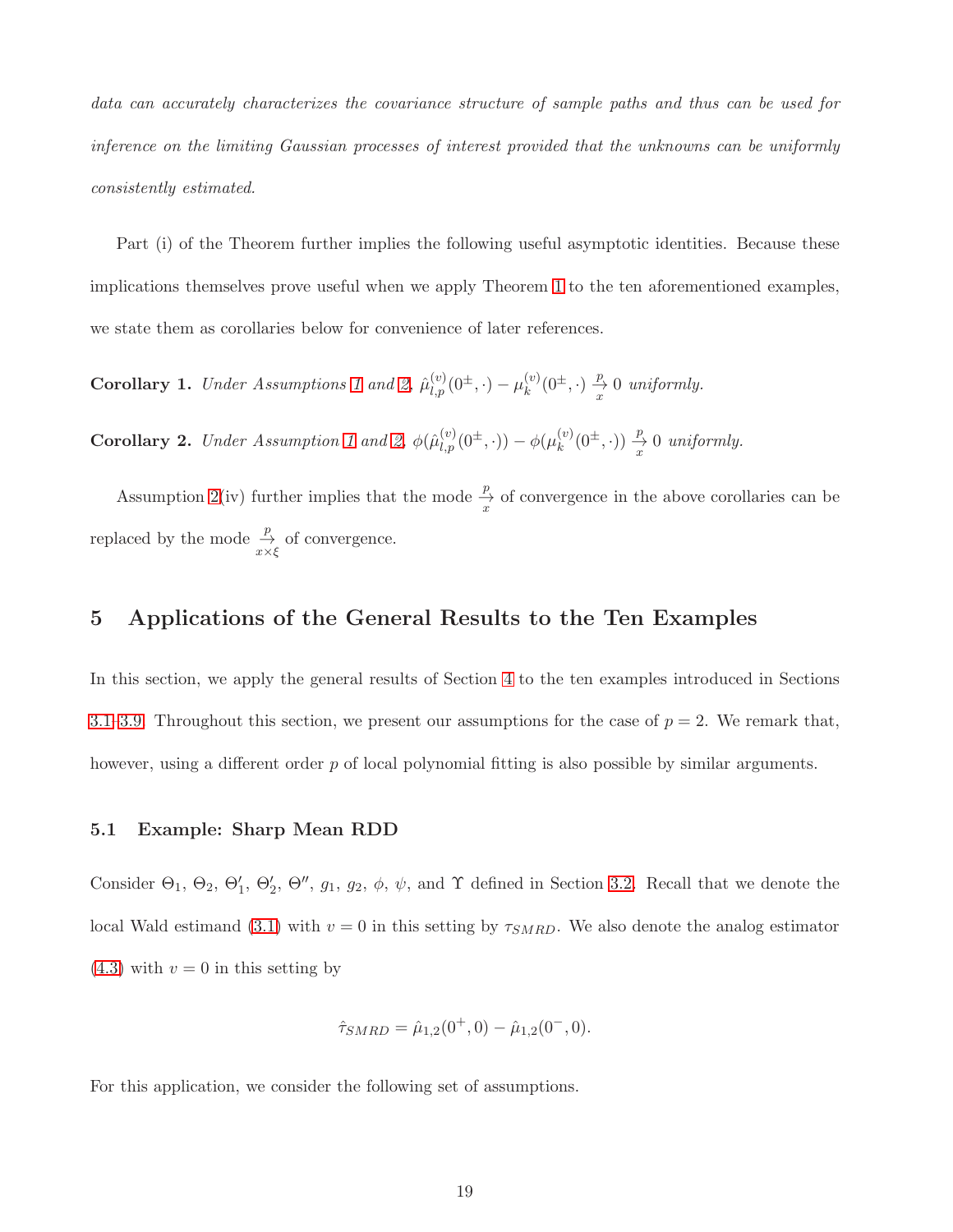#### Assumption SMRD.

(i) (a)  $\{(Y_i, X_i)\}_{i=1}^n$  are *n* independent copies of the random vector  $(Y, X)$  defined on a probability space  $(\Omega^x, \mathcal{F}^x, \mathbb{P}^x)$ . (b) X has a density function  $f_X$  which is continuously differentiable on  $[\underline{x}, \overline{x}]$  that contains 0 in its interior and satisfies  $0 < f_X(0) < \infty$ .

(ii) (a)  $E[|Y|^{2+\epsilon}|X = \cdot] < \infty$  on  $[\underline{x}, \overline{x}]\setminus\{0\}$  for some  $\epsilon > 0$ . (b)  $\frac{\partial^j}{\partial x^j}E[Y|X = \cdot]$  is Lipschitz on  $[\underline{x}, 0]$ and  $(0, \overline{x}]$  for  $j = 0, 1, 2, 3$ .

(iii)  $h_n$  satisfies  $h_n \to 0$ ,  $nh_n^7 \to 0$  and  $nh_n^2 \to \infty$ .

(iv) (a)  $K: [-1,1] \to \mathbb{R}^+$  is bounded and continuous. (b)  $\{K(\cdot/h) : h > 0\}$  is of VC type. (c)  $\Gamma_2^{\pm}$  is positive definite.

(v)  $V(Y|X = \cdot) \in \mathcal{C}^1([\underline{x}, \overline{x}] \setminus \{0\})$  with bounded derivative in x and  $0 < V(Y|X = 0^{\pm}) < \infty$ 

(vi)  $\{\xi_i\}_{i=1}^n$  are independent standard normal random variables defined on  $(\Omega^{\xi}, \mathcal{F}^{\xi}, \mathbb{P}^{\xi})$ , a probability space that is independent of  $(\Omega^x, \mathcal{F}^x, \mathbb{P}^x)$ .

Define the EMP

$$
\hat{\nu}_{\xi,n}^{\pm} = \sum_{i=1}^{n} \xi_i \frac{e_0'(\Gamma_2^{\pm})^{-1} [Y_i - \tilde{\mu}_{1,2}(X_i, 0)] r_2(\frac{X_i}{h_n}) K(\frac{X_i}{h_n}) \delta_i^{\pm}}{\sqrt{n h_n} \hat{f}_X(0)},
$$

where  $\tilde{\mu}_{1,2}$  is defined in the statement of Lemma [9.](#page-65-1) Our general result applied to the current case yields the following corollary.

<span id="page-19-0"></span>Corollary 3 (Example: Sharp Mean RDD). Suppose that Assumption SMRD holds.

(i) There exists  $\sigma_{SMRD} > 0$  such that

$$
\sqrt{nh_n}[\hat{\tau}_{SMRD} - \tau_{SMRD}] \rightsquigarrow N(0, \sigma_{SMRD}^2)
$$

(ii) Furthermore, with probability approaching to one,

$$
\hat{\nu}_{\xi,n}^+ - \hat{\nu}_{\xi,n}^- \overset{p}{\underset{\xi}{\leadsto}} N(0,\sigma_{SMRD}^2).
$$

A proof is provided in Section [A.6.1.](#page-73-0) Perhaps the most practically relevant application of this corollary is the test of the null hypothesis of treatment nullity:

$$
H_0: \tau_{SMRD} = 0.
$$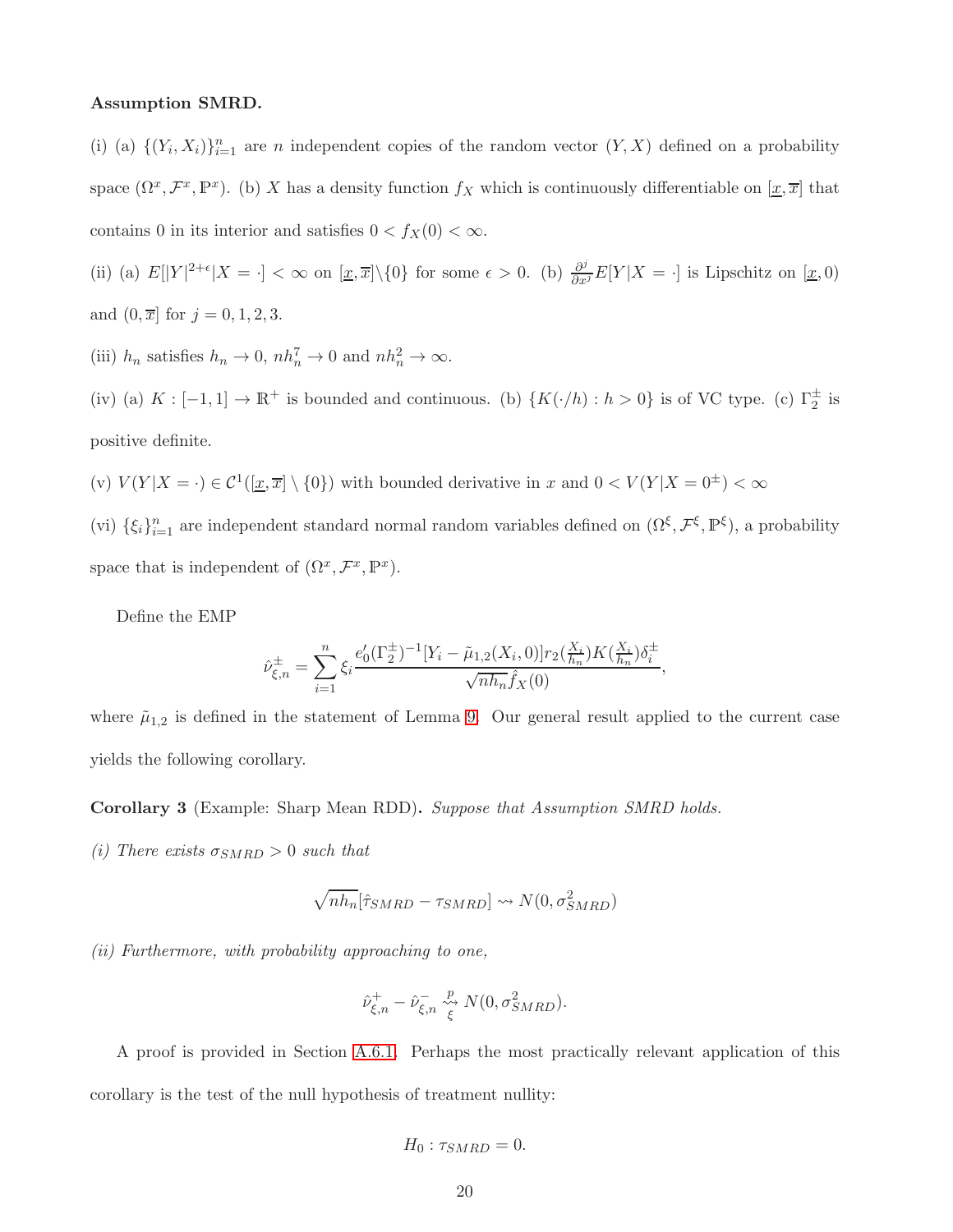To test this hypothesis, we can use  $\sqrt{nh_n} |\hat{\tau}_{SMRD}|$  as the test statistic, and use  $\left| \hat{\nu}_{\xi,n}^+ - \hat{\nu}_{\xi,n}^- \right|$  $\Big\vert$  to simulate its asymptotic distribution.

#### 5.2 Example: Sharp Mean RKD

Consider  $\Theta_1$ ,  $\Theta_2$ ,  $\Theta'_1$ ,  $\Theta'_2$ ,  $\Theta''$ ,  $g_1$ ,  $g_2$ ,  $\phi$ ,  $\psi$ , and  $\Upsilon$  defined in Section [3.4.](#page-7-0) Recall that we denote the local Wald estimand [\(3.1\)](#page-6-2) with  $v = 1$  in this setting by  $\tau_{SMRK}$ . We also denote the analog estimator  $(4.3)$  with  $v = 1$  in this setting by

$$
\hat{\tau}_{SMRK} = \frac{\hat{\mu}_{1,2}^{(1)}(0^+,0) - \hat{\mu}_{1,2}^{(1)}(0^-,0)}{b'(0^+) - b'(0^-)}.
$$

For this application, we consider the following set of assumptions.

#### Assumption SMRK.

(i) (a)  $\{(Y_i, X_i)\}_{i=1}^n$  are *n* independent copies of the random vector  $(Y, X)$  defined on a probability space  $(\Omega^x, \mathcal{F}^x, \mathbb{P}^x)$ . (b) X has a density function  $f_X$  which is continuously differentiable on  $[\underline{x}, \overline{x}]$  that contains 0 in its interior and satisfies  $0 < f_X(0) < \infty$ .

(ii) (a)  $E[|Y|^{2+\epsilon}|X = \cdot] < \infty$  on  $[\underline{x}, \overline{x}]\setminus\{0\}$  for some  $\epsilon > 0$ . (b)  $\frac{\partial^j}{\partial x^j}E[Y|X = \cdot]$  is Lipschitz on  $[\underline{x}, 0]$ and  $(0, \overline{x}]$  for  $j = 0, 1, 2, 3$ .

(iii)  $h_n$  satisfies  $h_n \to 0$ ,  $nh_n^3 \to \infty$  and  $nh_n^7 \to 0$ .

(iv) (a)  $K: [-1,1] \to \mathbb{R}^+$  is bounded and continuous. (b)  $\{K(\cdot/h) : h > 0\}$  is of VC type. (c)  $\Gamma_2^{\pm}$  is positive definite.

(v)  $V(Y|X=x) \in \mathcal{C}^1(\underline{x}, \overline{x}] \setminus \{0\})$  with bounded derivative in x and  $0 < V(Y|X=0^{\pm}) < \infty$ 

(vi)  $\{\xi_i\}_{i=1}^n$  are independent standard normal random variables defined on  $(\Omega^{\xi}, \mathcal{F}^{\xi}, \mathbb{P}^{\xi})$ , a probability space that is independent of  $(\Omega^x, \mathcal{F}^x, \mathbb{P}^x)$ .

(vii) b is continuously differentiable on  $I \setminus \{0\}$  and  $b'(0^+) - b'(0^-) \neq 0$ .

Define the EMP

$$
\hat{\nu}_{\xi,n}^{\pm} = \sum_{i=1}^{n} \xi_i \frac{e'_1 (\Gamma_2^{\pm})^{-1} [Y_i - \tilde{\mu}_{1,2}(X_i, 0)] r_2(\frac{X_i}{h_n}) K(\frac{X_i}{h_n})}{\sqrt{n h_n} \hat{f}_X(0)},
$$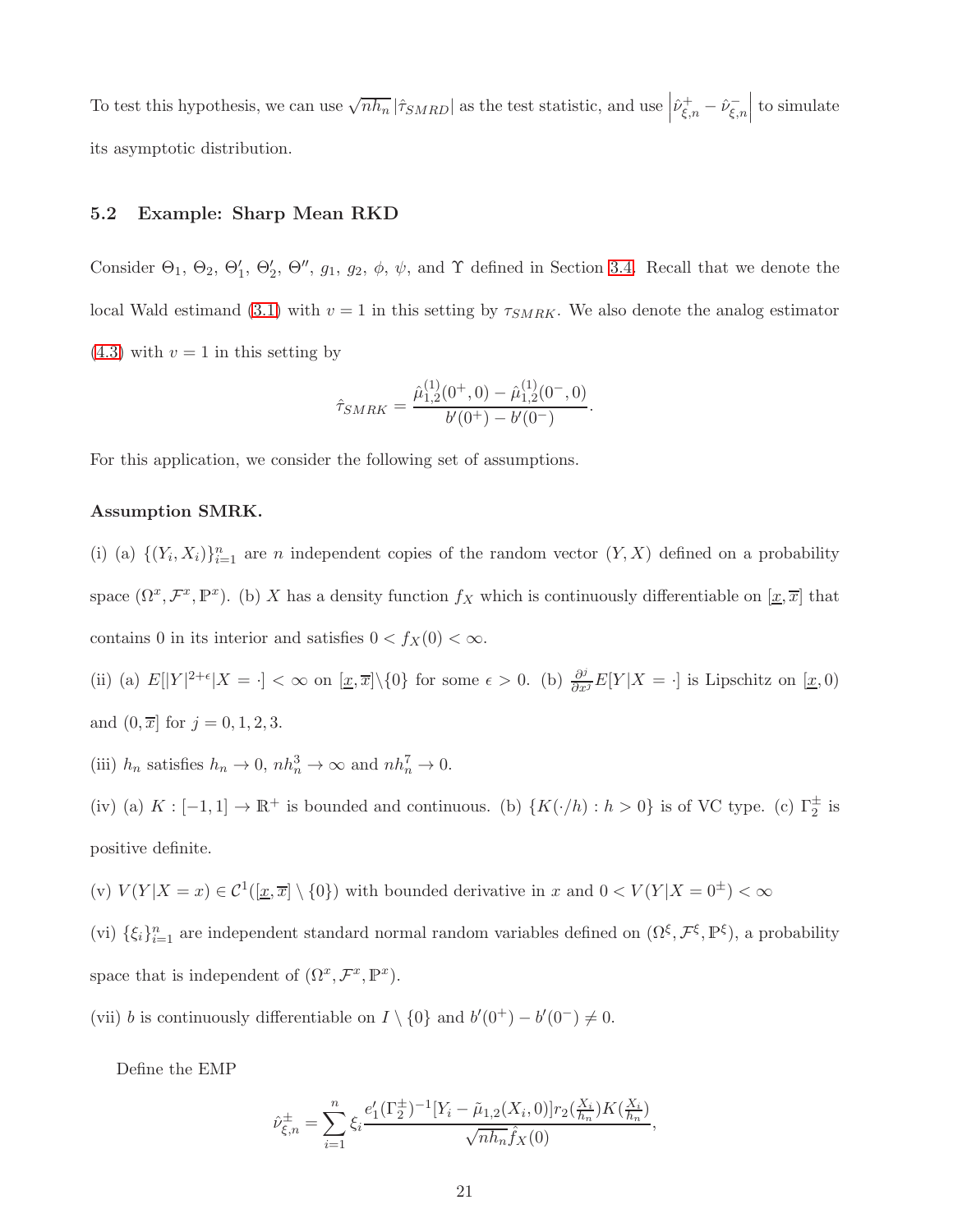where  $\tilde{\mu}_{1,2}$  is defined in the statement of Lemma [9.](#page-65-1) Our general result applied to the current case yields the following corollary.

Corollary 4 (Example: Sharp Mean RKD). Suppose that Assumption SMRK holds.

(i) There exists  $\sigma_{SMRK} > 0$  such that

$$
\sqrt{nh_n^3}[\hat{\tau}_{SMRK} - \tau_{SMRK}] \rightsquigarrow N(0, \sigma_{SMRK}^2).
$$

(ii) Furthermore, with probability approaching to one,

$$
\frac{\hat{\nu}_{\xi,n}^+ - \hat{\nu}_{\xi,n}^-}{b'(0^+) - b'(0^-)} \overset{p}{\Leftrightarrow} N(0, \sigma_{SMRK}^2).
$$

This corollary can be proved similarly to Corollary [3.](#page-19-0) Perhaps the most practically relevant application of this corollary is the test of the null hypothesis of treatment nullity:

$$
H_0: \tau_{SMRK} = 0.
$$

To test this hypothesis, we can use  $\sqrt{nh_n^3}$   $|\hat{\tau}_{SMRK}|$  as the test statistic, and use  $\frac{\hat{\nu}^+_{\xi,n}-\hat{\nu}^-_{\xi,n}}{b'(0^+)-b'(0^-)}$  $\begin{array}{c} \begin{array}{c} \begin{array}{c} \end{array} \\ \begin{array}{c} \end{array} \end{array} \end{array}$ to simulate its asymptotic distribution.

#### 5.3 Example: Fuzzy Mean RDD

Consider  $\Theta_1$ ,  $\Theta_2$ ,  $\Theta'_1$ ,  $\Theta'_2$ ,  $\Theta''$ ,  $g_1$ ,  $g_2$ ,  $\phi$ ,  $\psi$ , and  $\Upsilon$  defined in Section [3.1.](#page-6-0) Recall that we denote the local Wald estimand [\(3.1\)](#page-6-2) with  $v = 1$  in this setting by  $\tau_{FMRD}$ . We also denote the analog estimator  $(4.3)$  with  $v = 1$  in this setting by

$$
\hat{\tau}_{FMRD} = \frac{\hat{\mu}_{1,2}(0^+,0) - \hat{\mu}_{1,2}(0^-,0)}{\hat{\mu}_{2,2}(0^+,0) - \hat{\mu}_{2,2}(0^-,0)}.
$$

For this application, we consider the following set of assumptions.

#### Assumption FMRD.

(i) (a)  $\{(Y_i, X_i, D_i)\}_{i=1}^n$  are *n* independent copies of the random vector  $(Y, X, D)$  defined on a probability space  $(\Omega^x, \mathcal{F}^x, \mathbb{P}^x)$ . (b) X has a density function  $f_X$  which is continuously differentiable on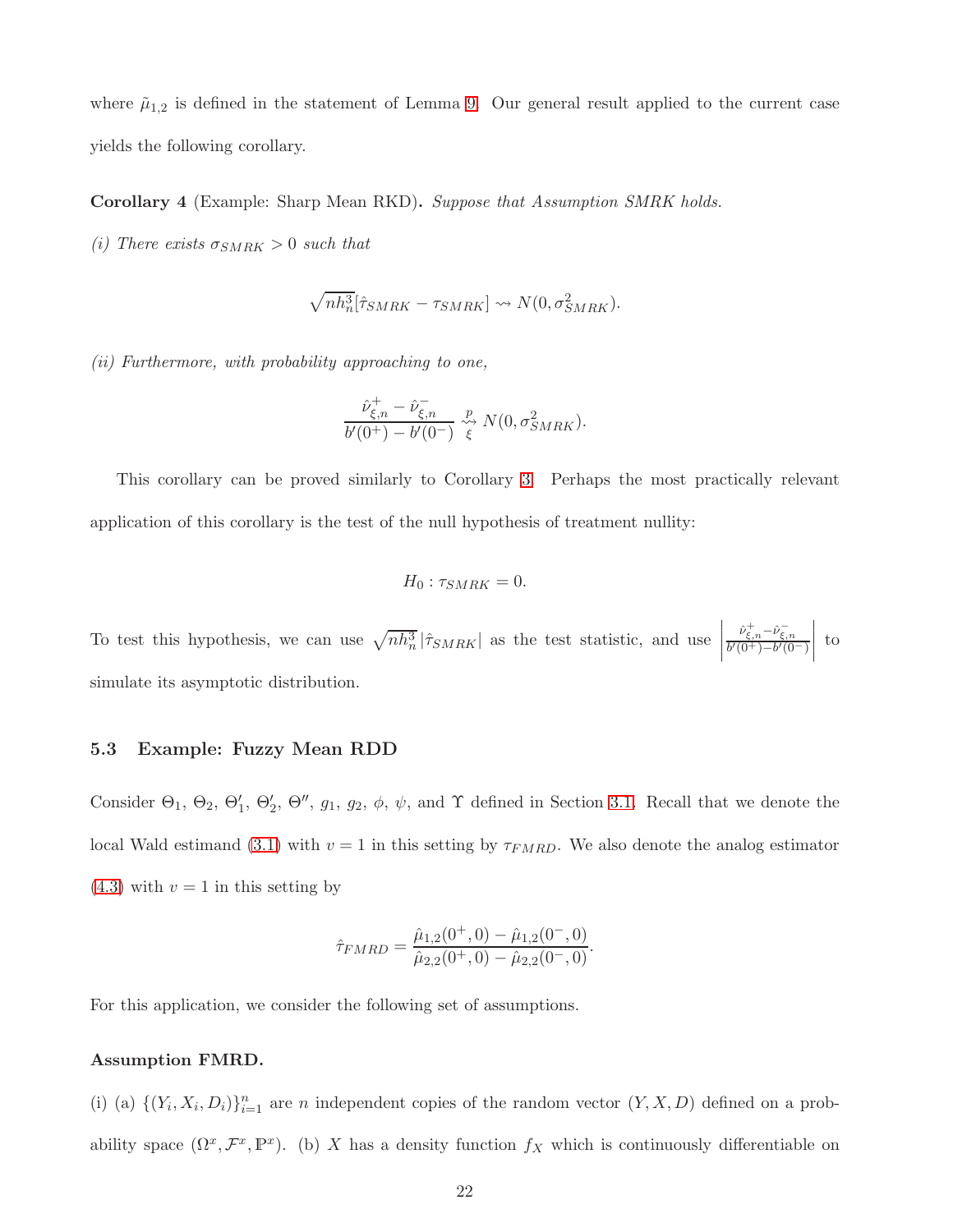$[\underline{x}, \overline{x}]$  that contains 0 in its interior and satisfies  $0 < f_X(0) < \infty$ .

(ii) (a)  $E[|Y|^{2+\epsilon}|X = \cdot] < \infty$  on  $[\underline{x}, \overline{x}]\setminus\{0\}$  for some  $\epsilon > 0$ . (b)  $\frac{\partial^j}{\partial x^j}E[Y|X = \cdot]$  and  $\frac{\partial^j}{\partial x^j}E[D|X = \cdot]$  are Lipschitz on  $[\underline{x}, 0)$  and  $(0, \overline{x}]$  for  $j = 0, 1, 2, 3$ . (d)  $E[D|X = 0^+] \neq E[D|X = 0^-]$ .

(iii) The baseline bandwidth  $h_n$  satisfies  $h_n \to 0$ ,  $nh_n^2 \to \infty$ ,  $nh_n^7 \to 0$ . There exist constants  $c_1$ ,  $c_2$ such that  $h_{1,n} = c_1 h_n$  and  $h_{2,n} = c_2 h_n$ .

(iv) (a)  $K: [-1,1] \to \mathbb{R}^+$  is bounded and continuous. (b)  $\{K(\cdot/h) : h > 0\}$  is of VC type. (c)  $\Gamma_2^{\pm}$  is positive definite.

(v)  $V(Y|X = \cdot)$ ,  $V(D|X = \cdot) \in C^{1}([\underline{x}, \overline{x}] \setminus \{0\})$  with bounded derivatives in x and  $0 < V(Y|X = \cdot)$  $0^{\pm}$ )  $< \infty$ 

(vi)  $\{\xi_i\}_{i=1}^n$  are independent standard normal random variables defined on  $(\Omega^{\xi}, \mathcal{F}^{\xi}, \mathbb{P}^{\xi})$ , a probability space that is independent of  $(\Omega^x, \mathcal{F}^x, \mathbb{P}^x)$ .

For  $k \in \{1, 2\}$ , define

$$
\widehat{\mathbf{X}}'_n(0,k) = \frac{1}{\sqrt{c_k}} [\widehat{\nu}_{\xi,n}^+(0,k) - \widehat{\nu}_{\xi,n}^-(0,k)],
$$

where the EMP is given by

$$
\hat{\nu}_{\xi,n}^{\pm}(0,1) = \sum_{i=1}^{n} \xi_i \frac{e'_0(\Gamma_2^{\pm})^{-1} [Y_i - \tilde{\mu}_{1,2}(0^{\pm},0)] r_2(\frac{X_i}{h_{1,n}}) K(\frac{X_i}{h_{1,n}})}{\sqrt{n h_{1,n}} \hat{f}_X(0)}
$$

$$
\hat{\nu}_{\xi,n}^{\pm}(0,2) = \sum_{i=1}^{n} \xi_i \frac{e'_0(\Gamma_2^{\pm})^{-1} [D_i - \tilde{\mu}_{2,2}(0^{\pm},0)] r_2(\frac{X_i}{h_{2,n}}) K(\frac{X_i}{h_{2,n}})}{\sqrt{n h_{2,n}} \hat{f}_X(0)}
$$

and  $\tilde{\mu}_{k,2}(0^{\pm},0)$  is defined in Lemma [9.](#page-65-1) Our general result applied to the current case yields the following corollary.

#### <span id="page-22-0"></span>Corollary 5 (Example: Fuzzy Mean RDD). Suppose that Assumption FMRD holds.

(i) There exists  $\sigma_{FMRD} > 0$  such that

$$
\sqrt{nh_n}[\hat{\tau}_{FMRD} - \tau_{FMRD}] \rightsquigarrow N(0, \sigma_{FMRD}^2).
$$

(ii) Furthermore, with probability approaching to one,

$$
\frac{(\hat{\mu}_{2,2}(0^+,0) - \hat{\mu}_{2,2}(0^-,0))\widehat{\mathbf{X}}'_n(0,1) - (\hat{\mu}_{1,2}(0^+,0) - \hat{\mu}_{1,2}(0^-,0))\widehat{\mathbf{X}}'_n(0,2)}{(\hat{\mu}_{2,2}(0^+,0) - \hat{\mu}_{2,2}(0^-,0))^2} \underset{\xi}{\overset{p}{\longrightarrow}} N(0,\sigma_{FMRD}^2).
$$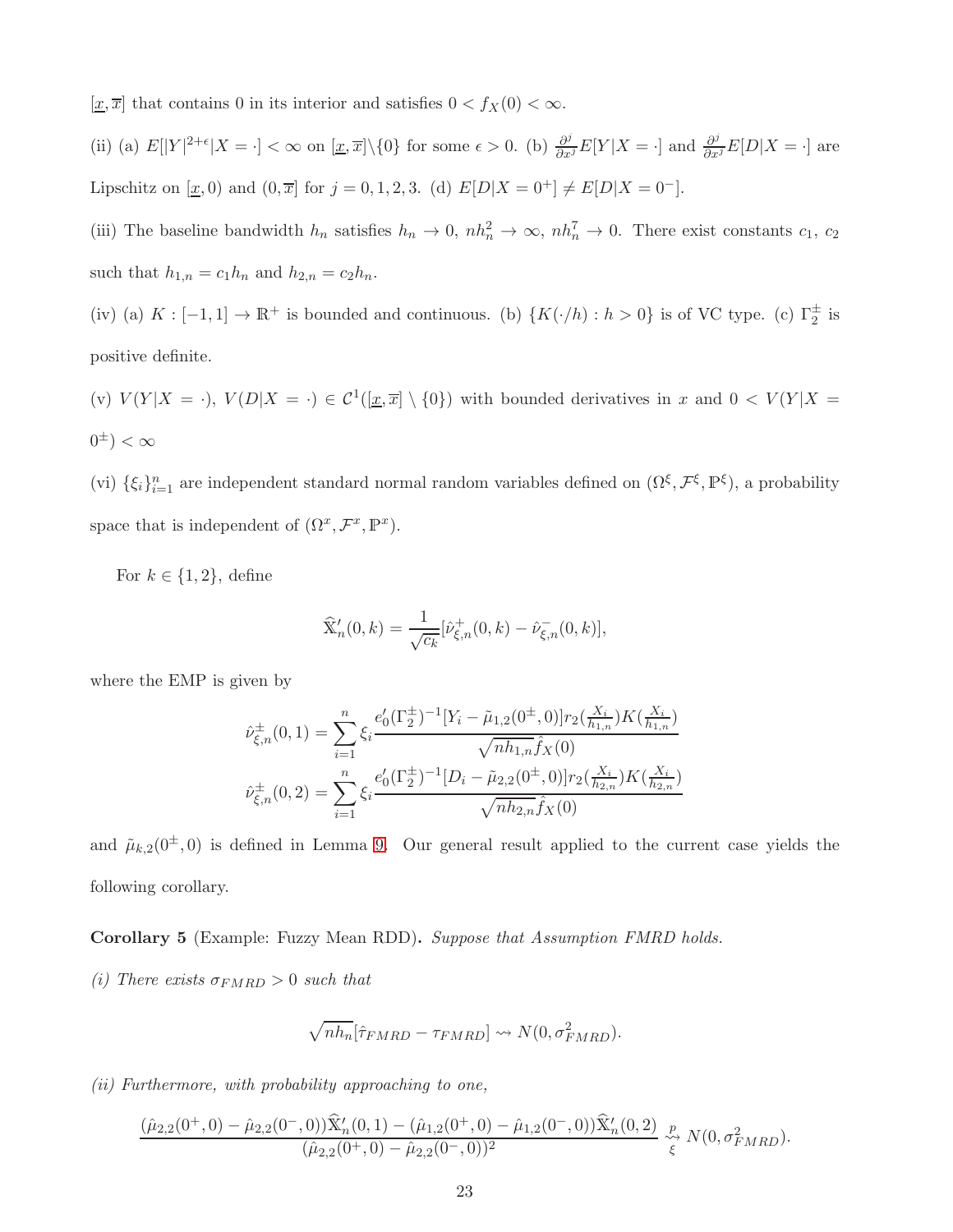A proof is provided in Section [A.6.2.](#page-73-1) Perhaps the most practically relevant application of this corollary is the test of the null hypothesis of treatment nullity:

$$
H_0: \tau_{FMRD} = 0.
$$

To test this hypothesis, we can use  $\sqrt{nh_n} |\hat{\tau}_{FMRD}|$  as the test statistic, and use

$$
\left|\frac{(\hat{\mu}_{2,2}(0^+,0)-\hat{\mu}_{2,2}(0^-,0))\widehat{\mathbf{X}}'_n(0,1)-(\hat{\mu}_{1,2}(0^+,0)-\hat{\mu}_{1,2}(0^-,0))\widehat{\mathbf{X}}'_n(0,2)}{(\hat{\mu}_{2,2}(0^+,0)-\hat{\mu}_{2,2}(0^-,0))^2}\right|
$$

to simulate its asymptotic distribution.

#### 5.4 Example: Fuzzy Mean RKD

Consider  $\Theta_1$ ,  $\Theta_2$ ,  $\Theta'_1$ ,  $\Theta'_2$ ,  $\Theta''$ ,  $g_1$ ,  $g_2$ ,  $\phi$ ,  $\psi$ , and  $\Upsilon$  defined in Section [3.3.](#page-7-1) Recall that we denote the local Wald estimand [\(3.1\)](#page-6-2) with  $v = 1$  in this setting by  $\tau_{FMRK}$ . We also denote the analog estimator  $(4.3)$  with  $v = 1$  in this setting by

$$
\hat{\tau}_{FMRK} = \frac{\hat{\mu}_{1,2}^{(1)}(0^+,0) - \hat{\mu}_{1,2}^{(1)}(0^-,0)}{\hat{\mu}_{2,2}^{(1)}(0^+,0) - \hat{\mu}_{2,2}^{(1)}(0^-,0)}
$$

For this application, we consider the following set of assumptions.

#### Assumption FMRK.

(i) (a)  $\{(Y_i, X_i, D_i)\}_{i=1}^n$  are *n* independent copies of the random vector  $(Y, X, D)$  defined on a probability space  $(\Omega^x, \mathcal{F}^x, \mathbb{P}^x)$ . (b) X has a density function  $f_X$  which is continuously differentiable on  $[\underline{x}, \overline{x}]$  that contains 0 in its interior and satisfies  $0 < f_X(0) < \infty$ .

(ii) (a)  $E[|Y|^{2+\epsilon}|X = \cdot] < \infty$  and  $E[|D|^{2+\epsilon}|X = \cdot] < \infty$  on  $[\underline{x}, \overline{x}]\setminus\{0\}$  for some  $\epsilon > 0$ . (b)  $\frac{\partial^j}{\partial x^j}E[Y|X = \cdot]$ and  $\frac{\partial^j}{\partial x^j}E[D|X = \cdot]$  are Lipschitz on  $[\underline{x},0)$  and  $(0,\overline{x}]$  for  $j = 0,1,2,3$ . (c)  $\frac{\partial}{\partial x}E[D|X = 0^+] \neq 0$  $\frac{\partial}{\partial x}E[D|X=0^{-}].$ 

(iii) The baseline bandwidth  $h_n$  satisfies  $h_n \to 0$ ,  $nh_n^3 \to \infty$ ,  $nh_n^7 \to 0$ . There exist constant  $c_1$ ,  $c_2$ such that  $h_{1,n} = c_1 h_n$  and  $h_{2,n} = c_2 h_n$ .

(iv) (a)  $K: [-1,1] \to \mathbb{R}^+$  is bounded and continuous. (b)  $\{K(\cdot/h) : h > 0\}$  is of VC type. (c)  $\Gamma_2^{\pm}$  is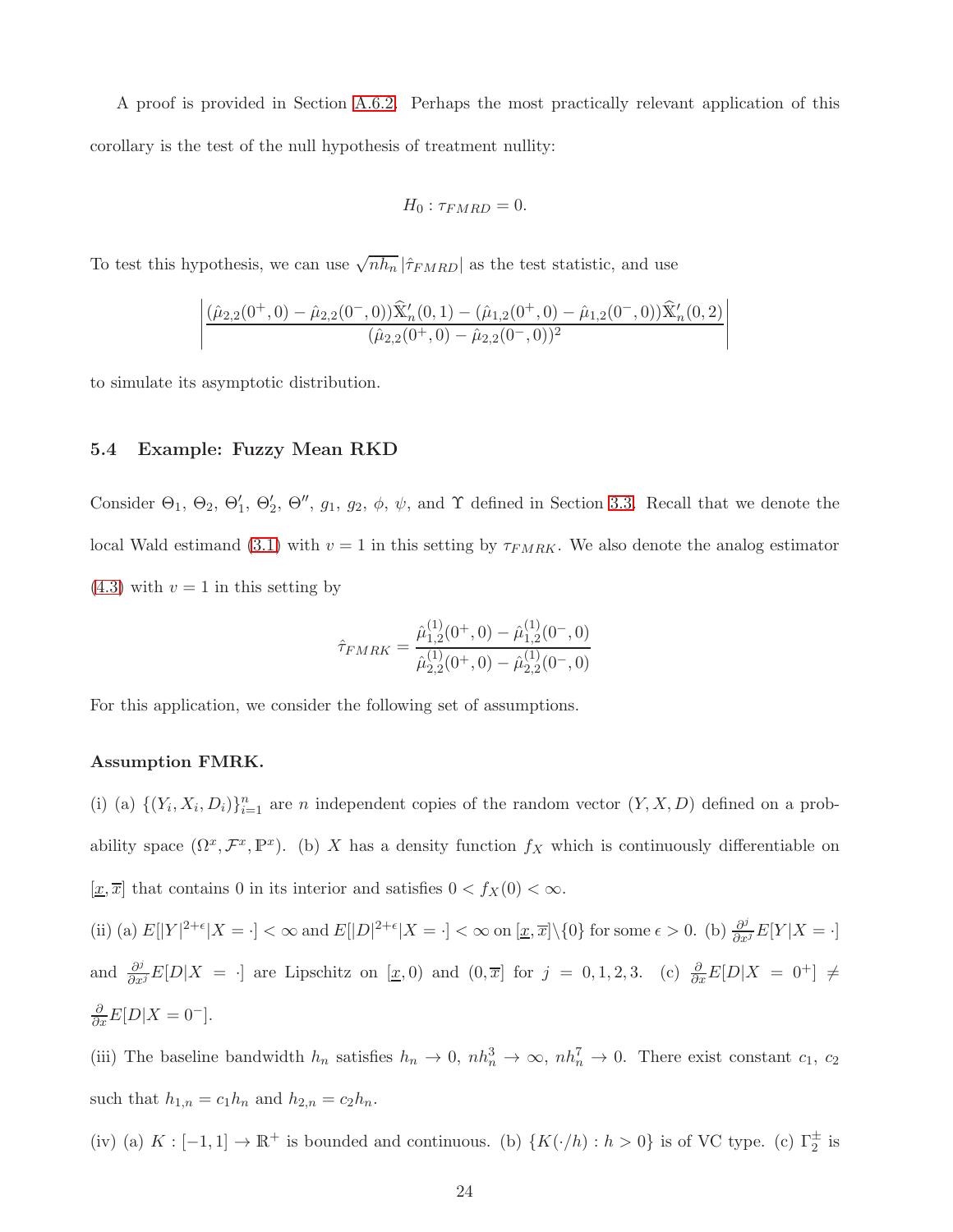positive definite.

(v)  $V(Y|X = \cdot), V(D|X = \cdot) \in C^{1}(\underline{x}, \overline{x}] \setminus \{0\})$  with bounded derivatives in x and  $0 < V(Y|X = \cdot)$  $0^{\pm}$ )  $< \infty$ 

(vi)  $\{\xi_i\}_{i=1}^n$  are independent standard normal random variables defined on  $(\Omega^\xi, \mathcal{F}^\xi, \mathbb{P}^\xi)$ , a probability space that is independent of  $(\Omega^x, \mathcal{F}^x, \mathbb{P}^x)$ .

For  $k \in \{1, 2\}$ , define

$$
\widehat{\mathbf{X}}'_n(0,k) = \frac{1}{\sqrt{c_k^3}} [\widehat{\nu}_{\xi,n}^+(0,k) - \widehat{\nu}_{\xi,n}^-(0,k)],
$$

where the EMP is given by

$$
\hat{\nu}_{\xi,n}^{\pm}(0,1) = \sum_{i=1}^{n} \xi_i \frac{e_1'(\Gamma_2^{\pm})^{-1} [Y_i - \tilde{\mu}_{1,2}(0^{\pm},0)] r_2(\frac{X_i}{h_{1,n}}) K(\frac{X_i}{h_{1,n}})}{\sqrt{n h_{1,n}} \hat{f}_X(0)}
$$

$$
\hat{\nu}_{\xi,n}^{\pm}(0,2) = \sum_{i=1}^{n} \xi_i \frac{e_1'(\Gamma_2^{\pm})^{-1} [D_i - \tilde{\mu}_{2,2}(0^{\pm},0)] r_2(\frac{X_i}{h_{2,n}}) K(\frac{X_i}{h_{2,n}})}{\sqrt{n h_{2,n}} \hat{f}_X(0)}
$$

and  $\tilde{\mu}_{k,2}(0^{\pm},0)$  is defined in Lemma [9.](#page-65-1) Our general result applied to the current case yields the following corollary.

Corollary 6 (Example: Fuzzy Mean RKD). Suppose that Assumption FMRK holds.

(i) There exists  $\sigma_{FMRK} > 0$  such that

$$
\sqrt{nh_n^3}[\hat{\tau}_{FMRK} - \tau_{FMRK}] \leadsto N(0, \sigma_{FMRK}^2).
$$

(ii) Furthermore, with probability approaching to one,

$$
\frac{(\hat{\mu}_{2,2}^{(1)}(0^+,0) - \hat{\mu}_{2,2}^{(1)}(0^-,0))\hat{\mathbf{x}}_n'(0,1) - (\hat{\mu}_{1,2}^{(1)}(0^+,0) - \hat{\mu}_{1,2}^{(1)}(0^-,0))\hat{\mathbf{x}}_n'(0,2)}{(\hat{\mu}_{2,2}^{(1)}(0^+,0) - \hat{\mu}_{2,2}^{(1)}(0^-,0))^2} \underset{\xi}{\overset{p}{\rightsquigarrow}} N(0,\sigma_{FMRK}^2).
$$

This corollary can be proved similarly to Corollary [5.](#page-22-0) Perhaps the most practically relevant application of this corollary is the test of the null hypothesis of treatment nullity:

$$
H_0: \tau_{FMRK} = 0.
$$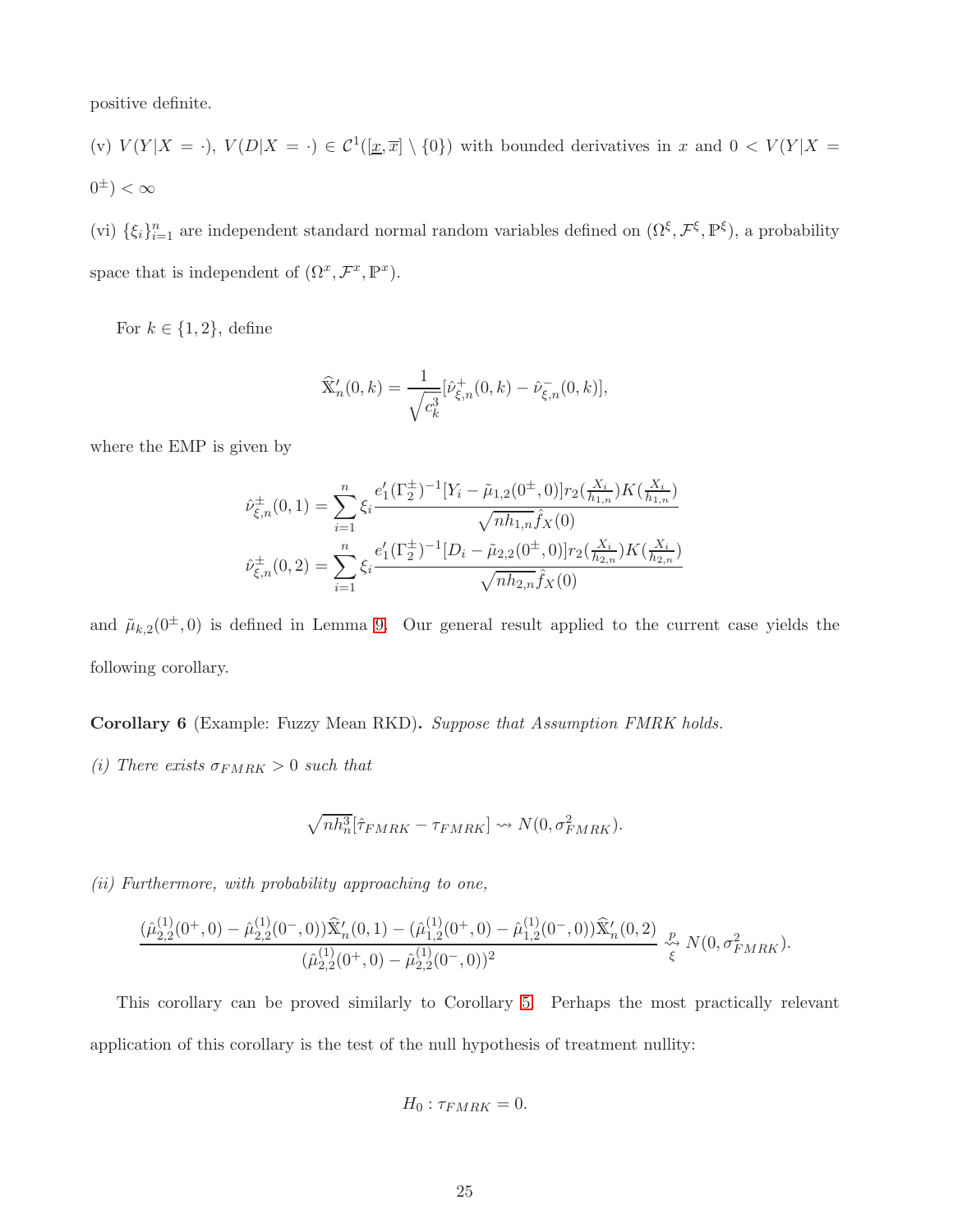To test this hypothesis, we can use  $\sqrt{nh_n^3}$  | $\hat{\tau}_{FMRK}$ | as the test statistic, and use

$$
\left|\frac{(\hat{\mu}_{2,2}^{(1)}(0^{+},0)-\hat{\mu}_{2,2}^{(1)}(0^{-},0))\widehat{X}'_{n}(0,1)-(\hat{\mu}_{1,2}^{(1)}(0^{+},0)-\hat{\mu}_{1,2}^{(1)}(0^{-},0))\widehat{X}'_{n}(0,2)}{(\hat{\mu}_{2,2}^{(1)}(0^{+},0)-\hat{\mu}_{2,2}^{(1)}(0^{-},0))^{2}}\right|
$$

to simulate its asymptotic distribution.

#### 5.5 Example: Group Covariate and Test of Heterogeneous Treatment Effects

Consider  $\Theta_1$ ,  $\Theta_2$ ,  $\Theta'_1$ ,  $\Theta'_2$ ,  $\Theta''$ ,  $g_1$ ,  $g_2$ ,  $\phi$ ,  $\psi$ , and  $\Upsilon$  defined in Section [3.10.](#page-10-0) Recall that we denote the local Wald estimand [\(3.1\)](#page-6-2) with  $v = 1$  in this setting by  $\tau_{GFMRD}$ . We also denote the analog estimator [\(4.3\)](#page-12-0) with  $v = 1$  in this setting by  $\hat{\tau}_{GFMRD}$ .

$$
\hat{\tau}_{GFMRD}(\theta'') = \frac{\hat{\mu}_{1,2}(0^+,\theta'') - \hat{\mu}_{1,2}(0^-,\theta'')}{\hat{\mu}_{2,2}(0^+,\theta'') - \hat{\mu}_{2,2}(0^-,\theta'')}
$$

For this application, we consider the following set of assumptions.

#### Assumption GFMRD.

(i) (a)  $\{(Y_i, X_i, D_i)\}_{i=1}^n$  are n independent copies of the random vector  $(Y, X, D)$  defined on a probability space  $(\Omega^x, \mathcal{F}^x, \mathbb{P}^x)$  and supported in  $\mathscr{Y} \times \mathscr{X} \times \mathscr{D} \subset \mathbb{R}^5$ . (b) X has a density function  $f_X$  which is continuously differentiable on  $[\underline{x}, \overline{x}]$  that contains 0 in its interior, and  $0 < f_X(0) < \infty$ .

(ii) (a) 
$$
E[|Y|^{*2+\epsilon} \cdot \mathbb{1}\{G = \theta''\}|X = \cdot] < \infty
$$
 on  $[\underline{x}, \overline{x}]\setminus\{0\}$  for some  $\epsilon > 0$  for  $\theta'' \in \{1, ..., K\}$ . (b)

$$
\frac{\partial^j}{\partial x^j} E[Y^* \cdot \mathbb{1}\{G = \theta''\}|X = \cdot] < C \text{ and } \frac{\partial^j}{\partial x^j} E[D^* \cdot \mathbb{1}\{G = \theta''\}|X = \cdot] \text{ are Lipschitz on } [\underline{x}, 0) \text{ and } (0, \overline{x}]
$$
\n
$$
\text{for } j = 0, 1, 2, 3. \text{ (c) } E[D^* \cdot \mathbb{1}\{G = \theta''\}|X = 0^+] \neq E[D^* \cdot \mathbb{1}\{G = \theta''\}|X = 0^-] \text{ for } \theta'' \in \{1, ..., K\}. \text{ (d)}
$$
\n
$$
E[\mathbb{1}\{G = \theta''\}|X = \cdot] > 0 \text{ for all } \theta'' \in \Theta''
$$

(iii) The baseline bandwidth  $h_n$  satisfies  $h_n \to 0$ ,  $nh_n^2 \to \infty$ ,  $nh_n^7 \to 0$ . There exist functions  $c_1$ ,  $c_2: \{1, ..., K\} \to [\underline{c}, \overline{c}] \subset (0, \infty)$  such that  $h_{1,n}(\theta'') = c_1(\theta'')h_n$  and  $h_{2,n}(\theta''_2) = c_2(\theta'')h_n$ .

(iv) (a)  $K: [-1,1] \to \mathbb{R}^+$  is bounded and continuous. (b)  $\{K(\cdot/h) : h > 0\}$  is of VC type. (c)  $\Gamma_2^{\pm}$  is positive definite.

(v) 
$$
V(Y^* \cdot \mathbb{1}{G = \theta''}|X = x)
$$
,  $V(D^* \cdot \mathbb{1}{G = \theta''}|X = x) \in C^1([\underline{x}, \overline{x}] \setminus \{0\})$  and  $0 < V(Y^* \cdot \mathbb{1}{G = \theta''}|X = \theta''}|X = 0^{\pm})$  with derivatives in  $x$  all bounded on  $[\underline{x}, \overline{x}] \setminus \{0\}$ . Furthermore,  $0 < V(D^* \cdot \mathbb{1}{G = \theta''}|X = \theta'''|X = \theta'''|X = \theta'''|X = \theta'''|X = \theta'''|X = \theta'''|X = \theta'''|X = \theta'''|X = \theta'''|X = \theta'''|X = \theta'''|X = \theta'''|X = \theta'''|X = \theta'''|X = \theta'''|X = \theta'''|X = \theta'''|X = \theta'''|X = \theta'''|X = \theta'''|X = \theta'''|X = \theta'''|X = \theta'''|X = \theta'''|X = \theta'''|X = \theta'''|X = \theta'''|X = \theta'''|X = \theta'''|X = \theta'''|X = \theta'''|X = \theta'''|X = \theta'''|X = \theta'''|X = \theta'''|X = \theta'''|X = \theta'''|X = \theta'''|X = \theta'''|X = \theta'''|X = \theta'''|X = \theta'''|X = \theta'''|X = \theta'''|X = \theta'''|X = \theta'''|X = \theta'''|X = \theta'''|X = \theta'''|X = \theta'''|X = \theta'''|X = \theta'''|X = \theta'''|X = \theta'''|X = \theta'''|X = \theta'''|X = \theta'''|X = \theta'''|X = \theta'''|X = \theta'''|X = \theta'''|X = \theta'''|X = \theta'''|X = \theta'''|X = \theta'''|X = \theta'''|X = \theta'''|X = \theta'''|X = \theta'''|X = \theta'''|X = \theta'''|X = \theta'''|X = \theta'''|X = \theta'''|X = \theta'''|X = \theta'''|X = \theta'''|X = \theta'''|X = \theta'''|X = \theta'''|X = \theta'''|X = \theta'''|X = \theta'''|X = \theta'''|X = \theta'''|X = \theta'''|X = \theta'''|X = \theta'''|X = \theta'''|X = \theta'''|X = \theta'''|X = \theta'''|X = \theta'''|X = \theta'''|X = \theta'''|X = \theta'''|X = \theta'''|X =$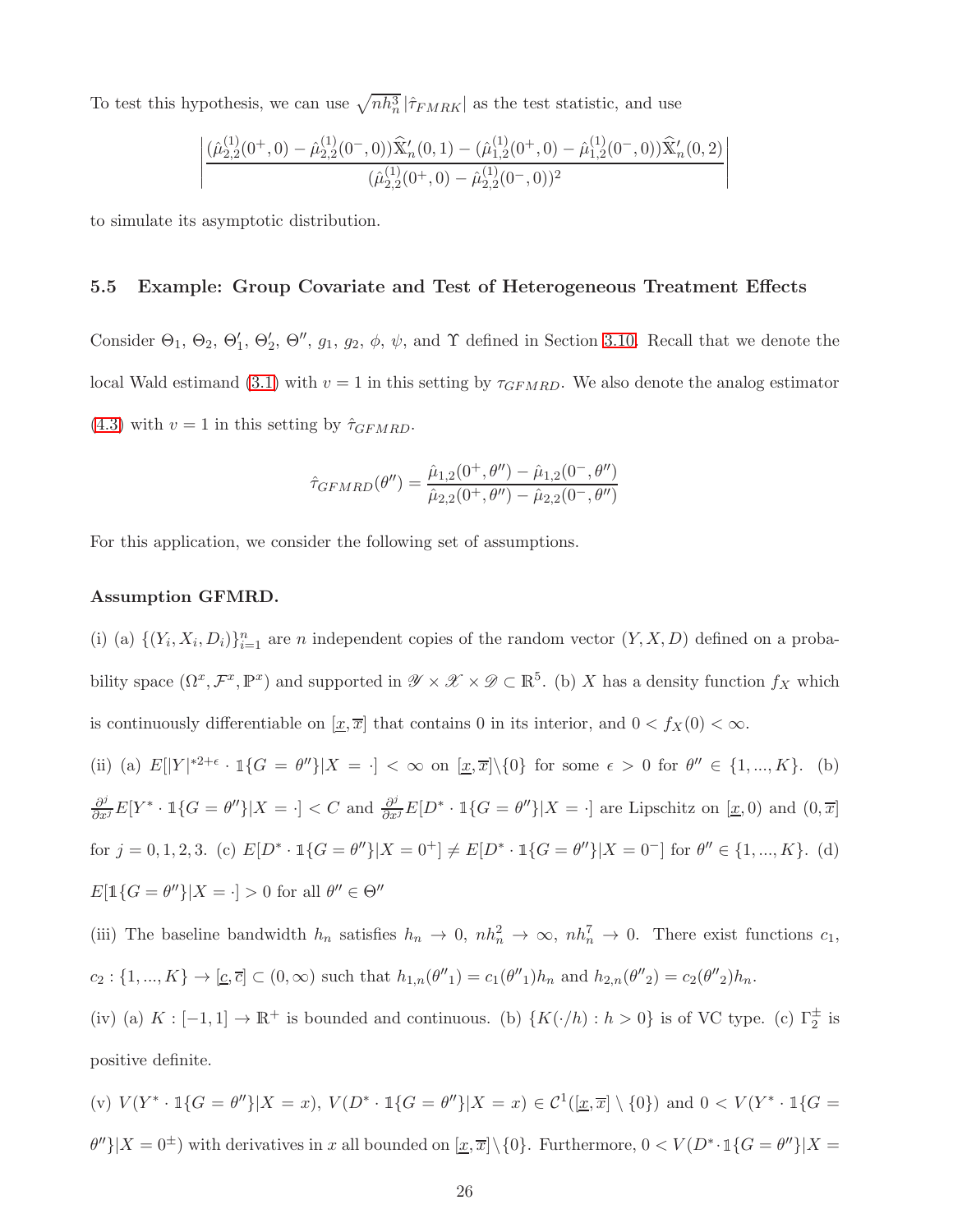$0^{\pm}$ ) for  $\theta'' \in \{1, ..., K\}.$ 

(vi)  $\{\xi_i\}_{i=1}^n$  are independent standard normal random variables defined on  $(\Omega^{\xi}, \mathcal{F}^{\xi}, \mathbb{P}^{\xi})$ , a probability space that is independent of  $(\Omega^x, \mathcal{F}^x, \mathbb{P}^x)$ .

For  $k \in \{1, 2\}$  and  $\theta'' \in \{1, ..., K\}$ , define

$$
\widehat{\mathbf{X}}'_n(\theta'',k) = \frac{1}{\sqrt{c_k}}[\widehat{\nu}_{\xi,n}^+(\theta'',k) - \widehat{\nu}_{\xi,n}^-(\theta'',k)],
$$

where the EMP is given by

$$
\hat{\nu}_{\xi,n}^{\pm}(0,1) = \sum_{i=1}^{n} \xi_i \frac{e'_0(\Gamma_2^{\pm})^{-1} [Y_i - \tilde{\mu}_{1,2}(0^{\pm}, \theta''_1)] r_2(\frac{X_i}{h_{1,n}(\theta''_1)}) K(\frac{X_i}{h_{1,n}(\theta''_1)})}{\sqrt{n h_{1,n}(\theta''_1)} \hat{f}_X(0)}
$$

$$
\hat{\nu}_{\xi,n}^{\pm}(0,2) = \sum_{i=1}^{n} \xi_i \frac{e'_0(\Gamma_2^{\pm})^{-1} [D_i - \tilde{\mu}_{2,2}(0^{\pm}, \theta''_2)] r_2(\frac{X_i}{h_{2,n}(\theta''_2)}) K(\frac{X_i}{h_{2,n}(\theta''_2)})}{\sqrt{n h_{2,n}(\theta''_2)} \hat{f}_X(0)}
$$

and  $\tilde{\mu}_{k,2}(0^{\pm}, \theta''_k)$  are defined in Lemma [9.](#page-65-1) Our general result applied to the current case yields the following corollary.

Corollary 7 (Example: Group Covariate). Suppose that Assumption GFMRD holds.

(i) There exists a symmetric positive definite K-by-K matrix  $\Sigma_{GFMRD}$  such that

$$
\sqrt{nh_n}[\hat{\tau}_{GFMRD} - \tau_{GFMRD}] \rightsquigarrow N(0, \Sigma_{GFMRD})
$$

(ii) Furthermore, with probability approaching one,

$$
\frac{(\hat{\mu}_{2,2}(0^+,\cdot)-\hat{\mu}_{2,2}(0^-,\cdot))\widehat{\mathbf{X}}'_n(\cdot,1)-(\hat{\mu}_{1,2}(0^+,\cdot)-\hat{\mu}_{1,2}(0^-,\cdot))\widehat{\mathbf{X}}'_n(\cdot,2)}{(\hat{\mu}_{2,2}(0^+,\cdot)-\hat{\mu}_{2,2}(0^-,\cdot))^2} \stackrel{p}{\underset{\xi}{\leadsto}} N(0,\Sigma_{GFMRD}).
$$

A proof is provided in Section [A.6.3.](#page-74-0) One of the practically most relevant applications of this corollary is the test of the null hypothesis of joint treatment nullity:

$$
H_0: \tau_{FMRD}(\theta'') = 0
$$
 for all  $\theta'' \in \{1, ..., K\}.$ 

To test this hypothesis, we can use  $\max_{\theta'' \in \{1, ..., K\}}$  $\sqrt{nh_n}$  | $\hat{\tau}_{GFMRD}(\theta'')$ | as the test statistic, and use

$$
\max_{\theta'' \in \{1,\ldots,K\}} \left| \frac{(\hat{\mu}_{2,2}(0^+,\theta'')-\hat{\mu}_{2,2}(0^-,\theta''))\widehat{\mathbf{x}}'_n(\theta'',1)-(\hat{\mu}_{1,2}(0^+,\theta'')-\hat{\mu}_{1,2}(0^-,\theta''))\widehat{\mathbf{x}}'_n(\theta'',2)}{(\hat{\mu}_{2,2}(0^+,\theta'')-\hat{\mu}_{2,2}(0^-,\theta''))^2} \right|
$$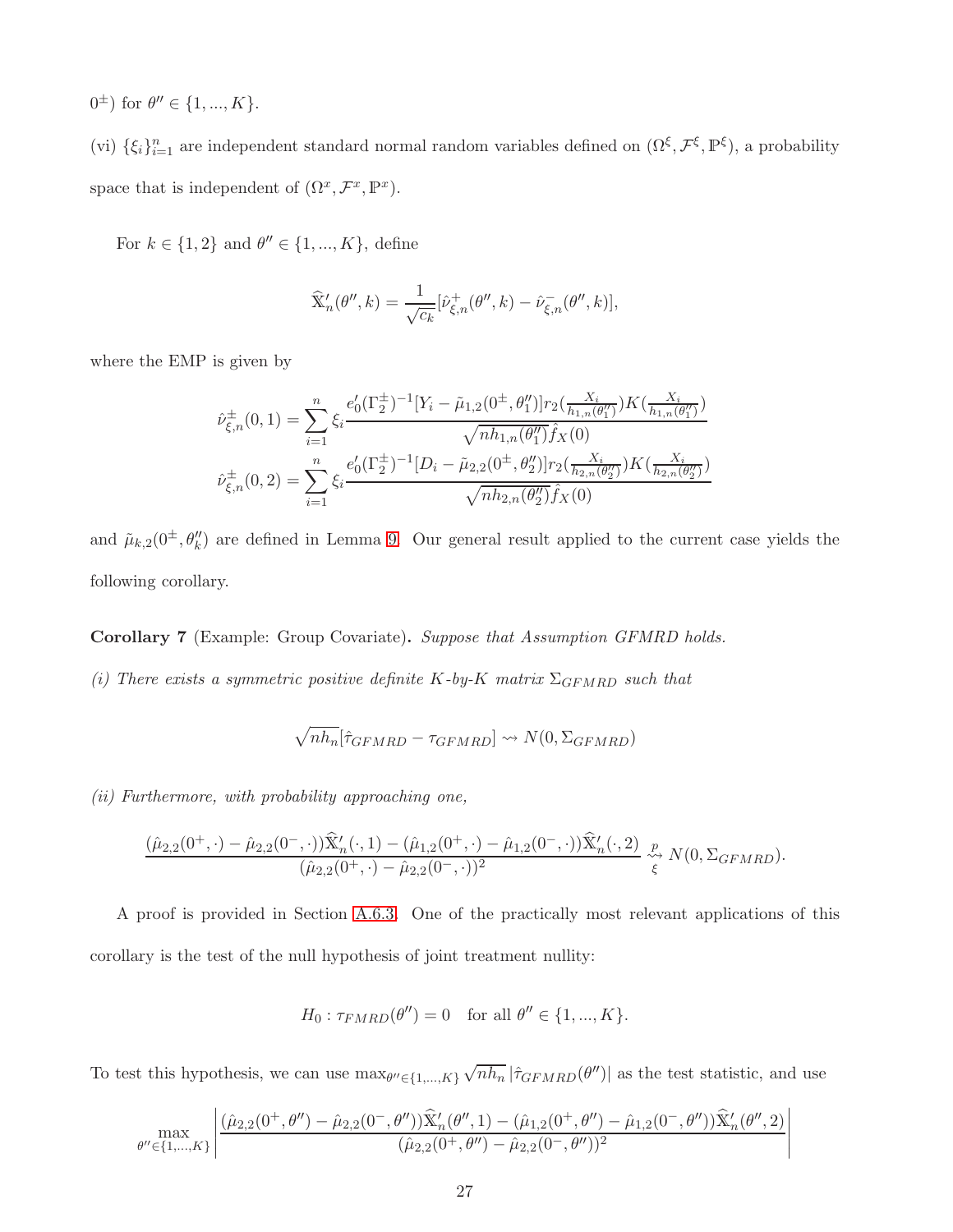to simulate its asymptotic distribution.

Another one of the practically most relevant applications of the above corollary is the test of the null hypothesis of treatment homogeneity across the covariate-index groups:

$$
H_0: \tau_{FMRD}(\theta'') = \tau_{FMRD}(\theta''') \text{ for all } \theta'', \theta''' \in \{1, ..., K\}.
$$

To test this hypothesis, we can use  $\max_{\theta'' \in \{1, ..., K\}}$  $\sqrt{nh_n} \left| \hat{\tau}_{GFMRD}(\theta'') - K^{-1} \sum_{\theta''=1}^{K} \hat{\tau}_{GFMRD}(\theta'') \right|$  as the test statistic, and use

$$
\max_{\theta'' \in \{1,\ldots,K\}} \left| \frac{(\hat{\mu}_{2,2}(0^+,\theta'') - \hat{\mu}_{2,2}(0^-,\theta''))\widehat{\mathbb{X}}'_n(\theta'',1) - (\hat{\mu}_{1,2}(0^+,\theta'') - \hat{\mu}_{1,2}(0^-,\theta''))\widehat{\mathbb{X}}'_n(\theta'',2)}{(\hat{\mu}_{2,2}(0^+,\theta'') - \hat{\mu}_{2,2}(0^-,\theta''))^2} \right|
$$

$$
- \frac{1}{K} \sum_{\theta'''=1}^K \frac{(\hat{\mu}_{2,2}(0^+,\theta''') - \hat{\mu}_{2,2}(0^-,\theta'''))\widehat{\mathbb{X}}'_n(\theta''',1) - (\hat{\mu}_{1,2}(0^+,\theta''') - \hat{\mu}_{1,2}(0^-,\theta'''))\widehat{\mathbb{X}}'_n(\theta''',2)}{(\hat{\mu}_{2,2}(0^+,\theta''') - \hat{\mu}_{2,2}(0^-,\theta'''))^2} \right|
$$

to simulate its asymptotic distribution.

#### 5.6 Example: CDF Discontinuity and Test of Stochastic Dominance

Consider  $\Theta_1$ ,  $\Theta_2$ ,  $\Theta'_1$ ,  $\Theta'_2$ ,  $\Theta''$ ,  $g_1$ ,  $g_2$ ,  $\phi$ ,  $\psi$ , and  $\Upsilon$  defined in Section [3.5.](#page-7-2) Recall that we denote the local Wald estimand [\(3.1\)](#page-6-2) with  $v = 1$  in this setting by  $\tau_{SCRD}$ . We also denote the analog estimator  $(4.3)$  with  $v = 1$  in this setting by

$$
\hat{\tau}_{SCRD}(\theta'') = \hat{F}_{Y|X}(\theta''|0^+) - \hat{F}_{Y|X}(\theta''|0^-) = \hat{\mu}_{1,2}(0^+,\theta'') - \hat{\mu}_{1,2}(0^-,\theta'').
$$

For this application, we consider the following set of assumptions.

#### Assumption SCRD.

(i) (a)  $\{(Y_i, X_i)\}_{i=1}^n$  are *n* independent copies of the random vector  $(Y, X)$  defined on a probability space  $(\Omega^x, \mathcal{F}^x, \mathbb{P}^x)$ ; (b) X has a density function  $f_X$  which is continuously differentiable on  $[\underline{x}, \overline{x}]$  that contains 0 in its interior, and  $0 < f_X(0) < \infty$ .

- (ii)  $\frac{\partial^j}{\partial x^j} F_{Y|X}$  is Lipschitz in x on  $\mathscr{Y} \times [\underline{x}, 0)$  and  $\mathscr{Y} \times (0, \overline{x}]$  for  $j = 0, 1, 2, 3$ .
- (iii)  $h_n$  satisfies  $h_n \to 0$ ,  $nh_n^7 \to 0$ , and  $nh_n^2 \to \infty$ .
- (iv) (a)  $K: [-1,1] \to \mathbb{R}^+$  is bounded and continuous. (b)  $\{K(\cdot/h) : h > 0\}$  is of VC type. (c)  $\Gamma_2^{\pm}$  is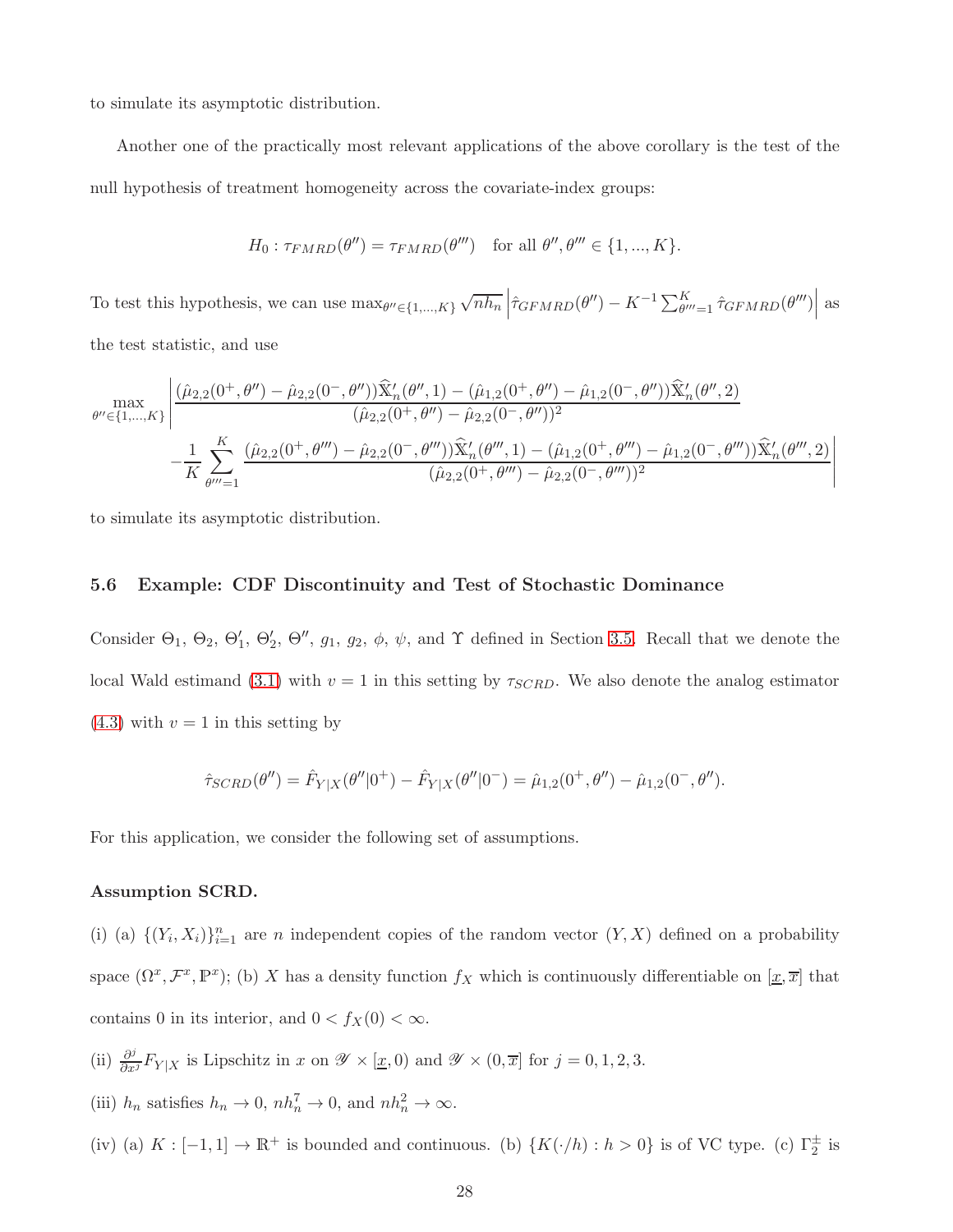positive definite.

(v)  $\{\xi_i\}_{i=1}^n$  are independent standard normal random variables defined on  $(\Omega^\xi, \mathcal{F}^\xi, \mathbb{P}^\xi)$ , a probability space that is independent of  $(\Omega^x, \mathcal{F}^x, \mathbb{P}^x)$ .

Let the EMP be given by

$$
\hat{\nu}_{\xi,n}^{\pm}(\theta'') = \sum_{i=1}^n \xi_i \frac{e_0'(\Gamma_2^{\pm})^{-1} [\mathbb{1}\{Y_i \le \theta''\} - \tilde{F}_{Y|X}(\theta''|X_i)] r_2(\frac{X_i}{h_n}) K(\frac{X_i}{h_n}) \delta_i^{\pm}}{\sqrt{nh_n} \hat{f}_X(0)},
$$

where  $\tilde{F}_{Y|X}(\theta''|x) = \tilde{\mu}_{1,2}(x,\theta'') \mathbb{1}\{|x/h_n| \in [-1,1]\}$ , and  $\tilde{\mu}_{1,2}$  is defined in the statement of Lemma [9.](#page-65-1) Our general result applied to the current case yields the following corollary. A proof is provided in Section [A.6.4.](#page-74-1)

Corollary 8 (Example: CDF Discontinuity). Suppose that Assumption SCRD holds.

(i) There exists a zero mean Gaussian process  $\mathbb{G}'_{SCRD} : \Omega^x \to \ell^{\infty}(\mathscr{Y})$  such that

$$
\sqrt{nh_n}[\hat{\tau}_{SCRD} - \tau_{SCRD}] \rightsquigarrow \mathbb{G}'_{SCRD}.
$$

(ii) Furthermore, with probability approaching one,

$$
\hat{\nu}_{\xi,n}^+ - \hat{\nu}_{\xi,n}^- \overset{p}{\underset{\xi}{\leadsto}} \mathbb{G}'_{SCRD}.
$$

One of the most common applications of weak convergence results for CDFs as stated in this corollary is the test of the stochastic dominance:

$$
H_0: \tau_{SCRD}(\theta'') \leq 0 \qquad \forall \theta'' \in \Theta''.
$$

See McFadden (1989). To test this hypothesis, we can use  $\sup_{\theta'' \in \Theta''} \sqrt{n h_n} \max\{\hat{\tau}_{SCRD}(\theta''),0\}$  as the test statistic, and use  $\sup_{\theta'' \in \Theta''} \sqrt{n h_n} \max \{ \hat{\nu}_{\xi,n}^+(\theta'') - \hat{\nu}_{\xi,n}^-(\theta'') \}$  to simulate its asymptotic distribution.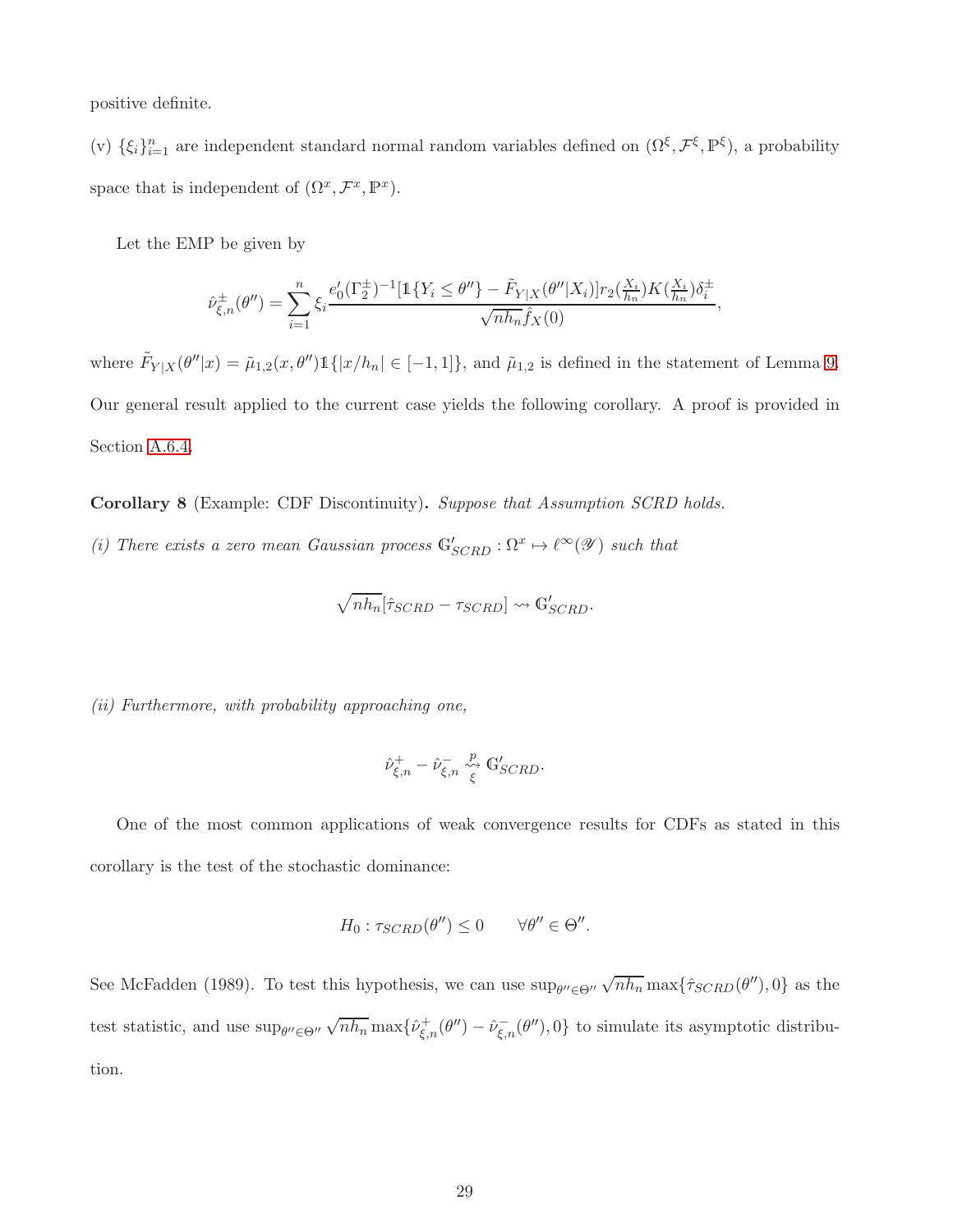#### 5.7 Example: Sharp Quantile RDD

Consider  $\Theta_1$ ,  $\Theta_2$ ,  $\Theta'_1$ ,  $\Theta'_2$ ,  $\Theta''$ ,  $g_1$ ,  $g_2$ ,  $\phi$ ,  $\psi$ , and  $\Upsilon$  defined in Section [3.6.](#page-8-0) Recall that we denote the local Wald estimand [\(3.1\)](#page-6-2) with  $v = 1$  in this setting by  $\tau_{SQRD}$ . We also denote the analog estimator  $(4.3)$  with  $v = 1$  in this setting by

$$
\hat{\tau}_{SQRD}(\theta'') = \hat{Q}_{Y|X}(\theta''|0^+) - \hat{Q}_{Y|X}(\theta''|0^-) = \phi(\hat{\mu}_{1,p}(0^+,\cdot))(\theta'') - \phi(\hat{\mu}_{1,p}(0^-,\cdot))(\theta'')
$$

for  $\theta'' \in [a, 1-a] \subset (0,1)$ . For this application, we consider the following set of assumptions.

#### Assumption SQRD.

(i) (a)  $\{(Y_i, X_i)\}_{i=1}^n$  are *n* independent copies of the random vector  $(Y, X)$  defined on a probability space  $(\Omega^x, \mathcal{F}^x, \mathbb{P}^x)$ . (b) X has a density function  $f_X$  which is continuously differentiable on  $[\underline{x}, \overline{x}]$  that contains 0 in its interior, and  $0 < f_X(0) < \infty$ .

(ii) (a)  $\frac{\partial^j}{\partial x^j} F_{Y|X}$  is Lipschitz in x on  $\mathscr{Y}_1 \times [\underline{x},0)$  and  $\mathscr{Y}_1 \times (0,\overline{x}]$  for  $j = 0,1,2,3$ . (b)  $f_{Y|X}(y|x)$  is Lipschitz in x and  $0 < C < f_{Y|X} < C' < \infty$  on  $\mathscr{Y}_1 \times [\underline{x}, 0)$  and  $\mathscr{Y}_1 \times (0, \overline{x}]$ .

(iii)  $h_n$  satisfies  $h_n \to 0$ ,  $nh_n^7 \to 0$ , and  $nh_n^2 \to \infty$ .

(iv) (a)  $K: [-1,1] \to \mathbb{R}^+$  is bounded and continuous. (b)  $\{K(\cdot/h) : h > 0\}$  is of VC type. (c)  $\Gamma_2^{\pm}$  is positive definite.

(v)  $\{\xi_i\}_{i=1}^n$  are independent standard normal random variables defined on  $(\Omega^\xi, \mathcal{F}^\xi, \mathbb{P}^\xi)$ , a probability space that is independent of  $(\Omega^x, \mathcal{F}^x, \mathbb{P}^x)$ .

(vi) There exists  $\hat{f}_{Y|X}(y|0^{\pm})$  such that  $\sup_{y \in \mathscr{Y}_1} |\hat{f}_{Y|X}(y|0^{\pm}) - f_{Y|X}(y|0^{\pm})| = o_p^x(1)$ .

We state (vi) as a high level assumption to accommodate a number of alternative estimators. An example and sufficient conditions for (vi) is given above Lemma [13](#page-69-0) in section [A.5.2](#page-69-1) in the Mathematical Appendix.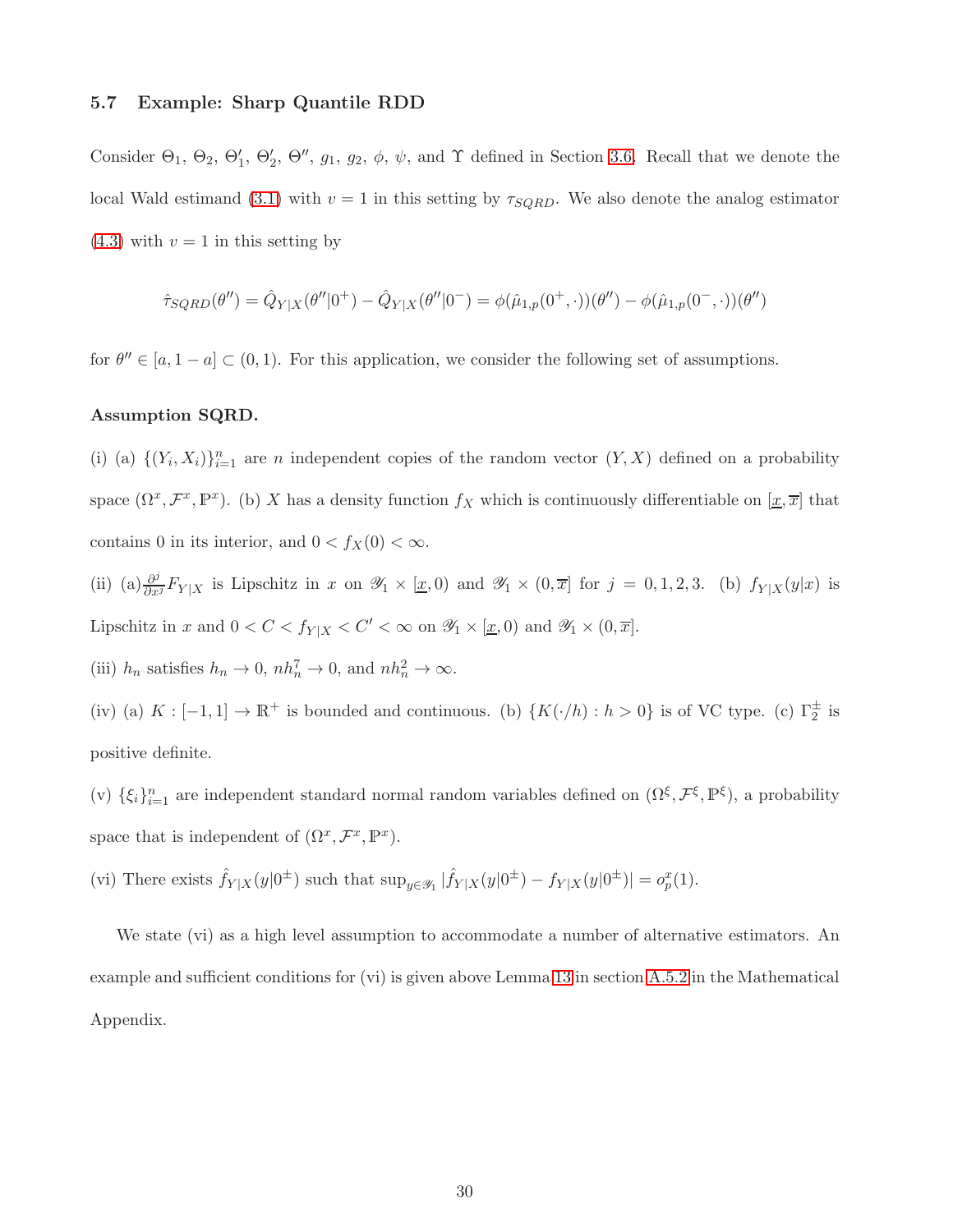Define

$$
\begin{split} \widehat{\phi}'_{F_{Y|X}(\cdot|0^{\pm})}(\widehat{\nu}^{\pm}_{\xi,n})(\theta'') & = -\frac{\widehat{\nu}^{\pm}_{\xi,n}(\hat{Q}_{Y|X}(\theta''|0^{\pm}))}{\widehat{f}_{Y|X}(\hat{Q}_{Y|X}(\theta''|0^{\pm})|0^{\pm})} \\ & = -\sum_{i=1}^{n} \xi_{i} \frac{e'_{0}(\Gamma_{2}^{+})^{-1}[\mathbbm{1}\{Y_{i} \leq \hat{Q}_{Y|X}(\theta''|0^{\pm})\} - \widetilde{F}_{Y|X}(\hat{Q}_{Y|X}(\theta''|0^{\pm})|X_{i})]r_{2}(\frac{X_{i}}{h_{n}})K(\frac{X_{i}}{h_{n}})}{\sqrt{nh_{n}}\widehat{f}_{X}(0)\widehat{f}_{Y|X}(\hat{Q}_{Y|X}(\theta''|0^{\pm})|0^{\pm})} \end{split}
$$

where  $\tilde{F}_{Y|X}(y|x) = \tilde{\mu}_{1,2}(x,y) 1\{|x/h_n| \leq 1\}$ , and  $\tilde{\mu}_{1,2}$  is defined in the statement of Lemma [9.](#page-65-1) Our general result applied to the current case yields the following corollary.

Corollary 9 (Example: Sharp Quantile RDD). Suppose that Assumption SQRD holds. (i) There exists a zero mean Gaussian process  $\mathbb{G}'_{SQRD} : \Omega^x \to \ell^{\infty}([a, 1-a])$  such that

$$
\sqrt{nh_n}[\hat{\tau}_{SQRD} - \tau_{SQRD}] \rightsquigarrow \mathbb{G}'_{SQRD}.
$$

(ii) Furthermore, with probability approaching one,

$$
\widehat{\phi}'_{F_{Y|X}(\cdot|0^+)}(\widehat{\nu}^+_{\xi,n})-\widehat{\phi}'_{F_{Y|X}(\cdot|0^-)}(\widehat{\nu}^-_{\xi,n})\overset{p}{\underset{\xi}{\leadsto}}\mathbb{G}'_{SQRD}.
$$

A proof is provided in Section [A.6.5.](#page-75-0) One of the practically most relevant applications of this corollary is the test of the null hypothesis of uniform treatment nullity:

$$
H_0: \tau_{SQRD}(\theta'') = 0 \quad \text{for all } \theta'' \in \Theta'' = [a, 1 - a].
$$

See Koenker and Xiao (2002), Chernozhukov and Fernández-Val (2005), and Qu and Yoon (2015b). To test this hypothesis, we can use  $\sup_{\theta'' \in [a, 1-a]}$  $\sqrt{nh_n}$  | $\hat{\tau}_{SQRD}(\theta'')$ | as the test statistic, and use

$$
\sup_{\theta''\in [a,1-a]} \left|\widehat{\phi}_{F_{Y|X}(\cdot|0^+)}'(\widehat{\nu}^+_{\xi,n})(\theta'') - \widehat{\phi}_{F_{Y|X}(\cdot|0^-)}'(\widehat{\nu}^-_{\xi,n})(\theta'')\right|
$$

to simulate its asymptotic distribution.

Another one of the practically most relevant applications of the above corollary is the test of the null hypothesis of treatment homogeneity across quantiles:

$$
H_0: \tau_{SQRD}(\theta'') = \tau_{SQRD}(\theta''') \quad \text{for all } \theta'', \theta''' \in \Theta'' = [a, 1 - a].
$$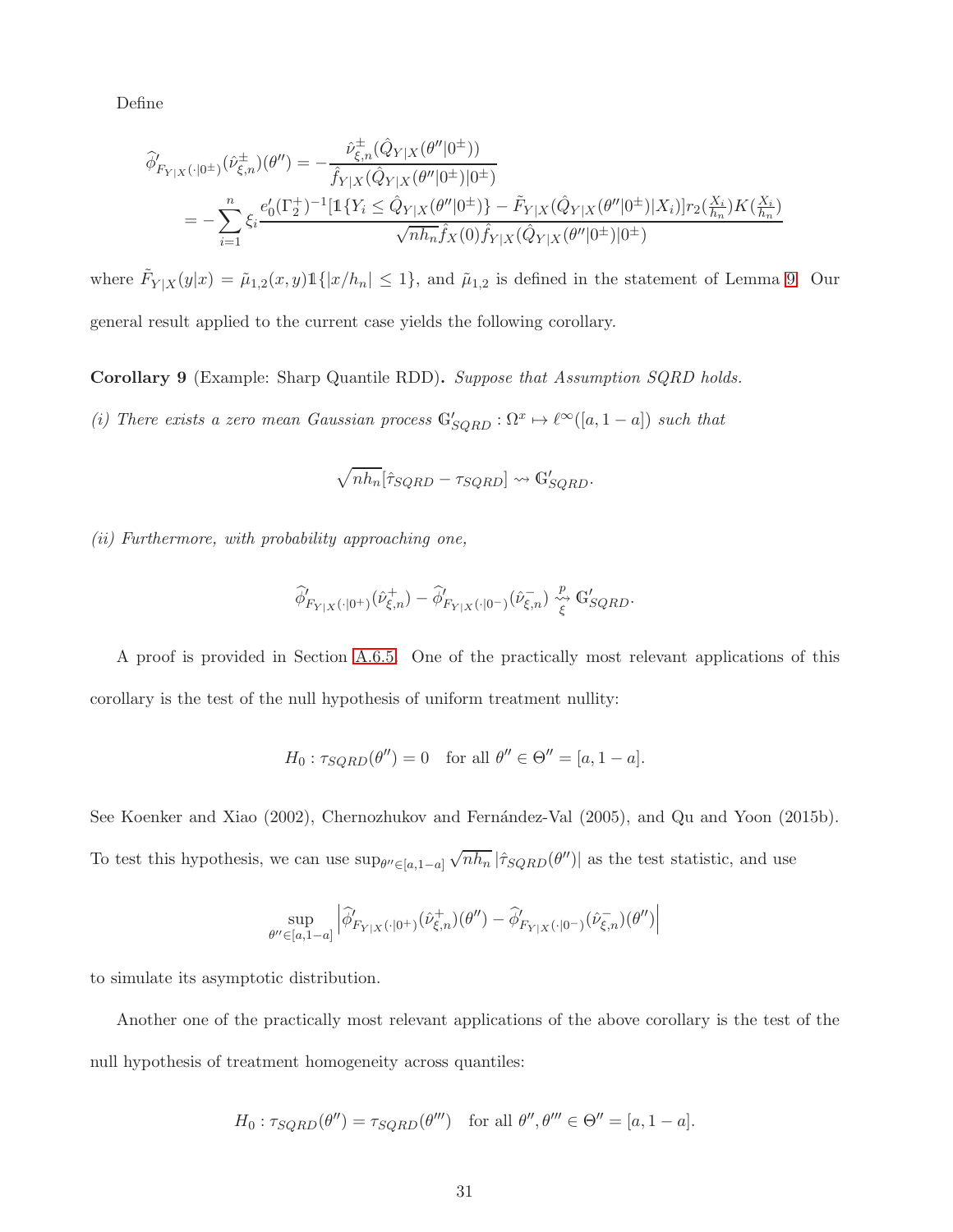We again refer to the list of references in the previous paragraph. To test this hypothesis, we can use  $sup_{\theta'' \in [a, 1-a]}$  $\sqrt{nh_n}$   $\left| \hat{\tau}_{SQRD}(\theta'') - (1 - 2a)^{-1} \int$  $\int_{[a,1-a]} \hat{\tau}_{SQRD}(\theta''') d\theta'''$  as the test statistic, and use sup  $\theta^{\prime\prime} \in [a, 1-a]$  $\Big| \widehat{\phi}'_{F_{Y|X}(\cdot|0^+)}(\widehat{\nu}^+_{\xi,n})(\theta'') - \widehat{\phi}'_{F_{Y|X}(\cdot|0^-)}(\widehat{\nu}^-_{\xi,n})(\theta'') \\$ − 1  $1-2a$  $[a,1-a]$  $\left(\widehat{\phi}'_{F_{Y|X}(\cdot|0^+)}(\widehat{\nu}^+_{\xi,n})(\theta''') - \widehat{\phi}'_{F_{Y|X}(\cdot|0^-)}(\widehat{\nu}^-_{\xi,n})(\theta''')\right)d\theta'''$  $\begin{array}{c} \begin{array}{c} \begin{array}{c} \begin{array}{c} \end{array} \\ \end{array} \\ \begin{array}{c} \end{array} \end{array} \end{array} \end{array}$ 

to simulate its asymptotic distribution.

**Remark 2.** It may happen that  $\hat{F}_{Y|X}(\cdot|0^{\pm})$  is not monotone increasing in finite sample. We may monotonize the estimated CDFs by re-arrangements following Chernozhukov, Fernandez-Val, Galichon (2010). This does not affect the asymptotic properties of the estimators, while allowing for inversion of the CDF estimators.

### 5.8 Example: Sharp Quantile RKD

Consider  $\Theta_1$ ,  $\Theta_2$ ,  $\Theta'_1$ ,  $\Theta'_2$ ,  $\Theta''$ ,  $g_1$ ,  $g_2$ ,  $\phi$ ,  $\psi$ , and  $\Upsilon$  defined in Section [3.9.](#page-10-1) Recall that the operator  $\phi$ is defined by

<span id="page-31-0"></span>
$$
\phi(F_{Y|X}^{(1)}(\cdot|x))(\theta'') = -\frac{F_{Y|X}^{(1)}(Q_{Y|X}(\theta''|x)|x)}{f_{Y|X}(Q_{Y|X}(\theta''|x)|x)}
$$
(5.1)

where  $F_{V}^{(1)}$  $Y_{Y|X}^{(1)}(y|x) = \frac{\partial}{\partial x}F(y|x)$  and  $Q_{Y|X}(\theta'|x) = \inf\{\theta \in \Theta_1 : F_{Y|X}(\theta|x) \ge \theta'\}.$  Also recall that the local Wald estimand [\(3.1\)](#page-6-2) with  $v = 1$  in this setting is denoted by  $\tau_{SQRK}$ . We denote the analog 'intermediate' estimator  $(4.3)$  with  $v = 1$  in this setting by

$$
\tilde{\tau}_{SQRK}(\theta'') = \frac{\phi(\hat{F}_{Y|X}^{(1)}(\cdot|0^+))(\theta'') - \phi(\hat{F}_{Y|X}^{(1)}(\cdot|0^-))(\theta'')}{b'(0^+) - b'(0^-)}
$$

for  $\theta'' \in [a, 1-a] \subset (0,1)$ . This is intermediate because the operator  $\phi$  contains unknowns,  $f_{Y|X}(\cdot|x)$ and  $Q_{Y|X}(\cdot|x)$ . In practice, we need to also estimate this operator  $\phi$  by replacing these unknowns by uniformly consistent estimators. Thus, a feasible analog estimator is denoted by

$$
\hat{\tau}_{SQRK}(\theta'') := \frac{\hat{\phi}(\hat{F}_{Y|X}^{(1)}(\cdot|0^+))(\theta'') - \hat{\phi}(\hat{F}_{Y|X}^{(1)}(\cdot|0^-))(\theta'')}{b'(0^+) - b'(0^-)}
$$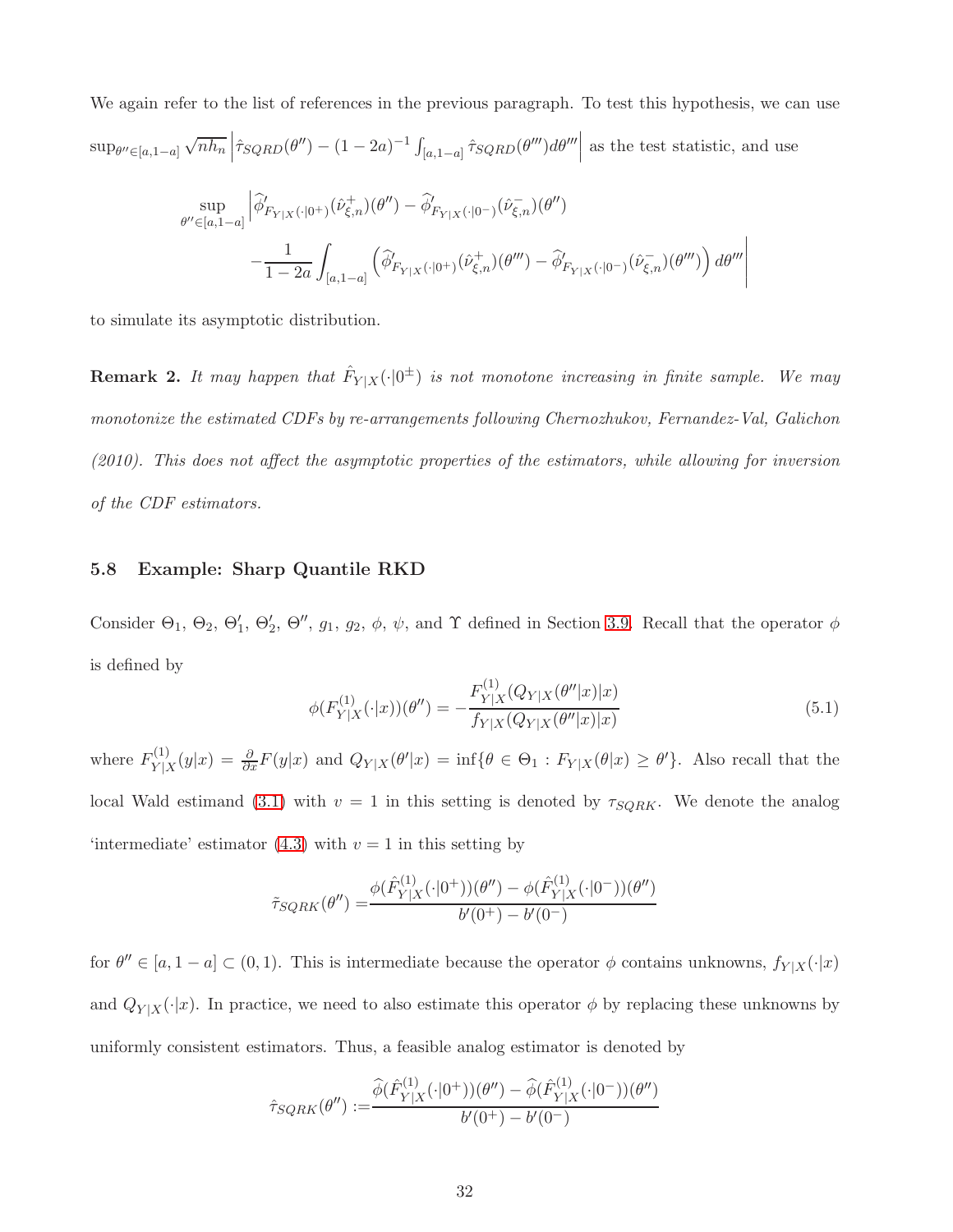where

$$
\widehat{\phi}(\widehat{F}_{Y|X}^{(1)}(\cdot|0^{\pm}))( \theta'') = -\frac{\widehat{F}_{Y|X}^{(1)}(\hat{Q}_{Y|X}(\theta''|0)|0^{\pm})}{\widehat{f}_{Y|X}(\hat{Q}_{Y|X}(\theta''|0)|0)}
$$

for  $\hat{Q}_{Y|X}(\theta''|x) = \inf \{ \theta \in \Theta_1 : \hat{F}_{Y|x}(\theta|x) \ge \theta'' \}$  and  $\hat{\phi}(F_{Y|X}^{(1)})$  $Y|X^{(1)}(x)|(\theta''):= -\frac{F_{Y|X}^{(1)}(\hat{Q}_{Y|X}(\theta''|x)|x)}{\hat{f}_{Y|X}(\hat{Q}_{Y|X}(\theta''|x)|x)}$  $\frac{\hat{Y}|X^{(\sqrt{2}T}|X^{(\sqrt{2}T)}|x)}{\hat{Y}|X^{(\hat{Q}_Y|X^{(\theta''|x)|x})}}$ . For this application, we consider the following set of assumptions.

#### Assumption SQRK.

(i) (a)  $\{(Y_i, X_i)\}_{i=1}^n$  are *n* independent copies of the random vector  $(Y, X)$  defined on a probability space  $(\Omega^x, \mathcal{F}^x, \mathbb{P}^x)$ . (b) X has a density function  $f_X$  which is continuously differentiable on  $[\underline{x}, \overline{x}]$  that contains 0 in its interior, and  $0 < f_X(0) < \infty$ .

(ii) (a)  $\frac{\partial^j}{\partial x^j} F_{Y|X}$  is Lipschitz in x on  $\mathscr{Y}_1 \times [\underline{x}, 0)$  and  $\mathscr{Y}_1 \times (0, \overline{x}]$  for  $j = 0, 1, 2, 3$ . (b)  $f_{Y|X}$  is Lipschitz in x and  $0 < C < f_{Y|X}(y|x) < C' < \infty$  on  $\mathscr{Y}_1 \times [\underline{x}, \overline{x}]$ .

(iii)  $h_n$  satisfies  $h_n \to 0$ ,  $nh_n^7 \to 0$ , and  $nh_n^3 \to \infty$ .

(iv) (a)  $K: [-1,1] \to \mathbb{R}^+$  is bounded and continuous. (b)  $\{K(\cdot/h) : h > 0\}$  is of VC type. (c)  $\Gamma_2^{\pm}$  is positive definite.

(vi)  $\{\xi_i\}_{i=1}^n$  are independent standard normal random variables defined on  $(\Omega^{\xi}, \mathcal{F}^{\xi}, \mathbb{P}^{\xi})$ , a probability space that is independent of  $(\Omega^x, \mathcal{F}^x, \mathbb{P}^x)$ .

- (v) b' is continuous on  $[\underline{x}, \overline{x}] \setminus \{0\}$  and  $\lim_{x \downarrow 0} b'(x) \neq \lim_{x \uparrow 0} b'(x)$ .
- (vi)  $\sup_{y \in \mathscr{Y}_1} |\sqrt{nh_n^3}[\hat{f}_{Y|X}(y|0) f_{Y|X}(y|0)]| \frac{p}{x}$  0

We state part (vi) of this assumption at this high-level in order to accommodate a number of alternative estimators. Above Lemma [14](#page-70-0) in Section [A.5.2,](#page-69-1) we propose one particular such estimator which satisfies (vi).

We defined the operator  $\phi$  for  $\tau_{SQRK}$  with  $\phi$  in [\(5.1\)](#page-31-0) without a formal justification. Now that Assumption SQRK is stated, we can now provide the following lemma for a justification.

**Lemma 2.** Suppose that Assumption  $SQRK(i)$  and (ii) hold. Then, we have

$$
\frac{\partial}{\partial x} Q_{Y|X}(\theta''|0^{\pm}) = -\frac{F_{Y|X}^{(1)}(Q_{Y|X}(\theta''|0)|0^{\pm})}{f_{Y|X}(Q_{Y|X}(\theta''|0)|0)} = \phi(F_{Y|X}^{(1)}(\cdot|0^{\pm})).
$$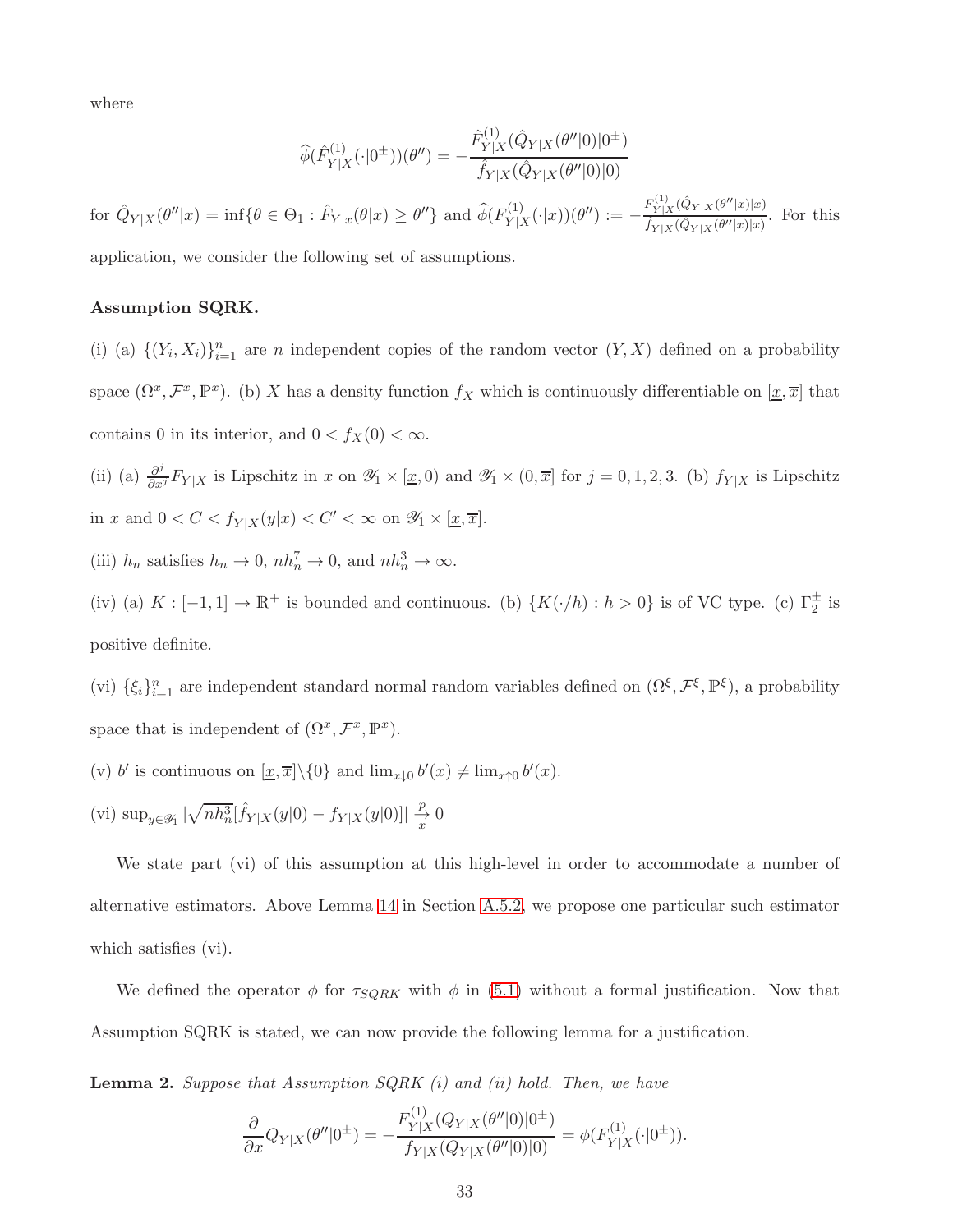To state the result of this subsection, define the following objects.

$$
\begin{split}\n\phi'_{F_{Y|X}(\cdot|0^{\pm})}(\hat{\nu}_{\xi,n}^{\pm})(\theta'') &= -\frac{\hat{\nu}_{\xi,n}^{\pm}(Q_{Y|X}(\theta''|0^{\pm}))}{f_{Y|X}(Q_{Y|X}(\theta''|0)|0)} \\
&= -\sum_{i=1}^{n} \xi_{i} \frac{e'_{1}(\Gamma_{2}^{\pm})^{-1}[\mathbb{1}\{Y_{i} \leq Q_{Y|X}(\theta''|0)\} - \tilde{F}_{Y|X}(Q_{Y|X}(\theta''|0)|X_{i})]r_{2}(\frac{X_{i}}{h_{n}})K(\frac{X_{i}}{h_{n}})\delta_{i}^{\pm}}{\sqrt{nh_{n}}\hat{f}_{X}(0)f_{Y|X}(Q_{Y|X}(\theta''|0)|0)} \\
\hat{\phi}'_{F_{Y|X}(\cdot|0^{\pm})}(\hat{\nu}_{\xi,n}^{\pm})(\theta'') &= -\frac{\hat{\nu}_{\xi,n}^{\pm}(\hat{Q}_{Y|X}(\theta''|0^{\pm}))}{\hat{f}_{Y|X}(\hat{Q}_{Y|X}(\theta''|0)|0)} \\
&= -\sum_{i=1}^{n} \xi_{i} \frac{e'_{1}(\Gamma_{2}^{\pm})^{-1}[\mathbb{1}\{Y_{i} \leq \hat{Q}_{Y|X}(\theta''|0)\} - \tilde{F}_{Y|X}(\hat{Q}_{Y|X}(\theta''|0)|X_{i})]r_{2}(\frac{X_{i}}{h_{n}})K(\frac{X_{i}}{h_{n}})\delta_{i}^{\pm}}{\sqrt{nh_{n}}\hat{f}_{X}(0)\hat{f}_{Y|X}(\hat{Q}_{Y|X}(\theta''|0)|0)}\n\end{split}
$$

where  $\tilde{F}(y|x) = \tilde{\mu}_{1,2}(x, y) \mathbb{1}\{|x/h_n| \leq 1\}$  with  $\tilde{\mu}_{1,2}$  defined in the statement of Lemma [9.](#page-65-1) Our general result applied to the current case yields the following corollary.

Corollary 10 (Example: Sharp Quantile RKD). Suppose that Assumption SQRK holds.

(i) There exists a zero mean Gaussian process  $\mathbb{G}'_{SQRK} : \Omega^x \to \ell^{\infty}([a,1-a])$  such that

$$
\sqrt{nh_n^3}[\tilde{\tau}_{SQRK} - {\tau}_{SQRK}] \leadsto \mathbb{G}'_{SQRK},
$$

and thus

$$
\sqrt{nh_n^3}[\hat{\tau}_{SQRK} - \tau_{SQRK}] \rightsquigarrow \mathbb{G}'_{SQRK}.
$$

(ii) Furthermore, with probability approaching one,

$$
\frac{\phi_{F_{Y|X}(\cdot|0^+)}'(\hat{\nu}_{\xi,n}^+)-\phi_{F_{Y|X}(\cdot|0^-)}'(\hat{\nu}_{\xi,n}^-)}{b'(0^+)-b'(0^-)}\underset{\xi}{\overset{p}{\leadsto}}\mathbb{G}_{SQRK}',
$$

and thus

$$
\frac{\widehat{\phi}_{F_{Y|X}(\cdot|0^{+})}'(\widehat{\nu}_{\xi,n}^{+}) - \widehat{\phi}_{F_{Y|X}(\cdot|0^{-})}'(\widehat{\nu}_{\xi,n}^{-})}{b'(0^{+}) - b'(0^{-})} \underset{\xi}{\stackrel{p}{\leadsto}} \mathbb{G}_{SQRK}'.
$$

A proof is provided in Section [A.6.6.](#page-76-0) One of the practically most relevant applications of this corollary is the test of the null hypothesis of uniform treatment nullity:

$$
H_0: \tau_{SQRK}(\theta'') = 0 \quad \text{for all } \theta'' \in \Theta'' = [a, 1 - a].
$$

To test this hypothesis, we can use  $\sup_{\theta'' \in [a,1-a]} \sqrt{nh_n^3} |\hat{r}_{SQRK}(\theta'')|$  as the test statistic, and use

$$
\sup_{\theta'' \in [a,1-a]} \left| \frac{\widehat{\phi}'_{F_{Y|X}(\cdot \vert 0^+)}(\widehat{\nu}^+_{\xi,n})(\theta'') - \widehat{\phi}'_{F_{Y|X}(\cdot \vert 0^-)}(\widehat{\nu}^-_{\xi,n})(\theta'')}{b'(0^+)-b'(0^-)}\right|
$$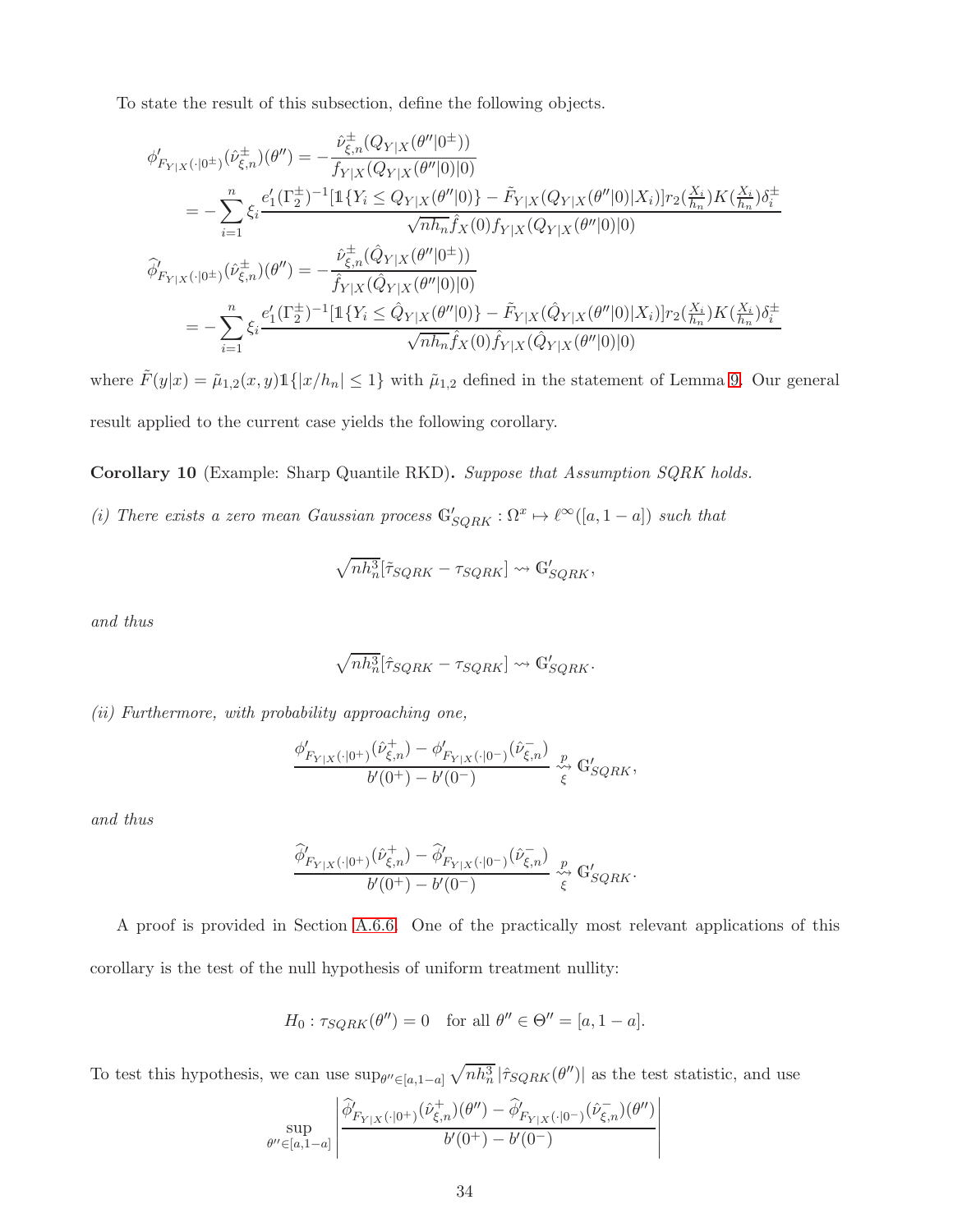to simulate its asymptotic distribution.

Another one of the practically most relevant applications of the above corollary is the test of the null hypothesis of treatment homogeneity across quantiles:

$$
H_0: \tau_{SQRK}(\theta'') = \tau_{SQRK}(\theta''') \quad \text{for all } \theta'', \theta''' \in \Theta'' = [a, 1 - a].
$$

To test this hypothesis, we can use  $\sup_{\theta'' \in [a,1-a]} \sqrt{nh_n^3}$  $\left| \hat{\tau}_{SQRK}(\theta'') - (1 - 2a)^{-1} \int \right|$  $\left. [\bar{a},\bar{1}-\bar{a}]\right. \hat{\tau}_{SQRK}(\theta^{\prime\prime\prime})d\theta^{\prime\prime\prime}\right|_{\mathcal{L}^{2}}$ as the test statistic, and use

$$
\sup_{\theta'' \in [a,1-a]} \left| \frac{\widehat{\phi}'_{F_{Y|X}(\cdot|0^{+})}(\widehat{\nu}^+_{\xi,n})(\theta'') - \widehat{\phi}'_{F_{Y|X}(\cdot|0^{-})}(\widehat{\nu}^-_{\xi,n})(\theta'')}{b'(0^{+}) - b'(0^{-})} \right|_{-\frac{1}{1-2a} \int_{[a,1-a]} \frac{\widehat{\phi}'_{F_{Y|X}(\cdot|0^{+})}(\widehat{\nu}^+_{\xi,n})(\theta''') - \widehat{\phi}'_{F_{Y|X}(\cdot|0^{-})}(\widehat{\nu}^-_{\xi,n})(\theta''')}{b'(0^{+}) - b'(0^{-})} d\theta''' \right|
$$

to simulate its asymptotic distribution.

#### 5.9 Example: Fuzzy Quantile RDD

Consider  $\Theta_1$ ,  $\Theta_2$ ,  $\Theta'_1$ ,  $\Theta'_2$ ,  $\Theta''$ ,  $g_1$ ,  $g_2$ ,  $\phi$ ,  $\psi$ , and  $\Upsilon$  defined in Section [3.7.](#page-8-1) Recall that we denote the local Wald estimand [\(3.1\)](#page-6-2) with  $v = 1$  in this setting by  $\tau_{FQRD}$ . We also denote the analog estimator  $(4.3)$  with  $v = 1$  in this setting by

$$
\hat{\tau}_{FQRD}(\theta'') = \Upsilon(\hat{F}_{Y}|_{C})(\theta''),
$$

where

$$
\hat{F}_{Y^1|C}(y) = \frac{\hat{\mu}_{1,2}(0^+, y, 1) - \hat{\mu}_{1,2}(0^-, y, 1)}{\hat{\mu}_{2,2}(0^+, 1) - \hat{\mu}_{2,2}(0^-, 1)} \quad \text{and}
$$
\n
$$
\hat{F}_{Y^0|C}(y) = \frac{\hat{\mu}_{1,2}(0^+, y, 0) - \hat{\mu}_{1,2}(0^-, y, 0)}{\hat{\mu}_{2,2}(0^+, 0) - \hat{\mu}_{2,2}(0^-, 0)}.
$$

By van der Vaart and Wellner (1996; Lemma 3.9.23) and van der Vaart (1998; Theorem 20.9), Υ is Hadamard differentiable at  $(F_{Y\cdot |C})$ , and the Hadamard derivative is

$$
\Upsilon'_{W}(g.)(\cdot) =: \Upsilon'_{F_{Y^*|C}}(g.)(\cdot) = -\frac{g_1(Q_{Y^1|C}(\cdot))}{f_{Y^1|C}(Q_{Y^1|C}(\cdot))} + \frac{g_0(Q_{Y^0|C}(\cdot))}{f_{Y^0|C}(Q_{Y^0|C}(\cdot))}
$$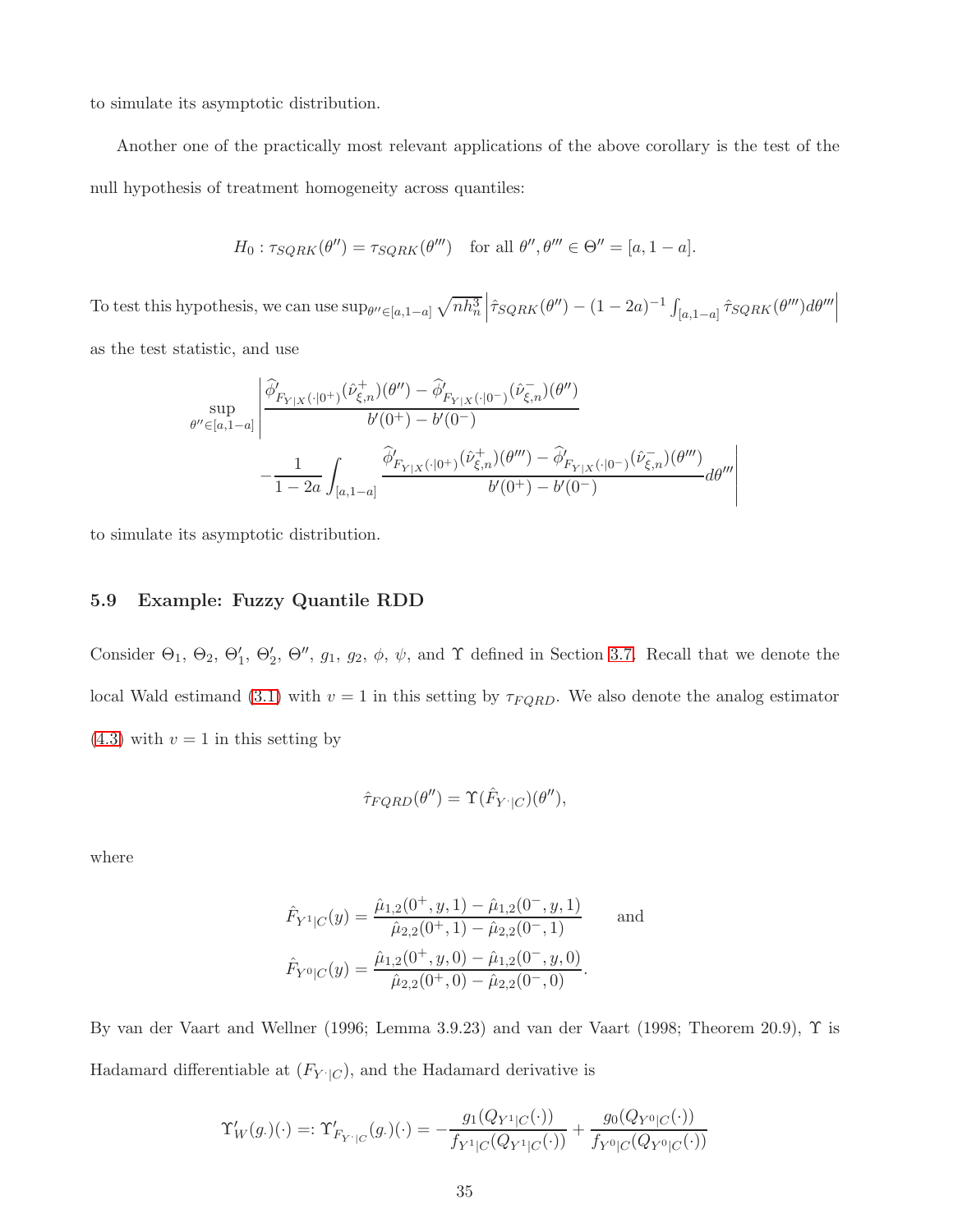tangential to  $C(\mathscr{Y}_1 \times \mathscr{D})$  under the assumptions to be stated below. For this application, we consider the following set of assumptions.

#### Assumption FQRD.

(i) (a)  $\{(Y_i^*, D_i^*, X_i)\}_{i=1}^n$  are *n* independent copies of the random vector  $(Y^*, D^*, X)$  defined on a probability space  $(\Omega^x, \mathcal{F}^x, \mathbb{P}^x)$ . (b) X has a density function  $f_X$  which is continuously differentiable on  $[\underline{x}, \overline{x}]$  that contains 0 in its interior, and  $0 < f_X(0) < \infty$ .

(ii)  $(x, y, d) \mapsto \frac{\partial^j}{\partial x^j} E[\mathbb{1}\{Y_i^* \leq y, D_i^* = d\} | X_i = x]$  is Lipschitz in x on  $[\underline{x}, 0) \times \Theta_1$  and  $(0, \overline{x}] \times \Theta_1$  for  $j = 0, 1, 2, 3$ , and  $(x, d) \mapsto \frac{\partial^j}{\partial x^j} E[\mathbb{1}\{D_i^* = d\} | X_i = x]$  is Lipschitz in x on  $[\underline{x}, 0] \times \Theta_2$  and  $(0, \overline{x}] \times \Theta_2$  for  $j = 0, 1, 2, 3.$ 

(iii) The baseline bandwidth  $h_n$  satisfies  $h_n \to 0$  and  $nh_n^2 \to \infty$ ,  $nh_n^7 \to 0$ . There exist bounded constants  $0 < c_1, c_2 < \infty$  such that  $h_{1,n} = c_1 h_n$  and  $h_{2,n} = c_2 h_n$ .

(iv) (a)  $K: [-1,1] \to \mathbb{R}^+$  is bounded and continuous. (b)  $\{K(\cdot/h) : h > 0\}$  is of VC type. (c)  $\Gamma_p^{\pm}$  is positive definite.

(v) 
$$
|\mathbb{P}^x(D_i = 1 | X_i = 0^+) - \mathbb{P}^x(D_i = 1 | X_i = 0^-)| > 0.
$$

(vi)  $\{\xi_i\}_{i=1}^n$  are independent standard normal random variables defined on  $(\Omega^\xi, \mathcal{F}^\xi, \mathbb{P}^\xi)$ , a probability space that is independent of  $(\Omega^x, \mathcal{F}^x, \mathbb{P}^x)$ .

(vii)  $F_{Y^1|C}, F_{Y^0|C} \in C^1(\mathscr{Y}_1)$ , and  $f_{Y^1|C}$  and  $f_{Y^0|C}$  are bounded away from 0 on  $\mathscr{Y}_1$ .

(viii) There exists  $\hat{f}_{Y|XD}(y|0^{\pm}, d)$  such that  $\sup_{(y,d)\in\mathscr{Y}_1\times\mathscr{D}}|\hat{f}_{Y|XD}(y|0^{\pm}, d) - f_{Y|XD}(y|0^{\pm}, d)| = o_p^x(1)$ .

We state part (viii) of this assumption at this high-level in order to accommodate a number of alternative estimators. In Lemma [15](#page-71-0) above Section [A.5.2,](#page-69-1) we propose one particular such estimator which satisfies *(viii)*.

The next lemma, which follows from Theorem [1](#page-16-1) (i), shows the weak convergence in probability of the estimators of the local conditional quantiles of the potential outcomes. A proof of the lemma is provided in Section [A.5.4.](#page-73-2)

**Lemma 3.** Suppose that Assumption FQRD holds. Then,  $\sup_{\mathscr{Y}_1} |\hat{Q}_{Y^d}|_C - Q_{Y^d}|_C \Big| \overset{p}{\underset{x \times \xi}{\to}} 0$  for  $d = 1, 0$ .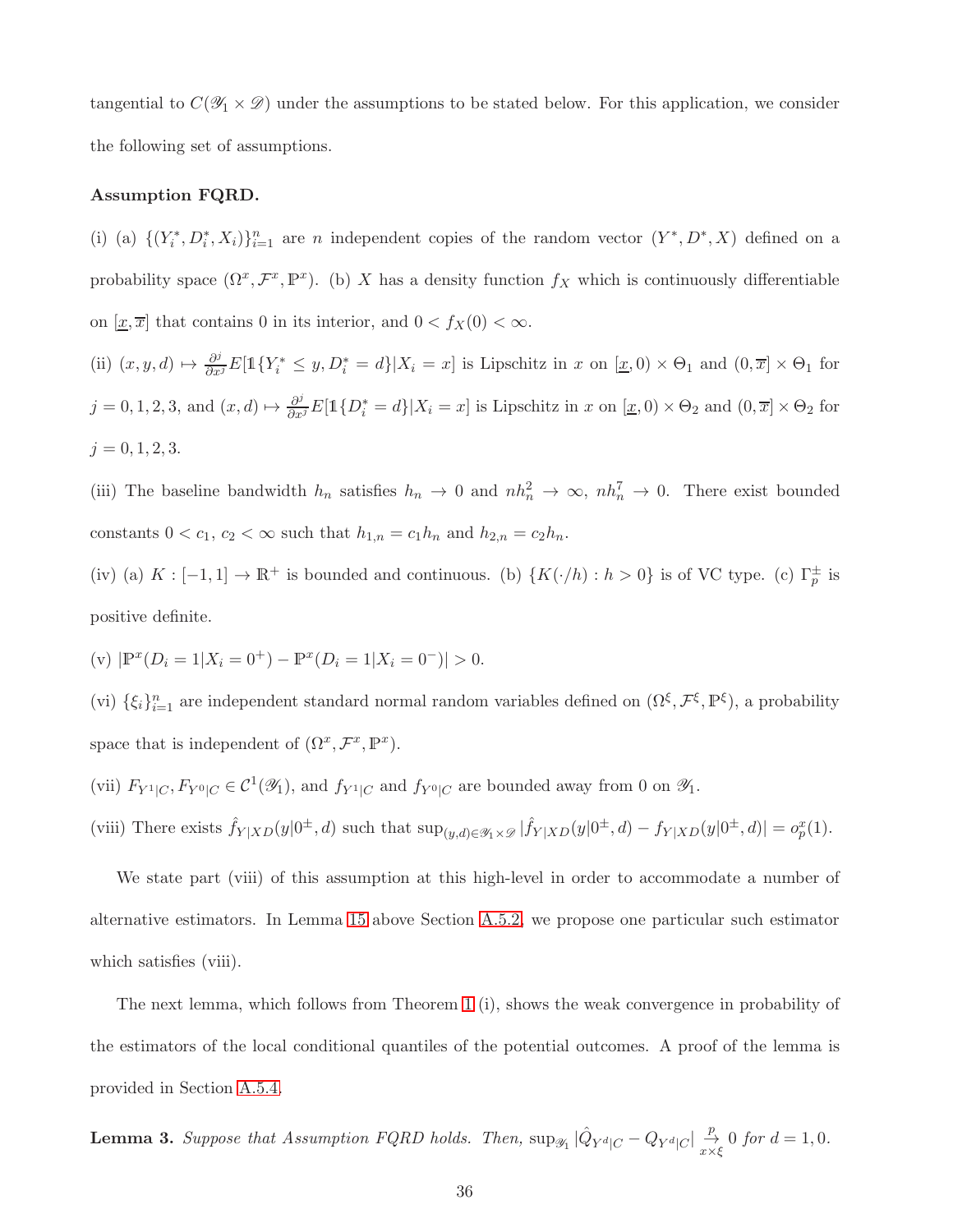This lemma will be used in proving the result of this subsection below. Define the EMP by

$$
\hat{\nu}_{\xi,n}^{\pm}(y,d_1,d_2,1) = \sum_{i=1}^{n} \xi_i \frac{e'_0(\Gamma_2^{\pm})^{-1} [\mathbb{1}\{Y_i^* \leq y, D_i^* = d_1\} - \tilde{\mu}_{1,p}(X_i, y, d_1)] r_2(\frac{X_i}{h_n}) K(\frac{X_i}{h_n}) \delta_i^{\pm} \sqrt{n h_n} \hat{f}_X(0)}
$$
\n
$$
\hat{\nu}_{\xi,n}^{\pm}(y,d_1,d_2,2) = \sum_{i=1}^{n} \xi_i \frac{e'_0(\Gamma_2^{\pm})^{-1} [\mathbb{1}\{D_i^* = d_2\} - \tilde{\mu}_{2,p}(X_i, d_2)] r_2(\frac{X_i}{h_n}) K(\frac{X_i}{h_n}) \delta_i^{\pm} \sqrt{n h_n} \hat{f}_X(0)}
$$
\n
$$
\widehat{X}'_n(y,d_1,d_2,k) = \hat{\nu}_{\xi,n}^+(y,d_1,d_2,k) / \sqrt{c_k} - \hat{\nu}_{\xi,n}^-(y,d_1,d_2,k) / \sqrt{c_k}
$$

for each  $(y, d_1, d_2, k) \in \mathbb{T} = \mathscr{Y}_1 \times \mathscr{D} \times \mathscr{D} \times \{1, 2\}$ . An estimated Hadarmard derivative is given by

$$
\begin{aligned} &\widehat{\Upsilon}'_{W}(\widehat{\mathbb{Y}}_{n})(\theta'') \\ =&\frac{[\hat{\mu}_{2,2}(0^{+},1)-\hat{\mu}_{2,2}(0^{-},1)]\widehat{\mathbb{X}}'_{n}(\hat{Q}_{Y^{1}|C}(\theta''),1,1,1)-[\hat{\mu}_{1,2}(0^{+},\hat{Q}_{Y^{1}|C}(\theta''),1)-\hat{\mu}_{1,2}(0^{-},\hat{Q}_{Y^{1}|C}(\theta''),1)]\widehat{\mathbb{X}}'_{n}(\hat{Q}_{Y^{1}|C}(\theta''),1,1,2)}{\hat{f}_{Y^{1}|C}(\hat{Q}_{Y^{1}|C}(\theta''))[\hat{\mu}_{2,2}(0^{+},1)-\hat{\mu}_{2,2}(0^{-},1)]^{2}}\\ &-\frac{[\hat{\mu}_{2,2}(0^{+},0)-\hat{\mu}_{2,2}(0^{-},0)]\widehat{\mathbb{X}}'_{n}(\hat{Q}_{Y^{0}|C}(\theta''),0,0,1)-[\hat{\mu}_{1,2}(0^{+},\hat{Q}_{Y^{0}|C}(\theta''),0)-\hat{\mu}_{1,2}(0^{-},\hat{Q}_{Y^{0}|C}(\theta''),0)]\widehat{\mathbb{X}}'_{n}(\hat{Q}_{Y^{0}|C}(\theta''),0,0,2)}{\hat{f}_{Y^{0}|C}(\hat{Q}_{Y^{0}|C}(\theta''))[\hat{\mu}_{2,2}(0^{+},0)-\hat{\mu}_{2,2}(0^{-},0)]^{2}} \end{aligned}
$$

Our general result applied to the current case yields the following corollary.

Corollary 11 (Example: Fuzzy Quantile RDD). Suppose that Assumptions FQRD holds.

(i) There exists a zero mean Gaussian process  $\mathbb{G}'_{FQRD} : \Omega^x \to \ell^{\infty}([a,1-a])$  such that

$$
\sqrt{nh_n}[\hat{\tau}_{FQRD} - \tau_{FQRD}] \leadsto \mathbb{G}'_{FQRD}.
$$

(ii) Furthermore, with probability approaching one,

$$
\widehat{\Upsilon}'_W(\widehat{\mathbb{Y}}_n) \overset{p}{\underset{\xi}{\leadsto}} \mathbb{G}'_{FQRD}.
$$

A proof is provided in Section [A.6.7.](#page-78-0) One of the practically most relevant applications of this corollary is the test of the null hypothesis of uniform treatment nullity:

$$
H_0: \tau_{FQRD}(\theta'') = 0 \quad \text{for all } \theta'' \in \Theta'' = [a, 1 - a].
$$

To test this hypothesis, we can use  $\sup_{\theta'' \in [a, 1-a]}$  $\sqrt{nh_n}$  | $\hat{\tau}_{FQRD}(\theta'')$ | as the test statistic, and use

$$
\sup_{\theta'' \in [a, 1-a]} \left| \hat{\Upsilon}'_W(\widehat{\mathbb{Y}}_n)(\theta'') \right|
$$

to simulate its asymptotic distribution.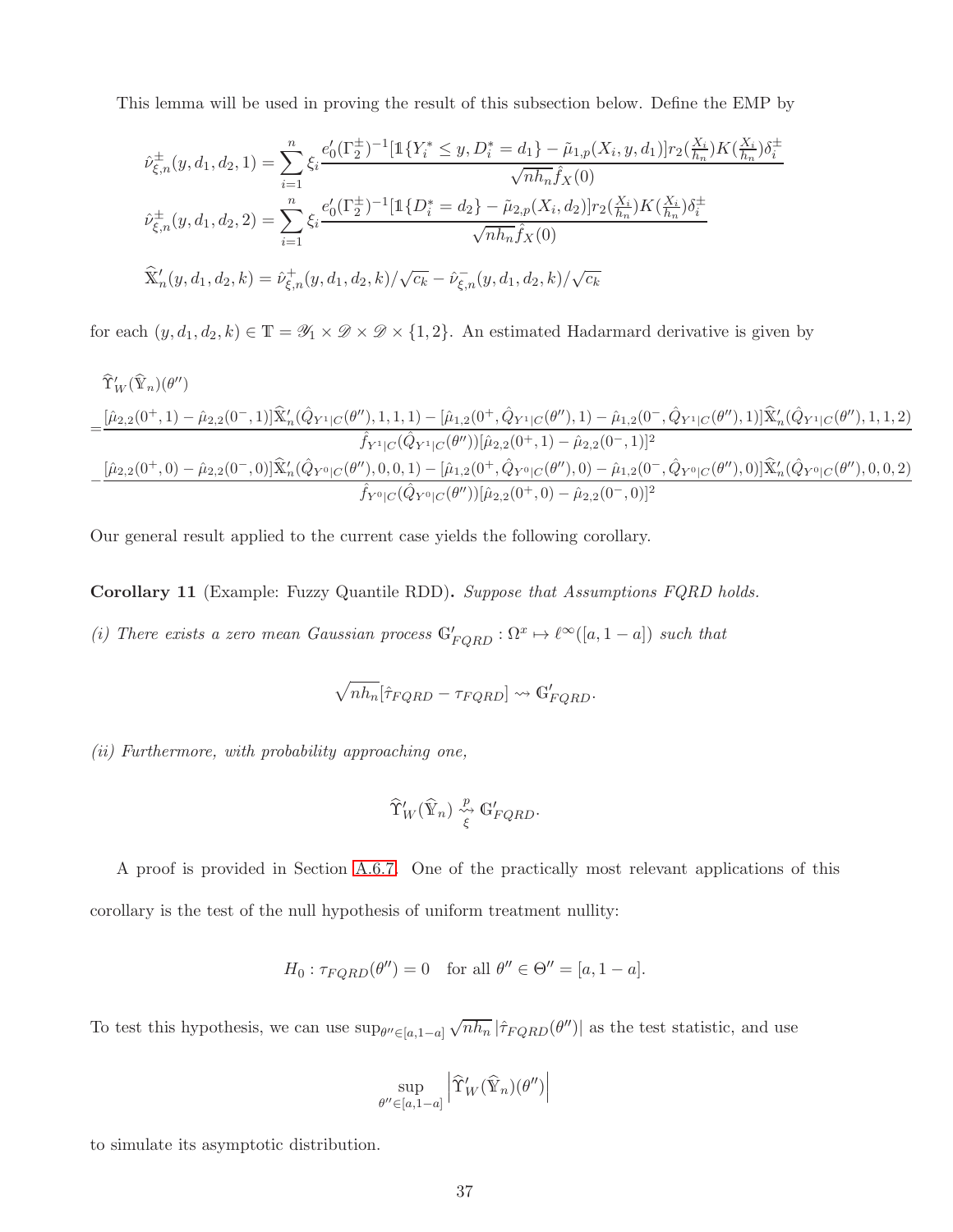Another one of the practically most relevant applications of the above corollary is the test of the null hypothesis of treatment homogeneity across quantiles:

$$
H_0: \tau_{FQRD}(\theta'') = \tau_{FQRD}(\theta''') \quad \text{for all } \theta'', \theta''' \in \Theta'' = [a, 1 - a].
$$

To test this hypothesis, we can use  $\sup_{\theta'' \in [a, 1-a]}$  $\sqrt{nh_n} \left| \hat{\tau}_{FQRD}(\theta'') - (1 - 2a)^{-1} \int \right|$  $\left. [\bar{a},\bar{1}-\bar{a}]\right. \hat{\tau}_{FQRD}(\theta^{\prime\prime\prime})d\theta^{\prime\prime\prime}\right|_{\mathcal{L}^{2}}$ as the test statistic, and use

$$
\sup_{\theta'' \in [a,1-a]} \left| \widehat{\Upsilon}'_W(\widehat{\mathbb{Y}}_n)(\theta'') - \frac{1}{1-2a} \int_{[a,1-a]} \widehat{\Upsilon}'_W(\widehat{\mathbb{Y}}_n)(\theta''') d\theta''' \right|
$$

to simulate its asymptotic distribution.

**Remark 3.** In practice, we may encounter the situation that for a fixed n,  $\hat{f}_{Y^d|C}(y) < 0$  at some y. We may make use of a sequence  $l_n > 0$ ,  $l_n \to 0$  as  $n \to \infty$  and define the estimator as  $\tilde{f}_{Y^d|C}(y) =$  $\max{\{\hat{f}_{Y^d|C}(y), l_n\}}$  to avoid this problem.

#### <span id="page-37-0"></span>5.10 Example: Fuzzy Quantile RKD

Consider  $\Theta_1$ ,  $\Theta_2$ ,  $\Theta'_1$ ,  $\Theta'_2$ ,  $\Theta''$ ,  $g_1$ ,  $g_2$ ,  $\phi$ ,  $\psi$ , and  $\Upsilon$  defined in Section [3.8.](#page-9-0) Recall that we denote the local Wald estimand [\(3.1\)](#page-6-0) with  $v = 1$  in this setting by  $\tau_{FQRK}$ . We also denote the analog estimator  $(4.3)$  with  $v = 1$  in this setting by

$$
\hat{\tau}_{FQRK}(\theta'') = \frac{\widehat{\phi}(\hat{F}_{Y|X}^{(1)}(\cdot|0^{+}))( \theta'') - \widehat{\phi}(\hat{F}_{Y|X}^{(1)}(\cdot|0^{-}))( \theta'')}{\widehat{\mu}_{2,2}^{(1)}(0^{+},0) - \widehat{\mu}_{2,2}^{(1)}(0^{-},0)},
$$

where  $\widehat{\phi}(\hat{F}_{Y|Z}^{(1)}$  $Y|X^{(1)}(0^{\pm}))(0'') := F_{Y|X}^{(1)}$  $\hat{V}_{Y|X}^{(1)}(\hat{Q}_{Y|X}(\cdot|0)|0^{\pm})/\hat{f}_{Y|X}(\hat{Q}_{Y|X}(\cdot|0)|0)$ . We further define

$$
\begin{split} &\widehat{\phi}_{F_{Y|X}^{(1)}(\cdot|0^{\pm})}^{\prime}(\hat{\nu}_{\xi,n}^{\pm}(\cdot,1)/\sqrt{c_{1}^{3}})(\cdot) \\ &=-\sum_{i=1}^{n}\xi_{i}\frac{e'_{1}(\Gamma_{2}^{\pm})^{-1}[\mathbb{1}\{Y_{i}\leq \hat{Q}_{Y|X}(\cdot|0)\}-\tilde{F}_{Y|X}(\hat{Q}_{Y|X}(\cdot|0)|X_{i})]r_{2}(\frac{X_{i}}{h_{1,n}})K(\frac{X_{i}}{h_{1,n}})\delta_{i}^{\pm}}{\sqrt{c_{1}^{3}nh_{1,n}}\hat{f}_{X}(0)\hat{f}_{Y|X}(\hat{Q}_{Y|X}(\cdot|0)|0)},\\ &\widehat{\psi}_{\mu_{2}^{(1)}(0^{\pm},0)}^{\prime}((\cdot,2)/\sqrt{c_{2}^{3}})(\cdot)=\sum_{i=1}^{n}\xi_{i}\frac{e'_{1}(\Gamma_{2}^{\pm})^{-1}[D_{i}-\tilde{\mu}_{2}(X_{i},0)]r_{2}(\frac{X_{i}}{h_{2,n}})K(\frac{X_{i}}{h_{2,n}})\delta_{i}^{\pm}}{\sqrt{c_{2}^{3}nh_{n}}\hat{f}_{X}(0)},\\ &\widehat{\mathbb{X}}'_{n}(\cdot,1)=\widehat{\phi}_{F_{Y|X}(\cdot|0^{+})}^{\prime}(\hat{\nu}_{\xi,n}^{\pm}(\cdot,1)/\sqrt{c_{1}^{3}})(\cdot)-\widehat{\phi}_{F_{Y|X}(\cdot|0^{-})}^{\prime}(\hat{\nu}_{\xi,n}^{\pm}(\cdot,1)/\sqrt{c_{1}^{3}})(\cdot),\end{split} \qquad \text{and}
$$
  

$$
\widehat{\mathbb{X}}'_{n}(\cdot,2)=\widehat{\psi}'_{\mu_{2}^{(1)}(0^{+},0)}(\hat{\nu}_{\xi,n}^{\pm}(\cdot,2)/\sqrt{c_{2}^{3}})(\cdot)-\widehat{\psi}'_{\mu_{2}^{(1)}(0^{-},0)}(\hat{\nu}_{\xi,n}^{\pm}(\cdot,2)/\sqrt{c_{2}^{3}})(\cdot),\qquad \text{and}
$$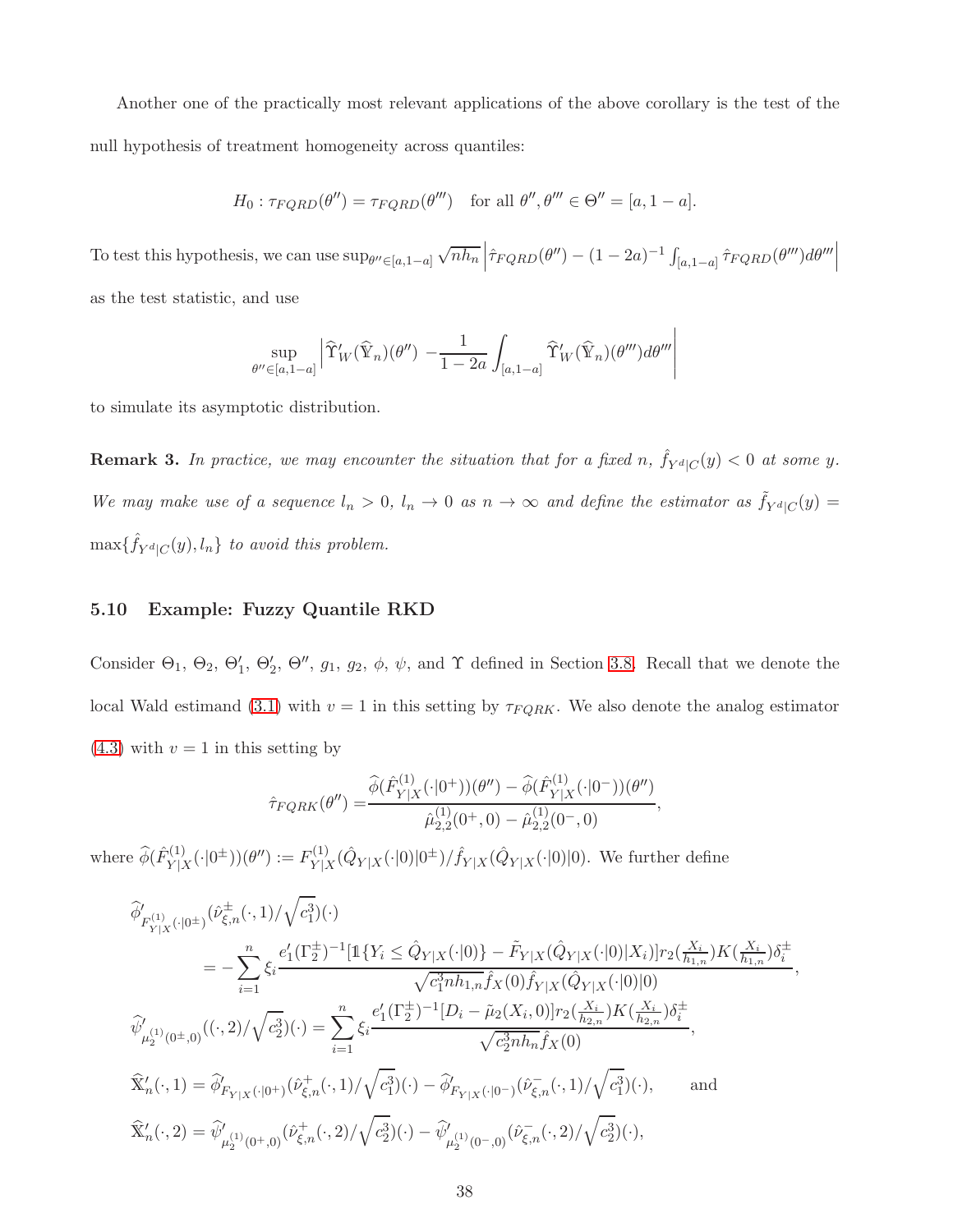where  $\tilde{F}_{Y|X}(y|x) = \tilde{\mu}_{1,2}(x,y) \mathbb{1}\{|x/h_{1,n}| \leq 1\}$ . For this application, we consider the following set of assumptions.

## Assumption FQRK.

(i) (a)  $\{(Y_i, D_i, X_i)\}_{i=1}^n$  are *n* independent copies of the random vector  $(Y, D, X)$  defined on a probability space  $(\Omega^x, \mathcal{F}^x, \mathbb{P}^x)$ . (b) X has a density function  $f_X$  which is continuously differentiable on  $[\underline{x}, \overline{x}]$  that contains 0 in its interior, and  $0 < f_X(0) < \infty$ .

(ii)(a)  $\frac{\partial^j}{\partial x^j} F_{Y|X}$  is Lipschitz on  $\mathscr{Y}_1 \times [\underline{x}, 0)$  and  $\mathscr{Y}_1 \times (0, \overline{x}]$  in x for  $j = 0, 1, 2, 3$ .  $\frac{\partial^j}{\partial x^j} E[D|X = \cdot]$ is Lipschitz continuous on  $[x, 0)$  and  $(0, \overline{x}]$  in x for  $j = 0, 1, 2, 3$ . (b)  $f_{Y|X}$  is Lipschitz in x and  $0 < C < f_{Y|X}(y|x) < C' < \infty$  on  $\mathscr{Y}_1 \times (\underline{x}, \overline{x}) \setminus \{0\}).$ 

(iii) The baseline bandwidth  $h_n$  satisfies  $h_n \to 0$ ,  $nh_n^7 \to 0$ , and  $nh_n^3 \to \infty$ , and there exist constants  $c_1, c_2 \in (0, \infty)$  such that  $h_{k,n} = c_k h_n$ .

(iv) (a)  $K: [-1,1] \to \mathbb{R}^+$  is bounded and continuous. (b)  $\{K(\cdot/h) : h > 0\}$  is of VC type. (c)  $\Gamma_2^{\pm}$  is positive definite.

(vi)  $\{\xi_i\}_{i=1}^n$  are independent standard normal random variables defined on  $(\Omega^{\xi}, \mathcal{F}^{\xi}, \mathbb{P}^{\xi})$ , a probability space that is independent of  $(\Omega^x, \mathcal{F}^x, \mathbb{P}^x)$ .

(v) 
$$
E[D|X = 0^+] \neq E[D|X = 0^-]
$$
.  
(vi)  $\sup_{y \in \mathscr{Y}_1} |\sqrt{nh_n^3}[\hat{f}_{Y|X}(y|0) - f_{Y|X}(y|0)]| \frac{p}{x} \neq 0$ 

Our general result applied to the current case yields the following corollary.

Corollary 12 (Example: Fuzzy Quantile RKD). Suppose that Assumptions FQRK holds.

(i) There exists a zero mean Gaussian process  $\mathbb{G}'_{FQRK} : \Omega^x \to \ell^{\infty}([a,1-a])$  such that

$$
\sqrt{nh_n^3}[\hat{\tau}_{FQRK} - \tau_{FQRK}] \leadsto \mathbb{G}'_{FQRK}
$$

(ii) Furthermore, with probability approaching one,

$$
\frac{[\hat{\mu}_{2,2}^{(1)}(0^{+},0)-\hat{\mu}_{2,2}^{(1)}(0^{-},0)]\widehat{\mathbb{X}}'_n(\cdot,1)-[\widehat{\phi}(\hat{F}_{Y|X}^{(1)}(\cdot|0^{+}))(\cdot)-\widehat{\phi}(\hat{F}_{Y|X}^{(1)}(\cdot|0^{-}))(\cdot)]\widehat{\mathbb{X}}'_n(\cdot,2)}{[\hat{\mu}_{2,2}^{(1)}(0^{+},0)-\hat{\mu}_{2,2}^{(1)}(0^{-},0)]^2}\overset{p}{\underset{\xi}{\longleftrightarrow}}\mathbb{G}'_{FQRK}(\cdot)
$$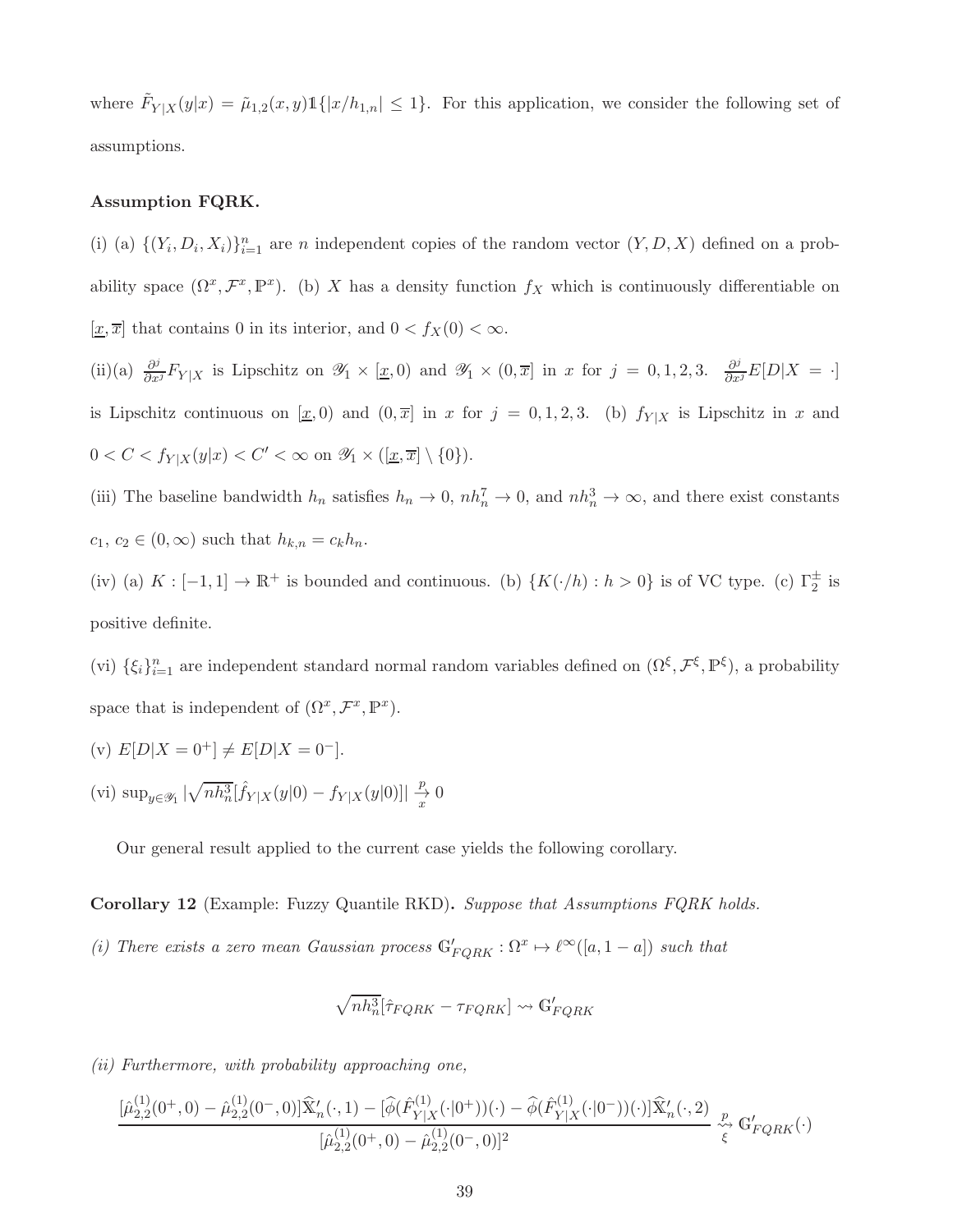This corollary can be proved similarly to Corollary [10.](#page-33-0) One of the practically most relevant applications of this corollary is the test of the null hypothesis of uniform treatment nullity:

$$
H_0: \tau_{FQRK}(\theta'') = 0 \quad \text{for all } \theta'' \in \Theta'' = [a, 1 - a].
$$

To test this hypothesis, we can use  $\sup_{\theta'' \in [a,1-a]} \sqrt{nh_n^3} |\hat{\tau}_{FQRK}(\theta'')|$  as the test statistic, and use

$$
\sup_{\theta'' \in [a,1-a]} \left| \frac{[\hat{\mu}_{2,2}^{(1)}(0^+,0) - \hat{\mu}_{2,2}^{(1)}(0^-,0)] \widehat{\mathbf{X}}_n'(\theta'',1) - [\widehat{\phi}(\hat{F}_{Y|X}^{(1)}(\cdot|0^+))(\cdot) - \widehat{\phi}(\hat{F}_{Y|X}^{(1)}(\cdot|0^-))(\cdot)] \widehat{\mathbf{X}}_n'(\theta'',2)}{[\hat{\mu}_{2,2}^{(1)}(0^+,0) - \hat{\mu}_{2,2}^{(1)}(0^-,0)]^2} \right|
$$

to simulate its asymptotic distribution.

Another one of the practically most relevant applications of the above corollary is the test of the null hypothesis of treatment homogeneity across quantiles:

$$
H_0: \tau_{SQRK}(\theta'') = \tau_{SQRK}(\theta''') \quad \text{for all } \theta'', \theta''' \in \Theta'' = [a, 1 - a].
$$

To test this hypothesis, we can use  $\sup_{\theta'' \in [a,1-a]} \sqrt{nh_n^3}$  $\left| \hat{\tau}_{SQRK}(\theta'') - (1 - 2a)^{-1} \int \right|$  $\left. [\bar{a},\bar{1}-\bar{a}]\right. \hat{\tau}_{SQRK}(\theta^{\prime\prime\prime})d\theta^{\prime\prime\prime}\right|_{\mathcal{L}^{2}}$ as the test statistic, and use

$$
\sup_{\theta'' \in [a,1-a]} \left| \frac{[\hat{\mu}_{2,2}^{(1)}(0^+,0)-\hat{\mu}_{2,2}^{(1)}(0^-,0)]\widehat{\mathbf{X}}_n'(\theta'',1)-[\widehat{\phi}(\hat{F}_{Y|X}^{(1)}(\cdot|0^+))(\cdot)-\widehat{\phi}(\hat{F}_{Y|X}^{(1)}(\cdot|0^-))(\cdot)]\widehat{\mathbf{X}}_n'(\theta'',2)}{[\hat{\mu}_{2,2}^{(1)}(0^+,0)-\hat{\mu}_{2,2}^{(1)}(0^-,0)]^2} \right| \\ -\frac{1}{1-2a} \int_{[a,1-a]} \frac{[\hat{\mu}_{2,2}^{(1)}(0^+,0)-\hat{\mu}_{2,2}^{(1)}(0^-,0)]\widehat{\mathbf{X}}_n'(\theta'',1)-[\widehat{\phi}(\hat{F}_{Y|X}^{(1)}(\cdot|0^+))(\cdot)-\widehat{\phi}(\hat{F}_{Y|X}^{(1)}(\cdot|0^-))(\cdot)]\widehat{\mathbf{X}}_n'(\theta'',2)}{[\hat{\mu}_{2,2}^{(1)}(0^+,0)-\hat{\mu}_{2,2}^{(1)}(0^-,0)]^2}d\theta''' \right|
$$

to simulate its asymptotic distribution.

# 6 Simulation Studies

We conduct simulation studies to demonstrate the robustness and unified applicability of our general multiplier bootstrap method. Each of the ten examples covered Sections [3.1–](#page-6-1)[3.10](#page-10-0) and Sections [5.1–](#page-18-0) [5.10](#page-37-0) are tested, except for the example of CDF discontinuity – this example is omitted because it is a less complicated form of the sharp Quantile RDD without CDF inversions. The concrete bootstrap procedures outlined in Section [5](#page-18-1) are used in the respective subsections below. We follow the procedure outlined in Section [B](#page-79-0) for choices of bandwidths in finite sample. Other details are discussed in each example subsection below.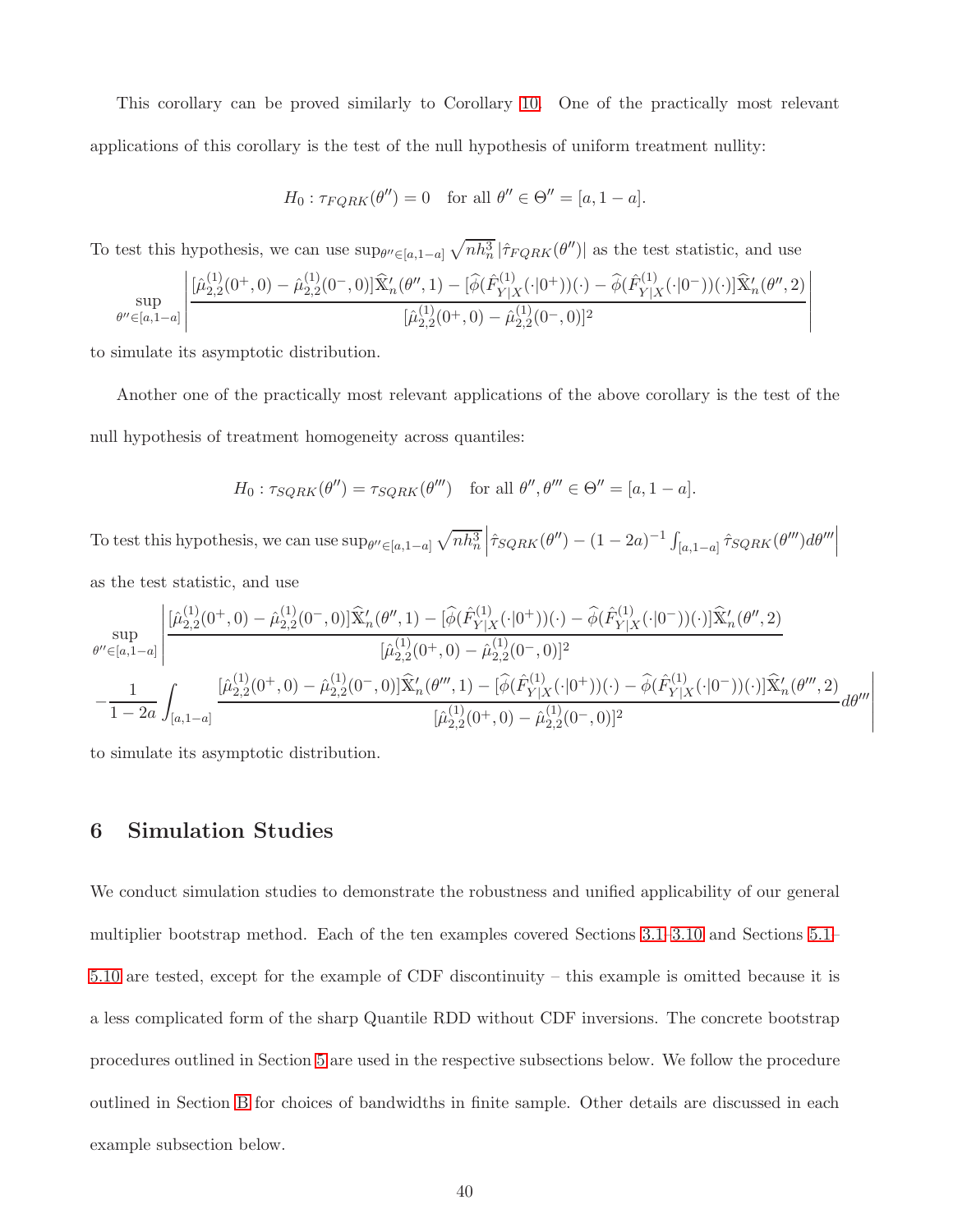#### 6.1 Example: Sharp Mean RDD

Consider the case of sharp RDD presented in Sections [3.2](#page-6-2) and [5.1.](#page-18-0) We generate an i.i.d. sample  $\{(Y_i, D_i, X_i)\}_{i=1}^n$  through the following data generating process:

$$
Y_i = \alpha_0 + \alpha_1 X_i + \alpha_2 X_i^2 + \beta_1 D_i + U_i
$$
  

$$
D_i = \mathbb{1}\{X_i \ge 0\},
$$
  

$$
(X_i, U_i)' \sim N(0, \Sigma),
$$

,

where  $\alpha_0 = 1.00, \ \alpha_1 = 0.10, \ \alpha_2 = 0.01, \ \beta_1$  is to be varied across simulation sets,  $\Sigma_{11} = \sigma_X^2 = 1.0^2$ ,  $\Sigma_{22} = \sigma_U^2 = 1.0^2$ , and  $\Sigma_{12} = \rho_{XU} \cdot \sigma_X \cdot \sigma_U = 0.5 \cdot 1.0^2$ . In this setup, we have

$$
Treatment Effect = \beta_1.
$$

We simulate the 95% test for the null hypothesis  $H_0$ :  $\tau_{SMRD} = 0$  of treatment nullity using the procedure described in the last paragraph of Section [5.1.](#page-18-0) Table [1](#page-88-0) shows simulated acceptance probabilities based on 2,500 multiplier bootstrap replications for 2,500 Monte Carlo replications for each of the sample sizes  $n = 1,000, 2,000,$  and 4,000. The first column under  $\beta_1 = 0.00$  shows that simulated acceptance probabilities are close to the designed nominal probability, 95%. The next four columns show that the acceptance probability decreases in  $\beta_1$ , and the rate of decrease is higher for the larger sample sizes. These results evidence the power as well as the size correctness.

### 6.2 Example: Sharp Mean RKD

Consider the case of sharp RKD presented in Sections [3.4](#page-7-0) and [5.2.](#page-20-0) We generate an i.i.d. sample  $\{(Y_i, D_i, X_i)\}_{i=1}^n$  through the following data generating process:

$$
Y_i = \alpha_0 + \alpha_1 X_i + \alpha_2 X_i^2 + \beta_1 D_i + U_i,
$$
  
\n
$$
D_i = X_i \cdot (2 \cdot \mathbb{1}\{X_i \ge 0\} - 1),
$$
  
\n
$$
(X_i, U_i)' \sim N(0, \Sigma),
$$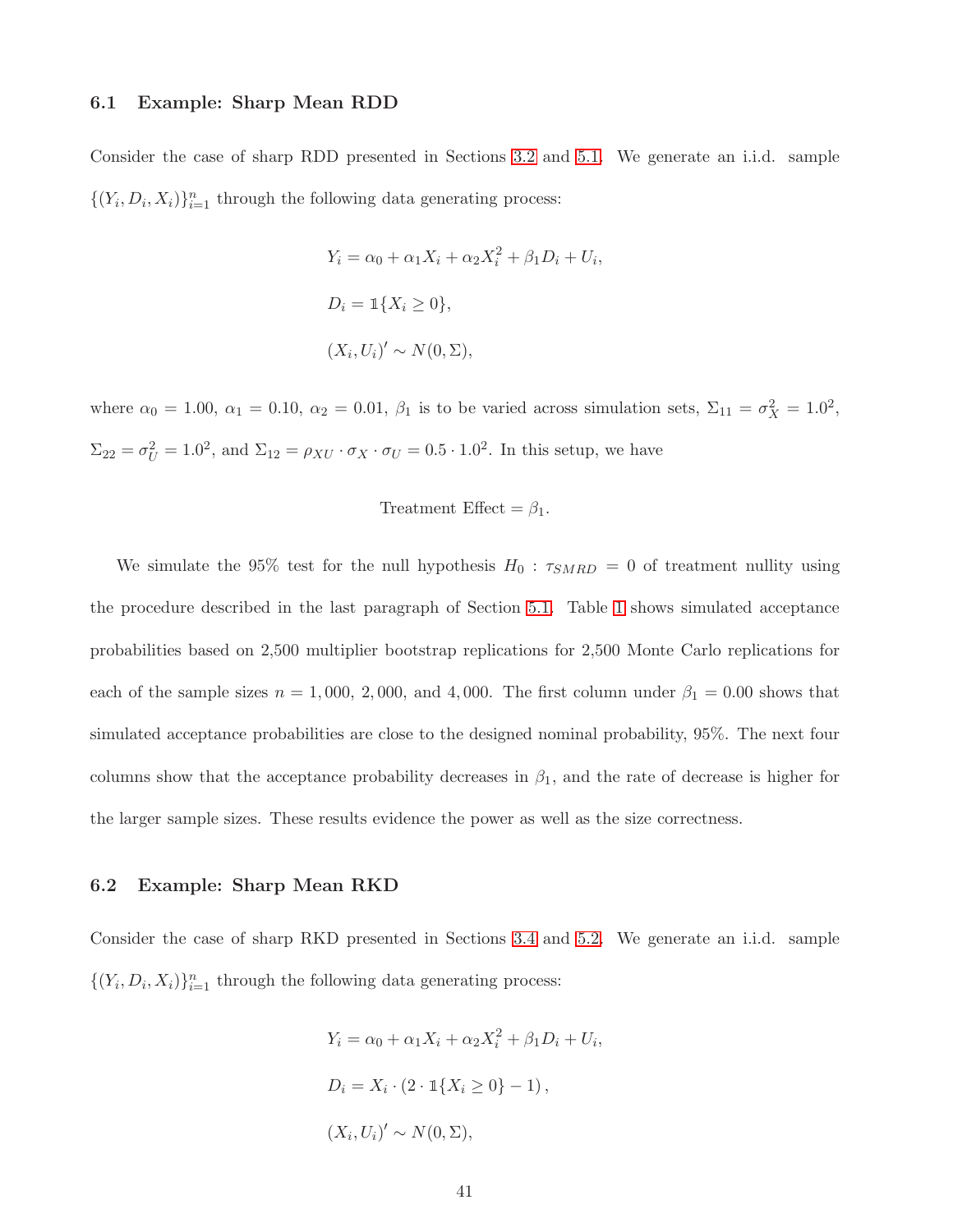where  $\alpha_0 = 1.00, \ \alpha_1 = 0.10, \ \alpha_2 = 0.01, \ \beta_1$  is to be varied across simulation sets,  $\Sigma_{11} = \sigma_X^2 = 1.0^2$ ,  $\Sigma_{22} = \sigma_U^2 = 1.0^2$ , and  $\Sigma_{12} = \rho_{XU} \cdot \sigma_X \cdot \sigma_U = 0.5 \cdot 1.0^2$ . In this setup, we have

$$
Treatment Effect = \beta_1.
$$

We simulate the 95% test for the null hypothesis  $H_0$ :  $\tau_{SMRK} = 0$  of treatment nullity using the procedure described in the last paragraph of Section [5.2.](#page-20-0) Table [2](#page-88-1) shows simulated acceptance probabilities based on 2,500 multiplier bootstrap replications for 2,500 Monte Carlo replications for each of the sample sizes  $n = 1,000, 2,000,$  and 4,000. The results, exhibiting the same qualitative features as those in the previous subsection, evidence the power as well as the size correctness.

### 6.3 Example: Fuzzy Mean RDD

Consider the case of fuzzy RDD presented in Sections [3.1](#page-6-1) and [5.3.](#page-21-0) We generate an i.i.d. sample  $\{(Y_i, D_i, X_i)\}_{i=1}^n$  through the following data generating process:

> $Y_i = \alpha_0 + \alpha_1 X_i + \alpha_2 X_i^2 + \beta_1 D_i + U_i,$  $D_i = \mathbb{1}\{2 \cdot \mathbb{1}\{X_i \geq 0\} - 1 \geq V_i\},\$  $(X_i, U_i, V_i)' \sim N(0, \Sigma),$

where  $\alpha_0 = 1.00, \ \alpha_1 = 0.10, \ \alpha_2 = 0.01, \ \beta_1$  is to be varied across simulation sets,  $\Sigma_{11} = \sigma_X^2 = 1.0^2$ ,  $\Sigma_{22} = \sigma_U^2 = 1.0^2$ ,  $\Sigma_{33} = \sigma_V^2 = 0.5^2$ ,  $\Sigma_{12} = \rho_{XU} \cdot \sigma_X \cdot \sigma_U = 0.5 \cdot 1.0^2$ ,  $\Sigma_{13} = \rho_{XV} \cdot \sigma_X \cdot \sigma_V = 0.0 \cdot 1.0 \cdot 0.5$ , and  $\Sigma_{23} = \rho_{UV} \cdot \sigma_V - \sigma_V = 0.5 \cdot 1.0 \cdot 0.5$ . In this setup, we have

## Treatment Effect =  $\beta_1$ .

We simulate the 95% test for the null hypothesis  $H_0$ :  $\tau_{FMRD} = 0$  of treatment nullity using the procedure described in the last paragraph of Section [5.3.](#page-21-0) Table [3](#page-89-0) shows simulated acceptance probabilities based on 2,500 multiplier bootstrap replications for 2,500 Monte Carlo replications for each of the sample sizes  $n = 1,000, 2,000,$  and 4,000. The results, exhibiting the same qualitative features as those in the previous subsections, evidence the power as well as the size correctness.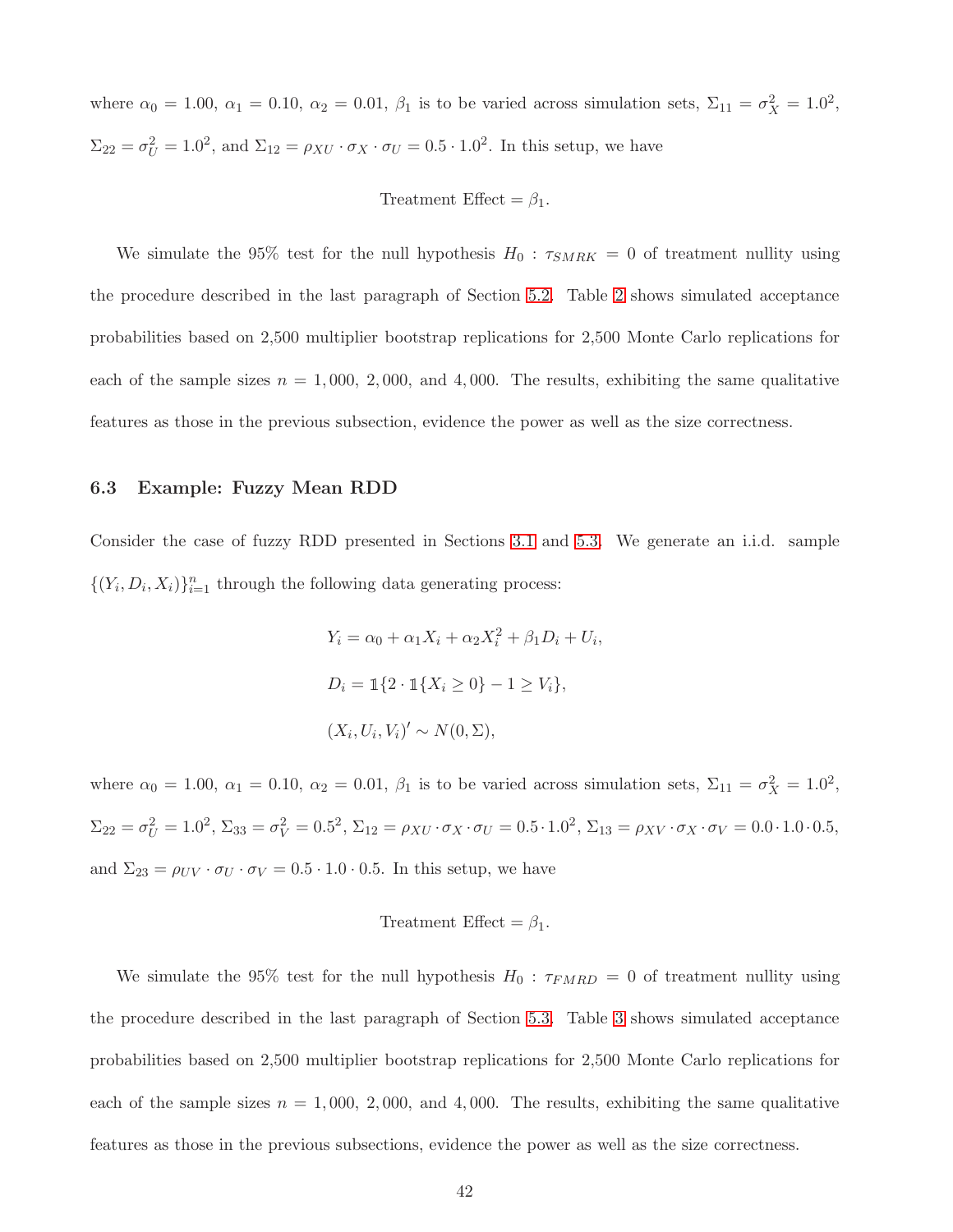#### 6.4 Example: Fuzzy Mean RKD

Consider the case of fuzzy RKD presented in Sections [3.3](#page-7-1) and [5.4.](#page-23-0) We generate an i.i.d. sample  $\{(Y_i, D_i, X_i)\}_{i=1}^n$  through the following data generating process:

$$
Y_i = \alpha_0 + \alpha_1 X_i + \alpha_2 X_i^2 + \beta_1 D_i + U_i
$$
  

$$
D_i = X_i \cdot (2 \cdot \mathbb{1}\{X_i \ge 0\} - 1) + V_i,
$$
  

$$
(X_i, U_i, V_i)' \sim N(0, \Sigma),
$$

,

where  $\alpha_0 = 1.00, \ \alpha_1 = 0.10, \ \alpha_2 = 0.01, \ \beta_1$  is to be varied across simulation sets,  $\Sigma_{11} = \sigma_X^2 = 1.0^2$ ,  $\Sigma_{22} = \sigma_U^2 = 1.0^2$ ,  $\Sigma_{33} = \sigma_V^2 = 0.1^2$ ,  $\Sigma_{12} = \rho_{XU} \cdot \sigma_X \cdot \sigma_U = 0.5 \cdot 1.0^2$ ,  $\Sigma_{13} = \rho_{XV} \cdot \sigma_X \cdot \sigma_V = 0.0 \cdot 1.0 \cdot 0.1$ , and  $\Sigma_{23} = \rho_{UV} \cdot \sigma_V - \sigma_V = 0.5 \cdot 1.0 \cdot 0.1$ . In this setup, we have

$$
Treatment Effect = \beta_1.
$$

We simulate the 95% test for the null hypothesis  $H_0$ :  $\tau_{FMRK} = 0$  of treatment nullity using the procedure described in the last paragraph of Section [5.4.](#page-23-0) Table [4](#page-89-1) shows simulated acceptance probabilities based on 2,500 multiplier bootstrap replications for 2,500 Monte Carlo replications for each of the sample sizes  $n = 1,000, 2,000,$  and 4,000. The results, exhibiting the same qualitative features as those in the previous subsections, evidence the power as well as the size correctness.

#### 6.5 Example: Group Covariate and Test of Heterogeneous Treatment Effects

Consider the case of fuzzy RDD with heterogeneous groups presented in Sections [3.10](#page-10-0) and [5.5.](#page-25-0) We generate an i.i.d. sample  $\{(Y_i^*, D_i^*, G_i, X_i)\}_{i=1}^n$  through the following data generating process:

$$
Y_i^* = \alpha_0 + \alpha_1 X_i + \alpha_2 X_i^2 + \beta_1 D_i^* \cdot \mathbb{1}\{G_i = 1\} + \beta_2 D_i^* \cdot \mathbb{1}\{G_i = 2\} + U_i,
$$
  
\n
$$
D_i^* = \mathbb{1}\{2 \cdot \mathbb{1}\{X_i \ge 0\} - 1 \ge V_i\},
$$
  
\n
$$
G_i \sim Bernoulli(\pi) + 1,
$$
  
\n
$$
(X_i, U_i, V_i)' \sim N(0, \Sigma),
$$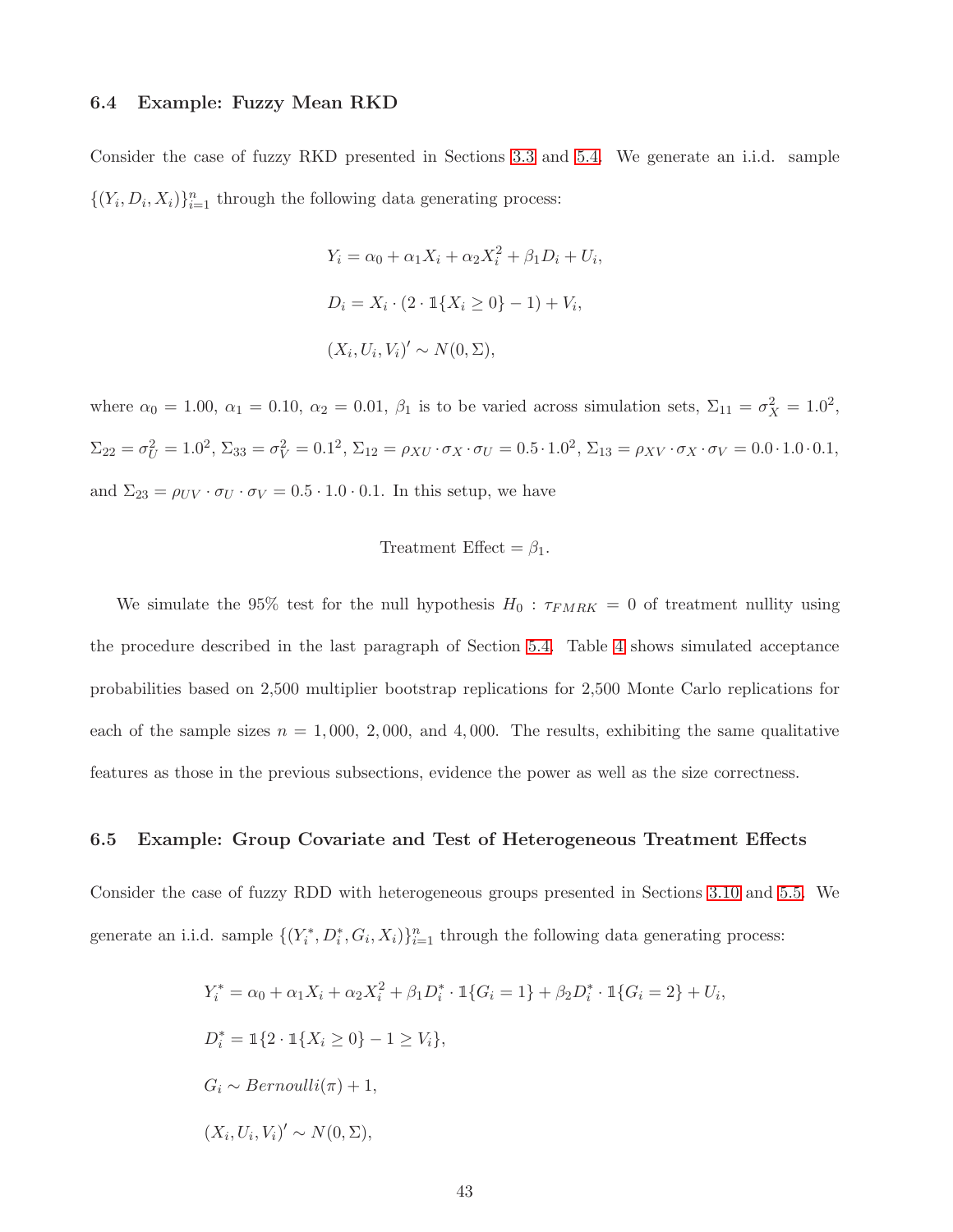where  $\alpha_0 = 1.00, \alpha_1 = 0.10, \alpha_2 = 0.01, \beta_1$  or  $\beta_2$  is to be varied across simulation sets,  $\pi = 0.5$ ,  $\Sigma_{11} = \sigma_X^2 = 1.0^2$ ,  $\Sigma_{22} = \sigma_U^2 = 1.0^2$ ,  $\Sigma_{33} = \sigma_V^2 = 0.5^2$ ,  $\Sigma_{12} = \rho_{XU} \cdot \sigma_X \cdot \sigma_U = 0.5 \cdot 1.0^2$ ,  $\Sigma_{13} =$  $\rho_{XV} \cdot \sigma_X \cdot \sigma_V = 0.0 \cdot 1.0 \cdot 0.5$ , and  $\Sigma_{23} = \rho_{UV} \cdot \sigma_V \cdot \sigma_V = 0.5 \cdot 1.0 \cdot 0.5$ . In this setup, we have

$$
\text{Treatment Effect} = \begin{cases} \beta_1 & \text{if } G_i = 1 \\ \beta_2 & \text{if } G_i = 2 \end{cases}.
$$

First, we simulate the 95% test for the null hypothesis  $H_0$ :  $\tau_{GFMRD}(1) = \tau_{GFMRD}(2) = 0$  of joint treatment nullity using the procedure described in the second to the last paragraph of Section [5.5.](#page-25-0) Part (A) of Table [5](#page-90-0) shows simulated acceptance probabilities based on 2,500 multiplier bootstrap replications for 2,500 Monte Carlo replications for each of the sample sizes  $n = 1,000, 2,000,$  and 4,000. The first column under  $\beta_1 = 0.00$  shows that simulated acceptance probabilities are close to the designed nominal probability, 95%. The next four columns show that the acceptance probability decreases in  $\beta_1$ , and the rate of decrease is higher for the larger sample sizes. These results evidence the power as well as the size correctness for the test of joint treatment nullity.

We next simulate the 95% test for the null hypothesis  $H_0: \tau_{GFMRD}(1) = \tau_{GFMRD}(2)$  of treatment homogeneity using the procedure described in the last paragraph of Section [5.5.](#page-25-0) Part (B) of Table [5](#page-90-0) shows simulated acceptance probabilities based on 2,500 multiplier bootstrap replications for 2,500 Monte Carlo replications for each of the sample sizes  $n = 1,000, 2,000,$  and 4,000. The first column under  $\beta_1 = 0.00$  shows that simulated acceptance probabilities are close to the designed nominal probability, 95%. The next four columns show that the acceptance probability decreases in  $\beta_1$ , and the rate of decrease is higher for the larger sample sizes. These results evidence the power as well as the size correctness for the test of treatment homogeneity.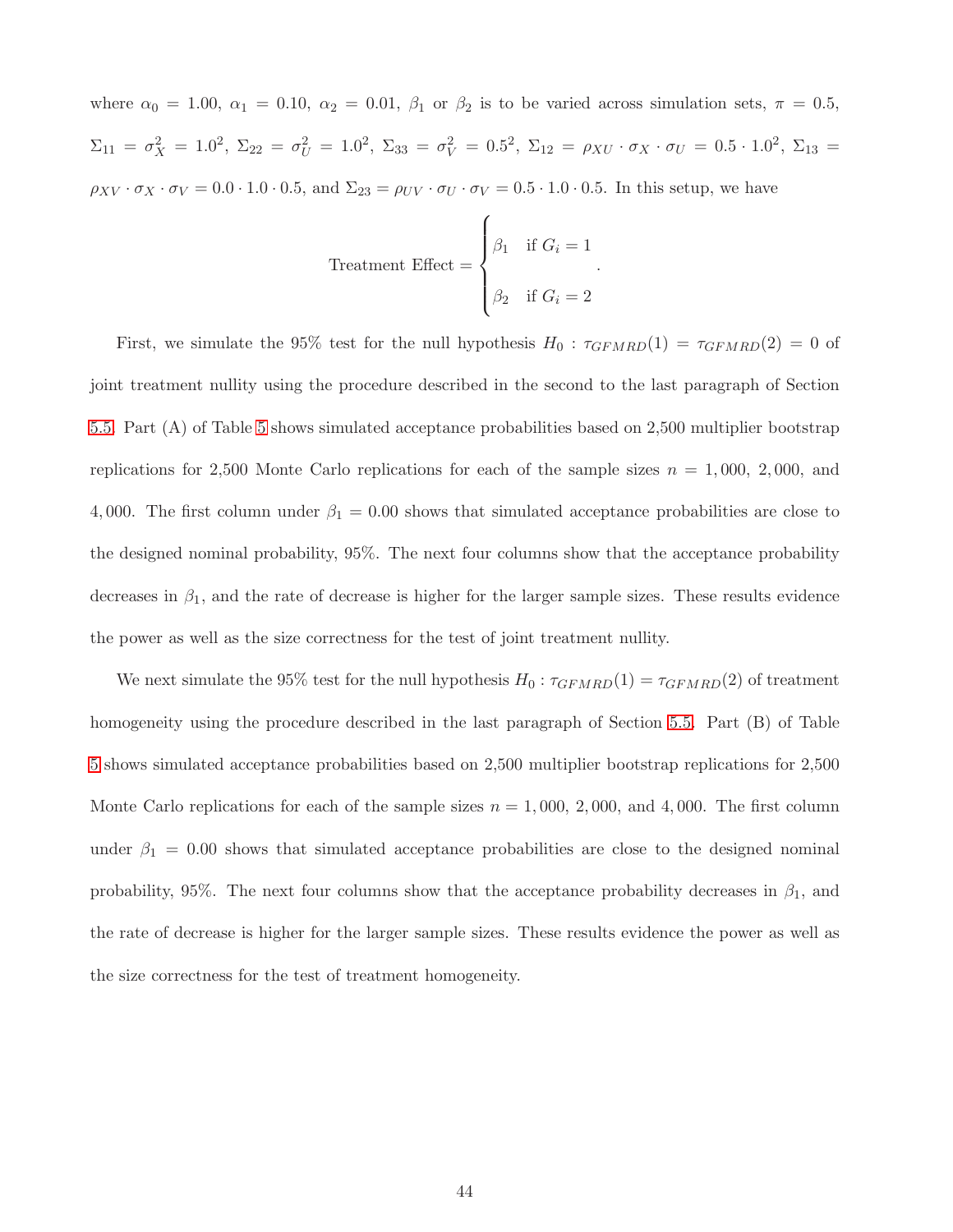#### 6.6 Example: Sharp Quantile RDD

Consider the case of sharp quantile RDD presented in Sections [3.6](#page-8-0) and [5.7.](#page-29-0) We generate an i.i.d. sample  $\{(Y_i, D_i, X_i)\}_{i=1}^n$  through the following data generating process:

$$
Y_i = \alpha_0 + \alpha_1 X_i + \alpha_2 X_i^2 + \beta_1 D_i + (\gamma_0 + \gamma_1 D_i) \cdot U_i,
$$
  
\n
$$
D_i = \mathbb{1}\{X_i \ge 0\},
$$
  
\n
$$
(X_i, U_i)' \sim N(0, \Sigma),
$$

where  $\alpha_0 = 1.00, \alpha_1 = 0.10, \alpha_2 = 0.01, \beta_1$  is to be varied across simulation sets,  $\gamma_0 = 1, \gamma_1$  is to be varied across simulation sets,  $\Sigma_{11} = \sigma_X^2 = 1.0^2$ ,  $\Sigma_{22} = \sigma_U^2 = 1.0^2$ , and  $\Sigma_{12} = \rho_{XU} \cdot \sigma_X \cdot \sigma_U = 0.5 \cdot 1.0^2$ . In this setup, we have

> θ-th Conditional Quantile Treatment Effect at  $x = 0 = \beta_1 + \gamma_1 F_{U|2}^{-1}$  $U|_X^{-1}(\theta|0).$

We set  $\Theta'' = [a, 1 - a] = [0.20, 0.80]$  as the set of quantiles on which we conduct inference. We use a grid with the interval size of 0.02 to approximate the continuum  $\Theta''$  for numerical evaluation of functions defined on  $\Theta''$ . First, we simulate the 95% test for the null hypothesis  $H_0$ :  $\tau_{SQRD}(\theta'')$  =  $0 \forall \theta'' \in [a, 1-a]$  of uniform treatment nullity using the procedure described in the second to the last paragraph of Section [5.7.](#page-29-0) Next, we simulate the 95% test for the null hypothesis  $H_0: \tau_{SQRD}(\theta'') =$  $\tau_{SQRD}(\theta''') \ \forall \theta'', \theta''' \in [a, 1-a]$  of treatment homogeneity using the procedure described in the last paragraph of Section [5.7.](#page-29-0)

Table [6](#page-91-0) show simulated acceptance probabilities based on 2,500 multiplier bootstrap replications for 2,500 Monte Carlo replications for each of the sample sizes  $n = 1,000, 2,000,$  and 4,000. Part (A) reports results for the test of uniform treatment nullity and part (B) shows results for the test of treatment homogeneity. The top panel (I) presents results across alternative values of  $\beta_1 \in \{0.00, 0.25, 0.50, 0.75, 1.00\}$  while fixing  $\gamma_1 = 0$ . The bottom panel (II) presents results across alternative values of  $\gamma_1 \in \{0.00, 0.25, 0.50, 0.75, 1.00\}$  while fixing  $\beta_1 = 0$ . The nominal acceptance probability is 95%.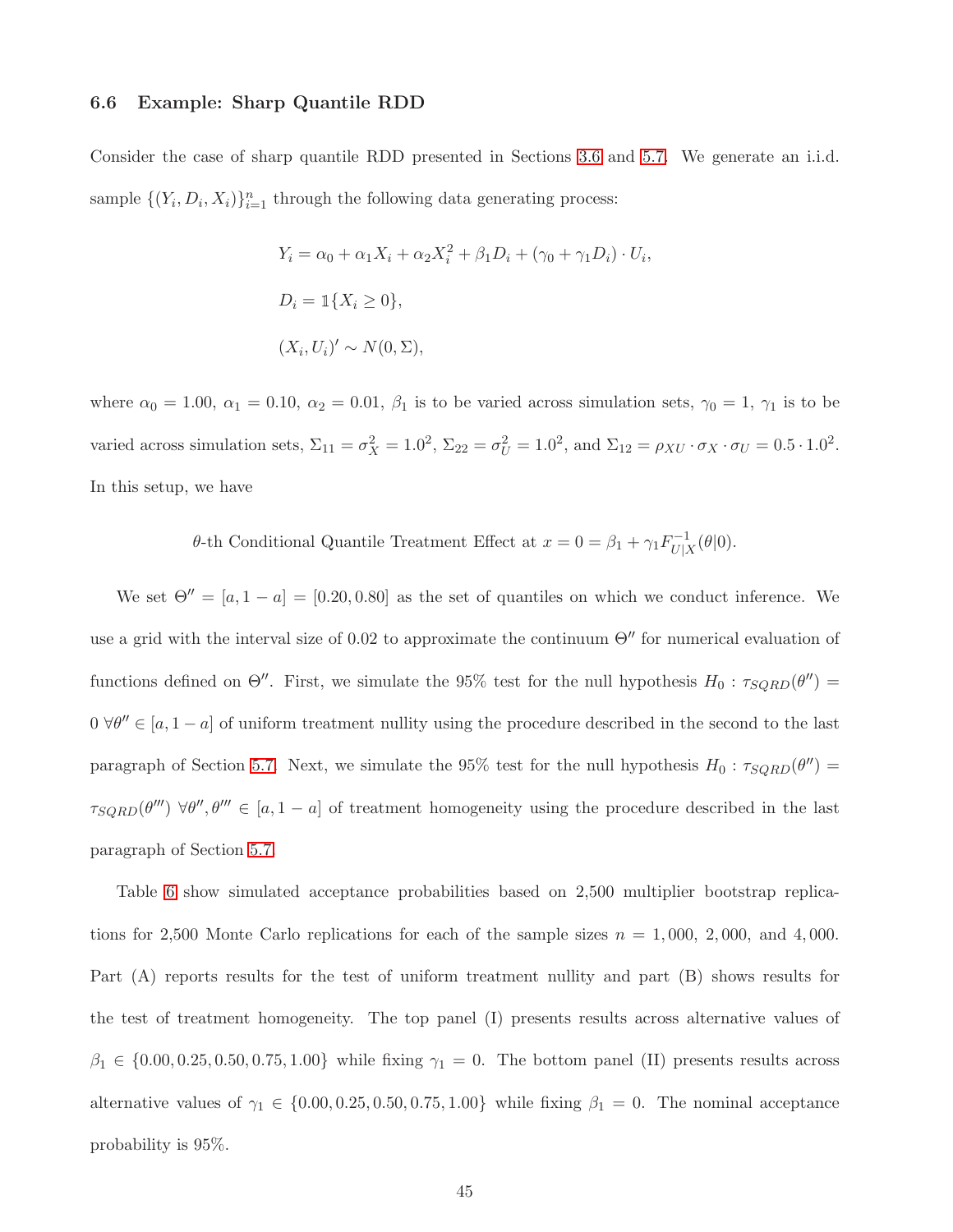The first column of each part of the table shows that simulated acceptance probabilities are close to the designed nominal probability,  $95\%$ . The next four columns in parts (I) (A) and (II) (A) of the table show that the acceptance probability decreases in  $\beta_1$  and  $\gamma_1$ , respectively, and the rate of decrease is higher for the larger sample sizes. These results evidence the power as well as the size correctness for the test of uniform treatment nullity. In part (I) (B), all the simulated acceptance probabilities are close to the designed nominal probability, 95%. This is consistent with the fact that  $\beta_1$  does not contribute to treatment heterogeneity. On the other hand, part (II) (A) of the table shows that the acceptance probability decreases in  $\gamma_1$ , and the rate of decrease is higher for the larger sample sizes. These results evidence the power as well as the size correctness for the test of treatment homogeneity.

#### 6.7 Example: Sharp Quantile RKD

Consider the case of sharp quantile RKD presented in Sections [3.9](#page-10-1) and [5.8.](#page-31-0) We generate an i.i.d. sample  $\{(Y_i, D_i, X_i)\}_{i=1}^n$  through the following data generating process:

$$
Y_i = \alpha_0 + \alpha_1 X_i + \alpha_2 X_i^2 + \beta_1 D_i + (\gamma_0 + \gamma_1 D_i) \cdot U_i,
$$
  
\n
$$
D_i = X_i \cdot (2 \cdot \mathbb{1}\{X_i \ge 0\} - 1),
$$
  
\n
$$
(X_i, U_i)' \sim N(0, \Sigma),
$$

where  $\alpha_0 = 1.00$ ,  $\alpha_1 = 0.10$ ,  $\alpha_2 = 0.01$ ,  $\beta_1$  is to be varied across simulation sets,  $\gamma_0 = 1$ ,  $\gamma_1$  is to be varied across simulation sets,  $\Sigma_{11} = \sigma_X^2 = 1.0^2$ ,  $\Sigma_{22} = \sigma_U^2 = 1.0^2$ , and  $\Sigma_{12} = \rho_{XU} \cdot \sigma_X \cdot \sigma_U = 0.5 \cdot 1.0^2$ .

> θ-th Conditional Quantile Treatment Effect at  $x = 0 = \beta_1 + \gamma_1 F_{U|}^{-1}$  $U|_X^{-1}(\theta|0).$

We set  $\Theta'' = [a, 1 - a] = [0.20, 0.80]$  as the set of quantiles on which we conduct inference. We use a grid with the interval size of 0.02 to approximate the continuum  $\Theta''$  for numerical evaluation of functions defined on  $\Theta''$ . First, we simulate the 95% test for the null hypothesis  $H_0: \tau_{SQRK}(\theta'') =$  $0 \forall \theta'' \in [a, 1-a]$  of uniform treatment nullity using the procedure described in the second to the last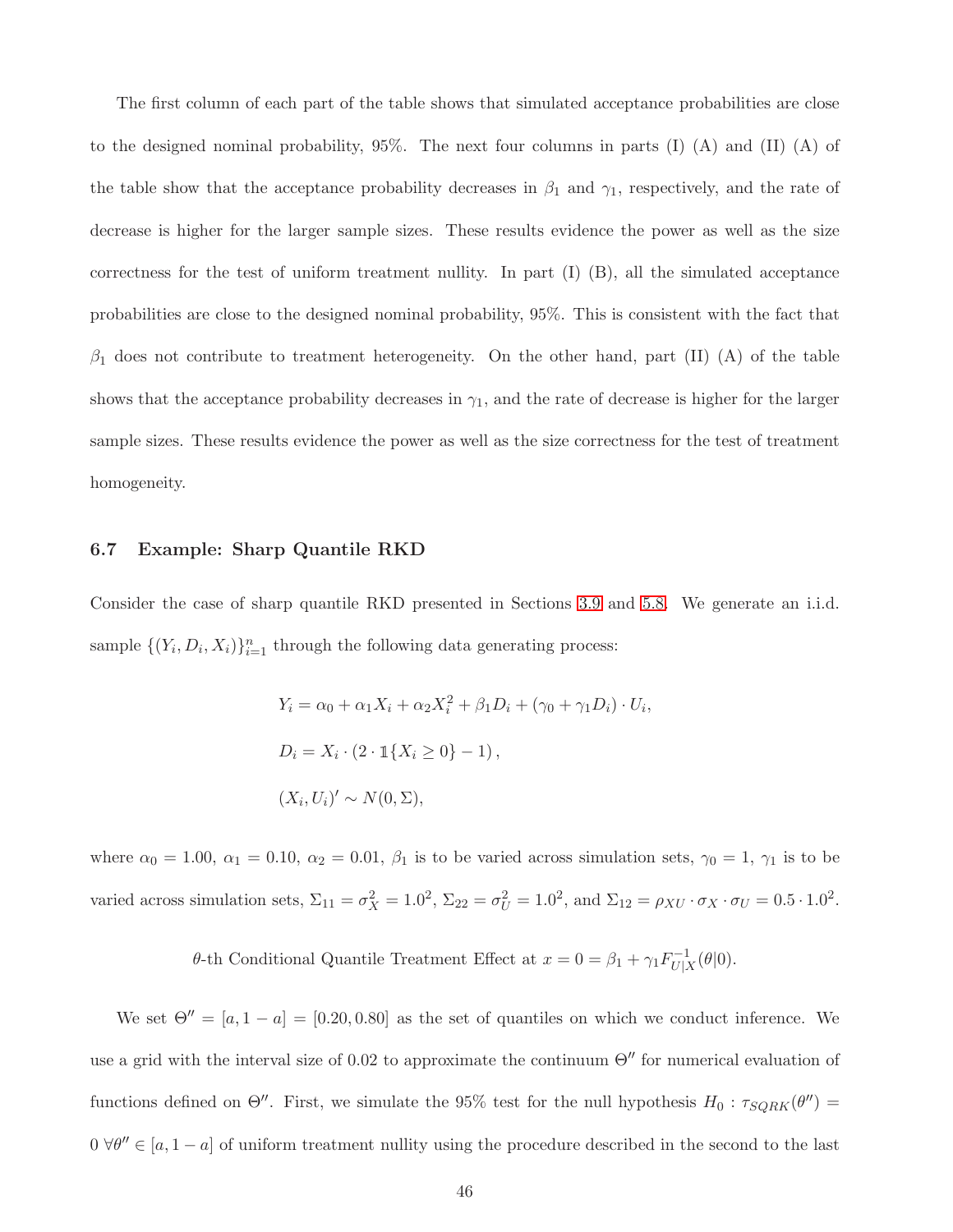paragraph of Section [5.8.](#page-31-0) Next, we simulate the 95% test for the null hypothesis  $H_0: \tau_{SQRK}(\theta'') =$  $\tau_{SQRK}(\theta''') \ \forall \theta'', \theta''' \in [a, 1-a]$  of treatment homogeneity using the procedure described in the last paragraph of Section [5.8.](#page-31-0)

Table [7](#page-92-0) show simulated acceptance probabilities based on 2,500 multiplier bootstrap replications for 2,500 Monte Carlo replications for each of the sample sizes  $n = 1,000, 2,000,$  and 4,000. Part (A) reports results for the test of uniform treatment nullity and part (B) shows results for the test of treatment homogeneity. The top panel (I) presents results across alternative values of  $\beta_1 \in \{0.00, 0.25, 0.50, 0.75, 1.00\}$  while fixing  $\gamma_1 = 0$ . The bottom panel (II) presents results across alternative values of  $\gamma_1 \in \{0.00, 0.25, 0.50, 0.75, 1.00\}$  while fixing  $\beta_1 = 0$ . The nominal acceptance probability is 95%. The results, exhibiting the same qualitative features as those in the previous subsection, evidence the power as well as the size correctness for both of the tests of uniform treatment nullity and treatment homogeneity.

#### 6.8 Example: Fuzzy Quantile RDD

Consider the case of fuzzy quantile RDD presented in Sections [3.7](#page-8-1) and [5.9.](#page-34-0) We generate an i.i.d. sample  $\{(Y_i, D_i, X_i)\}_{i=1}^n$  through the following data generating process:

$$
Y_i = \alpha_0 + \alpha_1 X_i + \alpha_2 X_i^2 + \beta_1 D_i + (\gamma_0 + \gamma_1 D_i) \cdot U_i,
$$
  
\n
$$
D_i = \mathbb{1}\{2 \cdot \mathbb{1}\{X_i \ge 0\} - 1 \ge V_i\},
$$
  
\n
$$
(X_i, U_i, V_i)' \sim N(0, \Sigma),
$$

where  $\alpha_0 = 1.00, \alpha_1 = 0.10, \alpha_2 = 0.01, \beta_1$  is to be varied across simulation sets,  $\gamma_0 = 1, \gamma_1$ is to be varied across simulation sets,  $\Sigma_{11} = \sigma_X^2 = 1.0^2$ ,  $\Sigma_{22} = \sigma_U^2 = 1.0^2$ ,  $\Sigma_{33} = \sigma_V^2 = 0.5^2$ ,  $\Sigma_{12} = \rho_{XU} \cdot \sigma_X \cdot \sigma_U = 0.5 \cdot 1.0^2$ ,  $\Sigma_{13} = \rho_{XV} \cdot \sigma_X \cdot \sigma_V = 0.0 \cdot 1.0 \cdot 0.5$ , and  $\Sigma_{23} = \rho_{UV} \cdot \sigma_U \cdot \sigma_V = 0.5 \cdot 1.0 \cdot 0.5$ .

> θ-th Conditional Quantile Treatment Effect at  $x = 0 = \beta_1 + \gamma_1 F_{U|}^{-1}$  $U|_X^{-1}(\theta|0).$

We set  $\Theta'' = [a, 1 - a] = [0.20, 0.80]$  as the set of quantiles on which we conduct inference. We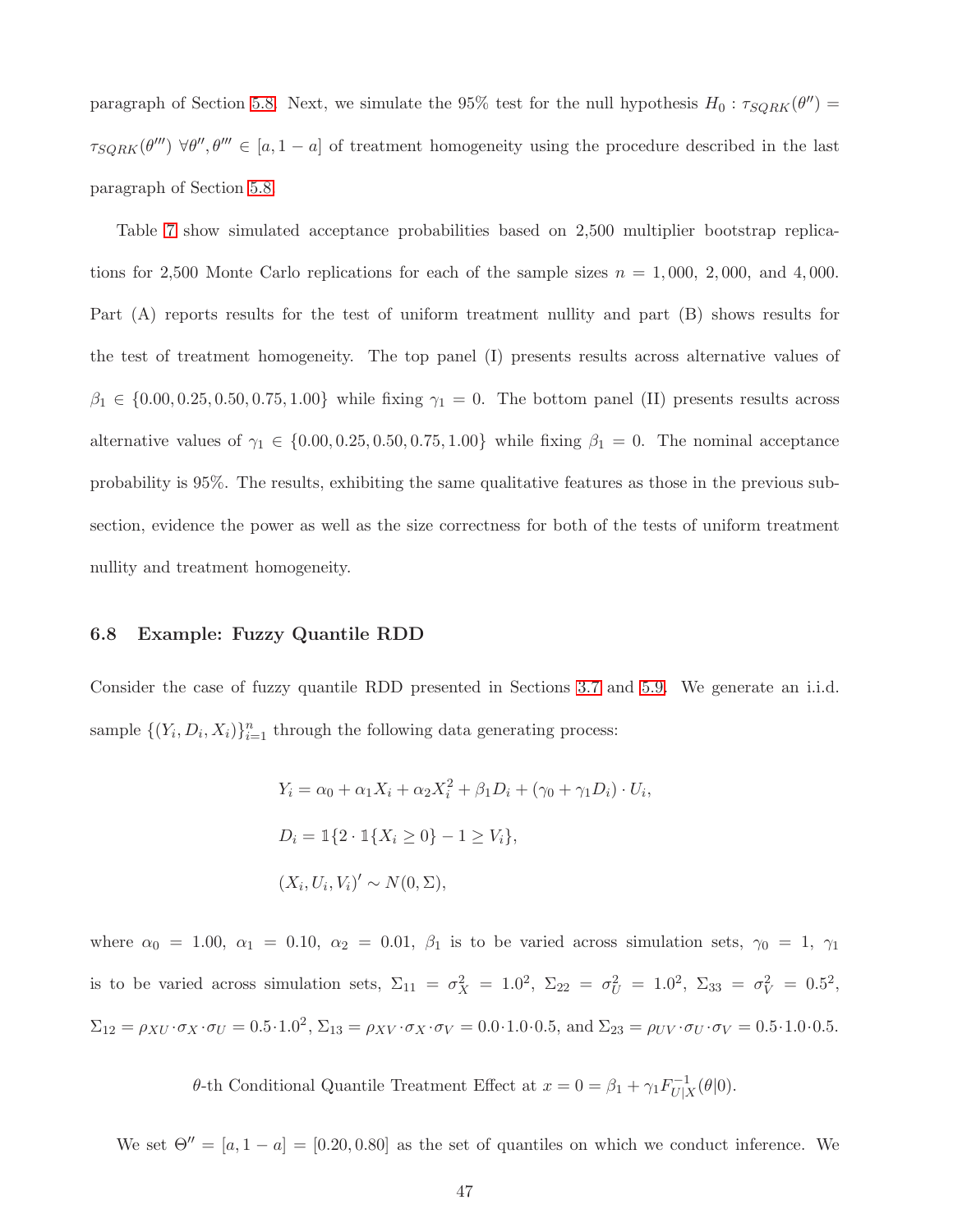use a grid with the interval size of 0.02 to approximate the continuum  $\Theta''$  for numerical evaluation of functions defined on  $\Theta''$ . First, we simulate the 95% test for the null hypothesis  $H_0: \tau_{FQRD}(\theta'') =$  $0 \forall \theta'' \in [a, 1-a]$  of uniform treatment nullity using the procedure described in the second to the last paragraph of Section [5.9.](#page-34-0) Next, we simulate the 95% test for the null hypothesis  $H_0: \tau_{FQRD}(\theta'') =$  $\tau_{FQRD}(\theta'') \ \forall \theta'', \theta''' \in [a, 1-a]$  of treatment homogeneity using the procedure described in the last paragraph of Section [5.9.](#page-34-0)

Table [8](#page-93-0) show simulated acceptance probabilities based on 2,500 multiplier bootstrap replications for 2,500 Monte Carlo replications for each of the sample sizes  $n = 1,000, 2,000,$  and 4,000. Part (A) reports results for the test of uniform treatment nullity and part (B) shows results for the test of treatment homogeneity. The top panel (I) presents results across alternative values of  $\beta_1 \in \{0.00, 0.25, 0.50, 0.75, 1.00\}$  while fixing  $\gamma_1 = 0$ . The bottom panel (II) presents results across alternative values of  $\gamma_1 \in \{0.00, 0.25, 0.50, 0.75, 1.00\}$  while fixing  $\beta_1 = 0$ . The nominal acceptance probability is 95%. The results, exhibiting the same qualitative features as those in the previous two subsections, evidence the power as well as the size correctness for both of the tests of uniform treatment nullity and treatment homogeneity.

#### 6.9 Example: Fuzzy Quantile RKD

Consider the case of fuzzy quantile RKD presented in Sections [3.8](#page-9-0) and [5.10.](#page-37-0) We generate an i.i.d. sample  $\{(Y_i, D_i, X_i)\}_{i=1}^n$  through the following data generating process:

$$
Y_i = \alpha_0 + \alpha_1 X_i + \alpha_2 X_i^2 + \beta_1 D_i + (\gamma_0 + \gamma_1 D_i) \cdot U_i,
$$
  
\n
$$
D_i = X_i \cdot (2 \cdot \mathbb{1}\{X_i \ge 0\} - 1) + V_i,
$$
  
\n
$$
(X_i, U_i, V_i)' \sim N(0, \Sigma),
$$

where  $\alpha_0 = 1.00, \alpha_1 = 0.10, \alpha_2 = 0.01, \beta_1$  is to be varied across simulation sets,  $\gamma_0 = 1, \gamma_1$ is to be varied across simulation sets,  $\Sigma_{11} = \sigma_X^2 = 1.0^2$ ,  $\Sigma_{22} = \sigma_U^2 = 1.0^2$ ,  $\Sigma_{33} = \sigma_V^2 = 0.1^2$ ,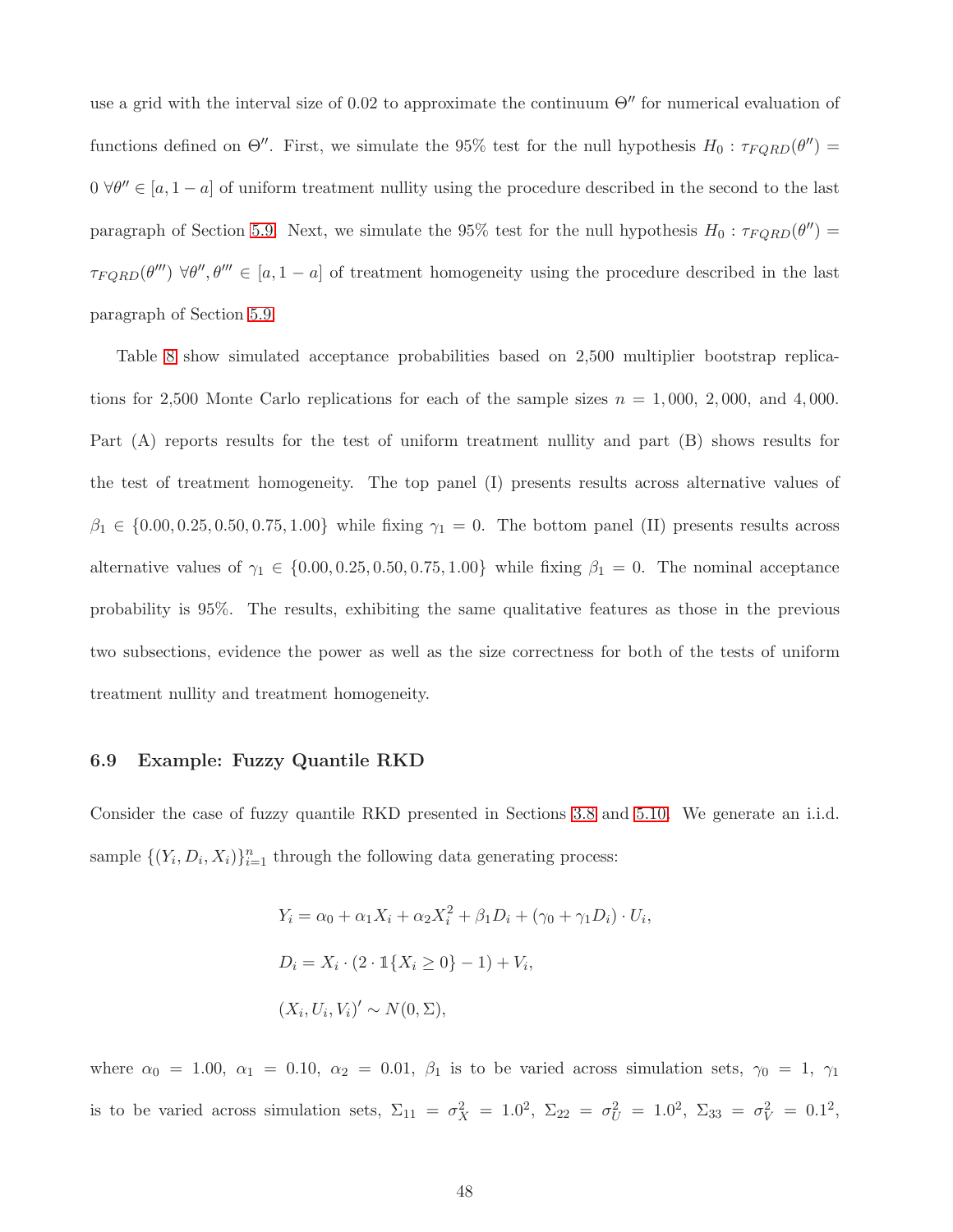$\Sigma_{12} = \rho_{XU} \cdot \sigma_X \cdot \sigma_U = 0.5 \cdot 1.0^2$ ,  $\Sigma_{13} = \rho_{XV} \cdot \sigma_X \cdot \sigma_V = 0.0 \cdot 1.0 \cdot 0.1$ , and  $\Sigma_{23} = \rho_{UV} \cdot \sigma_V \cdot \sigma_V = 0.5 \cdot 1.0 \cdot 0.1$ .

θ-th Conditional Quantile Treatment Effect at  $x = 0 = \beta_1 + \gamma_1 F_{U|}^{-1}$  $U|_X^{-1}(\theta|0).$ 

We set  $\Theta'' = [a, 1 - a] = [0.20, 0.80]$  as the set of quantiles on which we conduct inference. We use a grid with the interval size of 0.02 to approximate the continuum  $\Theta''$  for numerical evaluation of functions defined on  $\Theta''$ . First, we simulate the 95% test for the null hypothesis  $H_0: \tau_{FQRK}(\theta'') =$  $0 \forall \theta'' \in [a, 1-a]$  of uniform treatment nullity using the procedure described in the second to the last paragraph of Section [5.10.](#page-37-0) Next, we simulate the 95% test for the null hypothesis  $H_0: \tau_{FQRK}(\theta'') =$  $\tau_{FQRK}(\theta'') \ \forall \theta'', \theta''' \in [a, 1-a]$  of treatment homogeneity using the procedure described in the last paragraph of Section [5.10.](#page-37-0)

Table [9](#page-94-0) show simulated acceptance probabilities based on 2,500 multiplier bootstrap replications for 2,500 Monte Carlo replications for each of the sample sizes  $n = 1,000, 2,000,$  and 4,000. Part (A) reports results for the test of uniform treatment nullity and part (B) shows results for the test of treatment homogeneity. The top panel (I) presents results across alternative values of  $\beta_1 \in \{0.00, 0.25, 0.50, 0.75, 1.00\}$  while fixing  $\gamma_1 = 0$ . The bottom panel (II) presents results across alternative values of  $\gamma_1 \in \{0.00, 0.25, 0.50, 0.75, 1.00\}$  while fixing  $\beta_1 = 0$ . The nominal acceptance probability is 95%. The results, exhibiting the same qualitative features as those in the previous three subsections, evidence the power as well as the size correctness for both of the tests of uniform treatment nullity and treatment homogeneity.

# 7 Summary

The availability of bootstrap methods is desired for empirical research involving local Wald estimators due to the difficulty in computing asymptotic distributions for those estimators. In this paper, we develop a unified robust multiplier bootstrap method of inference which generically applies to a wide variety of local Wald estimators. Examples include the sharp mean RDD, the fuzzy mean RDD, the sharp mean RKD, the fuzzy mean RKD, the CDF discontinuity, the sharp quantile RDD, the fuzzy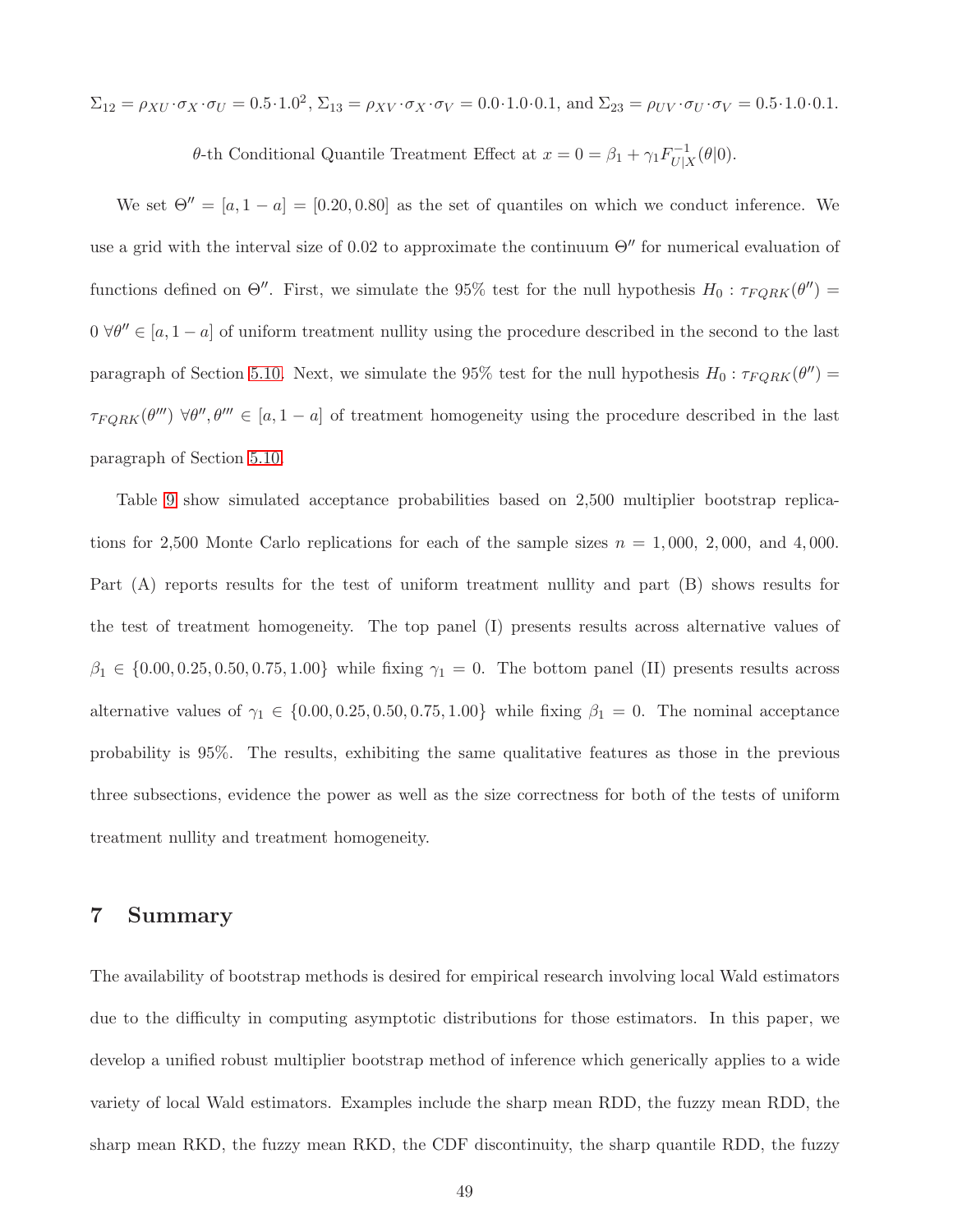quantile RDD, the sharp quantile RKD, the fuzzy quantile RKD, and covariate-index versions of them. We achieve robustness against practically employed large bandwidths by incorporating a higher-order bias correction in our multiplier bootstrap framework. We achieve the generic applicability by taking advantage of the fact that all of the commonly used versions of local Wald estimators share a common basic form of BR. As such, the validity of the multiplier bootstrap is developed only for a single unified framework, with only the variable definitions and the Hadamard derivatives having to be changed across different versions of the local Wald estimators. We demonstrate applications of our unified theoretical results to ten examples including those listed above. The simulation studies demonstrate that the proposed method indeed performs well, robustly, and uniformly across the different examples. Finally, we are happy to share all the readers with the bootstrap code files which we wrote for each example – please contact the corresponding author.

# A Mathematical Appendix

We use  $a \lesssim b$  to denote the relation that there exists  $C, 0 < C < \infty$ , such that  $a \leq Cb$ . We will borrow the following notations from empirical process theory. For more detail, we refer the reader to Giné and Nickl (2016), Kosorok (2003) and van der Vaart and Wellner (1996), to name a few references. For an arbitrary semimetric space  $(T, d)$ , define the covering number  $N(\epsilon, T, d)$  to be the minimal number of closed d-balls of radius  $\epsilon$  required to cover T. We further define the Uniform Entropy Integral  $J(\delta, \mathscr{F}, F) = \sup_{Q} \int_0^{\delta}$  $\sqrt{1 + \log N(\epsilon ||F||_{Q,2}, \mathscr{F}, ||\cdot||_{Q,2})} d\epsilon$ , where  $||\cdot||_{Q,2}$  is the L2 norm with respect to measure Q and the supremum is taken over all probability measure over  $(\Omega^x, \mathcal{F}^x)$ .

A class of measurable functions  $\mathscr F$  is called a VC (Vapnik-Chervonenkis) type with respect to a measurable envelope F of  $\mathscr F$  if there exist finite constants  $A \geq 1$ ,  $V \geq 1$  such that for all probability measures Q on  $(\Omega^x, \mathcal{F}^x)$ , we have  $N(\epsilon \|F\|, \mathscr{F}, \|\cdot\|_{Q,2}) \leq (\frac{A}{\epsilon})$  $(\frac{A}{\epsilon})^V$ , for  $0 < \epsilon \leq 1$ .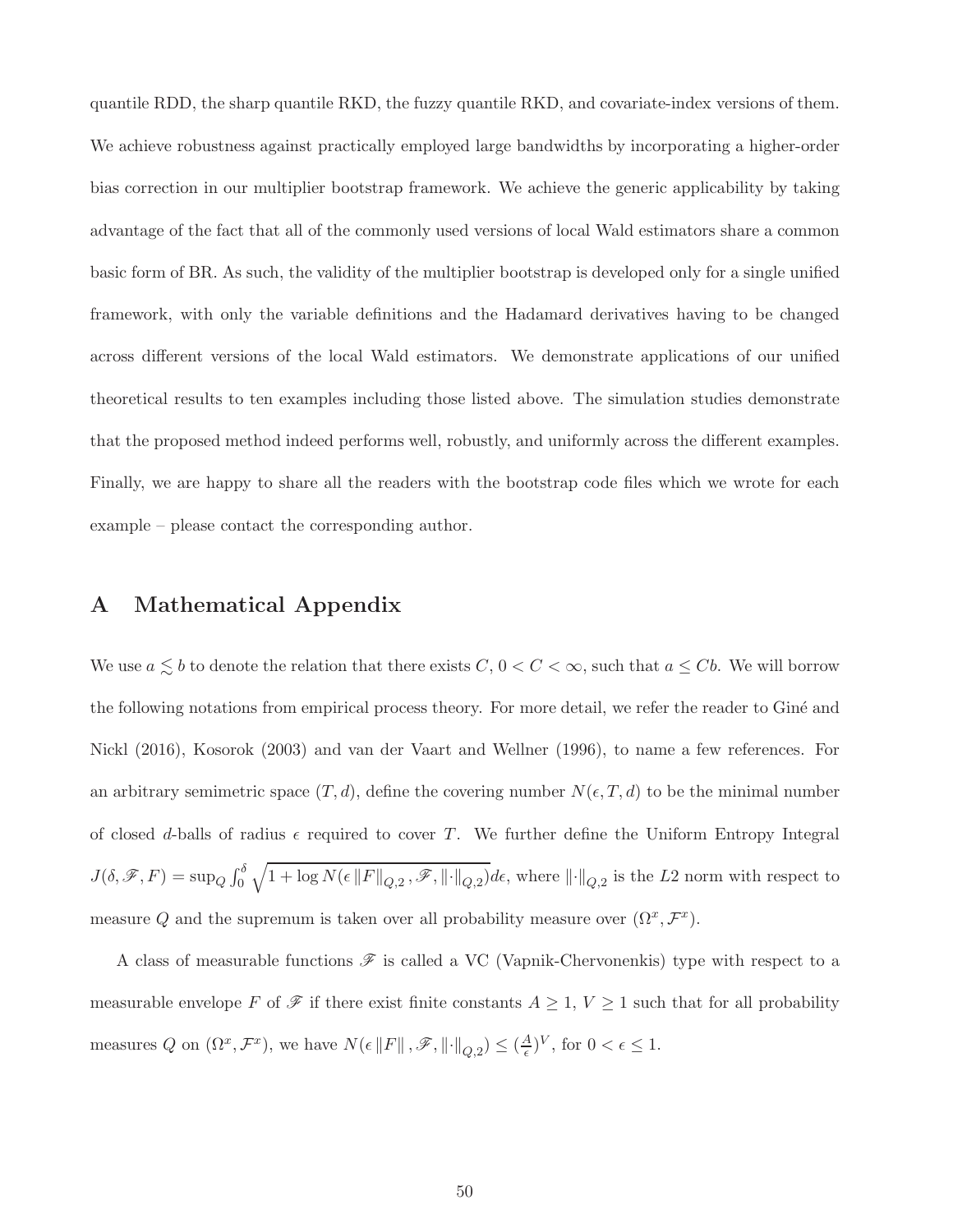# A.1 Proof of Lemma [1](#page-14-0) (BR)

*Proof.* In this proof, we will show the first result for the case of  $k = 1$  and  $\pm = +$ . All the other results can be shown by similar lines of proof. As in Section 1.6 of Tsybakov (2003), the solution to [\(4.2\)](#page-12-1) can be computed explicitly as

$$
\hat{\alpha}_{1+,p}(\theta_1) = [\hat{\mu}_{1,p}(0^{\pm}, \theta_1), \hat{\mu}_{1,p}^{(1)}(0^{\pm}, \theta_1)h_{1,n}(\theta_1), ..., \hat{\mu}_{1,p}^{(p)}(0^{\pm}, \theta_1)h_{1,n}^p(\theta_1)/p!]'
$$
\n
$$
= \Big[\frac{1}{nh_{1,n}(\theta_1)} \sum_{i=1}^n \delta_i^+ K\big(\frac{X_i}{h_{1,n}(\theta_1)}\big)r_p\big(\frac{X_i}{h_{1,n}(\theta_1)}\big)r'_p\big(\frac{X_i}{h_{1,n}(\theta_1)}\big)\Big]^{-1}.
$$
\n
$$
\Big[\frac{1}{nh_{1,n}(\theta_1)} \sum_{i=1}^n \delta_i^+ K\big(\frac{X_i}{h_{1,n}(\theta_1)}\big)r_p\big(\frac{X_i}{h_{1,n}(\theta_1)}\big)g_1(Y_i, \theta_1)\Big]
$$

For each data point  $X_i > 0$ , a mean value expansion by Assumption [1](#page-13-0) (ii)(b) gives

$$
g_1(Y_i, \theta_1) = \mu_1(X_i, \theta) + \mathcal{E}_1(Y_i, D_i, X_i, \theta)
$$
  
=  $\mu_1(0, \theta) + \mu_1^{(1)}(0^+, \theta_1)X_i + ... + \mu_1^{(p)}(0^+, \theta_1)\frac{X_i^p}{p!} + \mu_1^{(p+1)}(x_{ni}^*, \theta_1)\frac{X_i^{(p+1)}}{(p+1)!} + \mathcal{E}_1(Y_i, D_i, X_i, \theta)$   
=  $r'_p(\frac{X_i}{h_{1,n}(\theta_1)})\alpha_{1+,p}(\theta_1) + \mu_1^{(p+1)}(x_{ni}^*, \theta_1)h_{1,n}^{p+1}(\theta_1)\frac{(\frac{X_i}{h_{1,n}(\theta_1)})^{(p+1)}}{(p+1)!} + \mathcal{E}_1(Y_i, D_i, X_i, \theta)$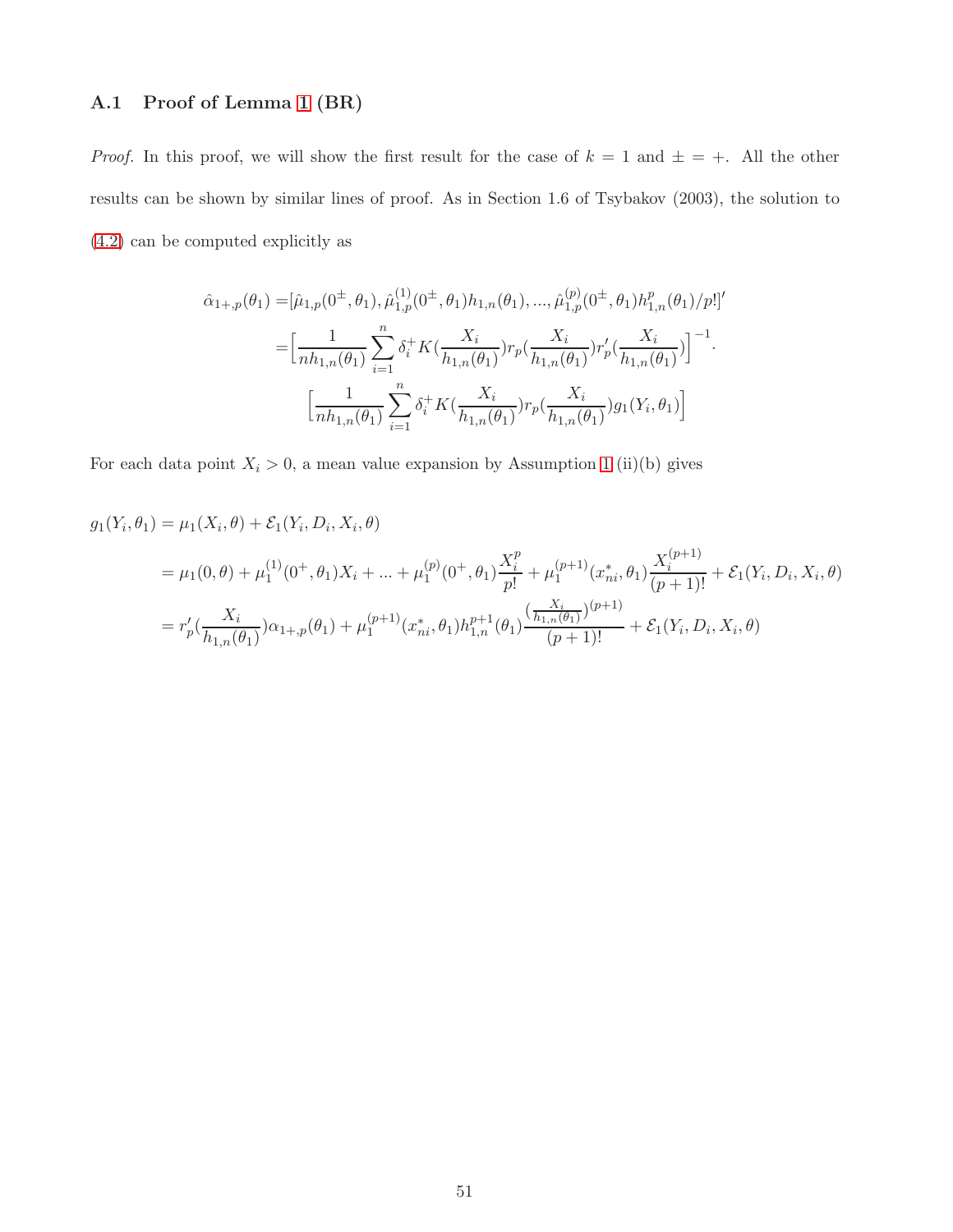for an  $x_{ni}^* \in (0, X_i]$ . Substituting this expansion in the equation above and multiplying both sides by  $\sqrt{nh_{1,n}(\theta_1)}e'_v$ , we obtain

$$
\begin{split} &\sqrt{nh_{1,n}(\theta_{1})}\hat{\mu}_{1}^{(v)}(0^{+},\theta_{1})h_{1,n}^{v}(\theta_{1})/v! \\ =&\sqrt{nh_{1,n}(\theta_{1})}e'_{v}\Big[\frac{1}{nh_{1,n}(\theta_{1})}\sum_{i=1}^{n}\delta_{i}^{+}K(\frac{X_{i}}{h_{1,n}(\theta_{1})})r_{p}(\frac{X_{i}}{h_{1,n}(\theta_{1})})r'_{p}(\frac{X_{i}}{h_{1,n}(\theta_{1})}\Big]^{-1}. \\ &\Big[\frac{1}{nh_{1,n}(\theta_{1})}\sum_{i=1}^{n}\delta_{i}^{+}K(\frac{X_{i}}{h_{1,n}(\theta_{1})})r_{p}(\frac{X_{i}}{h_{1,n}(\theta_{1})})g_{1}(Y_{i},t)\Big] \\ =&\sqrt{nh_{1,n}(\theta_{1})}e'_{v}\Big[\frac{1}{nh_{1,n}(\theta_{1})}\sum_{i=1}^{n}\delta_{i}^{+}K(\frac{X_{i}}{h_{1,n}(\theta_{1})})r_{p}(\frac{X_{i}}{h_{1,n}(\theta_{1})})r'_{p}(\frac{X_{i}}{h_{1,n}(\theta_{1})}\Big)^{-1}. \\ &\Big[\frac{1}{nh_{1,n}(\theta_{1})}\sum_{i=1}^{n}\delta_{i}^{+}K(\frac{X_{i}}{h_{1,n}(\theta_{1})})r_{p}(\frac{X_{i}}{h_{1,n}(\theta_{1})})r'_{p}(\frac{X_{i}}{h_{1,n}(\theta_{1})})\Big(\alpha_{1}+\rho(\theta_{1})\\ &+\mu_{1}^{(p+1)}(x_{ni}^{*},\theta_{1})h_{l,n}^{p+1}(\theta_{1})\frac{(\frac{X_{i}}{h_{1,n}(\theta_{1})})^{p+1}}{(\rho+1)!}+\mathcal{E}_{1}(Y_{i},D_{i},X_{i},\theta)\Big)\Big]\\ =&\sqrt{nh_{1,n}(\theta_{1})}e'_{v}\alpha_{1+,\rho}(\theta_{p}) \\ +&e'_{v}\Big[\frac{1}{nh_{1,n}(\theta_{1})}\sum_{i=1}^{n}\delta_{i}^{+}K(\frac{X_{i}}{h_{1,n}(\theta_{1})})r_{p}(\frac{X_{i}}{h_{1,n}(\theta_{1})})r'_{p}(\frac{X_{i}}{h_{1,n}(\theta_{1})}\Big)^
$$

where

$$
(a) = e'_v \Big[\frac{1}{nh_{1,n}(\theta_1)} \sum_{i=1}^n \delta_i^+ K(\frac{X_i}{h_{1,n}(\theta_1)}) r_p(\frac{X_i}{h_{1,n}(\theta_1)}) r'_p(\frac{X_i}{h_{1,n}(\theta_1)})\Big]^{-1}.
$$
  

$$
\frac{1}{\sqrt{nh_{1,n}(\theta_1)}} \sum_{i=1}^n \delta_i^+ K(\frac{X_i}{h_{1,n}(\theta_1)}) r_p(\frac{X_i}{h_{1,n}(\theta_1)}) \mu_1^{(p+1)}(x_{ni}^*, \theta_1) h_{1,n}^{p+1}(\theta_1) \frac{(\frac{X_i}{h_{1,n}(\theta_1)})^{p+1}}{(p+1)!}
$$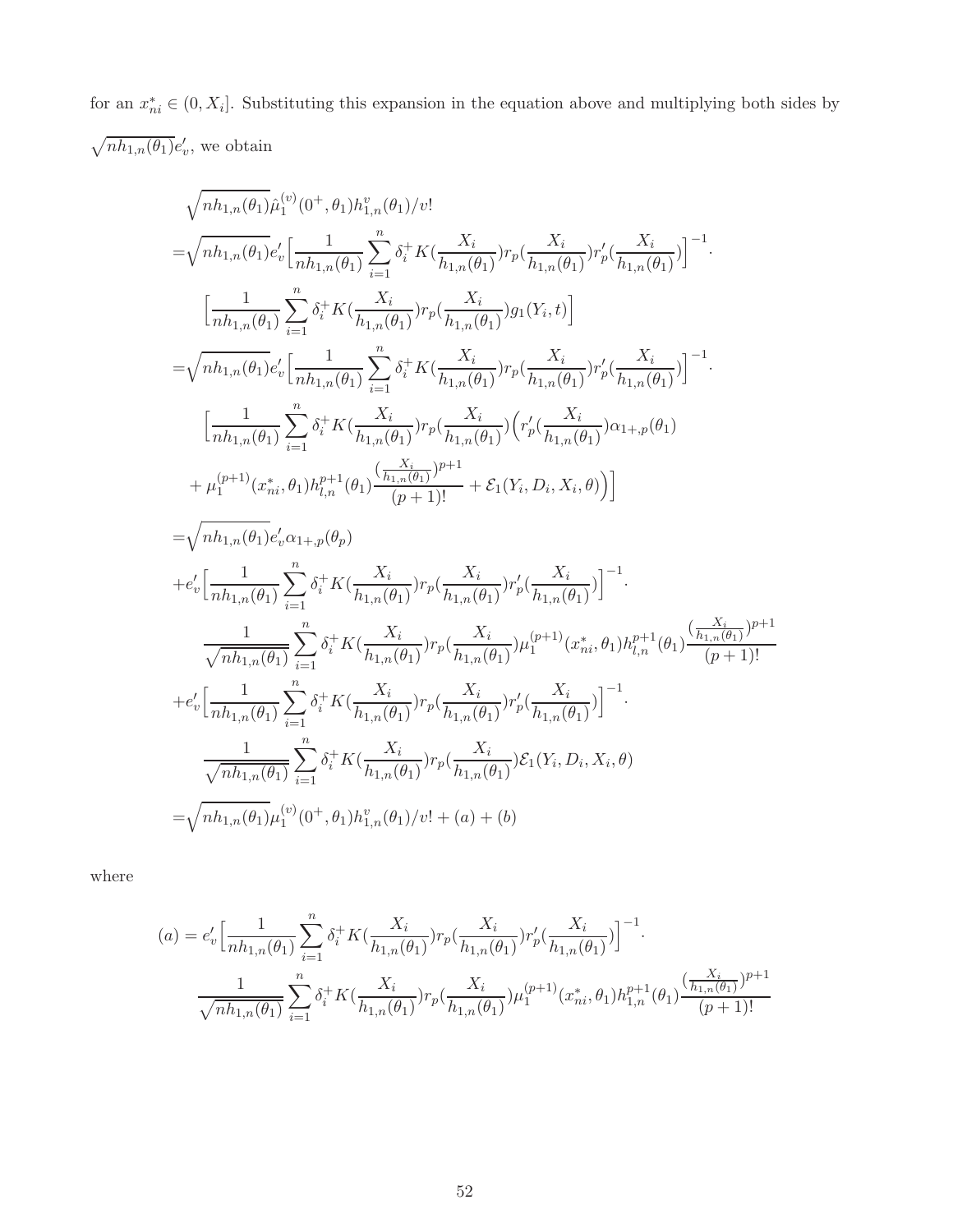and

$$
(b) = e'_v \Big[ \frac{1}{n h_{1,n}(\theta_1)} \sum_{i=1}^n \delta_i^+ K(\frac{X_i}{h_{1,n}(\theta_1)}) r_p(\frac{X_i}{h_{1,n}(\theta_1)}) r'_p(\frac{X_i}{h_{1,n}(\theta_1)}) \Big]^{-1}
$$

$$
\frac{1}{\sqrt{n h_{1,n}(\theta_1)}} \sum_{i=1}^n \delta_i^+ K(\frac{X_i}{h_{1,n}(\theta_1)}) r_p(\frac{X_i}{h_{1,n}(\theta_1)}) \mathcal{E}_1(Y_i, D_i, X_i, \theta)
$$

We will show stochastic limits of the (a) and (b) terms above.

Step 1 First, we consider their common inverse factor. Specifically, we show that

$$
\left[\frac{1}{nh_{1,n}(\theta_1)}\sum_{i=1}^n \delta_i^+ K(\frac{X_i}{h_{1,n}(\theta_1)}) r_p(\frac{X_i}{h_{1,n}(\theta_1)}) r'_p(\frac{X_i}{h_{1,n}(\theta_1)})\right]^{-1} \xrightarrow{p} (\Gamma_p^+)^{-1} / f_X(0)
$$
(A.1)

<span id="page-52-0"></span>·

uniformly in  $\theta_1$ . Note that by Minkowski's inequality

$$
\begin{split} &\Big|\big[\frac{1}{nh_{1,n}(\theta_1)}\sum_{i=1}^n\delta_i^+K(\frac{X_i}{h_{1,n}(\theta_1)})r_p(\frac{X_i}{h_{1,n}(\theta_1)})r'_p(\frac{X_i}{h_{1,n}(\theta_1)})\big]^{-1}-(\Gamma_p^+)^{-1}/f_X(0)\Big|_{\Theta_1}\\ \leq &\Big|\big[\frac{1}{nh_{1,n}(\theta_1)}\sum_{i=1}^n\delta_i^+K(\frac{X_i}{h_{1,n}(\theta_1)})r_p(\frac{X_i}{h_{1,n}(\theta_1)})r'_p(\frac{X_i}{h_{1,n}(\theta_1)})\big]^{-1}\\ &-E[\big[\frac{1}{nh_{1,n}(\theta_1)}\sum_{i=1}^n\delta_i^+K(\frac{X_i}{h_{1,n}(\theta_1)})r_p(\frac{X_i}{h_{1,n}(\theta_1)})r'_p(\frac{X_i}{h_{1,n}(\theta_1)})\big]^{-1}\big]\Big|_{\Theta_1}\\ +\Big|E[\big[\frac{1}{nh_{1,n}(\theta_1)}\sum_{i=1}^n\delta_i^+K(\frac{X_i}{h_{1,n}(\theta_1)})r_p(\frac{X_i}{h_{1,n}(\theta_1)})r'_p(\frac{X_i}{h_{1,n}(\theta_1)})\big]^{-1}\big]-(\Gamma_p^+)^{-1}/f_X(0)\Big|_{\Theta_1} \end{split}
$$

where the first term on the right hand side is stochastic while the second term is deterministic. First, regarding the deterministic part, we have

$$
E[\frac{1}{nh_{1,n}(\theta_1)}\sum_{i=1}^n \delta_i^+ K(\frac{X_i}{h_{1,n}(\theta_1)}) r_p(\frac{X_i}{h_{1,n}(\theta_1)}) r'_p(\frac{X_i}{h_{1,n}(\theta_1)})] = f_X(0)\Gamma_p^+ + O(h_{1,n}(\theta_1))
$$

uniformly by Assumption [1](#page-13-0) (i), (iii), and (iv). For the stochastic part, we will show that each entry of such a matrix converges in probability with respect to  $\mathbb{P}^x$  uniformly. we may write

$$
\mathcal{F}_r = \{x \mapsto \mathbb{1}\{x \ge 0\} K(ax)(ax)^r \mathbb{1}\{ax \in [-1,1]\} : a > 1/h_0\}
$$
\n
$$
\mathcal{F}_{n,r} = \{x \mapsto \mathbb{1}\{x \ge 0\} K(x/h_{1,n}(\theta_1))(x/h_{1,n}(\theta_1))^r : \theta_1 \in \Theta_1\}
$$

for each integer r such that  $0 \le r \le 2p$ . By Lemma [8,](#page-59-0) each  $\mathscr{F}_r$  is of VC type (Euclidean) with envelope  $F = ||K||_{\infty}$  under Assumption [1](#page-13-0) (iii) and (iv)(a) and (b), i.e., there exists constants k,  $v < \infty$  such that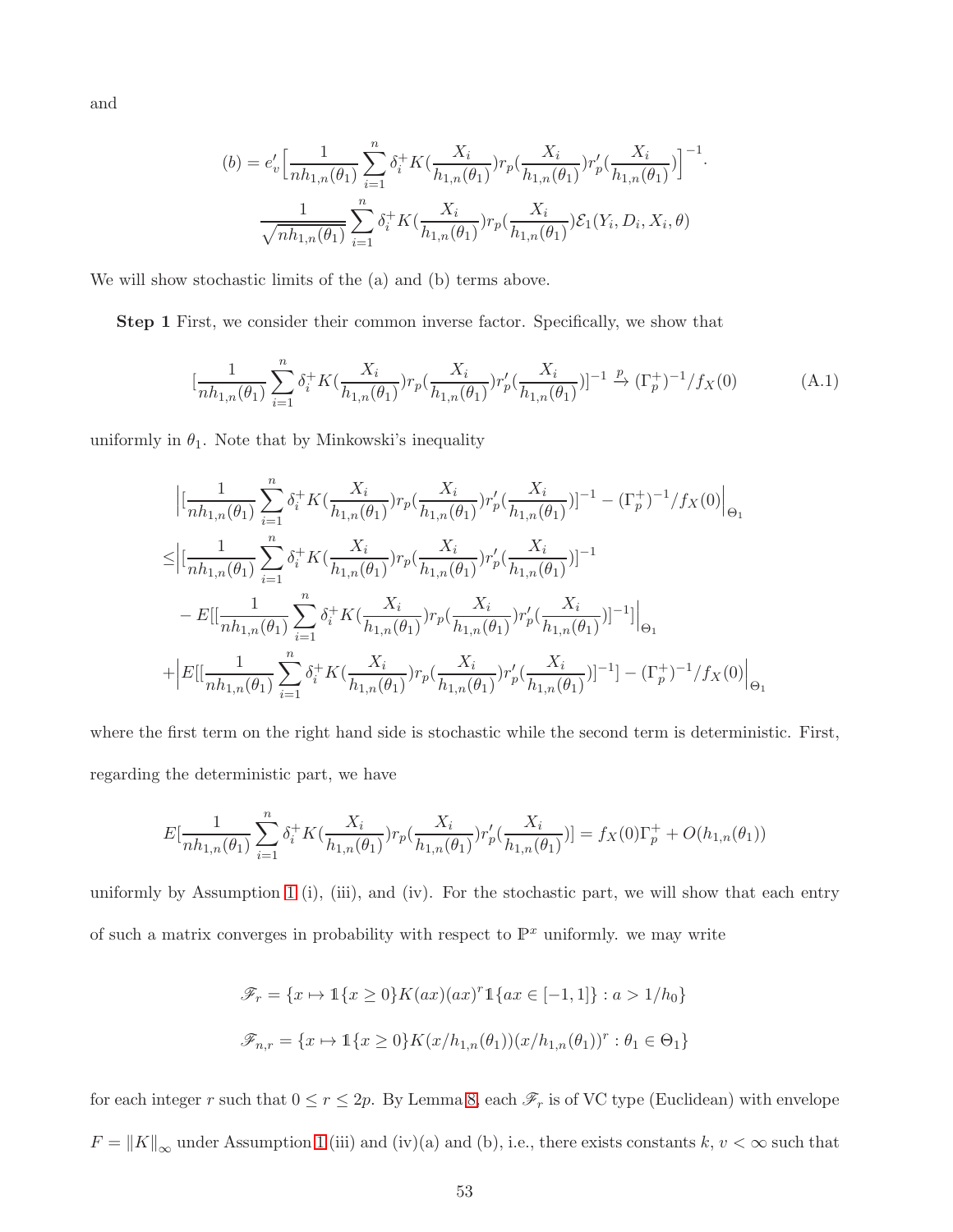$\sup_Q \log N(\epsilon \|F\|_{Q,2}, \mathscr{F}_r, \left\lVert \cdot \right\rVert_{Q,2}) \leq (\frac{k}{\epsilon})$  $\frac{k}{\epsilon}$ )<sup>v</sup> for  $0 < \epsilon \leq 1$  and for all probability measures Q supported on  $[\underline{x}, \overline{x}]$ . This implies  $J(1, \mathscr{F}_r, F) = \sup_Q \int_0^1$  $\sqrt{1 + \log N(\epsilon \|F\|_{Q,2}, \mathscr{F}_r, \|\cdot\|_{Q,2})} d\epsilon < \infty$ . Since  $F \in L_2(P)$ , we can apply Theorem 5.2 of Chernozhukov, Chetverikov and Kato (2014) to obtain

$$
E\bigg[\sup_{f\in\mathscr{F}_r}\bigg|\frac{1}{\sqrt{n}}\sum_{i=1}^n\Big(f(X_i)-Ef\Big)\bigg|\bigg]\leq C\{J(1,\mathscr{F}_r,F)\left\|F\right\|_{P,2}+\frac{\left\|K\right\|_{\infty}J^2(1,\mathscr{F}_r,F)}{\delta^2\sqrt{n}}\}<\infty
$$

for a universal constant  $C > 0$ . Note that  $\mathscr{F}_{n,r} \subset \mathscr{F}_r$  for all  $n \in \mathbb{N}$ . Multiplying both sides by  $[\sqrt{n}h_{1,n}(\theta_1)]^{-1}$  yields

$$
E\left[\sup_{\theta_1 \in \Theta_1} \left| \frac{1}{n h_{1,n}(\theta_1)} \sum_{i=1}^n \delta_i^+ K(\frac{X_i}{h_{1,n}(\theta_1)}) (\frac{X_i}{h_{1,n}(\theta_1)})^s \right| \right] - \frac{1}{n h_{1,n}(\theta_1)} \sum_{i=1}^n E[\delta_i^+ K(\frac{X_i}{h_{1,n}(\theta_1)}) (\frac{X_i}{h_{1,n}(\theta_1)})^s)] \Big|\Big] \leq \frac{1}{\sqrt{n} h_{1,n}(\theta_1)} C\{J(1, \mathcal{F}_r, F) \|F\|_{P,2} + \frac{B J^2(1, \mathcal{F}_r, F)}{\delta^2 \sqrt{n}}\} = O(\frac{1}{\sqrt{n} h_n})
$$

The last line goes to zero uniformly under Assumption [1\(](#page-13-0)iii). Finally, Markov's inequality gives the uniform convergence of the stochastic part at the rate  $O_p^x(\frac{1}{\sqrt{n}})$  $\frac{1}{n h_n}$ ). Consequently, we have the uniform convergence in probability for each  $r \in \{0, ..., 2p\}$ . Assumption [1](#page-13-0) (iv)(c) and the continuous mapping theorem concludes [\(A.1\)](#page-52-0).

Step 2 For term (a), we may again use Minkowski's inequality under supremum norm as in Step 1 to decompose

$$
\begin{split} &\Big|\frac{1}{\sqrt{nh_{1,n}(\theta_1)}}\sum_{i=1}^n\delta_i^+K(\frac{X_i}{h_{1,n}(\theta_1)})r_p(\frac{X_i}{h_{1,n}(\theta_1)})\mu_1^{(p+1)}(x^*_{ni},\theta_1)h_{1,n}^{p+1}(\theta_1)\frac{(\frac{X_i}{h_{1,n}(\theta_1)})^{p+1}}{(p+1)!}-0\Big|_{\Theta_1}\\ \leq &\Big|\frac{1}{\sqrt{nh_{1,n}(\theta_1)}}\sum_{i=1}^n\delta_i^+K(\frac{X_i}{h_{1,n}(\theta_1)})r_p(\frac{X_i}{h_{1,n}(\theta_1)})\mu_1^{(p+1)}(x^*_{ni},\theta_1)h_{1,n}^{p+1}(\theta_1)\frac{(\frac{X_i}{h_{1,n}(\theta_1)})^{p+1}}{(p+1)!}\\ &-E[\frac{1}{\sqrt{nh_{1,n}(\theta_1)}}\sum_{i=1}^n\delta_i^+K(\frac{X_i}{h_{1,n}(\theta_1)})r_p(\frac{X_i}{h_{1,n}(\theta_1)})\mu_1^{(p+1)}(x^*_{ni},\theta_1)h_{1,n}^{p+1}(\theta_1)\frac{(\frac{X_i}{h_{1,n}(\theta_1)})^{p+1}}{(p+1)!}]\Big|_{\Theta_1}\\ +&\Big|E[\frac{1}{\sqrt{nh_{1,n}(\theta_1)}}\sum_{i=1}^n\delta_i^+K(\frac{X_i}{h_{1,n}(\theta_1)})r_p(\frac{X_i}{h_{1,n}(\theta_1)})\mu_1^{(p+1)}(x^*_{ni},\theta_1)h_{1,n}^{p+1}(\theta_1)\frac{(\frac{X_i}{h_{1,n}(\theta_1)})^{p+1}}{(p+1)!}-0\Big|_{\Theta_1}\Big|_{\Theta_1} \end{split}
$$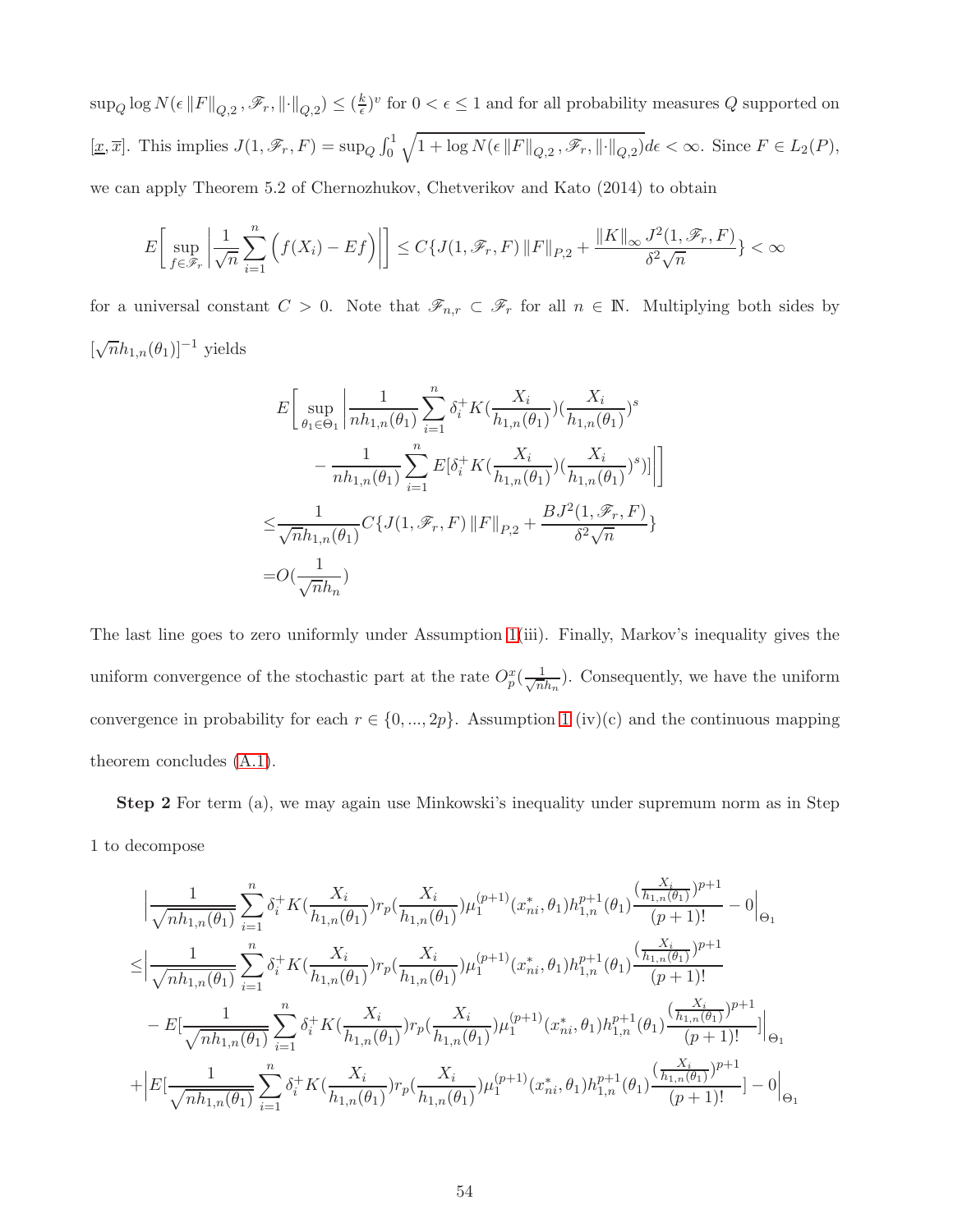Under Assumption  $1(i), (ii)(b), (iii), (iv)(a),$  standard calculations show that the deterministic part

$$
E\left[\frac{1}{\sqrt{nh_{1,n}(\theta_1)}}\sum_{i=1}^n \delta_i^+ K(\frac{X_i}{h_{1,n}(\theta_1)}) r_p(\frac{X_i}{h_{1,n}(\theta_1)}) \mu_1^{(p+1)}(x_{ni}^*, \theta_1) h_{1,n}^{p+1}(\theta_1) \frac{(\frac{X_i}{h_{1,n}(\theta_1)})^{p+1}}{(p+1)!}\right]
$$
  
= 
$$
\frac{h_{1,n}^{p+1}(\theta_1) \Lambda_{p,p+1}^+}{\sqrt{nh_{1,n}(\theta_1)}(p+1)!} f_X(0) \mu_1^{(p+1)}(0^+, \theta_1) + O(\frac{h_n^{p+2}}{\sqrt{nh_{1,n}}})
$$
  
= 
$$
O(\sqrt{\frac{h_n^{2p+1}}{n}})
$$

uniformly in  $\theta_1$ .

As for the stochastic part, first note that under Assumption  $1(i)$ , we know that for a Lipschitz constant  $L$  such that  $0 \leq L < \infty,$  it holds uniformly in  $\theta_1$  that

$$
\begin{split}\n&\left|\frac{1}{\sqrt{nh_{1,n}(\theta_{1})}}\sum_{i=1}^{n}\delta_{i}^{+}K(\frac{X_{i}}{h_{1,n}(\theta_{1})})r_{p}(\frac{X_{i}}{h_{1,n}(\theta_{1})})h_{1,n}^{p+1}(\theta_{1})\frac{(\frac{X_{i}}{h_{1,n}(\theta_{1})})^{p+1}}{(p+1)!}[\mu_{1}^{(p+1)}(x_{ni}^{*},\theta_{1})-\mu_{1}^{(p+1)}(0^{+},\theta_{1})]\right| \\
&\lesssim &n\max_{1\leq i\leq n}\left|\frac{1}{\sqrt{nh_{1,n}(\theta_{1})}}\delta_{i}^{+}K(\frac{X_{i}}{h_{1,n}(\theta_{1})})r_{p}(\frac{X_{i}}{h_{1,n}(\theta_{1})})h_{1,n}^{p+1}(\theta_{1})\frac{(\frac{X_{i}}{h_{1,n}(\theta_{1})})^{p+1}}{(p+1)!}[\mu_{1}^{(p+1)}(x_{ni}^{*},\theta_{1})-\mu_{1}^{(p+1)}(0^{+},\theta_{1})]\right| \\
&\lesssim &\frac{n\max_{1\leq i\leq n}|\mu_{1}^{(p+1)}(x_{ni}^{*},\theta_{1})-\mu_{1}^{(p+1)}(0^{+},\theta_{1})|h_{1,n}^{p+1}(\theta_{1})}{\sqrt{nh_{n}}} \\
&\leq &\frac{nLh_{n}^{p+2}}{\sqrt{nh_{n}}} = O_{p}^{x}(\sqrt{nh_{n}^{2p+3}})\n\end{split}
$$

The second inequality holds since  $\delta_i^+ K(\frac{X_i}{h_{1,n}})$  $\frac{X_i}{h_{1,n}(\theta_1)}$ ) $r_p(\frac{X_i}{h_{1,n}(\theta_1)})$  $\frac{X_i}{h_{1,n}(\theta_1)}\Big)\frac{\left(\frac{X_i}{h_{1,n}(\theta_1)}\right)^{p+1}}{(p+1)!}$  $\frac{n^{(p_1)}(p_1)}{(p_1+1)!}$  is bounded under Assumption  $1(iii)$  $1(iii)$  and  $(iv)(a)$ , the third one is due to Assumption [1\(](#page-13-0)ii). It is then sufficient to consider the asymptotic behavior of

$$
\frac{1}{\sqrt{nh_{1,n}(\theta_1)}} \sum_{i=1}^n \delta_i^+ K(\frac{X_i}{h_{1,n}(\theta_1)}) r_p(\frac{X_i}{h_{1,n}(\theta_1)}) \mu_1^{(p+1)}(0^+, \theta_1) h_{1,n}^{p+1}(\theta_1) \frac{(\frac{X_i}{h_{1,n}(\theta_1)})^{p+1}}{(p+1)!}
$$

Note that  $r_p(x/h)(x/h)^{p+1} = [(x/h)^{p+1}, ..., (x/h)^{2p+1}]'$ . So we may let

$$
\mathcal{F}_s = \{x \mapsto \mathbb{1}\{x \ge 0\} K(ax)(ax)^{s+p+1} \mu_1^{p+1}(0^+, \theta_1) \mathbb{1}\{ax \in [-1, 1]\} : a \ge 1/h_0, \theta_1 \in \Theta_1\}
$$
  

$$
\mathcal{F}_{n,s} = \{x \mapsto \mathbb{1}\{x \ge 0\} K(x/h_{1,n}(\theta_1))(x/h_{1,n}(\theta_1))^{s+p+1} \mu_1^{p+1}(0^+, \theta_1) : \theta_1 \in \Theta_1\}
$$

for each integer s such that  $0 \leq s \leq p$ . Since  $(ax)^{s+p+1}1\{ax \in [-1,1]\}$  is Lipschitz continuous for each  $a \ge 1/h_0$  and bounded by 1. Applying Lemma [7,](#page-59-1) it is also of VC type. We then ap-ply Lemma [8](#page-59-0) to show that for each  $0 \leq s \leq p$ ,  $\mathscr{F}_s$  is a VC type class with envelope  $F_s(x)$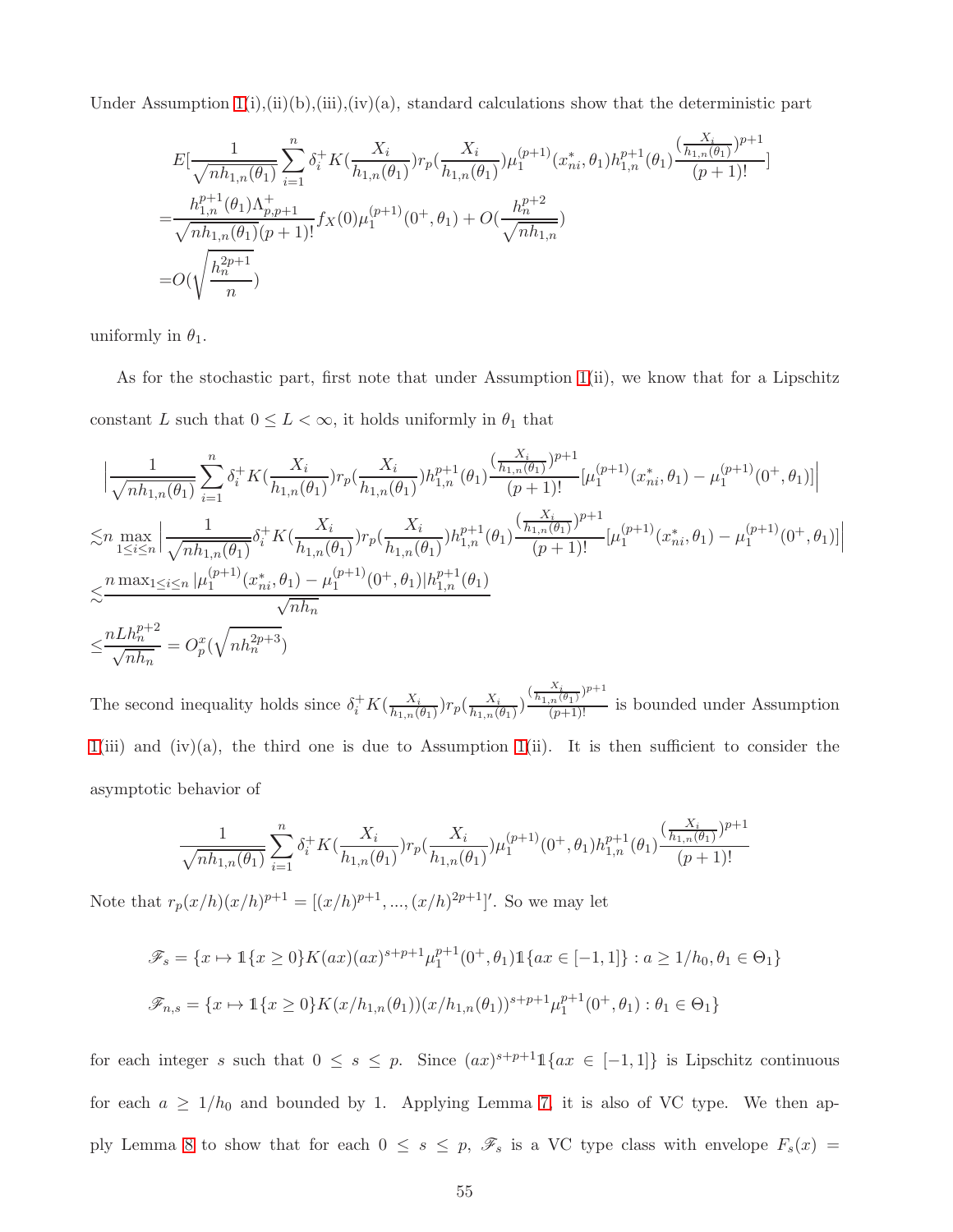$||K||_{\infty} \int_{\mathcal{Y} \times \mathcal{D}} F_{\epsilon}(y, d', x) d\mathbb{P}^{x}(y, D = d'|x)$ , which is integrable under Assumption [1\(](#page-13-0)ii)(b) and (iv)(a). By Assumption [1](#page-13-0) (iii) and (iv)(a),  $\mathscr{F}_{n,s} \subset \mathscr{F}_s$  for all  $n \in \mathbb{N}$ , thus a similar argument as the one above with Theorem 5.2 of Chernozhukov, Chetverikov and Kato (2014) shows that for each  $0\leq s\leq p$ 

<span id="page-55-0"></span>
$$
E[\sup_{f \in \mathcal{F}_s} |\frac{1}{\sqrt{n}} \sum_{i=1}^n (f(X_i) - Ef(X_i))|] = O(1)
$$
 (A.2)

To prove the uniform convergence of the part of (a) outside the inverse sign, it suffices to show that for each s

$$
\sup_{f \in \mathscr{F}_s} \left| \frac{1}{\sqrt{nh_n}} \sum_{i=1}^n \left( f(X_i) h_n^{p+1} - E[f(X_i)h_n^{p+1}]\right) \right| \xrightarrow{x} 0
$$

multiply both sides of equation [\(A.2\)](#page-55-0) by  $h_n^{p+1}/\sqrt{h_n}$  and apply Markov's inequality as in Step 1, we have

$$
\sup_{f \in \mathcal{F}_s} |\frac{1}{\sqrt{nh_n}} \sum_{i=1}^n (f(X_i)h_n^{p+1} - Ef(X_i)h_n^{p+1})| = O_p^x(\sqrt{\frac{h_n^{2p+1}}{n}})
$$
\n(A.3)

which converges to zero in probability  $(\mathbb{P}^x)$  under Assumption [1\(](#page-13-0)iii). To conclude, we have shown

$$
\frac{1}{\sqrt{nh_{1,n}(\theta_1)}}\sum_{i=1}^n\delta_i^+K(\frac{X_i}{h_{1,n}(\theta_1)})r_p(\frac{X_i}{h_{1,n}(\theta_1)})\mu_1^{(p+1)}(x_{ni}^*,\theta_1)h_{1,n}^{p+1}(\theta_1)\frac{(X_i/h_{l,n}(\theta_1))^{p+1}}{(p+1)!}
$$
  
= $O(\sqrt{\frac{h_n^{2p+1}}{n}})+O_p^x(\sqrt{nh_n^{2p+3}})+O_p^x(\sqrt{\frac{h_n^{2p+1}}{n}})$ 

uniformly in  $\theta_1$ . Finally, the continuous mapping theorem gives  $(a) \stackrel{p}{\rightarrow}$  $\Big(O(h_n)+O_p^x\left(\frac{1}{\sqrt{n}}\right)$  $\left(\frac{1}{nh_n}\right)\right)\left(O(\sqrt{\frac{h_n^{2p+1}}{n}})+$  $O_p^x(\sqrt{nh_n^{2p+3}})+O_p^x($  $\sqrt{\frac{h_n^{2p+1}}{n}}$ ) =  $o_p^x(1)$  uniformly in  $\theta_1$ .

Step 3 For term  $(b)$ , Minkowski's ineqaulity under supremum norm implies

$$
\begin{split}\n& \Big|\frac{1}{\sqrt{nh_{1,n}(\theta_1)}}\sum_{i=1}^n \delta_i^+ K\left(\frac{X_i}{h_{1,n}(\theta_1)}\right) r_p\left(\frac{X_i}{h_{1,n}(\theta_1)}\right) \mathcal{E}_1(Y_i, D_i, X_i, \theta)\Big|_{\Theta_1} \\
&\leq \Big|\frac{1}{\sqrt{nh_{1,n}(\theta_1)}}\sum_{i=1}^n \delta_i^+ K\left(\frac{X_i}{h_{1,n}(\theta_1)}\right) r_p\left(\frac{X_i}{h_{1,n}(\theta_1)}\right) \mathcal{E}_1(Y_i, D_i, X_i, \theta) \\
&- E\left[\frac{1}{\sqrt{nh_{1,n}(\theta_1)}}\sum_{i=1}^n \delta_i^+ K\left(\frac{X_i}{h_{1,n}(\theta_1)}\right) r_p\left(\frac{X_i}{h_{1,n}(\theta_1)}\right) \mathcal{E}_1(Y_i, D_i, X_i, \theta)\right]\Big|_{\Theta_1} \\
&+ \Big| E\left[\frac{1}{\sqrt{nh_{1,n}(\theta_1)}}\sum_{i=1}^n \delta_i^+ K\left(\frac{X_i}{h_{1,n}(\theta_1)}\right) r_p\left(\frac{X_i}{h_{1,n}(\theta_1)}\right) \mathcal{E}_1(Y_i, D_i, X_i, \theta)\right] - 0\Big|_{\Theta_1}\n\end{split}
$$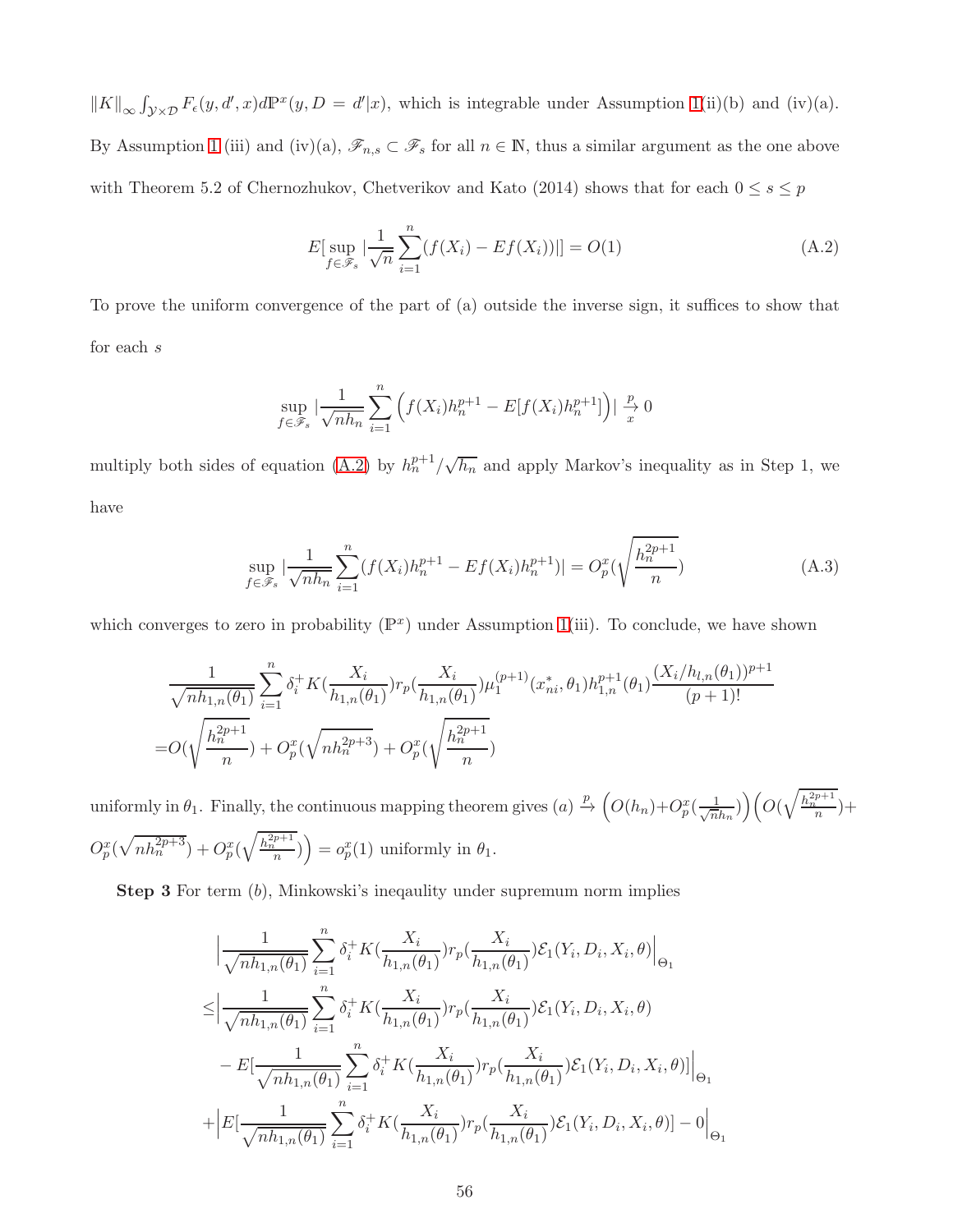By construction, local polynomial regression satisfies  $E[\mathcal{E}_1(Y_i, D_i, X_i, \theta)|X] = E[g(Y_i, \theta_1) - \mu_1(X_i, \theta_1)|X] =$ 0, thus by the law of iterated expectations, we have

$$
E[\frac{1}{\sqrt{nh_{1,n}(\theta_1)}}\sum_{i=1}^n \delta_i^+ K(\frac{X_i}{h_{1,n}(\theta_1)}) r_p(\frac{X_i}{h_{1,n}(\theta_1)}) \mathcal{E}_1(Y_i, D_i, X_i, \theta)]
$$
  
=
$$
E[\frac{1}{\sqrt{nh_{1,n}(\theta_1)}}\sum_{i=1}^n \delta_i^+ K(\frac{X_i}{h_{1,n}(\theta_1)}) r_p(\frac{X_i}{h_{1,n}(\theta_1)}) E[\mathcal{E}_1(Y_i, D_i, X_i, \theta)|X]] = 0.
$$

Therefore, in the light of [\(A.1\)](#page-52-0), in order to show  $(b) \stackrel{p}{\rightarrow} \sum_{i=1}^{n}$  $(\Gamma_p^+)^{-1} \delta_i^+ K(\frac{X_i}{h_{1,n}(\theta_1)}) r_p(\frac{X_i}{h_{1,n}(\theta_1)}) \mathcal{E}_1(Y_i, D_i, X_i, \theta)$  $\sqrt{nh_{1,n}(\theta_1)}f_X(0)$ 

uniformly in  $\theta_1,$  it remains to show that for each coordinate  $0\leq s\leq p$ 

$$
\sup_{\theta_1 \in \Theta_1} \left| \frac{e_s'}{\sqrt{nh_{1,n}(\theta_1)}} \sum_{i=1}^n \delta_i^+ K(\frac{X_i}{h_{1,n}(\theta_1)}) r_p(\frac{X_i}{h_{1,n}(\theta_1)}) \mathcal{E}_1(Y_i, D_i, X_i, \theta) \right| = O_p^x(1)
$$

First note that under Assumptions  $1(i), (ii)(c), (iii), (iv)$  and

$$
\sup_{\theta_1 \in \Theta_1} E[\frac{e'_s}{\sqrt{nh_{1,n}(\theta_1)}} \sum_{i=1}^n \delta_i^+ K(\frac{X_i}{h_{1,n}(\theta_1)}) r_p(\frac{X_i}{h_{1,n}(\theta_1)}) \mathcal{E}_1(Y_i, D_i, X_i, \theta)]^2
$$
\n
$$
= \sup_{\theta_1 \in \Theta_1} E[\frac{1}{h_{1,n}(\theta_1)} \delta_i^+ E[\mathcal{E}_1^2(Y_i, D_i, X_i, \theta) | X_i] K^2(\frac{X_i}{h_{1,n}(\theta_1)}) e'_s r_p(\frac{X_i}{h_{1,n}(\theta_1)}) r'_p(\frac{X_i}{h_{1,n}(\theta_1)}) e_s]
$$
\n
$$
= \sup_{\theta_1 \in \Theta_1} \int_{\mathbb{R}_+} \sigma_{11}(\theta_1, \theta_1 |uh_{1,n}(\theta_1)) K^2(u) e'_s r_p(u) r'_p(u) e_s f_X(u h_{1,n}(\theta_1)) du
$$
\n
$$
= \sup_{\theta_1 \in \Theta_1} \int_{\mathbb{R}_+} \sigma_{11}(\theta_1, \theta_1 | 0^+) K^2(u) e'_s r_p(u) r'_p(u) e_s f_X(0^+) du + O_p^x(h_n)
$$
\n
$$
\leq f_X(0) e'_s \Psi_p^+ e_s \sup_{\theta_1 \in \Theta_1} \sigma_{11}(\theta_1, \theta_1 | 0^+) + O_p^x(h_n)
$$
\n
$$
\leq f_X(0) e'_s \Psi_p^+ e_s + O_p^x(h_n)
$$

where the right hand side is bounded and does not depend on  $\theta_1$ . Using Markov's inequality, we know that for some constant that doesn't depend on n, for each  $M > 0$ 

$$
\mathbb{P}^x \Big( \Big| \frac{e'_s}{\sqrt{nh_{1,n}(\theta_1)}} \sum_{i=1}^n \delta_i^+ K(\frac{X_i}{h_{1,n}(\theta_1)}) r_p(\frac{X_i}{h_{1,n}(\theta_1)}) \mathcal{E}_1(Y_i, D_i, X_i, \theta) \Big| > M \Big) \le \frac{C[f_X(0) e'_s \Psi_p^+ e_s + h_n]}{M^2}
$$

Since the right hand side can be made arbitrarily small by choosing  $M$ , it is bounded in probability uniformly in  $\theta_1$ , which concludes the proof.  $\Box$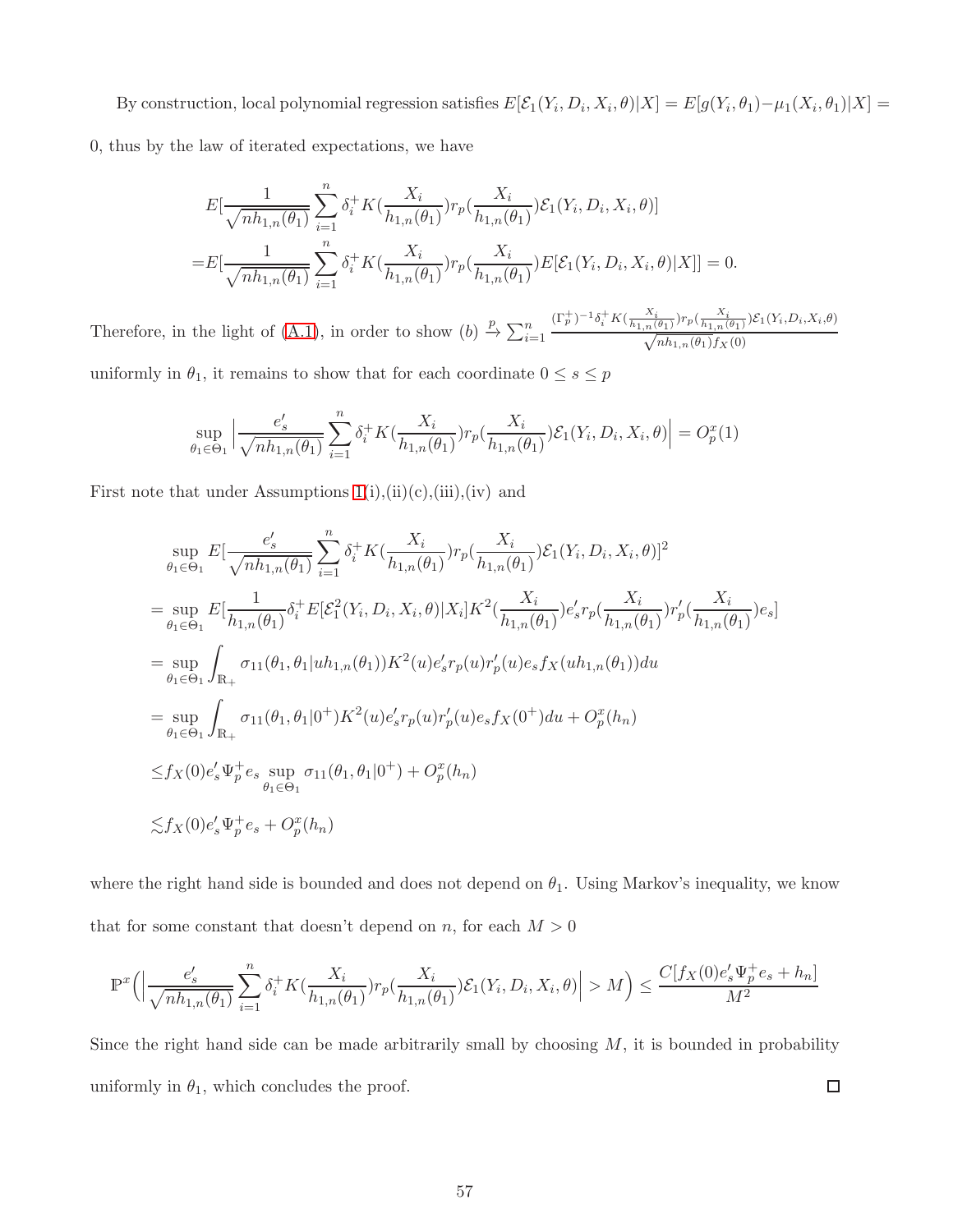#### A.2 Auxiliary Lemmas for the General Result

Since we are working on two probability spaces,  $(\Omega^x, \mathcal{F}^x, \mathbb{P}^x)$  and  $(\Omega^{\xi}, \mathcal{F}^{\xi}, \mathbb{P}^{\xi})$ , we use the following notations to clarify the sense of various modes of convergence and expectations. We let  $\frac{p}{\bullet}$  denote the convergence in probability with respect to the probability measure  $\mathbb{P}^{\bullet}$ , let  $E_{\xi|x}$  denote the conditional expectation with respect to the product probability measure  $\mathbb{P}^x \times \mathbb{P}^{\xi}$  given the events in  $\mathcal{F}^x$ , and let  $E_x$ denote the expectation with respect to the probability measure  $\mathbb{P}^x$ . Following Section 1.13 of van der Vaart and Wellner (1996), we define the conditional weak convergence in probability, or convergence of the conditional limit laws of bootstraps, denoted by  $X_n \overset{p}{\underset{\xi}{\longleftrightarrow}} X$ , by  $\sup_{h \in BL_1} |E_{\xi|x}h(X_n) - Eh(X)| \overset{p}{\underset{x}{\longrightarrow}}$  $\frac{P}{x}$  0, where  $BL_1$  is the set of functions with Lipschitz constant and supremum norm bounded by 1. We state and prove the following lemma, which can be seen as a conditional weak convergence analogy of Theorem 18.10 (iv) of van der Vaart (1998).

The following lemma is used for the purpose of bounding estimation errors in the EMP to approximate the MP.

<span id="page-57-0"></span>**Lemma 4.** Let  $(\Omega^x \times \Omega^{\xi}, \mathcal{F}^x \otimes \mathcal{F}^{\xi}, \mathbb{P}^{x \times \xi})$  be the product probability space of  $(\Omega^x, \mathcal{F}^x, P^x)$  and  $(\Omega^{\xi}, \mathcal{F}^{\xi}, P^{\xi}),$ where  $\mathcal{F}^x \otimes \mathcal{F}^{\xi}$  stands for the product sigma field of  $\mathcal{F}^x$  and  $\mathcal{F}^{\xi}$ . For a metric space  $(\mathbb{T},d)$ , consider  $X_n$ ,  $Y_n$ ,  $X: \Omega^x \times \Omega^{\xi} \to \mathbb{T}$ ,  $n = 1, 2, \dots$  If  $X_n \overset{p}{\underset{\xi}{\leftrightarrow}} X$  and  $d(Y_n, X_n) \overset{p}{\underset{\substack{x \times \xi}{\to}}} 0$ , then  $Y_n \overset{p}{\underset{\xi}{\leftrightarrow}} X$ .

*Proof.* For each  $h \in BL_1$ , we can write

$$
|E_{\xi|x}h(Y_n) - Eh(X)| \le |E_{\xi|x}h(Y_n) - E_{\xi|x}h(X_n)| + |E_{\xi|x}h(X_n) - Eh(X)|.
$$

For the second term on the right-hand side,  $|E_{\xi|x}h(X_n)-Eh(X)|\frac{p}{x}$  $\frac{p}{x}$  0 by the assumption  $X_n \overset{p}{\underset{\xi}{\longleftrightarrow}} X$  and the definition of  $BL_1$ . To analyze the first term on the right-hand side, note that for any  $\varepsilon \in (0,1)$ , we have

$$
|E_{\xi|x}h(Y_n)-E_{\xi|x}h(X_n)|\leq \varepsilon E_{\xi|x}1\{d(X_n,Y_n)\leq \varepsilon\}+2E_{\xi|x}1\{d(X_n,Y_n)>\varepsilon\}.
$$

The first part can be set arbitrarily small by letting  $\varepsilon \to 0$ . To bound the second part, note first that the assumption of  $d(Y_n, X_n) \underset{x \times \xi}{\to} 0$  yields  $\lim_{n \to \infty} \mathbb{P}^{x \times \xi}(d(X_n, Y_n) > \varepsilon) = \lim_{n \to \infty} E[\mathbb{1}\{d(X_n, Y_n) > \varepsilon\}]$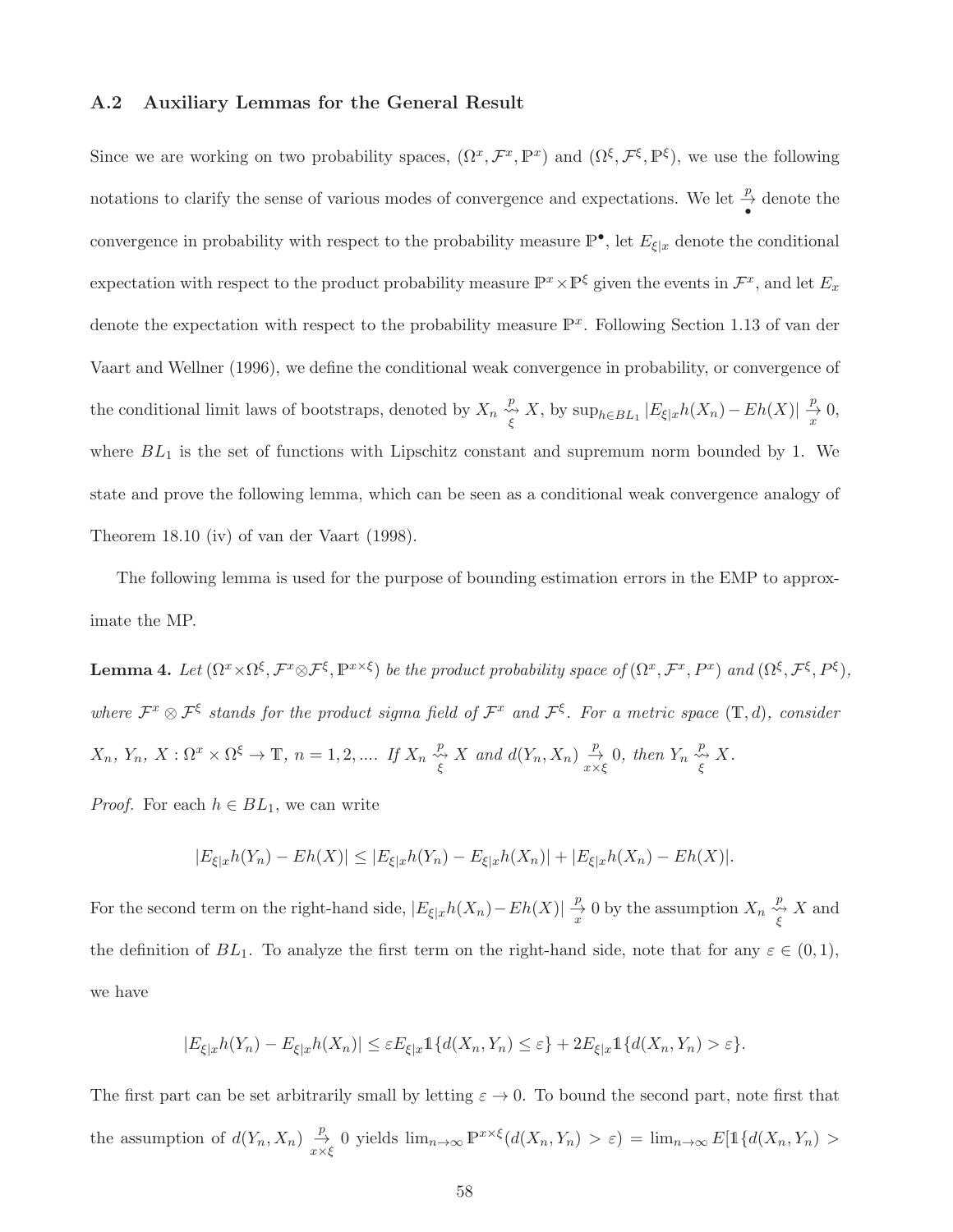$\varepsilon$ } = 0. By the law of iterated expectations and the dominated convergence theorem, we obtain

$$
\lim_{n \to \infty} E[\mathbb{1}\{d(X_n, Y_n) > \varepsilon\}] = \lim_{n \to \infty} E_x[E_{\xi|x}[\mathbb{1}\{d(X_n, Y_n) > \varepsilon\}]] = E_x[\lim_{n \to \infty} E_{\xi|x}[\mathbb{1}\{d(X_n, Y_n) > \varepsilon\}]] = 0
$$

 $\Box$ 

In other words,  $\lim_{n\to\infty} E_{\xi|x}[\mathbb{1}\{d(X_n,Y_n)>\varepsilon\}] = 0$   $\mathbb{P}^x$ -almost surely.

The following lemma will be used for deriving the weak convergence of Wald type statistics from joint weak convergence results for the numerator and denominator processes. It can be easily checked by using definition of Hadamard differentiation, and so we omit a proof.

<span id="page-58-1"></span>**Lemma 5.** Let  $(A(\cdot), B(\cdot)) \in \ell^{\infty}(\Theta) \times \ell^{\infty}(\Theta)$ , if  $B(\theta) > C > 0$  on  $\Theta$ , then  $(F, G) \stackrel{\Phi}{\mapsto} F/G$  is Hadamard differentiable at  $(A, B)$  tangentially to  $\ell^{\infty}(\Theta)$  with the Hadamard derivative  $\Phi'_{(A, B)}$  given by  $\Phi'_{(A,B)}(g,h) = (Bg - Ah)/B^2$ .

We restate the Functional Central Limit Theorem of Pollard as the following lemma, which plays a pivotal role in the proof of our main Theorem. To cope with some measurability issues, we present the version with sufficient conditions for measurability by Kosorok (Lemma 1; 2003). See also Theorem 10.6 of Pollard (1990).

<span id="page-58-0"></span>Lemma 6 (Pollard (1990); Kosorok (2003)). Denote outer expectation, as defined in Section 1.2 of van der Vaart and Wellner (1996), by E∗ . Let a triangular array of almost measurable Suslin (AMS) stochastic processes  $\{f_{ni}(t) : i = 1, ..., t \in T\}$  be row independent and define  $\nu_n(t) = \sum_{i=1}^n [f_{ni}(t) - f_{ni}(t)]$  $Ef_{ni}(\cdot,t)$ ]. Define  $\rho_n(s,t) = (\sum_{i=1}^n [f_{ni}(s) - f_{ni}(t)]^2)^{1/2}$ . Suppose that the following conditions are satisfied.

- 1. the  $\{f_{ni}\}$  are manageable, with envelope  $\{F_{ni}\}$  which are also independent within rows;
- 2.  $H(s,t) = \lim_{n \to \infty} E \nu_n(s) \nu_n(t)$  exists for every  $s, t \in T$ ;
- 3.  $\limsup_{n\to\infty}\sum_{i=1}^n E^* F_{ni}^2 < \infty$ ;
- 4.  $\lim_{n\to\infty}\sum_{i=1}^{n} E^* F_{ni}^2 \mathbb{1}\{F_{ni} > \epsilon\} = 0$  for each  $\epsilon > 0$ ;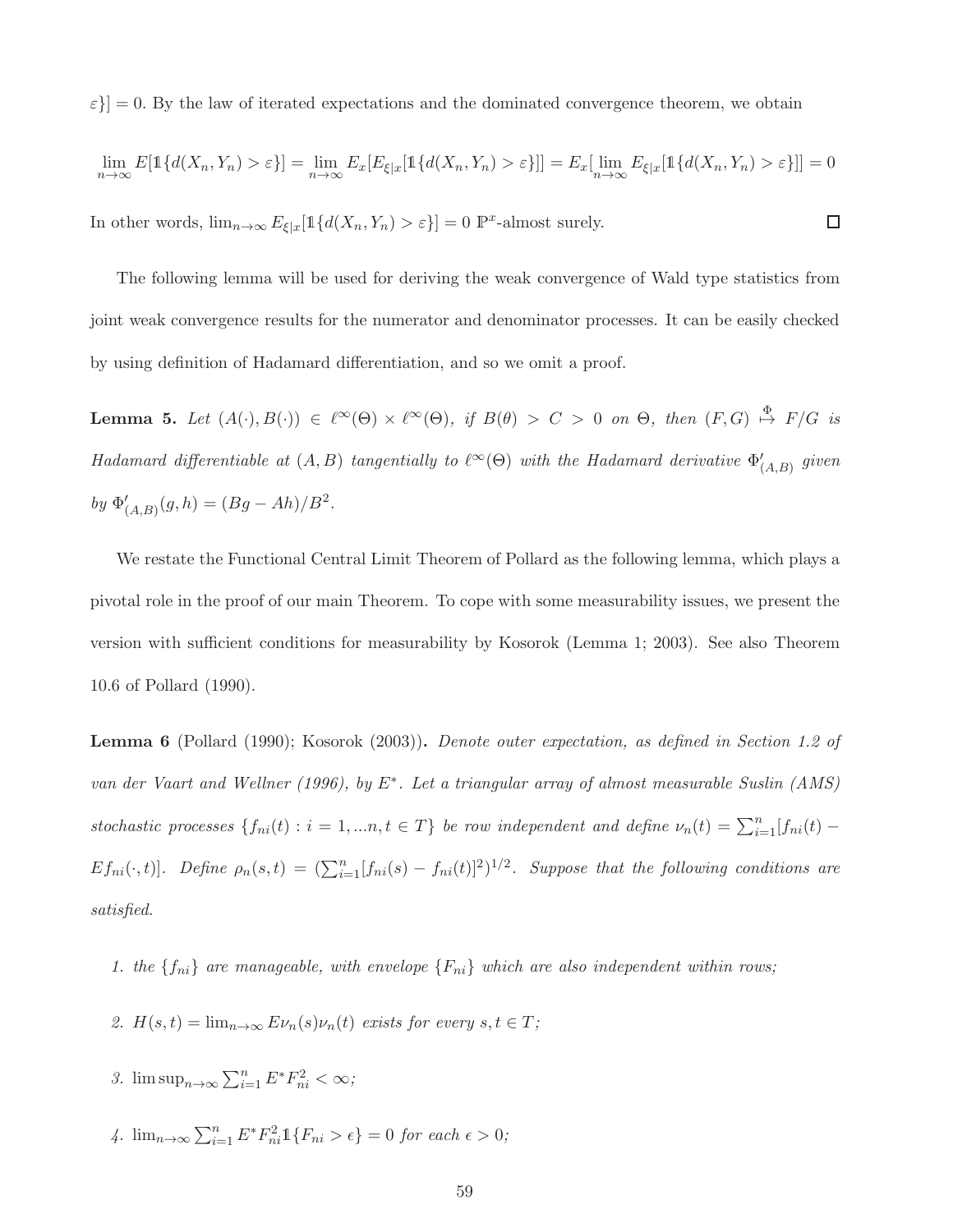5.  $\rho(s,t) = \lim_{n \to \infty} \rho_n(s,t)$  exists for every  $s,t \in T$ , and for all deterministic sequences  $\{s_n\}$  and  ${t_n}$  in T, if  $\rho(s_n, t_n) \to 0$  then  $\rho_n(s_n, t_n) \to 0$ .

Then T is totally bounded under the  $\rho$  pseudometric and  $X_n$  converges weakly to a tight mean zero Gaussian process X concentrated on  $\{z \in \ell^{\infty}(T) : z \text{ is uniformly } \rho\text{-continuous}\},\$  with covariance  $H(s,t)$ .

Remark 4. The AMS condition is technical and thus we refer the readers to Kosorok (2003). In this paper, we will make use of the following separability as a sufficient condition for AMS (Lemma 2; Kosorok (2003)):

Denote P<sup>∗</sup> as outer probability, as defined in Section 1.2 of van der Vaart and Wellner (1996). A triangular array of stochastic processes  $\{f_{ni}(t) : i = 1, ..., n, t \in T\}$  is said to be separable if for every  $n \geq 1$ , there exists a countable subset  $T_n \subset T$  such that

$$
\mathbb{P}^* \Big( \sup_{t \in T} \inf_{s \in T_n} \sum_{i=1}^n (f_{ni}(s) - f_{ni}(t))^2 > 0 \Big) = 0
$$

Checking the manageability in condition 1 above is usually not straightforward. In practice, we use VC type as a sufficient condition. We state Proposition 3.6.12 of Giné and Nickl  $(2016)$  as a lemma below, which is used for establishing VC type of functions we encounter.

<span id="page-59-1"></span>**Lemma 7.** Let f be a function of bounded p-variation,  $p \ge 1$ . Then, the collection  $\mathcal F$  of translations and dilation of  $f, \mathscr{F} = \{x \mapsto f(tx - s) : t > 0, s \in \mathbb{R}\}\$ is of VC type.

We also cite some results of Chernozhukov, Chetverikov and Kato (2014) as the following lemma, which shows the stability of VC type classes under element-wise addition and multiplication.

<span id="page-59-0"></span>**Lemma 8.** Let  $\mathcal F$  and  $\mathcal G$  be of VC type with envelopes F and G respectively. Then the collection of element-wise sums  $\mathscr{F} + \mathscr{G}$  and the collection of element-wise products  $\mathscr{F}\mathscr{G}$  are of VC type with envelope  $F + G$  and  $FG$ , respectively.

The first one is a special case of Lemma A.6 of Chernozhukov, Chetverikov and Kato (2014). The second one is proven in Corollary A.1 of Chernozhukov, Chetverikov and Kato (2014).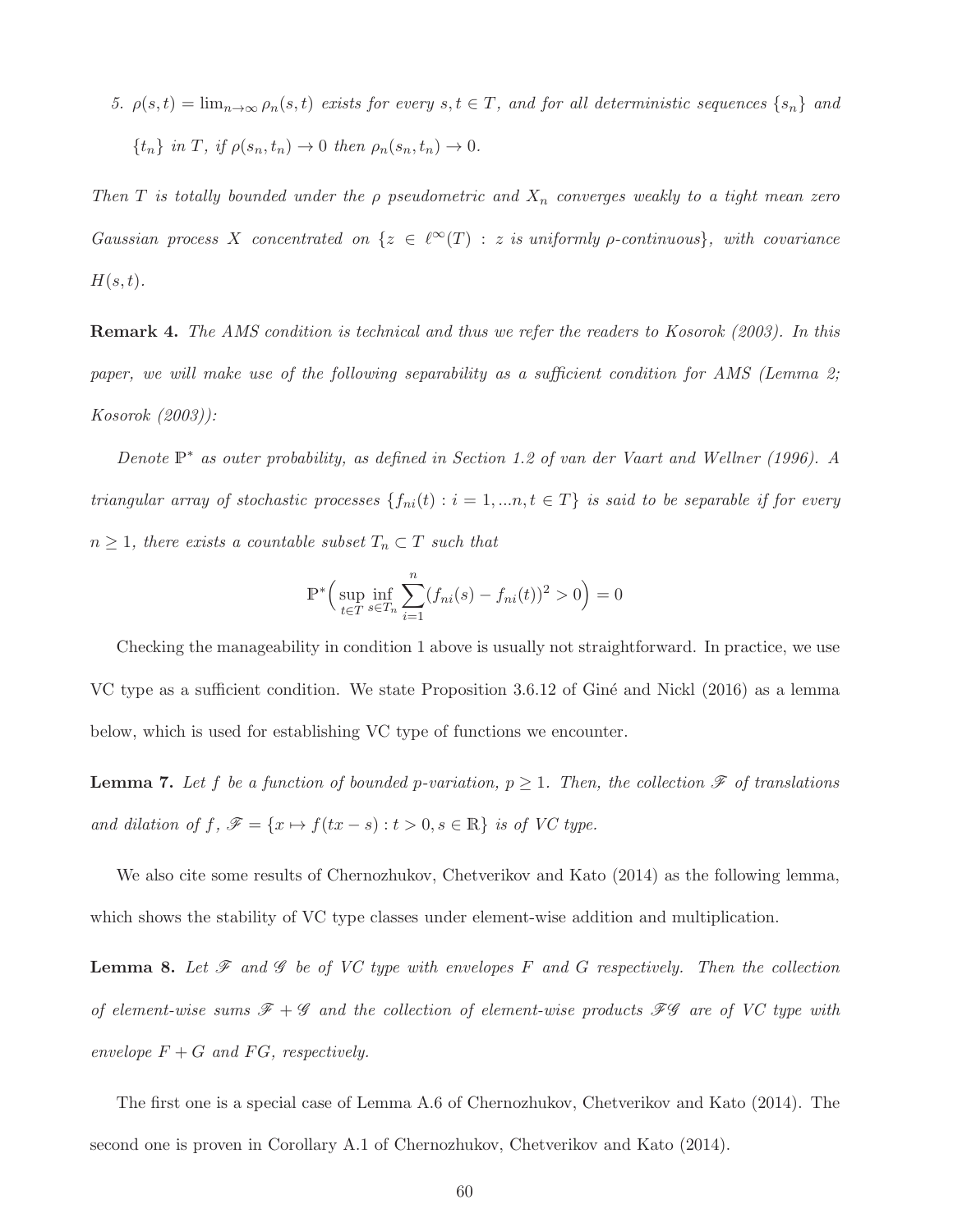### A.3 Proof of Theorem [1](#page-16-0) (The Main Result)

Proof.

**Part (i)** For  $(\theta, k) \in \mathbb{T}$ , we define

$$
f_{ni}(\theta, k) = \frac{e_v'(\Gamma_p^+)^{-1} r_p(\frac{X_i}{h_{k,n}(\theta_k)})}{\sqrt{n h_{k,n}(\theta_k)} f_X(0)} \mathcal{E}_k(Y_i, D_i, X_i, \theta) K(\frac{X_i}{h_{k,n}(\theta_k)}) \delta_i^+,
$$
  

$$
= \frac{a_0 + a_1(\frac{X_i}{c_k(\theta_k)h_n}) + \dots + a_p(\frac{X_i}{c_k(\theta_k)h_n})^p}{\sqrt{n c_k(\theta_k) h_n} f_X(0)} \mathcal{E}_k(Y_i, D_i, X_i, \theta) K(\frac{X_i}{c_k(\theta_k)h_n}) \delta_i^+
$$
and  

$$
\nu_n^+(\theta, k) = \sum_{i=1}^n [f_{ni}(\theta, k) - Ef_{ni}(\theta, k)].
$$

By Assumption [1](#page-13-0) (i)(a), the triangular array  $\{f_{ni}(\theta, k)\}\$ is row independent. The separability follows from the same argument as in the proof of Theorem 4 in Kosorok (2003) and the left or right continuity (in both  $\theta_1$  and  $\theta_2$ ) of the process  $f_{ni}(\theta, k)$ , which followings from Assumption [1](#page-13-0) (ii)(d),(iii) and (iv). We claim that it satisfies the conditions required by Lemma [6](#page-58-0)

For condition 1, we note that  $\mathcal{E}_k(Y_i, X_i, \cdot)$  is a VC type (Euclidean) class with envelope  $2F_{\mathcal{E}}$  by Assumption [1\(](#page-13-0)ii)(a) and Lemma [8.](#page-59-0) Notice that for a fixed n, denote  $\delta_x^+ = \mathbb{1}\{x > 0\}$ , both

$$
\{x \mapsto \frac{(a_0 + a_1(\frac{x}{c_k(\theta_k)h_n}) + \dots + a_p(\frac{x}{c_k(\theta_k)h_n})^p)\mathbb{1}\{|x| \le \overline{c}h_n\}\delta_x^+}{\sqrt{nc_k(\theta_k)h_n}f_X(0)} : (\theta, k) \in \mathbb{T}\}
$$
 and  

$$
\{x \mapsto K(\frac{x}{c_k(\theta_k)h_n}) : (\theta, k) \in \mathbb{T}\}
$$

are of VC type with envelopes  $\frac{C_1}{\sqrt{n k}}$  $\frac{C_1}{nh_n}1\{|x| \leq \overline{c}h_n\}$  and  $1\{|x| \leq \overline{c}h_n\} ||K||_{\infty}$ , respectively, under Assumptions  $1(i)$ , (iii) and (iv) and Lemma [7.](#page-59-1) By Lemma [8,](#page-59-0) their product is a VC type class with envelope

$$
F_{ni}(y, d, x) = \frac{C_3}{\sqrt{nh_n}} F_{\mathcal{E}}(y, d, x) \mathbb{1}\{C_2 \frac{x}{h_n} \in [-1, 1]\}.
$$

Applying Lemma 9.14 (iii) and Theorem 9.15 of Kosorok (2008), we obtain that  $\{f_{ni}\}\$ is a bounded uniform entropy integral class with row independent envelopes  $F_{ni}$ . Theorem 1 of Andrews (1994) then implies that  $\{f_{ni}\}\$ is manageable with respect to the envelope  $\{F_{ni}\}\$ , and therefore condition 1 is satisfied.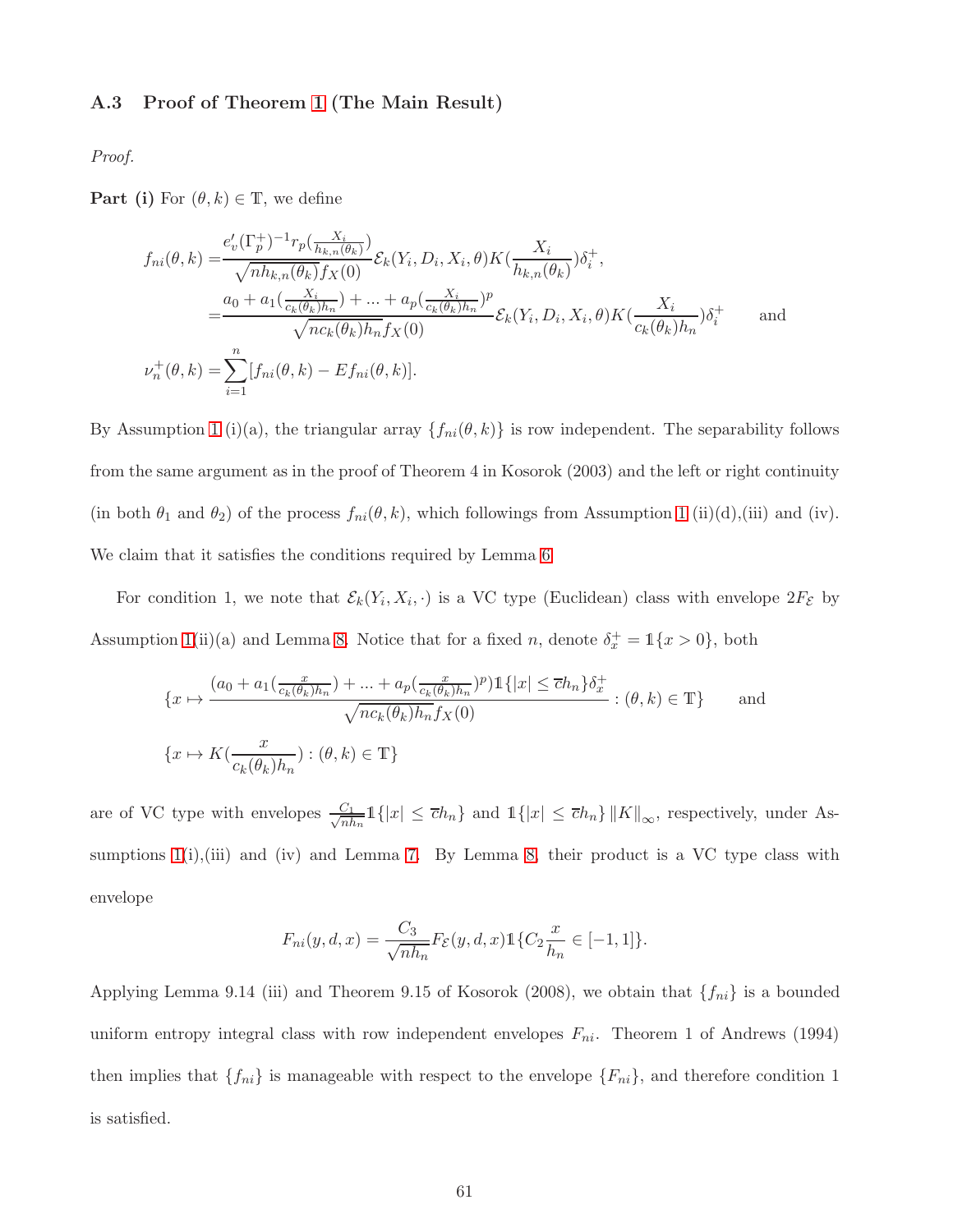To check condition 2, notice that

$$
E[\nu_n^+(\theta, k)\nu_n^+(\vartheta, l)] = \sum_{i=1}^n Ef_{ni}(\theta, k)f_{ni}(\vartheta, l) - \left(\sum_{i=1}^n Ef_{ni}(\theta, k)\right)\left(\sum_{i=1}^n Ef_{ni}(\vartheta, l)\right).
$$

Under Assumptions  $1(i)(b),(ii)(c),(iii),(iv)(a)$  we can write

$$
\sum_{i=1}^{n} Ef_{ni}(\theta, k) f_{ni}(\vartheta, l)
$$
\n
$$
= E\left[\frac{e_v'(\Gamma_p^+)^{-1} r_p(x/c_k(\theta_k)h_n) r_p'(x/c_l(\vartheta_l)h_n)(\Gamma_p^+)^{-1} e_v}{\sqrt{c_k(\theta_k)c_l(\vartheta_l)}h_n f_X^2(0)} \sigma_{kl}(\theta, \vartheta | X_i) K(\frac{X_i}{c_k(\theta_k)h_n}) K(\frac{X_i}{c_l(\vartheta_l)h_n}) \delta_i^+\right]
$$
\n
$$
= \int_{\mathbb{R}^+} \frac{e_v'(\Gamma_p^+)^{-1} r_p(u/c_k(\vartheta_1)) r_p'(u/c_l(\vartheta_l))(\Gamma_p^+)^{-1} e_v}{\sqrt{c_k(\theta_k)c_l(\vartheta_l)} f_X^2(0)} \sigma_{kl}(\theta, \vartheta | uh_n) K(\frac{u}{c_k(\theta_k)}) K(\frac{u}{c_l(\vartheta_l)}) f_X(uh_n) du
$$
\n
$$
= \frac{\sigma_{kl}(\theta, \vartheta | 0^+) e_v'(\Gamma_p^+)^{-1} \Psi_p^+((\theta, k), (\vartheta, l))(\Gamma_p^+)^{-1} e_v}{\sqrt{c_k(\theta_k)c_l(\vartheta_l)} f_X(0)} + O(h_n).
$$

 $\Psi_p^+(\theta, k), (\vartheta, l)$  exists under Assumptions [1\(](#page-13-0)iii) and (iv)(a). All entries in the matrix part are bounded under Assumption [1\(](#page-13-0)iii),(iv)(a)(c). In the last line, n enters only through  $O(h_n)$ . Therefore, by Assumption [1\(](#page-13-0)iii), the limit exist and is finite. Thus,  $\lim_{n\to\infty}\sum_{i=1}^n Ef_{ni}(\theta_1, l_1)f_{ni}(\theta_2, l_2)$  exists. Since  $Ef_{ni}(\theta_1, l_1) = 0$  implies  $\lim_{n\to\infty} (\sum_{i=1}^n Ef_{ni}(\theta, k))(\sum_{i=1}^n Ef_{ni}(\theta, l)) = 0$ , and condition 2 is satisfied.

Under Assumption [1](#page-13-0) (i)(a), (ii)(a), (iii), and (iv)(a), it is clear that

$$
\sum_{i=1}^{n} E^* F_{ni}^2 = \sum_{i=1}^{n} E F_{ni}^2 \lesssim \int_{\mathcal{Y} \times \mathcal{D} \times \mathcal{X}} F_{\mathcal{E}}^2(y, d, uh_n) \mathbb{1} \{ C_2 u \in [-1, 1] \} d\mathbb{P}^x(y, d, uh_n) + o(h_n) < \infty
$$

as  $n \to \infty$ . This shows condition 3.

To show condition 4, note that for any  $\epsilon > 0$ 

$$
\lim_{n \to \infty} \sum_{i=1}^{n} E^* F_{ni}^2 \mathbb{1} \{ F_{ni} > \epsilon \}
$$
\n
$$
= \lim_{n \to \infty} \sum_{i=1}^{n} E F_{ni}^2 \mathbb{1} \{ F_{ni} > \epsilon \}
$$
\n
$$
\lesssim \lim_{n \to \infty} \int_{\mathcal{Y} \times \mathcal{D} \times \mathcal{X}} F_{\epsilon}^2(y, d, uh_n) \mathbb{1} \{ \frac{C_3}{\sqrt{nh_n}} F_{\epsilon}(y, d, uh_n) \mathbb{1} \{ C_2 u \in [-1, 1] \} > \epsilon \} d\mathbb{P}^x(y, d, uh_n)
$$
\n
$$
= \int_{\mathcal{Y} \times \mathcal{D} \times \mathcal{X}} F_{\epsilon}^2(y, d, uh_n) \lim_{n \to \infty} \mathbb{1} \{ \frac{C_3}{\sqrt{nh_n}} F_{\epsilon}(y, d, uh_n) \mathbb{1} \{ C_2 u \in [-1, 1] \} > \epsilon \} d\mathbb{P}^x(y, d, uh_n)
$$
\n
$$
= 0
$$

by the dominated convergence theorem under Assumption  $1(ii)(a)$ , (iii).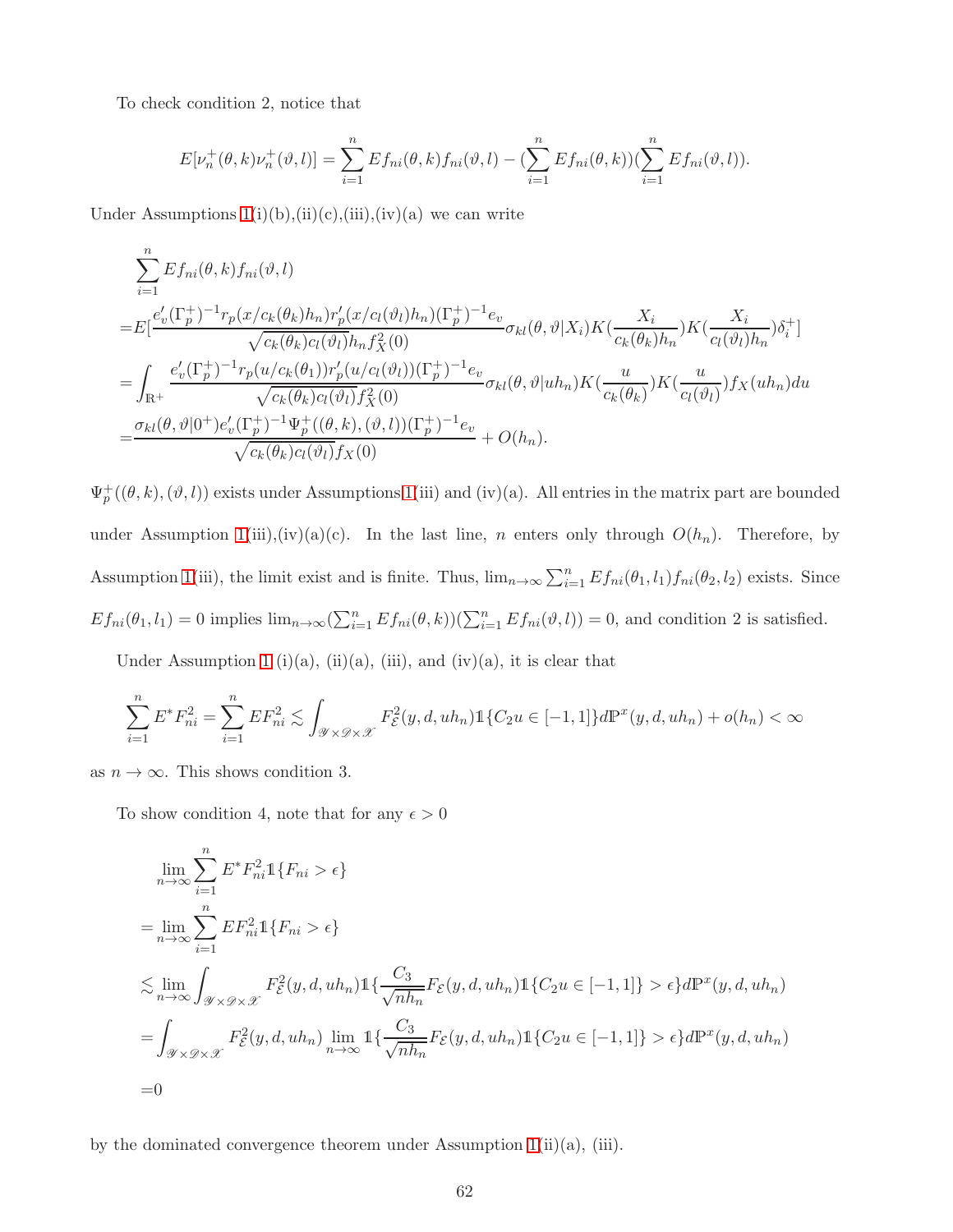To show condition 5, note that we can write

$$
\rho_n^2((\theta, k), (\vartheta, l)) = \sum_{i=1}^n E[f_{ni}(\theta, k) - f_{ni}(\vartheta, l)]^2
$$
  
= 
$$
nE[f_{ni}^2(\theta, k) + f_{ni}^2(\vartheta, l) - 2f_{ni}(\theta, k)f_{ni}(\vartheta, l)].
$$

From our calculations on the way to show condition 2, we know that each term exists on the right-hand side. Since *n* enters the expression only through the  $O(h_n)$  part, for all deterministic sequences  $\{s_n\}$ and  $\{t_n\}$  in T,  $\rho^2(s_n, t_n) \to 0$  implies  $\rho_n^2(s_n, t_n) \to 0$ .

Now, applying Lemma [6,](#page-58-0) we have  $\nu_n^+(\cdot)$  converging weakly to a tight mean-zero Gaussian process  $\mathbb{G}_{H^+}(\cdot)$  with covariance function

$$
H^+(\theta, k), (\vartheta, l)) = \frac{\sigma(\theta, \vartheta|0)e_v'(\Gamma_p^+)^{-1}\Psi^+(\theta, k), (\vartheta, l)(\Gamma_p^+)^{-1}e_v}{\sqrt{c_k(\theta_k)c_l(\vartheta_l)}f_X(0)}.
$$

Slutsky's Theorem and Assumption [1\(](#page-13-0)iv) then give

$$
\sqrt{nh_n^{1+2v}} \begin{bmatrix} \hat{\mu}_{1,p}^{(v)}(0^+,\cdot) - \mu_1^{(v)}(0^+,\cdot) \\ \hat{\mu}_{2,p}^{(v)}(0^+,\cdot) - \mu_2^{(v)}(0^+,\cdot) \end{bmatrix} \rightsquigarrow \begin{bmatrix} G_{H^+}(\cdot,1)/\sqrt{c_1^{1+2v}(\cdot)} \\ G_{H^+}(\cdot,2)/\sqrt{c_2^{1+2v}(\cdot)} \end{bmatrix}
$$

Applying the functional delta method under Assumption [2\(](#page-15-0)i), we then have

$$
\sqrt{nh_n^{1+2v}} \begin{bmatrix} \phi(\hat{\mu}_{1,p}^{(v)}(0^+,\cdot))(\cdot) - \phi(\mu_1^{(v)}(0^+,\cdot))(\cdot) \\ \psi(\hat{\mu}_{2,p}^{(v)}(0^+,\cdot))(\cdot) - \psi(\mu_2^{(v)}(0^+,\cdot))(\cdot) \end{bmatrix} \rightsquigarrow \begin{bmatrix} \phi'_{\mu_1^{(v)}(0^+,\cdot)} \Big(\mathbb{G}_{H^+}(\cdot,1)/\sqrt{c_1^{1+2v}(\cdot)}\Big)(\cdot) \\ \psi'_{\mu_2^{(v)}(0^+,\cdot)} \Big(\mathbb{G}_{H^+}(\cdot,2)/\sqrt{c_2^{1+2v}(\cdot)}\Big)(\cdot) \end{bmatrix}
$$

All arguments above can be replicated for the left limit objects, and thus by Assumption  $1(i)(a)$ ,

we obtain

$$
\sqrt{nh_n^{1+2v}} \left[ \begin{pmatrix} \phi(\hat{\mu}_{1,p}^{(v)}(0^+,\cdot)) - \phi(\hat{\mu}_{1,p}^{(v)}(0^-,\cdot)) \end{pmatrix} (\cdot) - \left( (\phi(\mu_1^{(v)}(0^+,\cdot)) - \phi(\mu_1^{(v)}(0^-,\cdot)) \right) (\cdot) \right] \times \phi(\mu_2^{(v)}(0^+,\cdot)) - \phi(\mu_2^{(v)}(0^+,\cdot)) - \phi(\mu_2^{(v)}(0^+,\cdot)) - \phi(\mu_2^{(v)}(0^-,\cdot)) \end{pmatrix} (\cdot)
$$
  
\n
$$
\sim \begin{bmatrix} \phi'_{\mu_1^{(v)}(0^+,\cdot)} \Big( G_{H^+}(\cdot,1) / \sqrt{c_1^{1+2v}(\cdot)} \Big) (\cdot) - \phi'_{\mu_1^{(v)}(0^-,\cdot)} \Big( G_{H^-}(\cdot,1) / \sqrt{c_1^{1+2v}(\cdot)} \Big) (\cdot) \Big] \\ \psi'_{\mu_2^{(v)}(0^+,\cdot)} \Big( G_{H^+}(\cdot,2) / \sqrt{c_2^{1+2v}(\cdot)} \Big) (\cdot) - \psi'_{\mu_2^{(v)}(0^-,\cdot)} \Big( G_{H^-}(\cdot,2) / \sqrt{c_2^{1+2v}(\cdot)} \Big) (\cdot) \Big] = \begin{bmatrix} G'(\cdot,1) \\ G'(\cdot,2) \end{bmatrix} .
$$

Finally, by another application of the functional delta method, chain rule for the functional delta method (Lemma 3.9.3 of van der Vaart and Wellner(1996)), and Lemma [5](#page-58-1) under Assumption [2\(](#page-15-0)i) and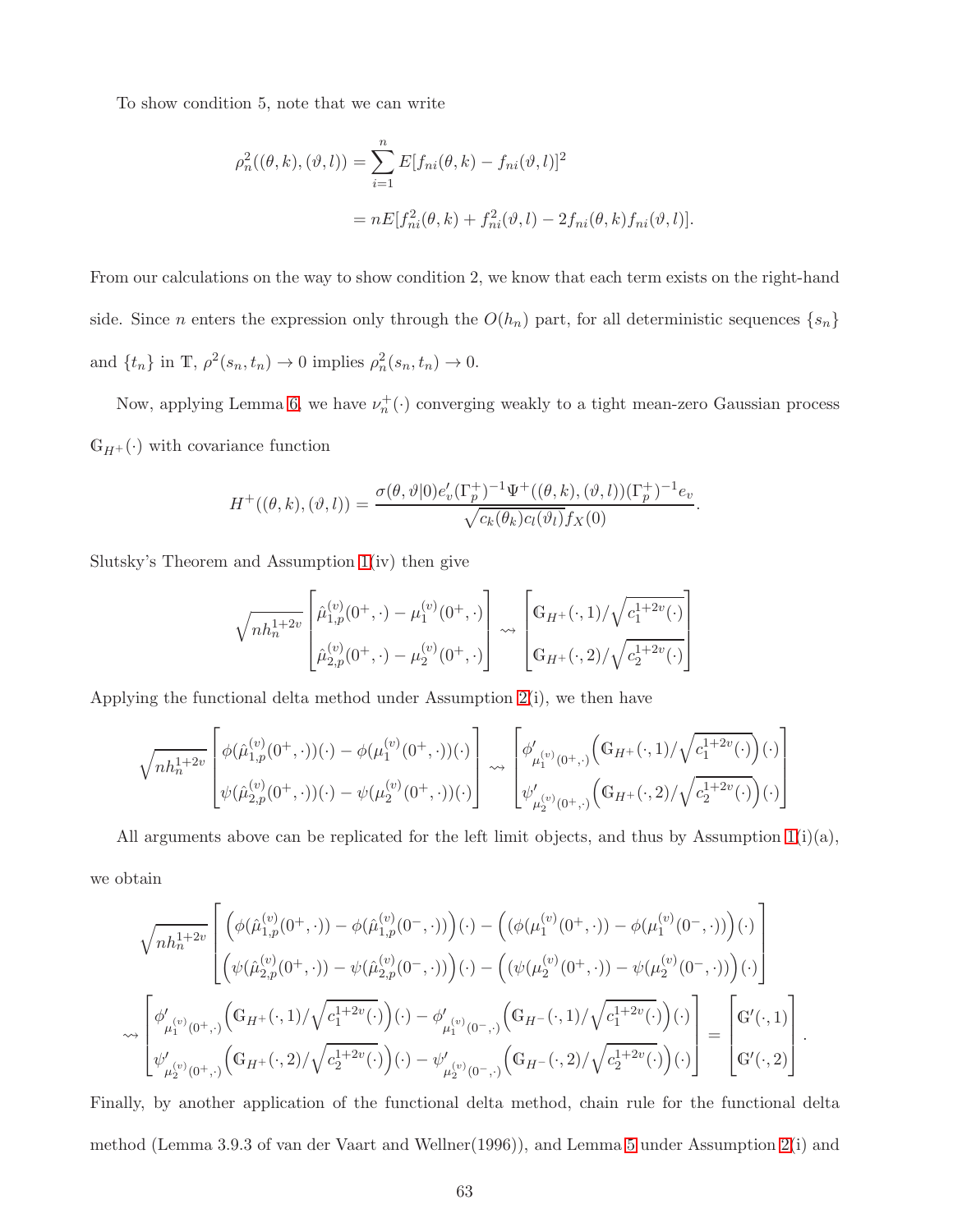(ii), we obtain

$$
\sqrt{nh_n^{1+2v}}[\hat{\tau}(\cdot) - \tau(\cdot)] =
$$
\n
$$
\sqrt{nh_n^{1+2v}}[\Upsilon\Big(\frac{\phi(\hat{\mu}_{1,p}^{(v)}(0^+,\cdot)) - \phi(\hat{\mu}_{1,p}^{(v)}(0^-,\cdot))}{\psi(\hat{\mu}_{2,p}^{(v)}(0^+,\cdot)) - \psi(\hat{\mu}_{2,p}^{(v)}(0^-,\cdot))}\Big)(\cdot) - \Upsilon\Big(\frac{\phi(\mu_1^{(v)}(0^+,\cdot)) - \phi(\mu_1^{(v)}(0^-,\cdot))}{\psi(\mu_2^{(v)}(0^+,\cdot)) - \psi(\mu_2^{(v)}(0^-,\cdot))}\Big)(\cdot)]
$$
\n
$$
\sim \Upsilon'_{W}\Big(\frac{[\psi(\mu_2^{(v)}(0^+,\cdot)) - \psi(\mu_2^{(v)}(0^-,\cdot))]G'(\cdot,1) - [\phi(\mu_1^{(v)}(0^+,\cdot)) - \phi(\mu_1^{(v)}(0^-,\cdot))]G'(\cdot,2)}{(\psi(\mu_2^{(v)}(0^+,\cdot)) - \psi(\mu_2^{(v)}(0^-,\cdot)))^2}\Big)(\cdot).
$$

Part (ii) We introduce the following notations.

$$
\nu_{\xi,n}^+(\theta,k) = \sum_{i=1}^n \xi_i \frac{e'_v(\Gamma_p^+)^{-1} r_p(\frac{X_i}{h_{k,n}(\theta_k)})}{\sqrt{nc_k(\theta_k)h_n} f_X(0)} \mathcal{E}_k(Y_i, D_i, X_i, \theta) K(\frac{X_i}{c_k(\theta_k)h_n}) \delta_i^+
$$

$$
\hat{\nu}_{\xi,n}^+(\theta,k) = \sum_{i=1}^n \xi_i \frac{e'_v(\Gamma_p^+)^{-1} r_p(\frac{X_i}{h_{k,n}(\theta_k)})}{\sqrt{nc_k(\theta_k)h_n} \hat{f}_X(0)} \hat{\mathcal{E}}_k(Y_i, D_i, X_i, \theta) K(\frac{X_i}{c_k(\theta_k)h_n}) \delta_i^+
$$

Applying Theorem 2 of Kosorok (2003) (same as Theorem 11.19 of Kosorok (2008)), we have  $\nu_{\epsilon}^{+}$ .  $\underset{\xi,n}{\overset{+}{\sim}}$   $\underset{\xi}{\overset{p}{\sim}}$  $B_H^+$  $_H^+$ . In order to apply Lemma [4,](#page-57-0) we need to show

$$
\sup_{(\theta,k)\in\mathbb{T}}|\nu_{\xi,n}^+(\theta,k)-\hat{\nu}_{\xi,n}^+(\theta,k)|\overset{p}{\underset{x\times\xi}{\rightarrow}}0.
$$

We will show for  $k = 1$  and same argument applies to  $k = 2$  and thus the above holds. Note that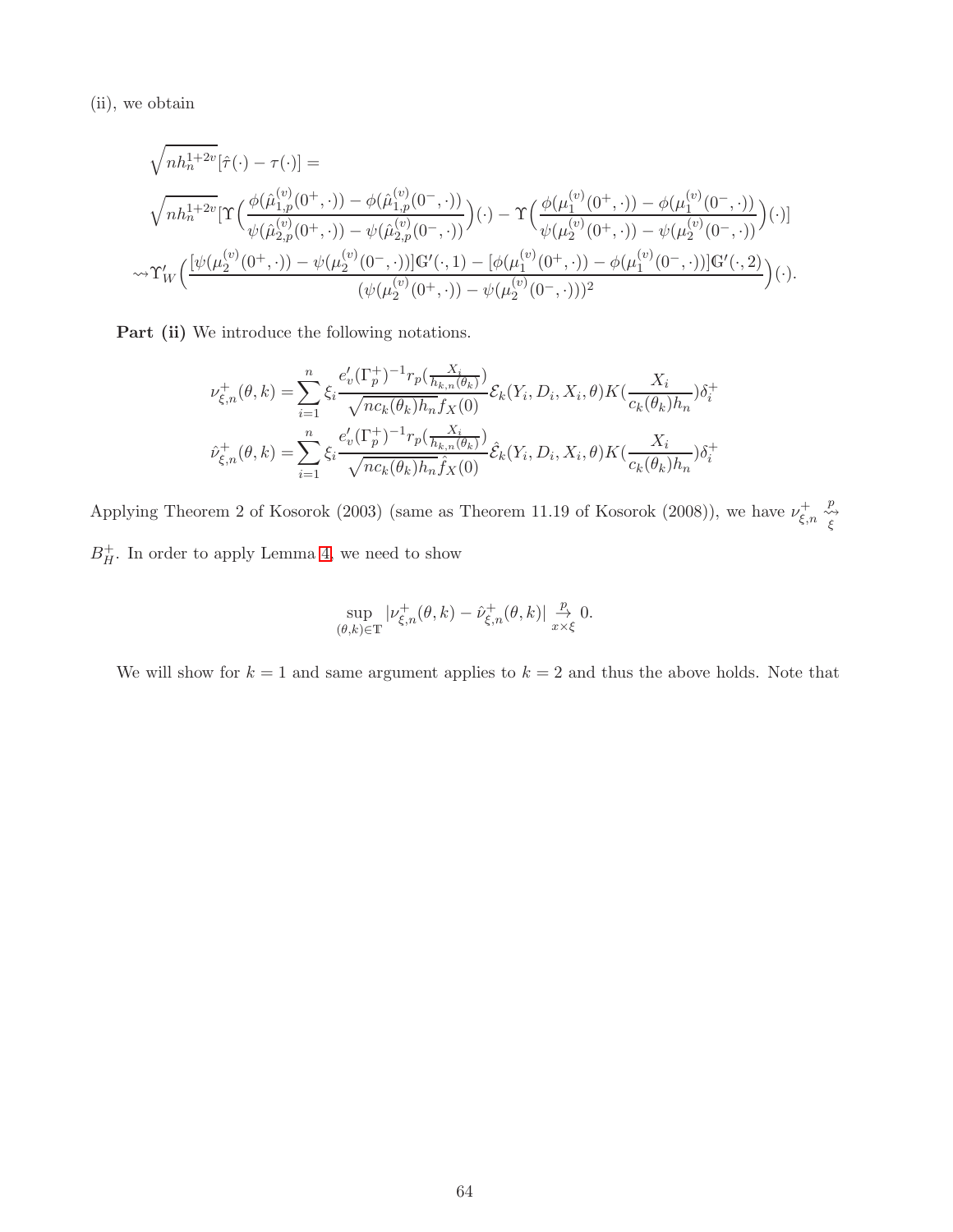under Assumption [3,](#page-16-1)  $|\hat{f}_X(0) - f_X(0)| = o_p^{x \times \xi}(1)$ . Thus under Assumption [1\(](#page-13-0)i)(b),

$$
\nu_{\xi,n}^{+}(\theta,1) - \hat{\nu}_{\xi,n}^{+}(\theta,1) \n= \frac{1}{f_{X}(0)\hat{f}_{X}(0)} \sum_{i=1}^{n} \xi_{i} \frac{e_{v}^{\prime}(\Gamma_{p}^{+})^{-1}r_{p}(\frac{X_{i}}{h_{1,n}(\theta_{1})})}{\sqrt{nc_{1}(\theta_{1})h_{n}}} K(\frac{X_{i}}{c_{1}(\theta_{1})h_{n}}) \delta_{i}^{+}[\hat{\mathcal{E}}_{1}(Y_{i}, D_{i}, X_{i}, \theta) f_{X}(0) - \mathcal{E}_{1}(Y_{i}, D_{i}, X_{i}, \theta)\hat{f}_{X}(0)] \n= \frac{1}{f_{X}^{2}(0) + \sigma_{p}^{x \times \xi}(1)} \sum_{i=1}^{n} \xi_{i} \frac{e_{v}^{\prime}(\Gamma_{p}^{+})^{-1}r_{p}(\frac{X_{i}}{h_{1,n}(\theta_{1})})}{\sqrt{nc_{1}(\theta_{1})h_{n}}} K(\frac{X_{i}}{c_{1}(\theta_{1})h_{n}}) \delta_{i}^{+}[\hat{\mathcal{E}}_{1}(Y_{i}, D_{i}, X_{i}, \theta) f_{X}(0) - \mathcal{E}_{1}(Y_{i}, D_{i}, X_{i}, \theta)\hat{f}_{X}(0)] \n= \frac{1}{f_{X}^{2}(0) + \sigma_{p}^{x \times \xi}(1)} \sum_{i=1}^{n} Z_{i}(\theta_{1})[\hat{\mathcal{E}}_{1}(Y_{i}, D_{i}, X_{i}, \theta) f_{X}(0) - \mathcal{E}_{1}(Y_{i}, D_{i}, X_{i}, \theta) f_{X}(0)] \n+ \mathcal{E}_{1}(Y_{i}, D_{i}, X_{i}, \theta) f_{X}(0) - \mathcal{E}_{1}(Y_{i}, D_{i}, X_{i}, \theta) f_{X}(0) - \mathcal{E}_{1}(Y_{i}, D_{i}, X_{i}, \theta) f_{X}(0) \n+ \mathcal{E}_{1}(Y_{i}, D_{i}, X_{i}, \theta) f_{X}(0) - \mathcal{E}_{1}(Y_{i}, D_{i}, X_{i}, \theta) f_{X}(0)] \n= \frac{1}{f_{X}^{2}(0) + \sigma_{p}^{x \times \xi}(1)} \sum_{i=1}^{n} Z_{i}(\theta_{1
$$

where  $Z_i(\theta_1) = \xi_i \frac{e_v'(\Gamma_p^+)^{-1} r_p(\frac{X_i}{h_{1,n}(\theta_1)})}{\sqrt{m_e(\theta_1)h}}$  $\frac{N_{p_{k_{1,n}}(\theta_1)}N_{k_{1,n}}(B_1)}{\sqrt{nc_1(\theta_1)}h_n}K(\frac{X_i}{c_1(\theta_1)})$  $\frac{X_i}{c_1(\theta_1)h_n}$ ) $\delta_i^+$ . It can be shown following the same procedures in Step 1 that under Assumption [1,](#page-13-0) [2,](#page-15-0)  $\sum_{i=1}^{n} Z_i(\theta_1) \rightsquigarrow \mathbb{G}_1$  and  $\sum_{i=1}^{n} Z_i(\theta_1) \mathcal{E}_1(Y_i, D_i, X_i, \theta) \rightsquigarrow \mathbb{G}_2$  for some zero mean Gaussian processes  $\mathbb{G}_1, \mathbb{G}_2 : \Omega^x \times \Omega^{\xi} \mapsto \ell^{\infty}(\Theta)$ . By Prohorov's Theorem, the weak convergence implies asymptotic tightness and therefore implies that  $\sum_{i=1}^{n} Z_i(\theta_1) = O_p^{x \times \xi}(1)$  uniformly on  $\Theta$  and  $\sum_{i=1}^n Z_i(\theta_1) \mathcal{E}_1(Y_i, D_i, X_i, \theta) = O_p^{x \times \xi}(1)$  uniformly on  $\Theta$ . Thus  $(2) = \frac{o_p^{x \times \xi}(1)}{f_x^2(0) + o_x^{x \times \xi}}$  $\frac{\sigma_p}{f_X^2(0)+\sigma_p^{\frac{x}{\times}\xi}(1)}$  uniformly on Θ. We then control (1). Assumption [3](#page-16-1) implies

$$
\sum_{i=1}^{n} Z_i(\theta_1) [\hat{\mathcal{E}}_1(Y_i, D_i, X_i, \theta) - \mathcal{E}_1(Y_i, D_i, X_i, \theta)] f_X(0)
$$
  
= 
$$
\sum_{i=1}^{n} Z_i(\theta_1) [\sigma_p^{x \times \xi}(1)] f_X(0)
$$
  
= 
$$
f_X(0) [\mathcal{O}_p^{x \times \xi}(1)] \sum_{i=1}^{n} Z_i(\theta_1)
$$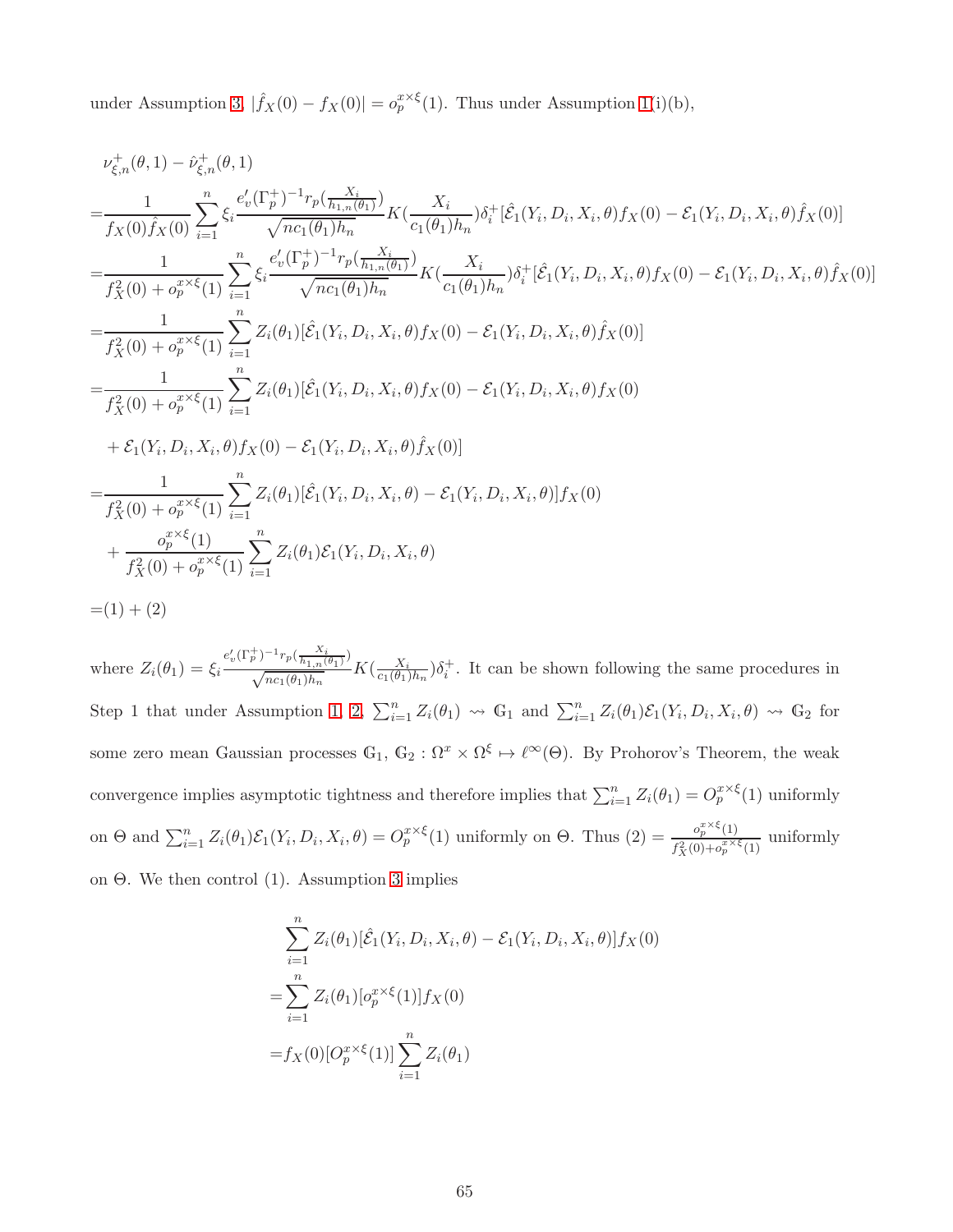uniformly on  $\Theta$ . Therefore, we have

$$
\sup_{(\theta,k)\in\mathbb{T}}|\nu_{\xi,n}^+(\theta,k)-\hat{\nu}_{\xi,n}^+(\theta,k)|\underset{x\times\xi}{\overset{p}{\to}}0,
$$

And thus we can apply Lemma [4](#page-57-0) to conclude  $\hat{\nu}_{\varepsilon}^{+}$ .  $\iota_{\xi,n}^+ \stackrel{p}{\underset{\xi}{\leadsto}} \mathbb{G}_H^+$  $_H^+$ . With similar arguments, we can derive that  $\hat{\nu}_{\xi,n}^- \overset{p}{\underset{\xi}{\leadsto}} \mathbb{G}_H^-$ .

The continuous mapping theorem for bootstrap (Kosorok,2008; Proposition 10.7) and the continuity of the Hadamard derivatives imply

$$
\begin{bmatrix} \widehat{\mathbf{x}}'_n(\cdot,1) \\ \widehat{\mathbf{x}}'_n(\cdot,2) \end{bmatrix} = \begin{bmatrix} \phi'_{\mu_1^{(v)}(0^+,\cdot)}\Big(\widehat{\nu}^+_{\xi,n}(\cdot,1)/\sqrt{c_1^{1+2v}(\cdot)}\Big)(\cdot) - \phi'_{\mu_1^{(v)}(0^-,\cdot)}\Big(\widehat{\nu}^+_{\xi,n}(\cdot,1)/\sqrt{c_1^{1+2v}(\cdot)}\Big)(\cdot) \Bigg] \\ \widehat{\mathbf{x}}'_n(\cdot,2) \end{bmatrix} \stackrel{p}{\underset{\epsilon}{\sim}} \left[ \mathbb{G}'(\cdot,1) \right] \\ \widehat{\mathbf{x}}'_n(\cdot,2) \end{bmatrix} \begin{bmatrix} \widehat{\nu}^+_{\xi,n}(\cdot,1)/\sqrt{c_1^{1+2v}(\cdot)}\Big)(\cdot) - \psi'_{\mu_2^{(v)}(0^-,\cdot)}\Big(\widehat{\nu}^+_{\xi,n}(\cdot,2)/\sqrt{c_2^{1+2v}(\cdot)}\Big)(\cdot) \end{bmatrix} \stackrel{p}{\underset{\epsilon}{\overset{\epsilon}{\sim}}} \left[ \mathbb{G}'(\cdot,1) \right]
$$

Recursively applying Functional Delta for Bootstrap (Theorem 2.9 of Kosorok (2008)) then gives

$$
\Upsilon'_{W}\Big(\frac{[\psi(\mu_{2}^{(v)}(0^{+},\cdot))-\psi(\mu_{2}^{(v)}(0^{-},\cdot))]\widehat{\mathbf{X}}'_{n}(\cdot,1)-[\phi(\mu_{1}^{(v)}(0^{+},\cdot))-\phi(\mu_{1}^{(v)}(0^{-},\cdot))]\widehat{\mathbf{X}}'_{n}(\cdot,2)}{[\psi(\mu_{2}^{(v)}(0^{+},\cdot))-\psi(\mu_{2}^{(v)}(0^{+},\cdot)]^{2}}\Big)
$$

$$
\sum_{\xi}p_{\Upsilon'_{W}}\Big(\frac{[\psi(\mu_{2}^{(v)}(0^{+},\cdot))-\psi(\mu_{2}^{(v)}(0^{+},\cdot))]\mathbf{G}'(\cdot,1)-[\phi(\mu_{1}^{(v)}(0^{+},\cdot))-\phi(\mu_{1}^{(v)}(0^{-},\cdot))]\mathbf{G}'(\cdot,2)}{[\psi(\mu_{2}^{(v)}(0^{+},\cdot))-\psi(\mu_{2}^{(v)}(0^{-},\cdot)]^{2}}\Big)
$$

 $\Box$ 

This completes the proof.

## A.4 First Stage Estimators

To estimate MP, we replace  $\mu_k(x, \theta) \mathbb{1}\{|x/h_{k,n}(\theta_k)| \leq 1\}$  by its estimate  $\tilde{\mu}_{k,p}(x, \theta) \mathbb{1}\{|x/h_{k,n}(\theta_k)| \leq 1\}$ which is uniformly consistent across  $(x, \theta)$ . Lemma [9](#page-65-0) below proposes such a uniformly consistent estimator without requiring to solve an additional optimization problem; by a mean-value expansion and uniform boundedness of  $\mu_k^{(p+1)}$  $(k+1)$ , we can reuse the first stage local polynomial estimates of  $\hat{\mu}_{l,p}^{(v)}(0^{\pm},\theta)$ for all  $v \leq p$ . This auxiliary result will prove useful when we apply Theorem [1](#page-16-0) to specific examples. In fact, we will prove a more general result that allows us to use any first  $r$  terms of our  $p$ -th order polynomial estimator for a t such that  $0 \le t \le p$ .

<span id="page-65-0"></span>**Lemma 9.** Fix an integer t such that  $0 \le t \le p$ . Suppose that Assumptions [1](#page-13-0) and [2\(](#page-15-0)i)-(iii) are satisfied. Let  $\mathcal{E}_1(y, d, x, \theta) = g_1(y, \theta_1) - \mu_1(x, \theta_1), \ \mathcal{E}_2(y, d, x, \theta) = g_2(d, \theta_2) - \mu_2(d, \theta_2), \ \delta_x^+ = \mathbb{1}\{x \ge 0\}$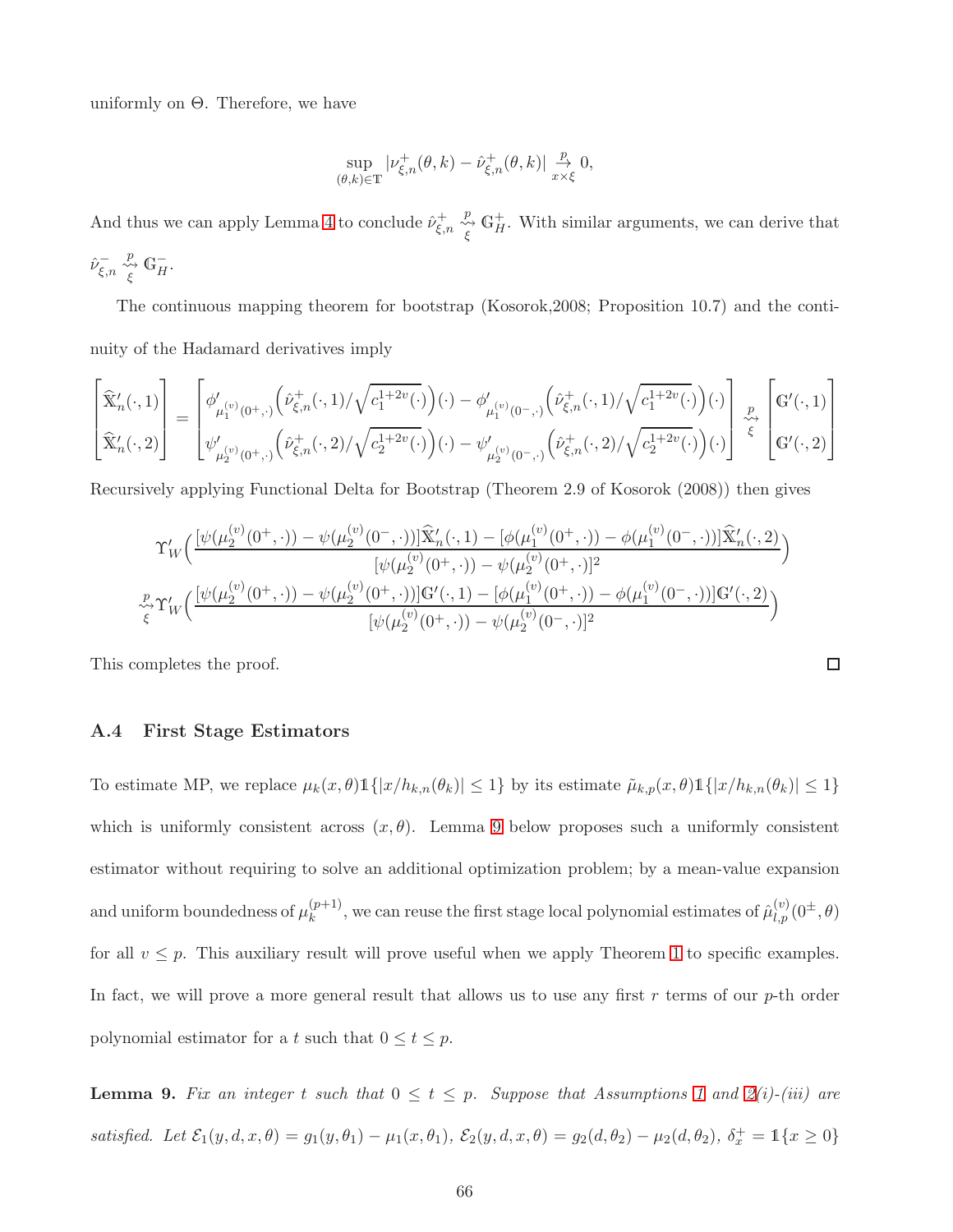and  $\delta_x^- = \mathbb{1}\{x \le 0\}$ . Define

$$
\tilde{\mu}_{1,t}(x,\theta_1) = r_t(x/h_{1,n}(\theta_1))'\hat{\alpha}_{1+,t}(\theta_1)\delta_x^+ + r_t(x/h_{1,n}(\theta_1))'\hat{\alpha}_{1-,t}(\theta_1)\delta_x^- \quad and
$$
  

$$
\tilde{\mu}_{2,t}(x,\theta_2) = r_t(x/h_{2,n}(\theta_2))'\hat{\alpha}_{2+,t}(\theta_2)\delta_x^+ + r_t(x/h_{2,n}(\theta_2))'\hat{\alpha}_{2-,t}(\theta_2)\delta_x^-
$$

Then we have

$$
\hat{\mathcal{E}}_1(y, d, x, \theta) = [g_1(y, \theta_1) - \tilde{\mu}_{1,t}(x, \theta_1)] \mathbb{1}\{|x/h_{1,n}(\theta_1)| \le 1\} \text{ and}
$$
  

$$
\hat{\mathcal{E}}_2(y, d, x, \theta) = [g_2(d, \theta_2) - \tilde{\mu}_{2,t}(x, \theta_2)] \mathbb{1}\{|x/h_{2,n}(\theta_2)| \le 1\}
$$

are uniformly consistent for  $\mathcal{E}_1(y, d, x, \theta) \mathbb{1}\{|x/h_{1,n}(\theta_1)| \leq 1\}$  and  $\mathcal{E}_2(y, d, x, \theta) \mathbb{1}\{|x/h_{2,n}(\theta_2)| \leq 1\}$  on  $[\underline{x}, \overline{x}] \times \mathscr{Y} \times \mathscr{D}$ , respectively.

Proof. We will show the 1+ part only, since the other parts can be shown similarly. Recall that  $\mathcal{E}_1(y, d, x, \theta) = g_1(y, \theta_1) - \mu_1(x, \theta_1)$ . If  $x > 0$ ,

$$
\mu_1(x,\theta_1)\mathbb{1}\{|x/h_{1,n}(\theta_1)| \le 1\} =
$$
\n
$$
\left(\mu_1(0^+,\theta_1) + \mu_1^{(1)}(0^+,\theta_1)x + \dots + \mu_1^{(t)}(0^+,\theta_1)\frac{x^t}{t!} + \mu_1^{(t+1)}(x_{ni}^*,\theta_1)\frac{x^{(t+1)}}{(t+1)!}\right)\mathbb{1}\{|x/c_1(\theta)h_n| \le 1\}.
$$

By Corollary [1,](#page-18-2)  $\hat{\mu}_{1,t}^{(v)}(0^{\pm}, \theta_1)$  is uniformly consistent for  $\mu_1^{(v)}$  $1^{(v)}(0^{\pm}, \theta_1), v = 0, 1, ..., t.$  Thus,

$$
[\hat{\mathcal{E}}_1(y, d, x, \theta) - \mathcal{E}_1(y, d, x, \theta)] \mathbb{1}\{|x/h_{1,n}(\theta)| \le 1\}
$$
  
\n
$$
= (\hat{\mu}_{1,t}(0^+, \theta_1) + \hat{\mu}_{1,t}^{(1)}(0^+, \theta_1)x + \dots + \hat{\mu}_{1,t}^{(t)}(0^+, \theta_1)\frac{x^t}{t!}) \mathbb{1}\{|x/h_{1,n}(\theta)| \le 1\} -
$$
  
\n
$$
(\mu_1(0^+, \theta_1) + \mu_1^{(1)}(0^+, \theta_1)x + \dots + \mu_1^{(t)}(0^+, \theta_1)\frac{x^t}{t!} + \mu_1^{(t+1)}(x^*, \theta_1)\frac{x^{(t+1)}}{(t+1)!}) \mathbb{1}\{|x/h_{1,n}(\theta_1)| \le 1\}
$$
  
\n
$$
= o_p^x(1) - \mu_1^{(t+1)}(x^*, \theta_1)\frac{x^{(t+1)}}{(t+1)!} \mathbb{1}\{|x| \le h_{1,n}(\theta)\} = o_p^x(1) + O(h_n),
$$

where the last equality is by Assumption [1\(](#page-13-0)iii) and by the uniform boundedness of  $\mu^{(t+1)}$  under  $\Box$ Assumption [1](#page-13-0) (ii)(a).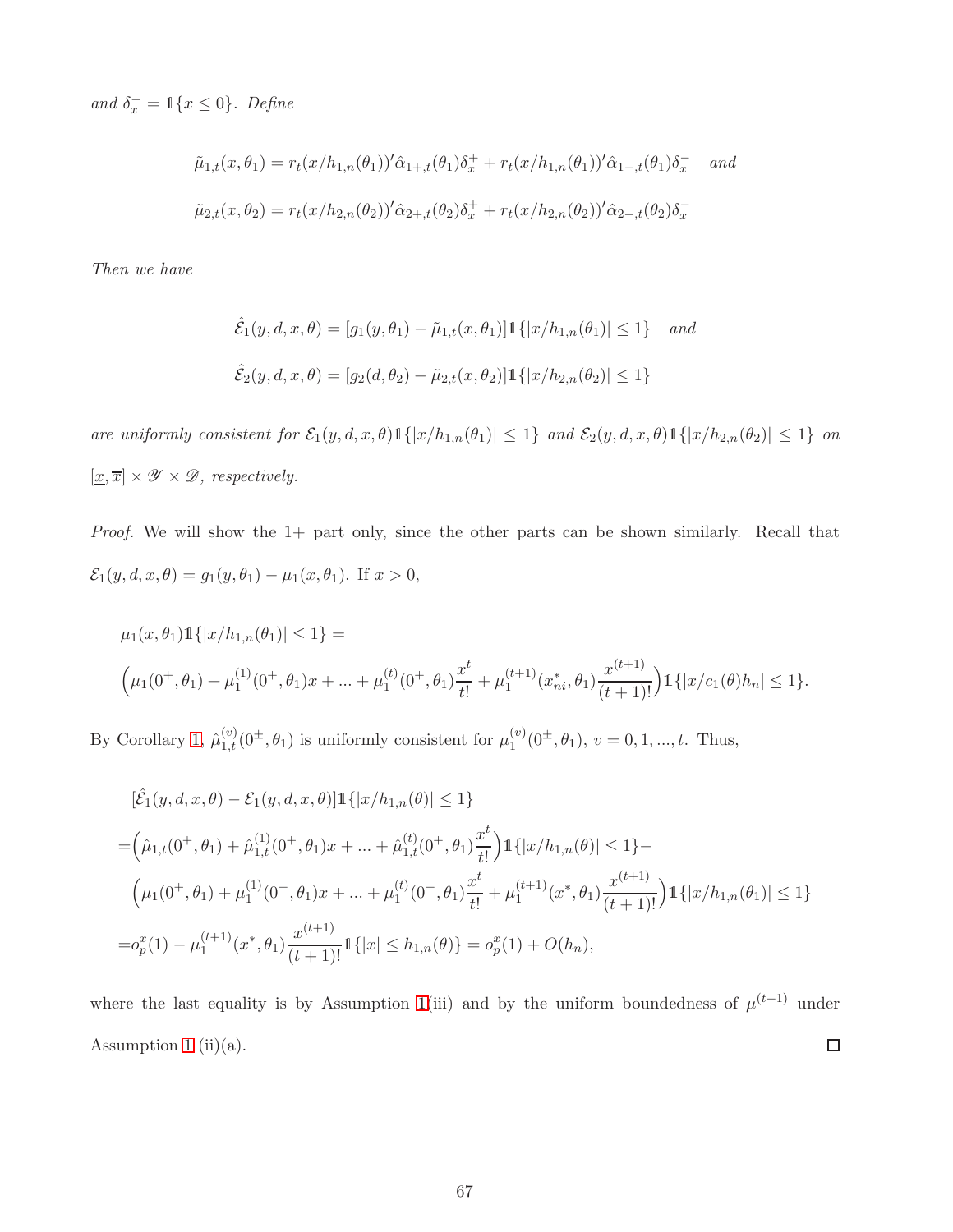# A.5 Auxiliary Lemmas for the Ten Examples

#### A.5.1 Lemmas Related to Asymptotic Equicontinuity

The following Lemma establish the relationship between convergence in probability in supremum norm and convergence in probability with respect to the semi-metric  $\rho$  induced by the limiting Gaussian process. We use this lemma in the corollary below to ensure that the asymptotically equicontinuous process,  $\hat{\nu}_{\xi,n}^{\pm}$ , evaluating  $\hat{Q}_{Y|X}(\cdot|0^{\pm})$  can nicely approximate this process evaluating  $Q_{Y|X}(\cdot|0^{\pm})$ .

<span id="page-67-0"></span>Lemma 10. Suppose that Assumption SQRD holds. Define

$$
\rho(\hat{Q}_{Y|X}(\theta''|0^{\pm}), Q_{Y|X}(\theta''|0^{\pm})) = \lim_{n \to \infty} \left( \sum_{i=1}^{n} E |f_{ni}(\hat{Q}_{Y|X}(\theta''|0^{\pm})) - f_{ni}(Q_{Y|X}(\theta''|0^{\pm}))|^2 \right)^{1/2},
$$

where

$$
f_{ni}(y) = \frac{e_0'(\Gamma_2^{\pm})^{-1} r_2(\frac{X_i}{h_n}) K(\frac{X_i}{h_n}) [\mathbb{1}\{Y_i \le y\} - F_{Y|X}(y|X_i)] \delta_i^{\pm}}{\sqrt{nh_n} f_X(0)}.
$$

Then,  $||\hat{Q}_{Y|X}(\cdot|0^{\pm}) - Q_{Y|X}(\cdot|0^{\pm})||_{[a,1-a]}$ p $\frac{p}{x}$  0 *implies* sup $_{\theta'' \in [a,1-a]}$   $\rho(\hat{Q}_{Y|X}(\theta' | 0^{\pm}), Q_{Y|X}(\theta'' | 0^{\pm})) \frac{p}{x}$  0.

Proof. We will show the claim for the + side only. The case of the − side can be similarly proved. Notice that by Law of Iterated Expectations and calculations under Assumption SQRD (i) (a), (i)  $(b)$ ,  $(iii)$ , and  $(iv)$ ,

$$
\rho^{2}(\hat{Q}_{Y|X}(\theta''|0^{+}), Q_{Y|X}(\theta''|0^{+}))
$$
\n
$$
= \lim_{n} \sum_{i=1}^{n} E[E[\left(\frac{e_{0}'(\Gamma_{2}^{+})^{-1}r_{2}(\frac{X_{i}}{h_{n}})K(\frac{X_{i}}{h_{n}})\delta_{i}^{+}}{\sqrt{nh_{n}}f_{X}(0)}\right]
$$
\n
$$
[\mathbb{1}\{Y_{i} \leq \hat{Q}_{Y|X}(\theta''|0^{+})\} - F_{Y|X}(\hat{Q}_{Y|X}(\theta''|0^{+})|X_{i}) - \mathbb{1}\{Y_{i} \leq Q_{Y|X}(\theta''|0^{+})\} + F_{Y|X}(Q_{Y|X}(\theta''|0^{+})|X_{i})]\right)^{2}|X_{i}]]
$$
\n
$$
= \lim_{n} E[\frac{e_{0}'(\Gamma_{2}^{+})^{-1}\Psi^{+}(\Gamma_{2}^{+})^{-1}e_{0}}{f_{X}(0)}E[(\mathbb{1}\{Y_{i} \leq \hat{Q}_{Y|X}(\theta''|0^{+})\} - F_{Y|X}(\hat{Q}_{Y|X}(\theta''|0^{+})|X_{i}) - \mathbb{1}\{Y_{i} \leq Q_{Y|X}(\theta''|0^{+})\} + F_{Y|X}(Q_{Y|X}(\theta''|0^{+})|X_{i}))]^{2}|X_{i}]]
$$

It then suffices to show that

$$
E[(\mathbb{1}\{Y_i \le \hat{Q}_{Y|X}(\theta''|0^+)\} - F_{Y|X}(\hat{Q}_{Y|X}(\theta''|0^+)|X_i) - \mathbb{1}\{Y_i \le Q_{Y|X}(\theta''|0^+)\} + F_{Y|X}(Q_{Y|X}(\theta''|0^+)|X_i))^2|X_i]
$$
  

$$
\xrightarrow[\frac{p}{x}]{\frac{p}{x}} 0
$$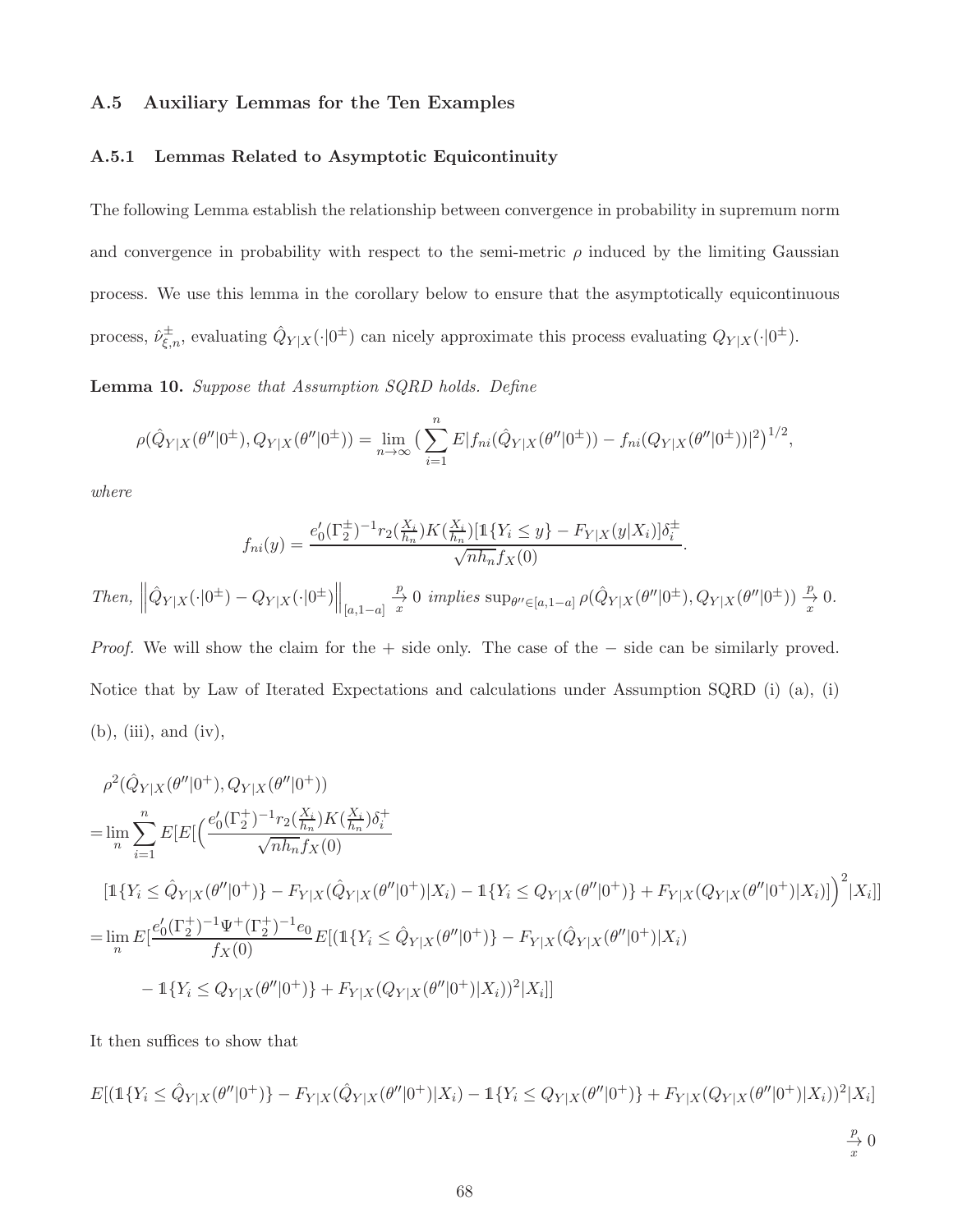uniformly in  $\theta''$ . We write

$$
(1\{Y_i \le \hat{Q}_{Y|X}(\theta''|0^+)\} - F_{Y|X}(\hat{Q}_{Y|X}(\theta''|0^+)\|X_i) - 1\{Y_i \le Q_{Y|X}(\theta''|0^+)\} + F_{Y|X}(Q_{Y|X}(\theta''|0^+)\|X_i))^2
$$
  
\n= 
$$
([1\{Y_i \le \hat{Q}_{Y|X}(\theta''|0^+)\} - 1\{Y_i \le Q_{Y|X}(\theta''|0^+)\}] - [F_{Y|X}(\hat{Q}_{Y|X}(\theta''|0^+)\|X_i) - F_{Y|X}(Q_{Y|X}(\theta''|0^+)\|X_i)])^2
$$
  
\n= 
$$
[1\{Y_i \le \hat{Q}_{Y|X}(\theta''|0^+)\} - 1\{Y_i \le Q_{Y|X}(\theta''|0^+)\}]^2 + [F_{Y|X}(\hat{Q}_{Y|X}(\theta''|0^+)\|X_i) - F_{Y|X}(Q_{Y|X}(\theta''|0^+)\|X_i)]^2
$$
  
\n- 
$$
2[1\{Y_i \le \hat{Q}_{Y|X}(\theta''|0^+)\} - 1\{Y_i \le Q_{Y|X}(\theta''|0^+)\}\] [F_{Y|X}(\hat{Q}_{Y|X}(\theta''|0^+)\|X_i) - F_{Y|X}(Q_{Y|X}(\theta''|0^+)\|X_i)]
$$
  
\n= 
$$
(1) + (2) - (3).
$$

The conditional expectation of part (1) is

$$
E[(1)|X_i] = F_{Y|X}(\hat{Q}_{Y|X}(\theta''|0^+)|X_i) + F_{Y|X}(Q_{Y|X}(\theta''|0^+)|X_i) - 2F_{Y|X}(\hat{Q}_{Y|X}(\theta''|0^+) \wedge Q_{Y|X}(\theta''|0^+)|X_i)
$$
  

$$
\xrightarrow[\text{at }]{\mathcal{P}} 0
$$

uniformly by the uniform consistency  $\left\| \hat{Q}_{Y|X}(\cdot|0^{\pm}) - Q_{Y|X}(\cdot|0^{\pm}) \right\|_{[a,1-a]}$ p $\frac{P}{x}$  0 and the continuous mapping theorem under Assumption SQRD (ii) (a). The uniform convergence in probability of other parts, (2) and (3), can be concluded similarly.  $\Box$ 

Similar results hold in the cases of Sharp FQRK, Fuzzy FQRK and Fuzzy FQRD as the following

Lemma 11. Suppose that Assumption SQRK or FQRK holds. Define

$$
\rho(\hat{Q}_{Y|X}(\theta''|0), Q_{Y|X}(\theta''|0)) = \lim_{n \to \infty} \left( \sum_{i=1}^n E |f_{ni}(\hat{Q}_{Y|X}(\theta''|0)) - f_{ni}(Q_{Y|X}(\theta''|0))|^2 \right)^{1/2},
$$

where

$$
f_{ni}(y) = \frac{e'_1(\Gamma_2^{\pm})^{-1} r_2(\frac{X_i}{h_n}) K(\frac{X_i}{h_n}) [\mathbb{1}\{Y_i \le y\} - F_{Y|X}(y|X_i)] \delta_i^{\pm}}{\sqrt{nh_n} f_X(0)}.
$$

Then,  $\left\|\hat{Q}_{Y|X}(\cdot|0) - Q_{Y|X}(\cdot|0)\right\|_{[a,1-a]} \stackrel{p}{\to} 0 \implies$  implies  $\sup_{\theta'' \in [a,1-a]} \rho(\hat{Q}_{Y|X}(\theta''|0), Q_{Y|X}(\theta''|0)) \stackrel{p}{\to} 0$ .

Lemma 12. Suppose that Assumption FQRD holds. Define

$$
\rho(\hat{Q}_{Y^d|C}(\theta''), Q_{Y^d|C}(\theta'')) = \lim_{n \to \infty} \left( \sum_{i=1}^n E |f_{ni}(\hat{Q}_{Y^d|C}(\theta''), d) - f_{ni}(Q_{Y^d|C}(\theta''), d) |^2 \right)^{1/2},
$$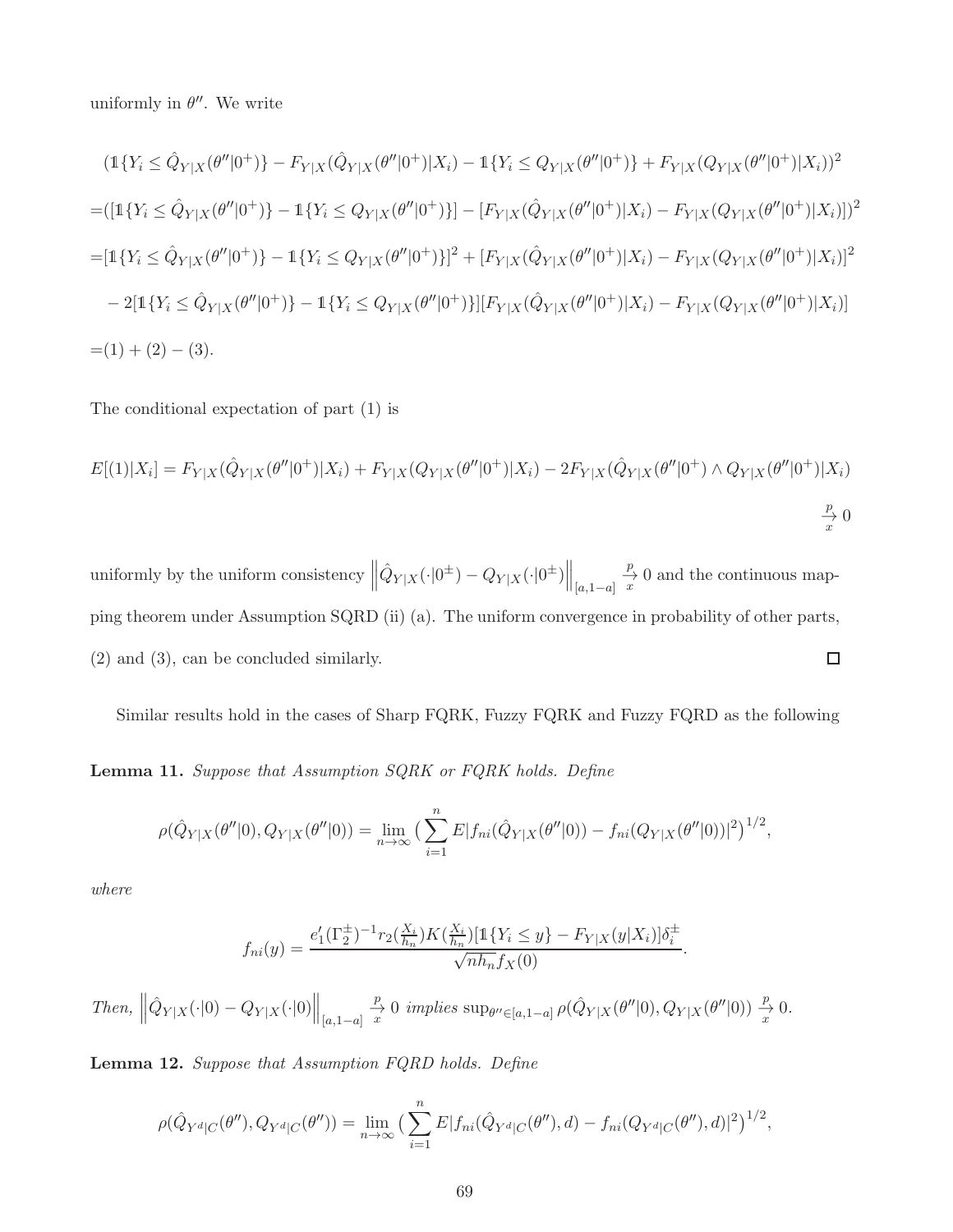where

$$
f_{ni}(y,d) = \frac{e'_1(\Gamma_2^{\pm})^{-1} r_2(\frac{X_i}{h_n}) K(\frac{X_i}{h_n}) [\mathbb{1}\{Y_i^* \le y, D_i^* = d\} - \mu_1(X_i, y, d)] \delta_i^{\pm}}{\sqrt{nh_n} f_X(0)}.
$$

 $\left. Then, \ \left\|\hat{Q}_{Y^d|C}(\theta'') - Q_{Y^d|C}(\theta'') \right\|_{[a,1-a] \times \{0,1\}} \xrightarrow{x} 0 \ implies \sup_{(\theta'',d) \in [a,1-a] \times \{0,1\}} \rho(\hat{Q}_{Y^d|C}(\theta''), Q_{Y^d|C}(\theta'')) \xrightarrow{x} 0 \right\}$ 0.

Since the proofs are mostly identical to Lemma [10,](#page-67-0) we omit them.

#### A.5.2 Lemmas for Uniform Consistency of Estimators for Conditional Densities

Recall that in Section [5.7,](#page-29-0) the existence of an uniform consistency estimator is assumed in Assumption [5.7](#page-29-0) (vi) An example of estimators  $\hat{f}_{Y|X}(y, 0^{\pm})$  that satisfy Assumption [5.7](#page-29-0) (vi) are

$$
\hat{f}_{Y|X}(y|0^{\pm}) = \frac{\frac{1}{na_n^2} \sum_{i=1}^n K(\frac{Y_i - y}{a_n}) K(\frac{X_i}{a_n}) \delta_i^{\pm}}{\frac{1}{na_n} \sum_{i=1}^n K(\frac{X_i}{a_n}) \delta_i^{\pm}} = \frac{\hat{g}_{YX}(y, 0^{\pm})}{\hat{g}_{X}(0^{\pm})}
$$

The following result gives the sufficient conditions for  $f_{Y|X}(y|0^{\pm})$  to satisfy Assumption [5.7](#page-29-0) (vi).

**Lemma 13.** Assuming Assumption [5.7.](#page-29-0) In addition, let  $f_{YX}$  be continuously differentiable on  $\mathscr{Y}_1 \times$  $[\underline{x}, 0)$ , and  $\mathscr{Y}_1 \times (0, \overline{x}]$  with bounded partial derivatives and assume kernel K be symmetric. Let  $a_n$ be such that  $a_n \to 0$ ,  $na_n \to \infty$ ,  $\frac{na_n^2}{\log a_n} \to \infty$ ,  $\frac{|\log a_n|}{\log \log a_n} \to \infty$ , and  $a_n^2 \leq ca_{2n}^2$  for some  $c > 0$ . then  $\hat{f}_{Y|X}(y|0^{\pm})$  such that  $\sup_{y \in \mathscr{Y}_1} |\hat{f}_{Y|X}(y|0^{\pm}) - f_{Y|X}(y|0^{\pm})| = o_p^x(1)$ .

*Proof.* We will show only for  $0^+$ . The other side follows similarly. Note the denominator  $\hat{g}_X(0^+)$  = 1  $\frac{1}{2}f_X(0^+) + o_p^x(1)$  and  $f_X(0)$  is bounded away from 0 under Assumption [1\(](#page-13-0)ii).

Thus, it suffices to show  $\sup_{y \in \mathscr{Y}_1} |\hat{g}_{YX}(y, 0^+) - \frac{1}{2}\rangle$  $\frac{1}{2}f_{YX}(y,0^+)| = o_p^x(1)$ . Note  $|\hat{g}_{YX}(y,0^+)-\frac{1}{2}\rangle$  $\frac{1}{2}f_{YX}(y,0^+)|\leq$  $|\hat{g}_{YX}(y,0^+) - E\hat{g}_{YX}(y,0^+)| + |E\hat{g}_{YX}(y,0^+) - \frac{1}{2}f_{YX}(y,0^+)|$ . To control the stochastic part, Theorem 2.3 of Giné and Guillou (2002) suggests that

$$
\sup_{y \in \mathcal{Y}_1} |\hat{g}_{YX}(y, 0^+) - E\hat{g}_{YX}(y, 0^+)| = O_{a.s.}^x(\sqrt{\frac{\log \frac{1}{a_n}}{na_n^2}}).
$$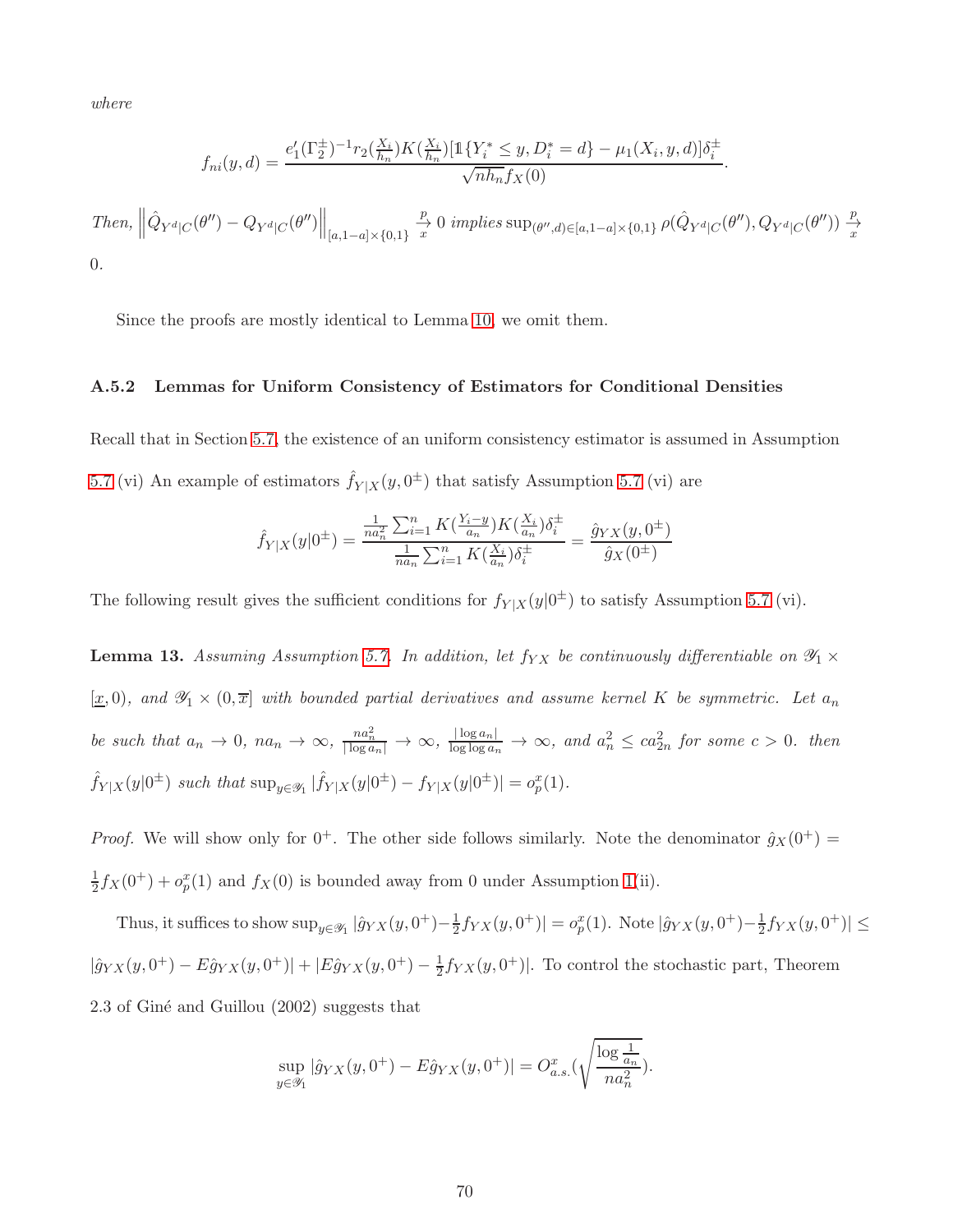For the deterministic part, under the smoothness assumptions made on  $f_{YX}$ , a mean value expansion gives

$$
E[\hat{g}_{YX}(y,0^+)]
$$
  
= 
$$
\int_{\mathbb{R}} \int_{\mathbb{R}_+} K(u)K(v)(f_{YX}(y,0^+) + \frac{\partial}{\partial y} f_{YX}(y^*,x^*)ua_n + \frac{\partial}{\partial x} f_{YX}(y^*,x^*)va_n)dudv
$$
  
= 
$$
\frac{1}{2} f_{YX}(y,0^+) + O(a_n)
$$

uniformly on  $\mathscr{Y}_1$ , where  $(y^*, x^*)$  is a linear combination of  $(y, 0)$  and  $(y + uh_n, vh_n)$ . This concludes  $\Box$ the proof.

In Section [5.8,](#page-31-0) we assumed the existence of an estimator that satisfies Assumption [5.8.](#page-31-1) Define

$$
\hat{f}_{Y|X}(y|0) = \frac{\frac{1}{na_n^2} \sum_{i=1}^n K(\frac{Y_i - y}{a_n}) K(\frac{X_i}{a_n})}{\frac{1}{na_n} \sum_{i=1}^n K(\frac{X_i}{a_n})} = \frac{\hat{f}_{YX}(y,0)}{\hat{f}_{X}(0)}
$$

The following lemma provides such estimator.

**Lemma 14.** Assume Assumption  $SQRK$  (i) (a), (i) (b), and (ii) (b) hold. In addition, if the joint density  $f_{YX}(y, x)$  is twice continuously differentiable on  $\mathscr{Y}_2 \times [\underline{x}, \overline{x}]$  with bounded partial derivatives for some open set  $\mathscr{Y}_2$  such that  $\mathscr{Y}_1 \subset \mathscr{Y}_2 \subset \mathscr{Y}$ . Let K be a bounded kernel function such that  ${x \mapsto K(x - x'/a) : a > 0, x' \in \mathbb{R}}$  forms a VC type class (e.g. Epanechnikov) and  $\int_{\mathbb{R}} uK(u)du = 0$ ,  $\int_{\mathbb{R}} u^2 K^2(u) du < 0$ . The bandwidth  $a_n \to 0$  satisfies  $\frac{na_n^2}{|\log a_n|} \to \infty$ ,  $\frac{|\log a_n|}{\log \log a_n} \to \infty$ , and  $a_n^2 \leq ca_{2n}^2$  for some  $c > 0$ ,  $\frac{h_n^3 \log \frac{1}{a_n}}{a_n^2} \to 0$  and  $nh_n^3 a_n^4 \to 0$ . Then,  $\sup_{y \in \mathscr{Y}_1} \sqrt{nh_n^3} |\hat{f}_{Y|X}(y|0) - f_{Y|X}(y|0)| \frac{p}{x}$  $\frac{P}{x}$  0. Thus, Assumption SQRK (vi) is satisfied.

We remark that the condition  $\frac{h_n^3 \log \frac{1}{a_n}}{a_n^2} \to 0$  is easily satisfied by the bandwidth selectors  $h_{1,n}^{MSE} \propto$  $n^{-1/5}$  and  $h_{1,n}^{ROT} \propto n^{-1/4}$  proposed in Section [B](#page-79-0) along with a Silverman's rule of thumb  $a_n \propto n^{-1/6}$ .

*Proof.* First note that the denominator is essentially  $f_X(0) + o_p(x)$  and  $f_X(0) > C > 0$ . It then suffices to show that the numerator  $\hat{f}_{YX}(y,0)$  satisfies  $\sup_{y\in\mathscr{Y}_1} \sqrt{nh_n} |\hat{f}_{YX}(y,0) - f_{YX}(y,0)| = o_p^x(1)$ . Write  $|\hat{f}_{YX}(y,0) - f_{YX}(y,0)| \leq |\hat{f}_{YX}(y,0) - E\hat{f}_{YX}(y,0)| + |E\hat{f}_{YX}(y,0) - f_{YX}(y,0)|$ . To control the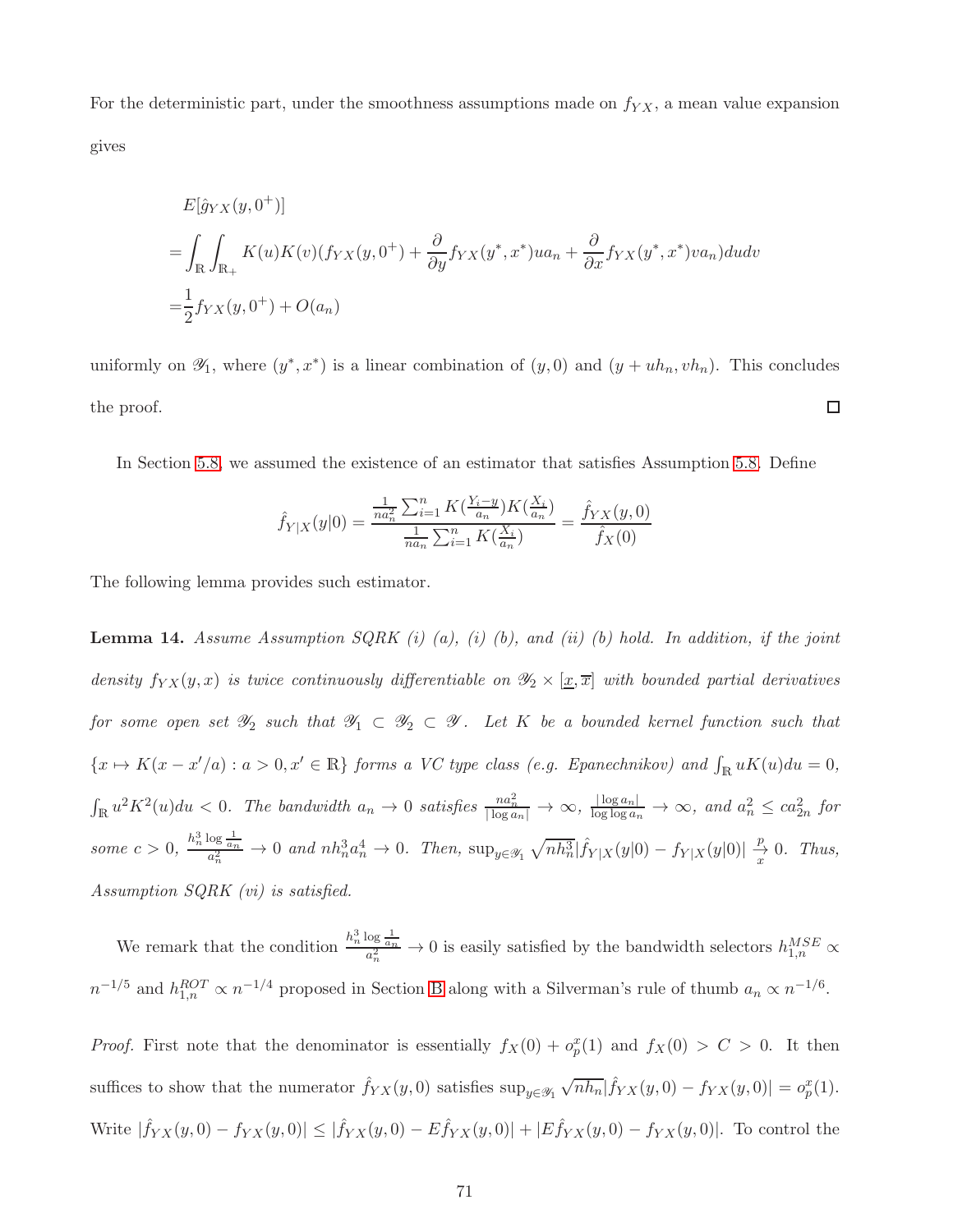stochastic part, Theorem 2.3 of Giné and Guillou (2002) suggests that

$$
\sup_{y\in\mathscr{Y}_1}|\widehat{f}_{YX}(y,0)-E\widehat{f}_{YX}(y,0)|=O_{a.s.}^x(\sqrt{\frac{\log\frac{1}{a_n}}{na_n^2}}).
$$

For the deterministic part, a mean value expansion gives

$$
E[\hat{f}_{YX}(y,0)]
$$
  
= 
$$
\int_{\mathbb{R}} \int_{\mathbb{R}} K(u)K(v)(f_{YX}(y,0) + \frac{\partial}{\partial y}f_{YX}(y,0)ua_n + \frac{\partial}{\partial x}f_{YX}(y,0)va_n
$$
  
+ 
$$
\frac{\partial}{\partial y} \frac{\partial}{\partial y}f_{YX}(y^*,x^*)uva_n^2 + \frac{1}{2} \frac{\partial^2}{\partial y^2}f_{YX}(y^*,x^*)u^2a_n^2 + \frac{1}{2} \frac{\partial^2}{\partial x^2}f_{YX}(y^*,x^*)v^2a_n^2)dudv
$$
  
= 
$$
f_{YX}(y,0) + O(a_n^2)
$$

uniformly on  $\mathscr{Y}_1$ , where  $(y^*, x^*)$  is a linear combination of  $(y, 0)$  and  $(y+uh_n, vh_n)$ . Thus, the conclusion follows from  $\frac{\log \frac{1}{a_n} h_n^3}{a^2}$  $\frac{\overline{a_n}^{n_n}}{a_n^2} \to 0$  and  $nh_n^3 a_n^4 \to 0$ .  $\Box$ 

In Section [5.9,](#page-34-0) the densities in the denominator can be estimated in the following manner. Define

$$
\hat{f}_{Y^d|C}(y) = \frac{\hat{f}_{Y|XD}(y|0^+, d)\hat{\mu}_{2,2}(0^+, d) - \hat{f}_{Y|XD}(y|0^-, d)\hat{\mu}_{2,2}(0^-, d)}{\hat{\mu}_{2,2}(0^+, d) - \hat{\mu}_{2,2}(0^-, d)},
$$
\nwhere 
$$
\hat{f}_{Y|XD}(y|0^{\pm}, 1) = \frac{\frac{1}{n a_n^2} \sum_{i=1}^n K(\frac{X_i}{a_n}) K(\frac{Y_i - y}{a_n}) D_i \delta_i^{\pm}}{\frac{1}{n a_n} \sum_{i=1}^n K(\frac{X_i}{a_n}) D_i \delta_i^{\pm}}, \ \hat{f}_{Y|XD}(y|0^{\pm}, 0) = \frac{\frac{1}{n a_n^2} \sum_{i=1}^n K(\frac{X_i}{a_n}) K(\frac{Y_i - y}{a_n}) (1 - D_i) \delta_i^{\pm}}{\frac{1}{n a_n} \sum_{i=1}^n K(\frac{X_i}{a_n}) (1 - D_i) \delta_i^{\pm}},
$$

with bandwidths  $a_n$ . The following lemma shows uniform consistency of these estimators.

**Lemma 15.** Suppose that Assumption FQRD holds, in addition, for each  $d = 0, 1$ , let  $f_{YX|D}(\cdot, \cdot | d)$  be continuously differentiable on  $\mathscr{Y}_1 \times [\underline{x}, 0)$ , and  $\mathscr{Y}_1 \times (0, \overline{x}]$  with bounded partial derivatives and assume kernel K be symmetric. Let  $a_n$  be such that  $a_n \to 0$ ,  $na_n \to \infty$ ,  $\frac{na_n^2}{|\log a_n|} \to \infty$ ,  $\frac{|\log a_n|}{\log \log a_n} \to \infty$ , and  $a_n^2 \leq ca_{2n}^2$  for some  $c > 0$ . Then,  $\sup_{y \in \mathcal{Y}} |\hat{f}_{Y^0|C}(y) - f_{Y^0|C}(y)| = o_p^x(1)$  and  $\sup_{y \in \mathcal{Y}} |\hat{f}_{Y^1|C}(y) - f_{Y^0|C}(y)|$  $f_{Y^1|C}(y)| = o_p^x(1)$ .

Proof. Note that

$$
f_{Y^1|C}(y) = \frac{\partial}{\partial y} F_{Y^1|C}(y) = \frac{\frac{\partial}{\partial y} \mu_1(0^+, (y, 1)) - \frac{\partial}{\partial y} \mu_1(0^-, (y, 1))}{\mu_2(0^+, 1) - \mu_2(0^-, 1)}
$$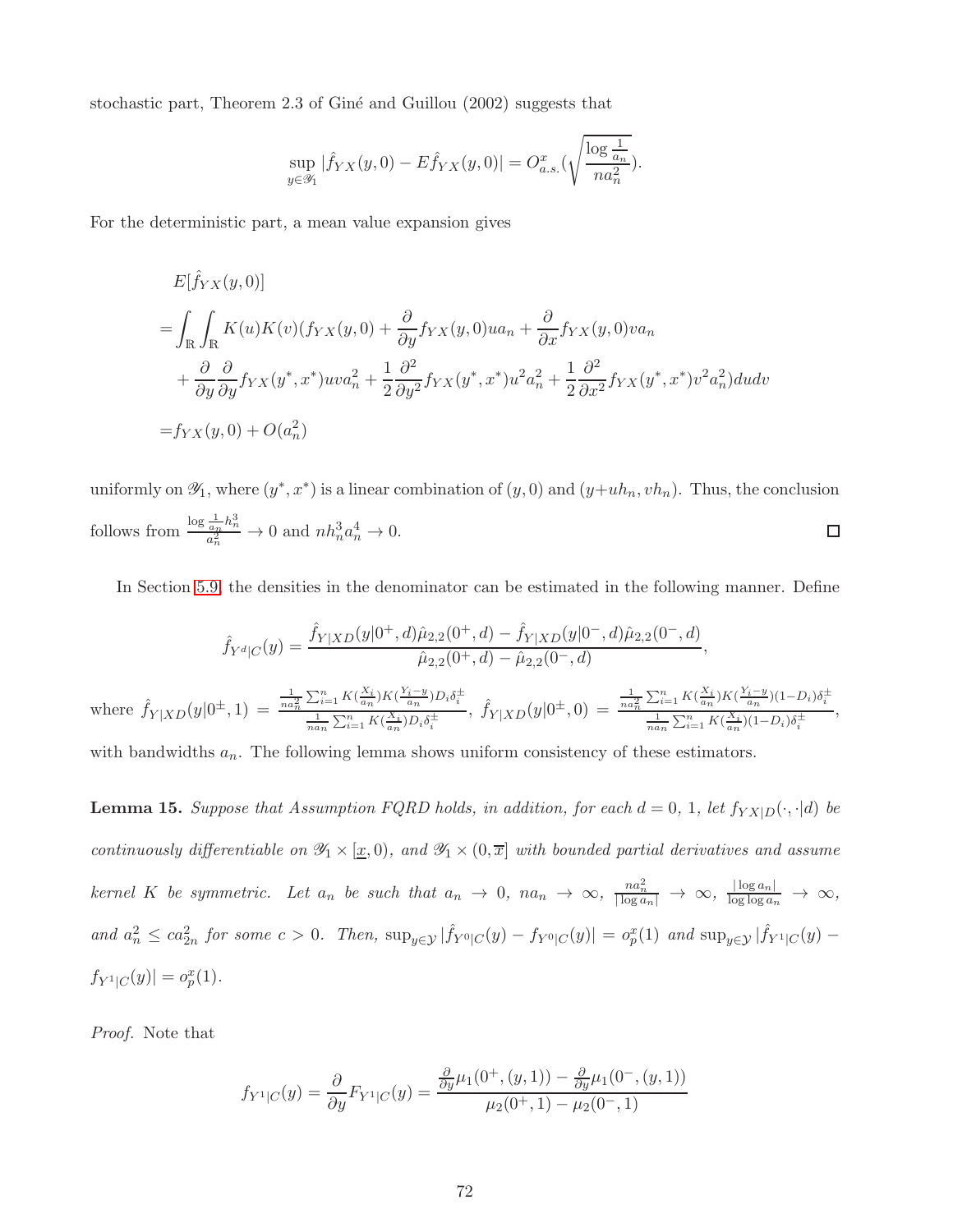The numerator can be estimated consistently with the local quadratic regression defined above. For the denominator, we have

$$
\frac{\partial}{\partial y}\mu_1(0^+, (y, 1)) = \frac{\partial}{\partial y}E[\mathbb{1}\{Y_i \le y\}\mathbb{1}\{D_i = 1\}|X_i = 0^+\]
$$
  
\n
$$
= \frac{\partial}{\partial y}\Big(E[\mathbb{1}\{Y_i \le y\}|X_i = 0^+, D_i = 1]\mathbb{P}^x(D_i = 1|X_i = 0^+) + 0\Big)
$$
  
\n
$$
= \frac{\partial}{\partial y}F_{Y^1|XD}(y|0^+, 1)\mu_2(0^+, 1)
$$
  
\n
$$
= f_{Y^1|XD}(y|0^+, 1)\mu_2(0^+, 1)
$$

Uniform consistency of  $\hat{f}_{Y^1|X,D}(y|0^{\pm}, 1)$  can be shown by applying Theorem 2.3 of Giné and Guillou (2002), as in Lemma [13.](#page-69-0) Also  $\hat{\mu}_{2,p}(0^{\pm})$  is uniformly consistent by Corollary [1.](#page-18-0) Corresponding result for  $\hat{f}_{Y^0|C}(y)$  can be shown similarly.  $\Box$ 

# A.5.3 Proof of Lemma [2](#page-32-0)

Proof. The Hadamard differentiability of the left-inverse operator and a mean value expansion give

$$
\frac{\partial}{\partial x} Q_{Y|X}(\theta''|0^+) = \lim_{\delta \downarrow 0} \frac{Q_{Y|X}(\theta''|\delta) - Q_{Y|X}(\theta''|0^+)}{\delta}
$$
\n
$$
= \lim_{\delta \downarrow 0} \frac{\Phi(F_{Y|X}(\cdot|\delta))(\theta'') - \Phi(F_{Y|X}(\cdot|0^+))(\theta'')}{\delta}
$$
\n
$$
= \lim_{\delta \downarrow 0} \frac{\Phi((F_{Y|X}(\cdot|0^+) + \delta \frac{\partial}{\partial x} F_{Y|X}(\cdot|x^*))(\theta'') - \Phi(F_{Y|X}(\cdot|0^+))(\theta'')}{\delta}
$$
\n
$$
= \Phi'_{F_{Y|X}(\cdot|0)} \left(\frac{\partial}{\partial x} F_{Y|X}(\cdot|0^+)\right)(\theta'')
$$
\n
$$
= -\frac{F_{Y|X}^{(1)}(Q_{Y|X}(\theta''|0)|0^+)}{f_{Y|X}(Q_{Y|X}(\theta''|0)|0)}
$$
\n
$$
= \phi(F_{Y|X}^{(1)}(\cdot|0^+))(\theta'')
$$

by the definition of Hadamard Derivative and then Lemma 3.9.23 (i) of van der Vaart and Wellner (1996).  $\Box$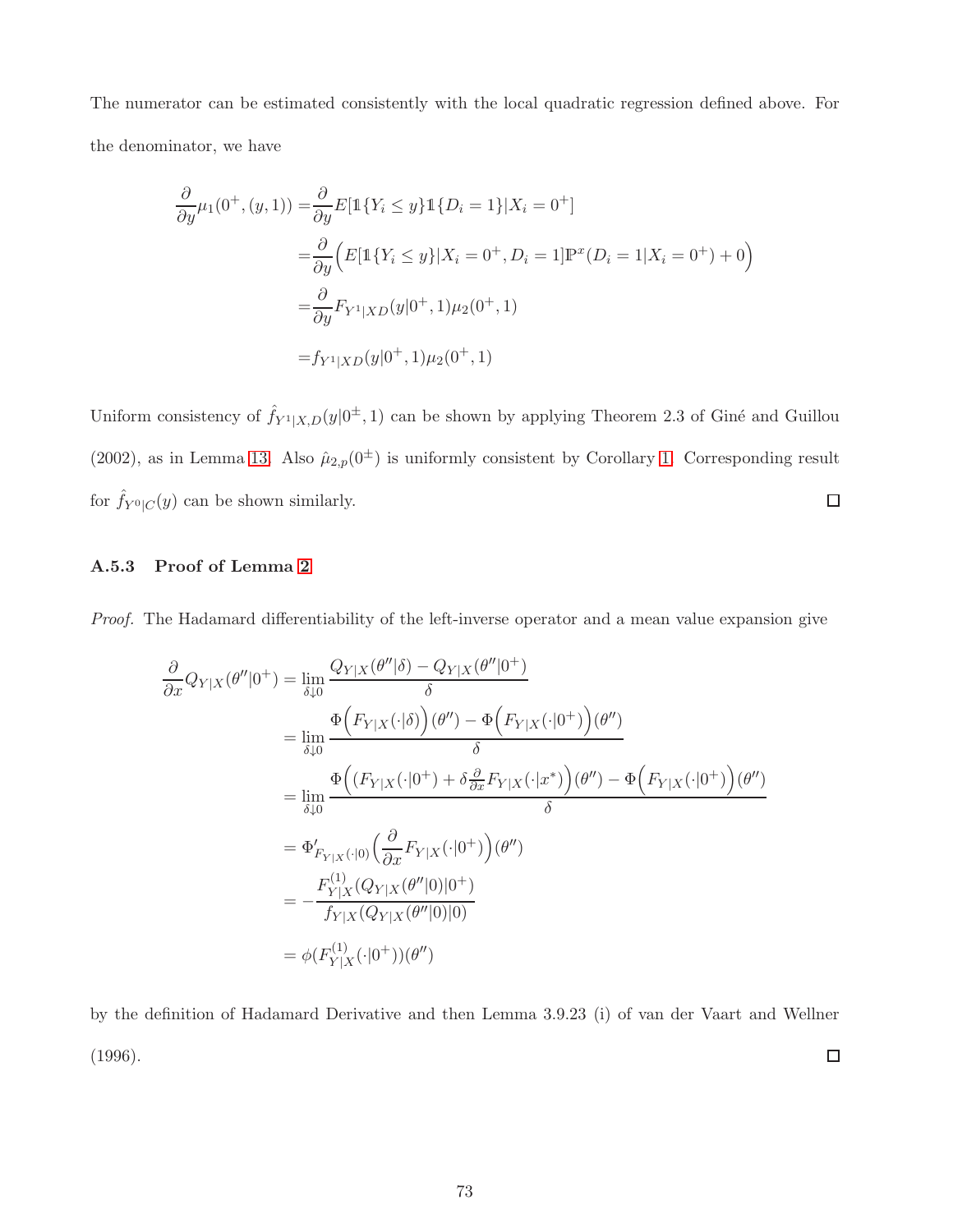## A.5.4 Proof of Lemma [3](#page-35-0)

*Proof.* Write  $\Phi(F_{Y^d|C})(\theta'') := \inf\{y \in \mathcal{Y}_1 : F_{Y^d|C}(y) \ge \theta''\}$  for  $\theta'' \in [a, 1-a]$ . The weak convergence of  $\nu_n^{\pm}$  from Theorem [1](#page-16-0) (i), Lemma 3.9.23 (i) of van der Vaart and Wellner (1996), and the functional delta method yield

$$
\sqrt{nh_{n}}[\hat{Q}_{Y^{d}|C}(\cdot)-Q_{Y^{d}|C}(\cdot)]=\sqrt{nh_{n}}[\Phi(\hat{F}_{Y^{d}|C})(\cdot)-\Phi(F_{Y^{d}|C})(\cdot)]=O_{p}^{x}(1)
$$

The result follows from Assumption FQRD (vi) and Slutsky's lemma.

 $\Box$ 

# A.6 Proofs of Corollaries for the Ten Examples

We use G and  $G_{\pm}$  to denote generic zero mean Gaussian processes that appear in some intermediate steps in the proofs without having to specify their covariance structure. They differ across different examples, but are fixed within each one.

#### A.6.1 Proof of Corollary [3](#page-19-0)

Proof. It suffices to show that Assumption SMRD implies Assumptions [1,](#page-13-0) [2,](#page-15-0) and [3.](#page-16-1) Most of these implications are direct. For Assumption [1](#page-13-0) (ii)(a), note that  $\{\mu_1(x, 0) : [\underline{x}, \overline{x}] \mapsto \mathbb{R}\}\)$  is a singleton, and therefore forms a VC type class with its sole element serving as an envelope, which is integrable by  $\Box$ Assumption SMRD (ii)(a). Assumption [3](#page-16-1) follows from Lemma [9.](#page-65-0)

#### A.6.2 Proof of Corollary [5](#page-22-0)

*Proof.* To check the Assumptions required by Theorem [1,](#page-16-0) for Assumption  $1(ii)(a)$ , notice that  $\{\mu_2(x, 0) : [\underline{x}, \overline{x}] \mapsto \mathbb{R}\}\$ is a singleton, and therefore forms a VC type class with envelope 1. Assumption [3](#page-16-1) follows from Lemma [9.](#page-65-0) Other conditions can be checked as before. Applying Theorem [1](#page-16-0) gives

$$
\frac{(\mu_2(0^+,0) - \mu_2(0^-,0))\widehat{X}'_n(0,1) - (\mu_1(0^+,0) - \mu_1(0^-,0))\widehat{X}'_n(0,2)}{(\mu_2(0^+,0) - \mu_2(0^-,0))^2} \rightsquigarrow N(0,\sigma_{FMRD}^2)
$$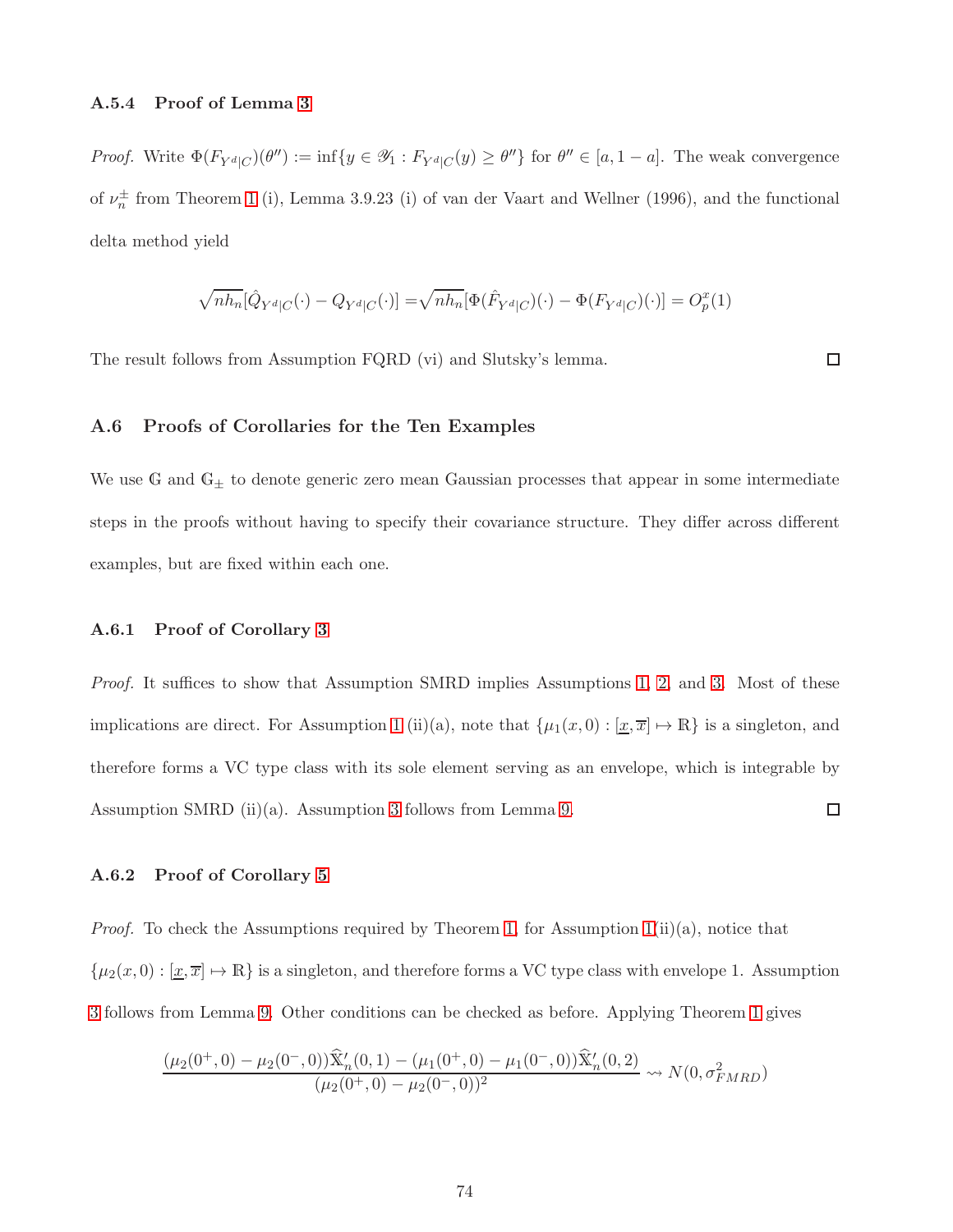with probability approaching to one. According to Lemma [4,](#page-57-0) it remains to show

$$
\frac{(\mu_2(0^+,0) - \mu_2(0^-,0))\widehat{\mathbf{X}}'_n(0,1) - (\mu_1(0^+,0) - \mu_1(0^-,0))\widehat{\mathbf{X}}'_n(0,2)}{(\mu_2(0^+,0) - \mu_2(0^-,0))^2} - \frac{(\widehat{\mu}_{2,2}(0^+,0) - \widehat{\mu}_{2,2}(0^-,0))\widehat{\mathbf{X}}'_n(0,1) - (\widehat{\mu}_{1,2}(0^+,0) - \widehat{\mu}_1(0^-,0))\widehat{\mathbf{X}}'_n(0,2)}{(\widehat{\mu}_{2,2}(0^+,0) - \widehat{\mu}_{2,2}(0^-,0))^2} = o_p^{x \times \xi}(1).
$$

This is the case due to the uniform consistency of  $\hat{\mu}_{1,2}(0^{\pm},0)$ ,  $\hat{\mu}_{2,2}(0^{\pm},0)$  that follows from Corollary [1,](#page-18-0) the independence between data and  $\xi_i$  under Assumption FMRD (vi), and the fact that  $|\mu_2(0^+, 0) - \mu_1(0^+, 0)|$  $\Box$  $\mu_2(0^-,0)$  > 0 under Assumption FMRD (ii) (d).

## A.6.3 Proof of Corollary [7](#page-26-0)

Proof. It is direct to show that Assumption GFMRD and Lemma [9](#page-65-0) together imply the three assump-tions required by Theorem [1.](#page-16-0) Note for  $k = 1, 2, \{\mu_k(\cdot, \theta) : [\underline{x}, \overline{x}] \mapsto \mathbb{R} : \theta \in \{1, ..., K\}\}\)$  has finite elements and therefore is of VC-subgraph class with envelope max  $\theta \in \{1, ..., K\}$  $\mu_k(x, \theta)$  and Assumption [1](#page-13-0)  $(ii)(a)$  is satisfied. The theorem then gives

$$
\frac{(\mu_2(0^+,\cdot)-\mu_2(0^-,\cdot))\widehat{X}'_n(\cdot,1)-(\mu_1(0^+,\cdot)-\mu_1(0^-,\cdot))\widehat{X}'_n(\cdot,2)}{(\mu_2(0^+,\cdot)-\mu_2(0^-,\cdot))^2} \rightsquigarrow N(0,\Sigma_{GFMRD})
$$

with probability approaching to one. Lemmas [4](#page-57-0) and [9](#page-65-0) then give the desired result.

#### $\Box$

 $\Box$ 

#### A.6.4 Proof of Corollary [8](#page-28-0)

Proof. We check that Assumption SCRD implies the assumptions required by Theorem [1.](#page-16-0) Most are di-rect, and we only need to check the following three points. For Assumption [1](#page-13-0) (ii) (a),  $\{x \mapsto F_{Y|X}(\theta''|x) :$  $\theta'' \in \mathscr{Y}_1$  and  $\{y' \mapsto \mathbb{1}\{y' \leq \theta''\} : \theta'' \in \mathscr{Y}_1\}$  are increasing stochastic processes bounded by one, and they are of VC-subgraph classes according to Lemma 9.10 of Kosorok (2008), and thus of VC type. For Assumption [1](#page-13-0) (ii)(c), note that  $E[(1\{Y_i \le y_1\} - F_{Y|X}(y_1|X_i)) (1\{Y_i \le y_2\} - F_{Y|X}(y_2|X_i)) | X_i] =$  $F_{Y|X}(y_1 \wedge y_2|X_i) - F_{Y|X}(y_1|X_i)F_{Y|X}(y_2|X_i)$  and thus it follows from Assumption SCRD (ii). Assump-tion [1](#page-13-0) (ii) (d) is implied by the right continuity of  $y' \mapsto \mathbb{1}{y \le y'}$ .

Assumption [3](#page-16-1) is implied by Lemma [9.](#page-65-0) The result then follows from Theorem [1.](#page-16-0)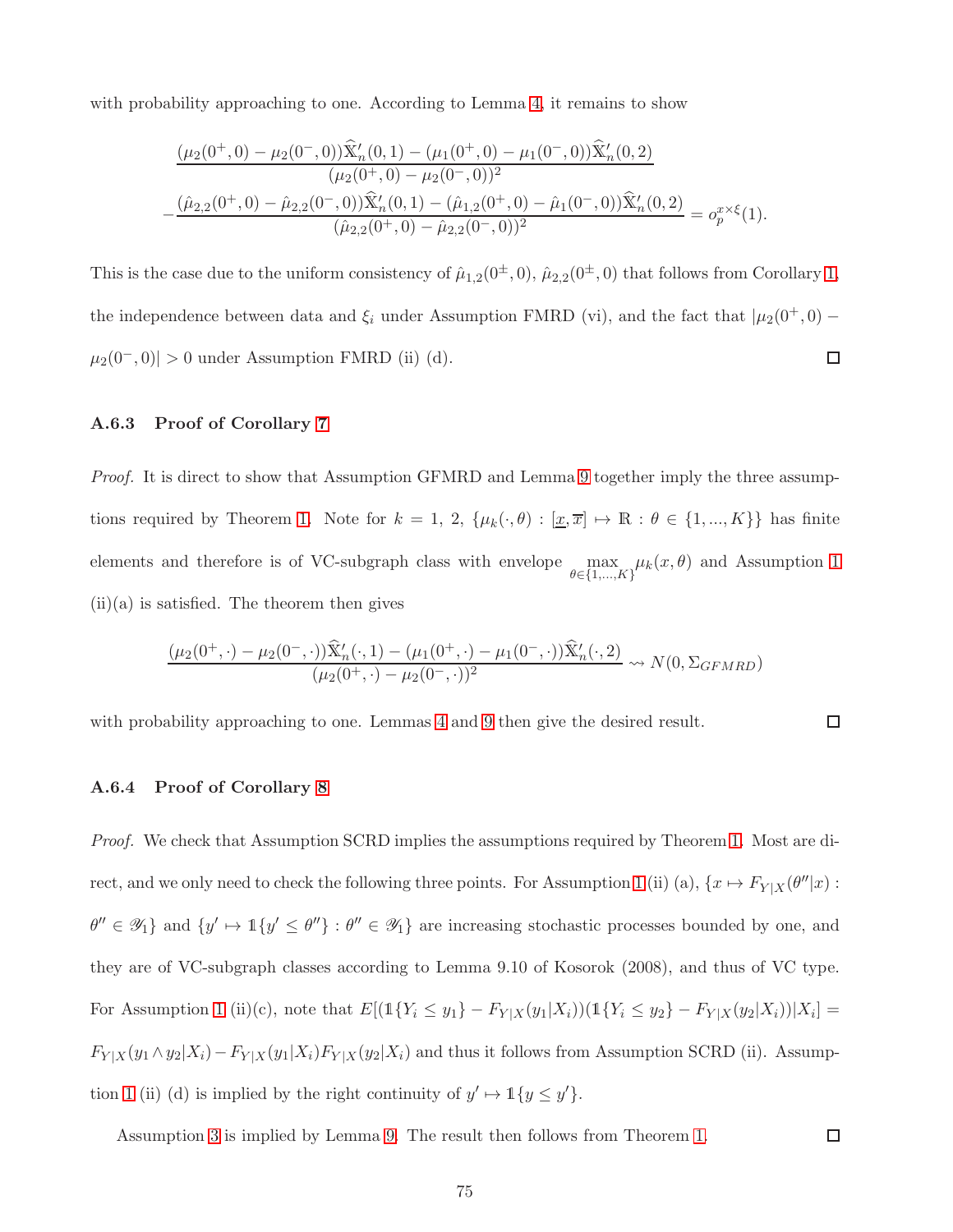## A.6.5 Proof of Corollary [9](#page-30-0)

Proof. We need to check that Assumption SQRD implies all the three Assumptions required by The-orem [1.](#page-16-0) The only non-trivial ones are Assumptions [1](#page-13-0) (ii) (a), (d) [2](#page-15-0) (i), and [3.](#page-16-1) For Assumptions 1 (ii) (a) and [3](#page-16-1) (i), note that  $\{y' \mapsto \mathbb{1}\{y' \leq y\} : y \in \mathscr{Y}_1\}$  and  $\{x \mapsto F_{Y|X}(y|x) : y \in \mathscr{Y}_1\}$  are collections of increasing stochastic processes, and Lemma 9.10 of Kosorok (2008) suggests that they are of VC-class and thus VC type with envelope one. Assumption [1](#page-13-0) (ii) (d) is implied by the right continuity of  $y' \mapsto \mathbb{1}{y \le y'}$ . Assumption [2](#page-15-0) (i) follows from Lemma 3.9.23 (i) of van der Vaart and Wellner (1996) and Assumption [5.7](#page-29-0) (ii). Assumption  $3(b)$  is implied by Lemma [9.](#page-65-0)

By Theorem [1](#page-16-0) (i), we have  $\sqrt{nh_n}[\hat{\tau}_{SQRD}(\cdot) - \tau_{SQRD}(\cdot)] \rightsquigarrow \mathbb{G}'_{SQRD}$ , where

$$
\begin{aligned} \mathbb{G}_{SQRD}^{\prime}(\cdot)=&\phi_{F_{Y|X}(\cdot|0^{+})}^{\prime}\Big(\mathbb{G}_{H+}\Big)(\cdot)-\phi_{F_{Y|X}(\cdot|0^{-})}^{\prime}\Big(\mathbb{G}_{H-}\Big)(\cdot)\\ =&-\frac{\mathbb{G}_{H+}(Q_{Y|X}(\cdot|0^{+}))}{f_{Y|X}(Q_{Y|X}(\cdot|0^{+})|0^{+})}+\frac{\mathbb{G}_{H-}(Q_{Y|X}(\cdot|0^{-}))}{f_{Y|X}(Q_{Y|X}(\cdot|0^{-})|0^{-})}. \end{aligned}
$$

Also, by Theorem [1](#page-16-0) (ii),  $\phi'_{F_{Y|X}(\cdot|0^+)}(\hat{\nu}_{\xi,n}^+) - \phi'_{F_{Y|X}(\cdot|0^-)}(\hat{\nu}_{\xi,n}^-) \stackrel{p}{\underset{\xi}{\leadsto}} \mathbb{G}'_{SQRD}$ , where

$$
\phi'_{F_{Y|X}(\cdot|0^{\pm})}(\hat{\nu}_{\xi,n}^{\pm})(\theta'') = -\frac{\hat{\nu}_{\xi,n}^{\pm}(Q_{Y|X}(\theta''|0^{\pm}))}{f_{Y|X}(Q_{Y|X}(\theta''|0^{\pm})|0^{\pm})}.
$$

In the EMP, we replace  $f_{Y|X}(\cdot|0^{\pm}), Q_{Y|X}(\cdot|0^{\pm})$  by their uniformly consistent estimators  $\hat{f}_{Y|X}(\cdot|0^{\pm}),$  $\hat{Q}_{Y|X}(\cdot|0^{\pm})$ , where the uniform consistency of the former follows from Assumption [5.7](#page-29-0) (vi) (see Lemma [10\)](#page-67-0) and the uniform consistency of the latter follows from Corollary [2.](#page-18-1)

By Lemma [4,](#page-57-0) it suffices to show that  $\sup_{\theta'' \in [a, 1-a]}$   $\left(\widehat{\phi}'_{F_{Y|X}(\cdot|0^+)}(\widehat{\nu}^+_{\xi,n})(\theta'') - \widehat{\phi}'_{F_{Y|X}(\cdot|0^-)}(\widehat{\nu}^-_{\xi,n})(\theta'')\right)$ −  $\Big(\phi'^{\textbf{F}}_{Y|X}(\cdot|0^+)}(\hat{\nu}_{\xi,n}^+)(\theta'')-\phi'^{\textbf{F}}_{Y|X}(\cdot|0^-)}(\hat{\nu}_{\xi,n}^-)(\theta'')\Big)\Big|$ p $\frac{P}{x \times \xi}$  0. We first show

$$
\begin{split} &\left\|\widehat{\phi}'_{F_{Y|X}(\cdot|0^{+})}(\widehat{\nu}^+_{\xi,n}(\hat{Q}_{Y|X}(\cdot|0^{+})))-\phi'_{F_{Y|X}(\cdot|0^{+})}(\widehat{\nu}^+_{\xi,n}(\hat{Q}_{Y|X}(\cdot|0^{+})))\right\|_{[a,1-a]}\\ =&\left\|-\frac{\widehat{\nu}^+_{\xi,n}(\hat{Q}_{Y|X}(\cdot|0^{+}))}{\widehat{f}_{Y|X}(\hat{Q}_{Y|X}(\cdot|0^{+})|0^{+})}+\frac{\widehat{\nu}^+_{\xi,n}(Q_{Y|X}(\cdot|0^{+}))}{f_{Y|X}(Q_{Y|X}(\cdot|0^{+})|0^{+})}\right\|_{[a,1-a]}\overset{p}{\underset{x\times\xi}{\longrightarrow}}0. \end{split}
$$

Lemma [10](#page-67-0) and Corollary [2](#page-18-1) along with the asymptotic equicontinuity of  $\hat{\nu}_{\xi,n}^+$  implied by its weak conver-gence in Theorem [1](#page-16-0) (i) suggest that  $\hat{\nu}_{\xi,n}^+(\hat{Q}_{Y|X}(\cdot|0^+)) - \hat{\nu}_{\xi,n}^+(Q_{Y|X}(\cdot|0^+)) \stackrel{p}{\to}_{\chi\times\xi} 0$  uniformly. Assumption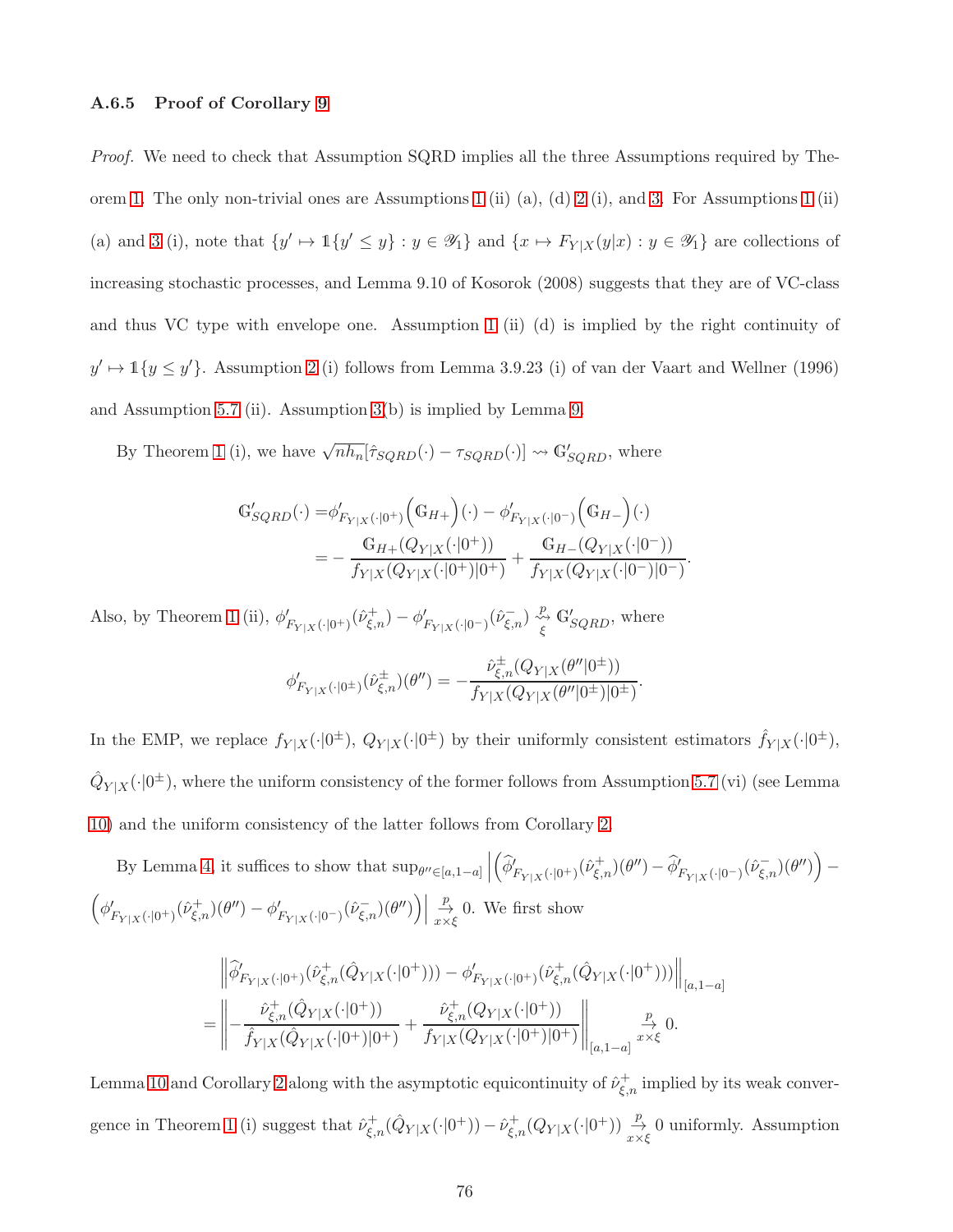SQRD (ii)(b) and the uniform consistency of both  $\hat{Q}_{Y|X}(\cdot|0^+)$  and  $\hat{f}_{Y|X}(\cdot|0^+)$  shows that  $f_{Y|X}(\cdot|0^+)$ is bounded away from 0 uniformly, and with probability approaching one

$$
\sup_{\theta'' \in [a, 1-a]} |\hat{f}_{Y|X}(\hat{Q}_{Y|X}(\theta' | 0^+) | 0^+) - f_{Y|X}(Q_{Y|X}(\theta'' | 0^+) | 0^+)|
$$
\n
$$
\leq \sup_{y \in \mathcal{Y}_1} |\hat{f}_{Y|X}(y|0^+) - f_{Y|X}(y|0^+) | + \sup_{\theta'' \in [a, 1-a]} L |\hat{Q}_{Y|X}(\theta'' | 0^+) - Q_{Y|X}(\theta'' | 0^+) | = o_p^x(1) + o_p^x(1)
$$
\nfor a Lipschitz constant  $L > 0$ . Thus, 
$$
\left\| -\frac{\hat{\nu}_{\xi,n}^+(\hat{Q}_{Y|X}(\cdot | 0^+))}{\hat{f}_{Y|X}(\hat{Q}_{Y|X}(\cdot | 0^+)|0^+)} + \frac{\hat{\nu}_{\xi,n}^+(\hat{Q}_{Y|X}(\cdot | 0^+))}{\hat{f}_{Y|X}(\hat{Q}_{Y|X}(\cdot | 0^+)|0^+)} \right\|_{[a, 1-a]} \xrightarrow[x \times \xi]{\mathcal{P}} 0.
$$
\nSimilar lines show 
$$
\left\| \hat{\phi}'_{F_{Y|X}(\cdot | 0^-)}(\hat{\nu}_{\xi,n}^-(\hat{Q}_{Y|X}(\cdot | 0^-))) - \phi'_{F_{Y|X}(\cdot | 0^-)}(\hat{\nu}_{\xi,n}^-(\hat{Q}_{Y|X}(\cdot | 0^-))) \right\|_{[a, 1-a]} \xrightarrow[x \times \xi]{\mathcal{P}} 0
$$

well. Therefore, we have

$$
\sup_{\theta''\in[a,1-a]}\left|\left(\widehat{\phi}'_{F_{Y|X}(\cdot|0^+)}(\widehat{\nu}_{\xi,n}^+)(\theta'')-\widehat{\phi}'_{F_{Y|X}(\cdot|0^-)}(\widehat{\nu}_{\xi,n}^-)(\theta'')\right)-\left(\phi'_{F_{Y|X}(\cdot|0^+)}(\widehat{\nu}_{\xi,n}^+)(\theta'')-\phi'_{F_{Y|X}(\cdot|0^-)}(\widehat{\nu}_{\xi,n}^-)(\theta'')\right)\right|\underset{x\times\xi}{\overset{p}{\to}} 0.
$$

<span id="page-76-0"></span> $\Box$ 

We then apply Lemma [4](#page-57-0) to conclude the proof.

## A.6.6 Proof of Corollary [10](#page-33-0)

Proof. For the unconditional weak convergence, the assumptions required by Theorem [1](#page-16-0) can be checked as in Corollary [9](#page-30-0) except for Assumption [2\(](#page-15-0)i) now follows from Assumption [5.8](#page-31-0) (ii)(a). Applying Theorem [1](#page-16-0) (i), we have  $\sqrt{nh_n^3}[\tilde{\tau}_{SQRK} - \tau_{SQRK}] \rightsquigarrow \mathbb{G}_{SQRD}$ . It then suffices to show

$$
\sqrt{nh_n^3} \left\| \tilde{\tau}_{SQRK} - \hat{\tau}_{SQRK} \right\|_{\Theta''} = o_p^x(1)
$$

By definition, we only need to show

$$
\sqrt{nh_n^3} \left\| \widehat{\phi}(\widehat{F}_{Y|X}^{(1)}(\cdot|0^{\pm})) - \phi(\widehat{F}_{Y|X}^{(1)}(\cdot|0^{\pm})) \right\|_{\Theta''}
$$
\n
$$
= -\sqrt{nh_n^3} \left\| \frac{\widehat{F}_{Y|X}^{(1)}(\widehat{Q}_{Y|X}(\theta''|0^{\pm})|0)}{\widehat{f}_{Y|X}(\widehat{Q}_{Y|X}(\theta''|0)|0)} - \frac{\widehat{F}_{Y|X}^{(1)}(Q_{Y|X}(\theta''|0^{\pm})|0)}{\widehat{f}_{Y|X}(Q_{Y|X}(\theta''|0)|0)} \right\|_{\Theta''} = o_p^x(1). \tag{A.4}
$$

We first claim that

$$
\sqrt{nh_n^3}[\hat{F}_{Y|X}^{(1)}(\hat{Q}_{Y|X}(\theta''|0)|0^{\pm}) - \hat{F}_{Y|X}^{(1)}(Q_{Y|X}(\theta''|0)|0^{\pm})] = o_p^x(1)
$$

respectively. Then by Assumption SQRK (ii) (b) and uniform super-consistency of  $\hat{f}_{Y|X}(\cdot|0)$  and  $\hat{Q}_{Y|X}(\cdot|0)$ , sup<sub> $\theta'' \in [a,1-a] \mid \hat{f}_{Y|X}(\hat{Q}_{Y|X}(\theta''|0)|0) - f_{Y|X}(Q_{Y|X}(\theta''|0)|0)| = o_p^x(1)$  and |</sub> 1  $f_{Y|X}(Q_{Y|X}(\theta^{\prime\prime}|0)|0)$  $\vert$  <  $C < \infty$ . We can thus conclude that equation  $(A.4)$  is true.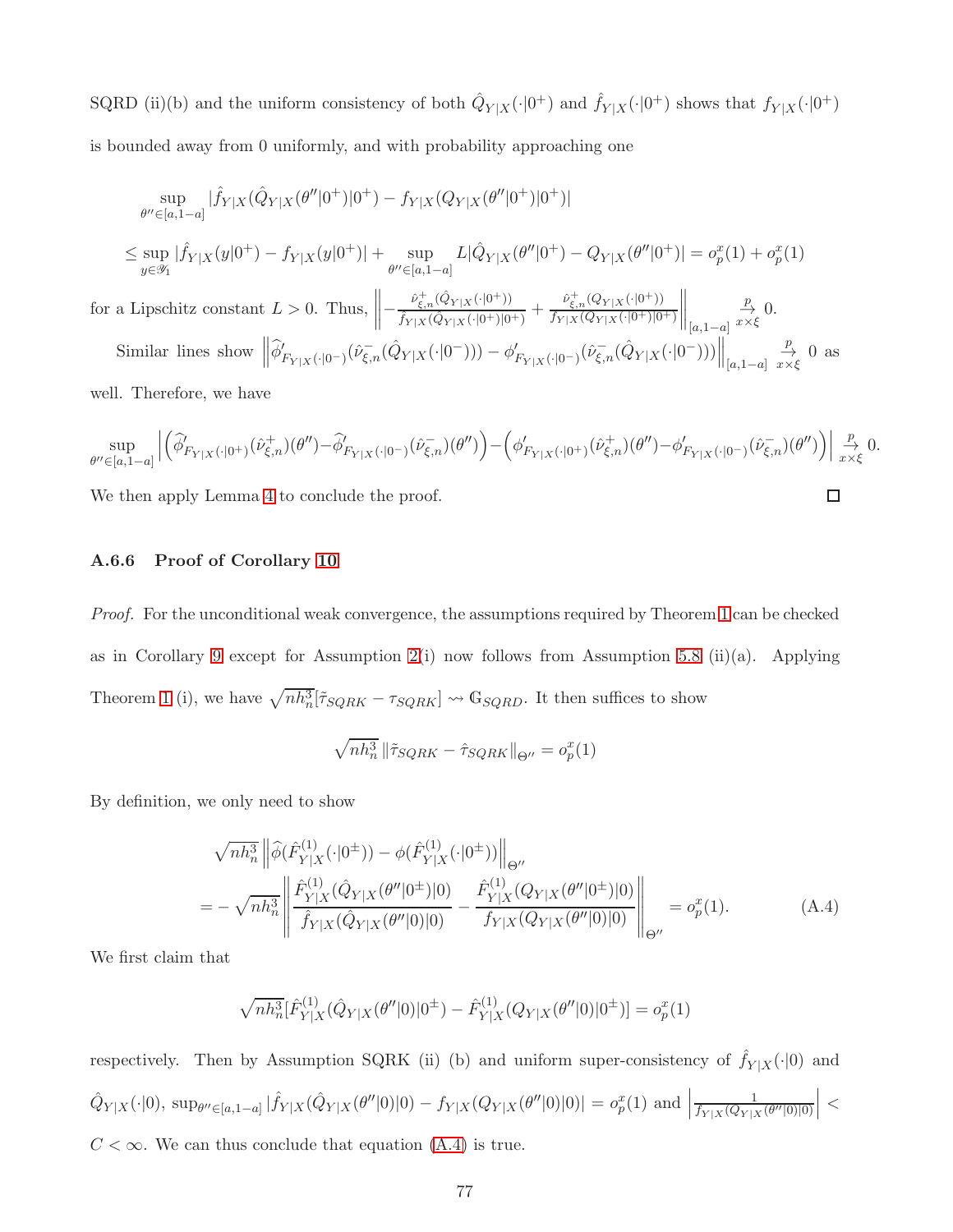To prove the claim, notice that

$$
\sqrt{nh_n^3} [\hat{F}_{Y|X}^{(1)}(\hat{Q}_{Y|X}(\theta''|0)|0^{\pm}) - \hat{F}_{Y|X}^{(1)}(Q_{Y|X}(\theta''|0)|0^{\pm})]
$$
  
\n
$$
\leq \sqrt{nh_n^3} [\hat{F}_{Y|X}^{(1)}(\hat{Q}_{Y|X}(\theta''|0)|0^{\pm}) - F_{Y|X}^{(1)}(\hat{Q}_{Y|X}(\theta''|0)|0^{\pm})]
$$
  
\n
$$
+ \sqrt{nh_n^3} [F_{Y|X}^{(1)}(\hat{Q}_{Y|X}(\theta''|0)|0^{\pm}) - F_{Y|X}^{(1)}(Q_{Y|X}(\theta''|0)|0^{\pm})]
$$
  
\n
$$
+ \sqrt{nh_n^3} [F_{Y|X}^{(1)}(Q_{Y|X}(\theta''|0)|0^{\pm}) - \hat{F}_{Y|X}^{(1)}(Q_{Y|X}(\theta''|0)|0^{\pm})]
$$
  
\n= (1) + (2) + (3)

From Theorem [1\(](#page-16-0)i) and the Hadamard differentiability of left inverse operator, we have  $\sqrt{nh_n}[\hat{Q}_{Y|X}(\theta'']0) Q_{Y|X}(\theta''|0)]=O_p^x(1)$  uniformly. An application of Slutsky's lemma implies  $|\hat{Q}_{Y|X}(\theta''|0)-Q_{Y|X}(\theta''|0)|=0$  $O^{x}(\frac{1}{\sqrt{n}})$  $\frac{1}{nh_n}$ ). This and Assumption [5.8\(](#page-31-0)ii)(a) imply (2) =  $o_p^x(1)$  uniformly in  $\theta''$ . From Lemma [1,](#page-14-0) (3) =  $-\nu_n^{\pm}(Q_{Y|X}(\theta''|0)) + o_p^x(1)$  and  $(1) = \nu_n^{\pm}(\hat{Q}_{Y|X}(\theta''|0)) + o_p^x(1) = \nu_n^{\pm}(Q_{Y|X}(\theta''|0)) + o_p^x(1)$  uniformly in  $\theta''$ , where the last equality is due to Lemma [11](#page-68-0) and asymptotic  $\rho$ -equicontinuity of  $\nu_n^{\pm}$  implied by its weak convergence from Theorem [1\(](#page-16-0)i). Thus we have  $\sqrt{nh_n^3}[\hat{F}_{Y|Z}^{(1)}]$  $\hat{Y}_{Y|X}^{(1)}(\hat{Q}_{Y|X}(\theta''|0)|0^{\pm})-\hat{F}_{Y|X}^{(1)}$  $Y|X(QY|X(\theta''|0)|0^{\pm})]=$  $o_p^x(1)$ .

As for the conditional weak convergence part of the statement, Theorem [1\(](#page-16-0)ii) shows

$$
\phi'_{F_{Y|X}(\cdot|0^{\pm})}(\hat{\nu}_{\xi,n}^{\pm})(\cdot) = -\frac{\hat{\nu}_{\xi,n}^{\pm}(Q_{Y|X}(\cdot|0))}{f_{Y|X}(Q_{Y|X}(\cdot|0))} \underset{\xi}{\xrightarrow{\mathcal{P}}} -\frac{\mathbb{G}_{\pm}(Q_{Y|X}(\cdot|0))}{f_{Y|X}(Q_{Y|X}(\cdot|0)|0)}
$$

Uniform consistency of  $\hat{f}_{Y|X}(\cdot|0)$ ,  $\hat{Q}_{Y|X}(\cdot|0)$ , Assumption SQRK (ii), asymptotic  $\rho$ -equicontinuity of  $\nu_{\xi,n}^{\pm}$ , Lemmas [11,](#page-68-0) [4](#page-57-0) and [14](#page-70-0) then imply

$$
\widehat{\phi}'_{F_{Y|X}(\cdot|0^{\pm})}(\widehat{\nu}_{\xi,n}^{\pm})(\cdot) = -\frac{\widehat{\nu}_{\xi,n}^{\pm}(\widehat{Q}_{Y|X}(\cdot|0))}{\widehat{f}_{Y|X}(\widehat{Q}_{Y|X}(\cdot|0))} \underset{\xi}{\stackrel{p}{\leadsto}} -\frac{\mathbb{G}_{\pm}(Q_{Y|X}(\cdot|0))}{f_{Y|X}(Q_{Y|X}(\cdot|0)|0)}
$$

and thus by Assumption [5.8](#page-31-0) (i)(a) and the continuous mapping theorem, we conclude

$$
\frac{\widehat{\phi}_{F_{Y|X}(\cdot|0^{+})}(\widehat{\nu}_{\xi,n}^{+})(\cdot)-\widehat{\phi}_{F_{Y|X}(\cdot|0^{-})}(\widehat{\nu}_{\xi,n}^{-})(\cdot)}{b'(0^{+})-b'(0^{-})}=\frac{1}{b'(0^{+})-b'(0^{-})}[-\frac{\widehat{\nu}_{\xi,n}^{+}(\widehat{Q}_{Y|X}(\cdot|0))}{\widehat{f}_{Y|X}(\widehat{Q}_{Y|X}(\cdot|0)|0)}+\frac{\widehat{\nu}_{\xi,n}^{-}(\widehat{Q}_{Y|X}(\cdot|0))}{\widehat{f}_{Y|X}(\widehat{Q}_{Y|X}(\cdot|0)|0)}]\frac{\widehat{\psi}_{\xi,n}^{+}(\widehat{Q}_{Y|X}(\cdot|0))}{\widehat{\xi}}.
$$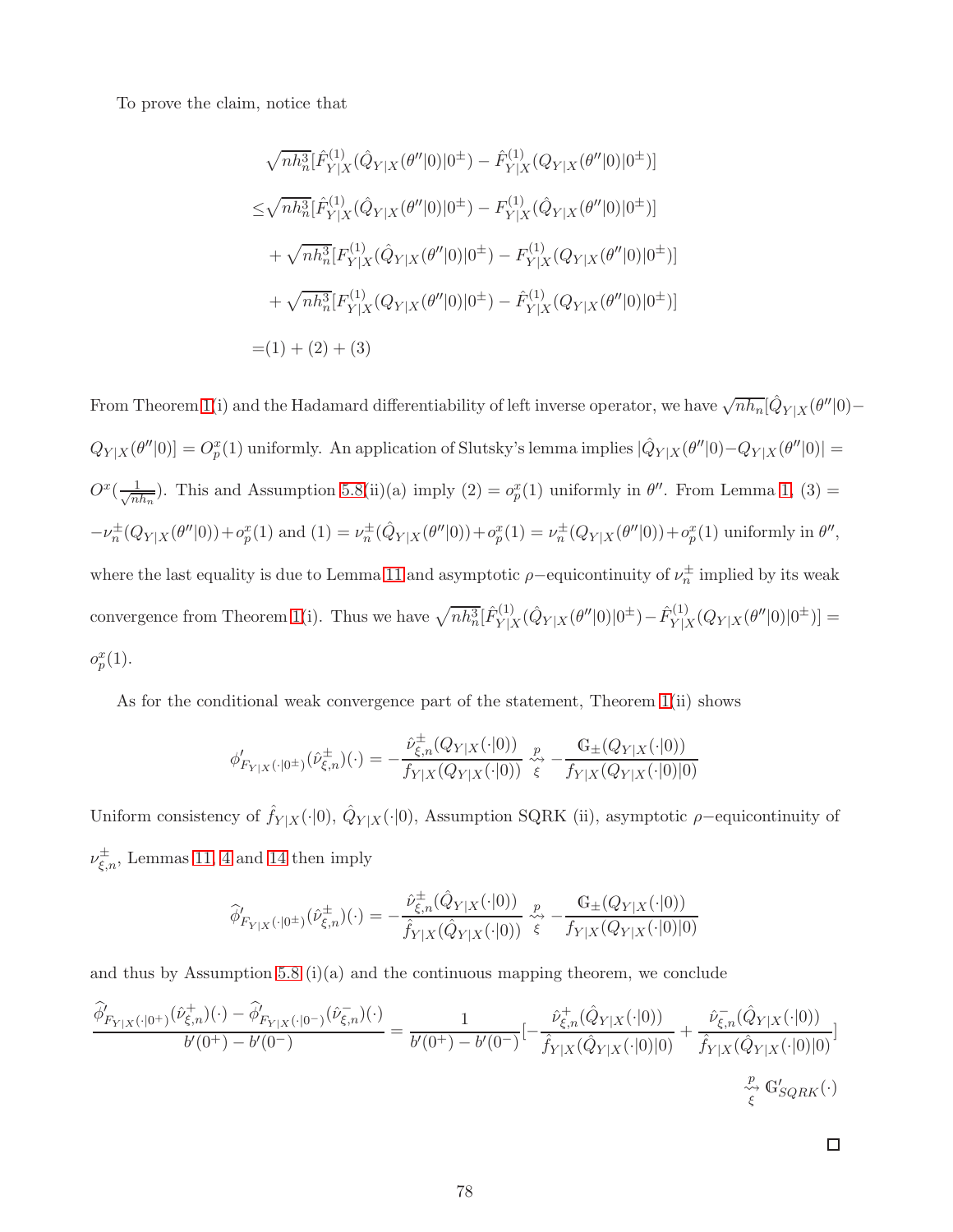## A.6.7 Proof of Corollary [11](#page-36-0)

Proof. We first verify that the Assumptions required by Theorem 1 are satisfied.

To show Assumption [1\(](#page-13-0)ii)(a), it is true that the subgraphs of  $\{(y, d) \mapsto \mathbb{1}\{y \leq y'\} : y' \in \mathscr{Y}_1\}$  and  $\{(y, d) \mapsto \mathbb{1}\{d = d'\} : d' \in \mathcal{D}\}\)$  can not shatter any two-point sets (for definition, see Section 9.1.1) of Kosorok(2008)); to see this, let  $(y_1, d_1, r_1)$ ,  $(y_2, d_2, r_2) \in \mathscr{Y}_1 \times \mathscr{D} \times \mathbb{R}$  with  $y_1 \leq y_2$ . Notice that  $\{(y_1, d_1, r_1)\}\)$  can never be picked out by any function in either of the classes. Therefore they are of VC-subgraph classes with VC index of 2. This implies that they are of VC type and Lemma [8](#page-59-0) implies that the set of products  $\{(t, y) \mapsto \mathbb{1}\{y \leq y'\}t : y' \in \mathscr{Y}_1\}$  is of VC type with square integrable constant function 1 as its envelope. On the other hand,  $\{x \mapsto E[\mathbb{1}\{Y_i \le y\} \mathbb{1}\{t = d\} | X_i = x] : (y, d) \in \mathcal{Y}_1 \times \mathcal{D}\}$  is of VC type with square integrable envelope 1 because of Example 19.7 of van der Vaart (1998) under boundedness of  $\mathscr{Y}_1$  and Lipschitz continuity from Assumption FQRD (i) (a) and (ii). Assumption [1\(](#page-13-0)ii)(c) follows from Assumption FQRD (ii) since for any  $(y_1, d_1)$ ,  $(y_2, d_2) \in \mathcal{Y} \times \mathcal{D}$ , if  $d_1 = d_2 = d$  $E[\mathbb{1}\{Y \le y_1, D = d\} \mathbb{1}\{Y \le y_2, D = d\} | X = x] = E[\mathbb{1}\{Y \le y_1 \land y_2, D = d\} | X = x]$  and It equals zero if  $d_1 \neq d_2$ . Assumption [1](#page-13-0) (ii) (d) is implied by the right continuity of  $(y', d') \mapsto \mathbb{1}{y \leq y', d = d'}$ on  $\mathscr{Y}_1 \times \{0,1\}$  in y for each d. Assumption [3](#page-16-1) is implied by Lemma [9.](#page-65-0) Assumption FQRD (vii) and Lemma 3.9.23 of van der Vaart and Wellner (applicable under Assumption FQRD (ii), (v) and (vii)) implies Hadamard differentiability of Assumption [2\(](#page-15-0)i).

The rest are directly implied by Assumption FQRD. Thus we may apply Theorem [1\(](#page-16-0)i) and acquire  $\nu_n\leadsto \mathbbm{G}:=\mathbbm{G}^+-\mathbbm{G}^-$  for a zero mean Gaussian process  $\mathbbm{G},$  where

$$
\begin{bmatrix} \nu_n(y, d_1, d_2, 1) \\ \nu_n(y, d_1, d_2, 2) \end{bmatrix} = \begin{bmatrix} \sqrt{n h_n} [(\hat{\mu}_{1,2}(0^+, y, d_1) - \hat{\mu}_{1,2}(0^-, y, d_1)) - (\mu_1(0^+, y, d_1) - \mu_1(0^-, y, d_1))] \\ \sqrt{n h_n} [(\hat{\mu}_{2,2}(0^+, d_2) - \hat{\mu}_{2,2}(0^-, d_2)) - (\mu_2(0^+, d_2) - \mu_2(0^-, d_2))] \end{bmatrix}
$$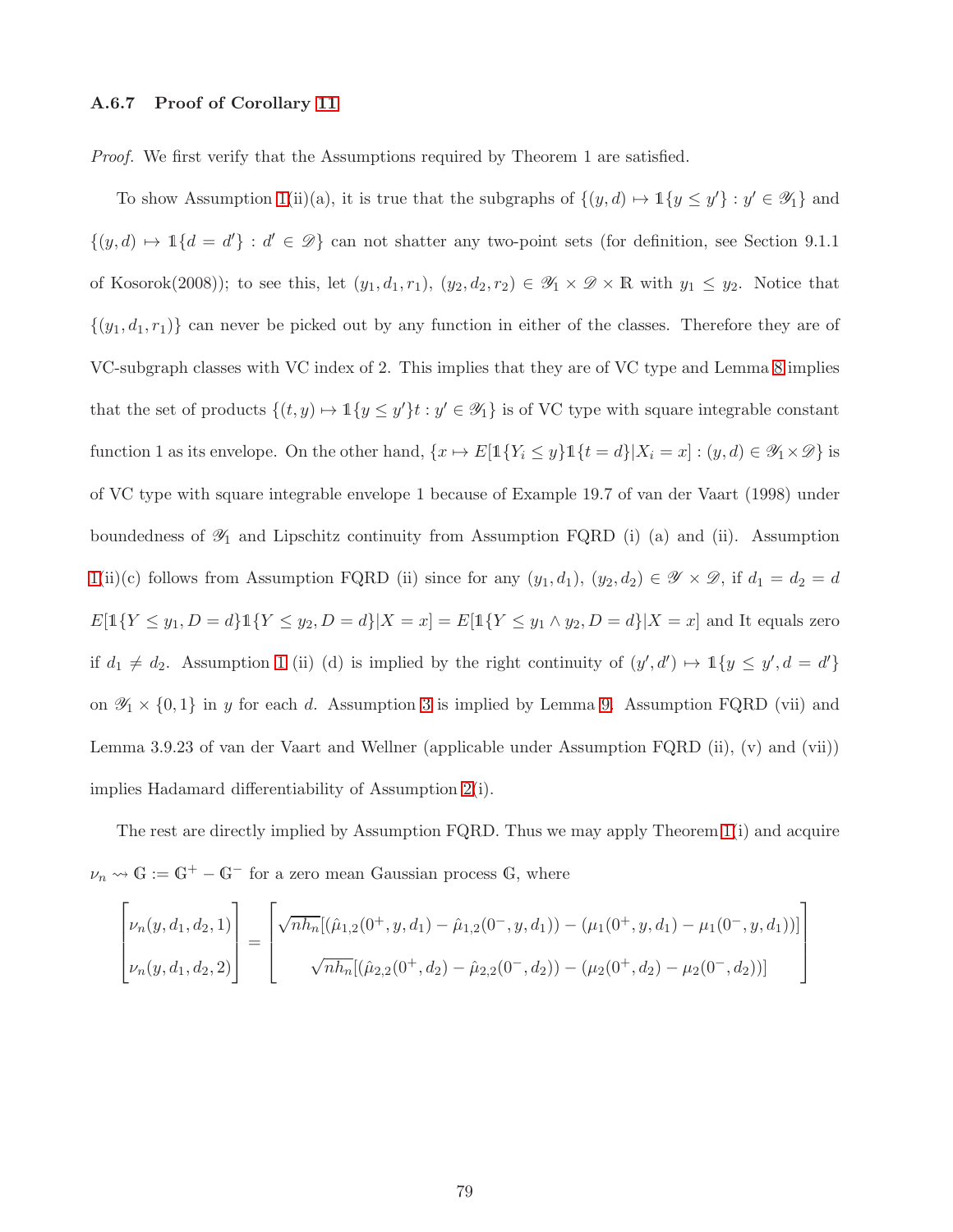Theorem [1\(](#page-16-0)i) further implies

$$
\sqrt{n h}(\hat{\tau}_{PQRD}(\cdot) - \tau_{FQRD}(\cdot))
$$
  
\n
$$
\sim \mathbb{G}'_{FQRD}(\cdot)
$$
  
\n
$$
:= \Upsilon'_{W}\Big(\frac{[\mu_{2}(0^{+}, d) - \mu_{2}(0^{-}, d)]\mathbb{G}(\cdot, \cdot, \cdot, 1) - [\mu_{1}(0^{+}, y, d) - \mu_{1}(0^{-}, y, d)]\mathbb{G}(\cdot, \cdot, \cdot, 2)}{[\mu_{2}(0^{+}, d) - \mu_{2}(0^{-}, d)]^{2}}\Big)(\cdot)
$$
  
\n
$$
= -\frac{[\mu_{2}(0^{+}, d) - \mu_{2}(0^{-}, d)]\mathbb{G}(Q_{Y^{1}|C}(\cdot), 1, 1, 1) - [\mu_{1}(0^{+}, Q_{Y^{1}|C}(\cdot), 1) - \mu_{1}(0^{-}, Q_{Y^{1}|C}(\cdot), 1)]\mathbb{G}(Q_{Y^{1}|C}(\cdot), 1, 1, 2)}{f_{Y^{1}|C}(Q_{Y^{1}|C}(\cdot))[\mu_{2}(0^{+}, 1) - \mu_{2}(0^{-}, 1)]^{2}}
$$
  
\n
$$
+ \frac{[\mu_{2}(0^{+}, d) - \mu_{2}(0^{-}, d)]\mathbb{G}(Q_{Y^{0}|C}(\cdot), 0, 0, 1) - [\mu_{1}(0^{+}, Q_{Y^{0}|C}(\cdot), 0) - \mu_{1}(0^{-}, Q_{Y^{0}|C}(\cdot), 0)]\mathbb{G}(Q_{Y^{1}|C}(\cdot), 0, 0, 2)}{f_{Y^{0}|C}(Q_{Y^{0}|C}(\cdot))[\mu_{2}(0^{+}, 0) - \mu_{2}(0^{-}, 0)]^{2}}
$$

For the conditional weak convergence part of the proof, define

$$
\begin{split} \Upsilon'_{W}(\widehat{\mathbb{Y}}_{n})(\theta'') &= \\ &- \frac{[\mu_{2}(0^{+},1)-\mu_{2}(0^{-},1)]\widehat{\mathbb{X}}'_{n}(Q_{Y^{1}|C}(\theta''),1,1,1)-[\mu_{1}(0^{+},Q_{Y^{1}|C}(\theta''),1)-\mu_{1}(0^{-},Q_{Y^{1}|C}(\theta''),1)]\widehat{\mathbb{X}}'_{n}(Q_{Y^{1}|C}(\theta''),1,1,2)}{f_{Y^{1}|C}(Q_{Y^{1}|C}(\theta''))[\mu_{2}(0^{+},1)-\mu_{2}(0^{-},1)]^{2}} \\ &+ \frac{[\mu_{2}(0^{+},0)-\mu_{2}(0^{-},0)]\widehat{\mathbb{X}}'_{n}(Q_{Y^{0}|C}(\theta''),0,0,1)-[\mu_{1}(0^{+},Q_{Y^{0}|C}(\theta''),0)-\mu_{1}(0^{-},Q_{Y^{0}|C}(\theta''),0)]\widehat{\mathbb{X}}'_{n}(Q_{Y^{0}|C}(\theta''),0,0,2)}{f_{Y^{0}|C}(Q_{Y^{0}|C}(\theta''))[\mu_{2}(0^{+},0)-\mu_{2}(0^{-},0)]^{2}} \end{split}
$$

Theorem [1\(](#page-16-0)ii) then suggests that  $\Upsilon_W'(\hat{Y}_n) \stackrel{p}{\underset{\xi}{\longleftrightarrow}} \mathbb{G}'_{FQRD}$ . Thus it suffices to show

$$
\sup_{\theta'' \in [a,1-a]} | \widehat{\Upsilon}'_W(\widehat{\mathbb{Y}}_n)(\theta'') - \Upsilon'_W(\widehat{\mathbb{Y}}_n)(\theta'') | \underset{x \times \xi}{\overset{p}{\to}} 0
$$

which is true by the asymptotic  $\rho$ -equicontinuity of  $\mathbb{X}'_n$  (which is inherited from the conditional weak convergence of  $\hat{\nu}_{\xi,n}$ ), the uniform consistency of  $\hat{Q}_{Y^d|C}$  and  $\hat{f}_{Y^d|C}$  for  $d=1,0$  by Lemmas [15,](#page-71-0) [3](#page-35-0) and  $\Box$ [12.](#page-68-1)

# B Bandwidth Choice in Practice

While our theory prescribes asymptotic rates of bandwidths, empirical practitioners need to choose bandwidth for each finite n. In this section, we provide a guide for this matter. We emphasize that our robust inference procedure allows for large bandwidths such as the ones based on the MSE optimality. Following the bias-robust approach from Calonico, Cattaneo and Titiunik (2014), we increment the degree of local polynomial estimation by one or more to p for the purpose of bias correction while using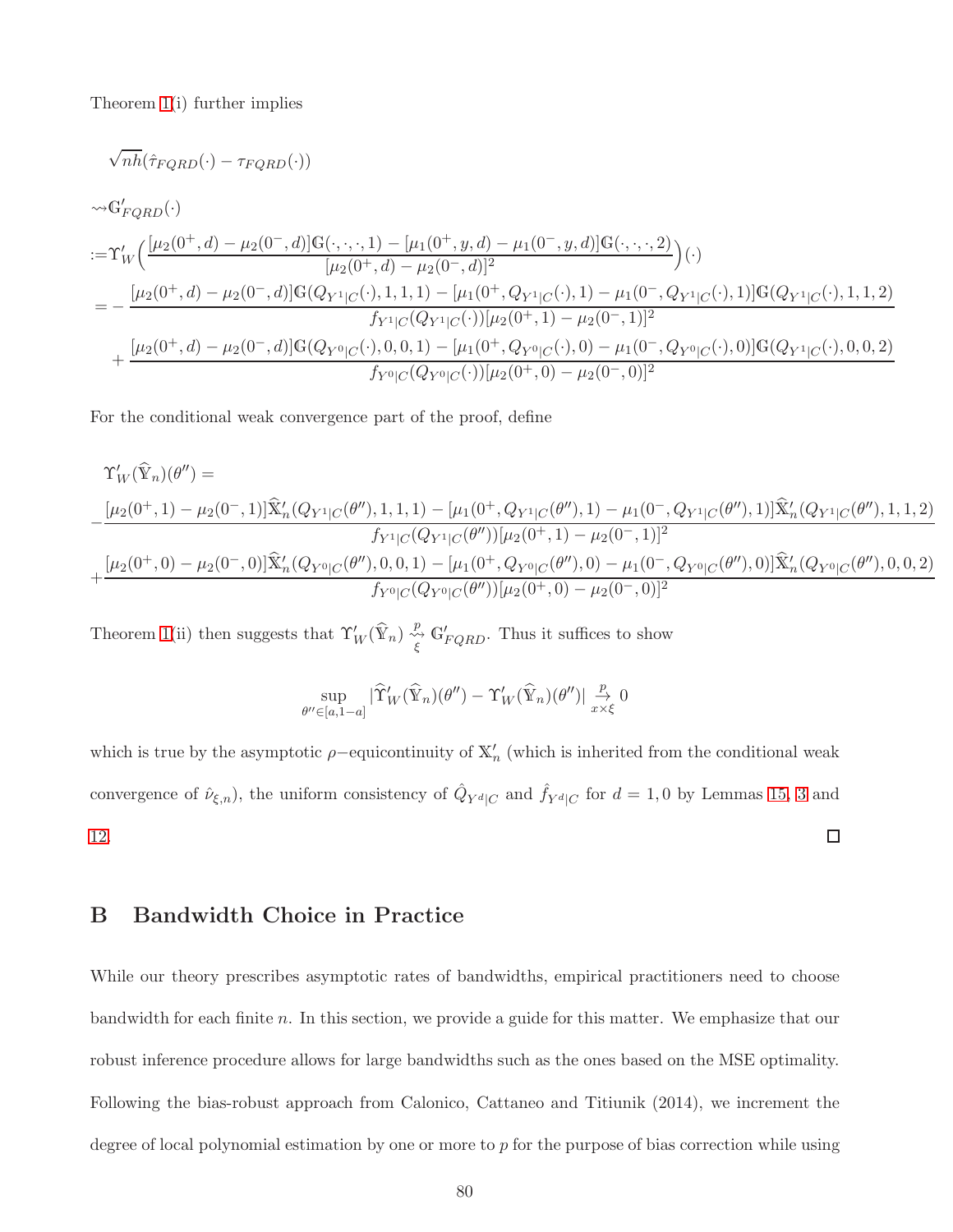the optimal bandwidths for the correct order s. For instance, if we are interested in the local linear model  $(s = 1)$ , then we run a local quadratic regression  $(p = 2)$  while using the optimal bandwidths for the local linear model  $(s = 1)$ . Generally, when we want to estimate the v-th order derivative via a local s-th order polynomial estimation, we fix the degree p such that  $0 \le v \le s \le p$ , and additionally  $s < p$ if one wants to implement a bias correction. We now remind the readers of the following short-hand notations:  $\Psi_s = \int_{\mathbb{R}} r_s(u) r'_s(u) K^2(u) du$ ,  $\Psi_s^{\pm} = \int_{\mathbb{R}_{+}} r_s(u) r'_s(u) K^2(u) du$ ,  $\Gamma_s = \int_{\mathbb{R}} K(u) r_s(u) r'_s(u) du$ ,  $\Gamma_{s}^{\pm} = \int_{\mathbb{R}_{+}} K(u) r_{s}(u) r'_{s}(u) du$ ,  $\Lambda_{s,s+1} = \int_{\mathbb{R}} u^{s+1} r_{s}(u) K(u) du$ , and  $\Lambda_{s,s+1}^{\pm} = \int_{\mathbb{R}_{+}} u^{s+1} r_{s}(u) K(u) du$ .

For the main local polynomial estimation, we first derive the oracle MSE-optimal bandwidths for the v-th order derivative based on a local polynomial estimation of the s-th degree. For the numerator, we have

$$
h_{1,n}^{orac}(\theta_1|s,v) = \left(\frac{2v+1}{2s+2-2v} \frac{C'_{1,\theta_1,s,v}}{C_{1,\theta_1,s,v}^2}\right)^{1/(2s+3)} n^{-1/(2s+3)},
$$

where  $C'_{1,\theta_1,s,v}$  and  $C^2_{1,\theta_1,s,v}$  are given by the leading terms of bias and variance, respectively:  $C_{1,\theta_1,s,v} = \frac{Bias(\mu_1^{(v)})}{(v)}$  $\binom{v}{1}(0^+,\theta_1)-\mu_1^{(v)}$  $\binom{v}{1} (0^-, \theta_1)$  $h_{1,n}^{s+1-v}(\theta_1)$  $= e'_v$  $\left[ \frac{(\Gamma_s^+)^{-1} \Lambda_{s,s+1}^+}{(s+1)!} \mu_1^{(s+1)} \right]$  $\mathcal{L}_{1}^{(s+1)}(0^+,\theta_1) - \frac{(\Gamma_s^-)^{-1} \Lambda_{s,s+1}^-}{(s+1)!} \mu_1^{(s+1)}$  $\binom{1}{1}$  $(0^-,\theta_1)$  $C'_{1,\theta_1,s,v} = nh_{1,n}^{2v+1}(\theta_1)Var(\mu_1^{(v)})$  $\mu_1^{(v)}(0^{\pm},\theta_1) - \mu_1^{(v)}$  $_1^{(v)}(0^-,\theta_1)) =$  $e'_{v}[\sigma_{11}(\theta_1, \theta_1|0^+)(\Gamma_s^+)^{-1}\Psi_s^+((\theta_1, 1)(\theta_1, 1))(\Gamma_s^+)^{-1} + \sigma_{11}(\theta_1, \theta_1|0^-)(\Gamma_s^-)^{-1}\Psi_s^-((\theta_1, 1)(\theta_1, 1))(\Gamma_s^-)^{-1}]e_v$  $f_X(0)$ 

 $\overline{\phantom{a}}$ 

Likewise, for the denominator, we have

$$
h_{2,n}^{orac}(\theta_2|s,v) = \left(\frac{2v+1}{2s+2-2v} \frac{C'_{2,\theta_2,s,v}}{C^2_{2,\theta_2,s,v}}\right)^{1/(2s+3)} n^{-1/(2s+3)}
$$

where  $C'_{2,\theta_2,s,v}$  and  $C^2_{2,\theta_2,s,v}$  are given by the leading terms of bias and variance, respectively:

$$
C_{2,\theta_2,s,v} = \frac{Bias(\mu_2^{(v)}(0^+,\theta_2) - \mu_2^{(v)}(0^-,\theta_2))}{h_{2,n}^{s+1-v}(\theta_2)} = e'_v \left[ \frac{(\Gamma_s^+)^{-1} \Lambda_{s,s+1}^+}{(s+1)!} \mu_2^{(s+1)}(0^+,\theta_2) - \frac{(\Gamma_s^-)^{-1} \Lambda_{s,s+1}^-}{(s+1)!} \mu_2^{(s+1)}(0^-,\theta_2) \right]
$$
  

$$
C' = \pi h^{2v+1}(\theta_2) V_{\text{Cov}}(\mu_2^{(v)}(0^+,\theta_2) - \mu_2^{(v)}(0^-,\theta_2)) = 0
$$

$$
C'_{2,\theta_2,s,v} = nh_{2,n}^{2v+1}(\theta_2)Var(\mu_2^{(v)}(0^+,\theta_2) - \mu_2^{(v)}(0^-, \theta_2)) =
$$
  

$$
\frac{e'_v[\sigma_{22}(\theta_2,\theta_2|0^+)(\Gamma_s^+)^{-1}\Psi_s^+((\theta_2,2)(\theta_2,2))(\Gamma_s^+)^{-1} + \sigma_{22}(\theta_2,\theta_2|0^-)(\Gamma_s^-)^{-1}\Psi_s^-((\theta_2,2)(\theta_2,2))(\Gamma_s^-)^{-1}]e_v}{f_X(0)}
$$

In practice, the unknowns in the above bandwidth selectors need to be replaced by their consistent estimates. We propose the following three-step procedure.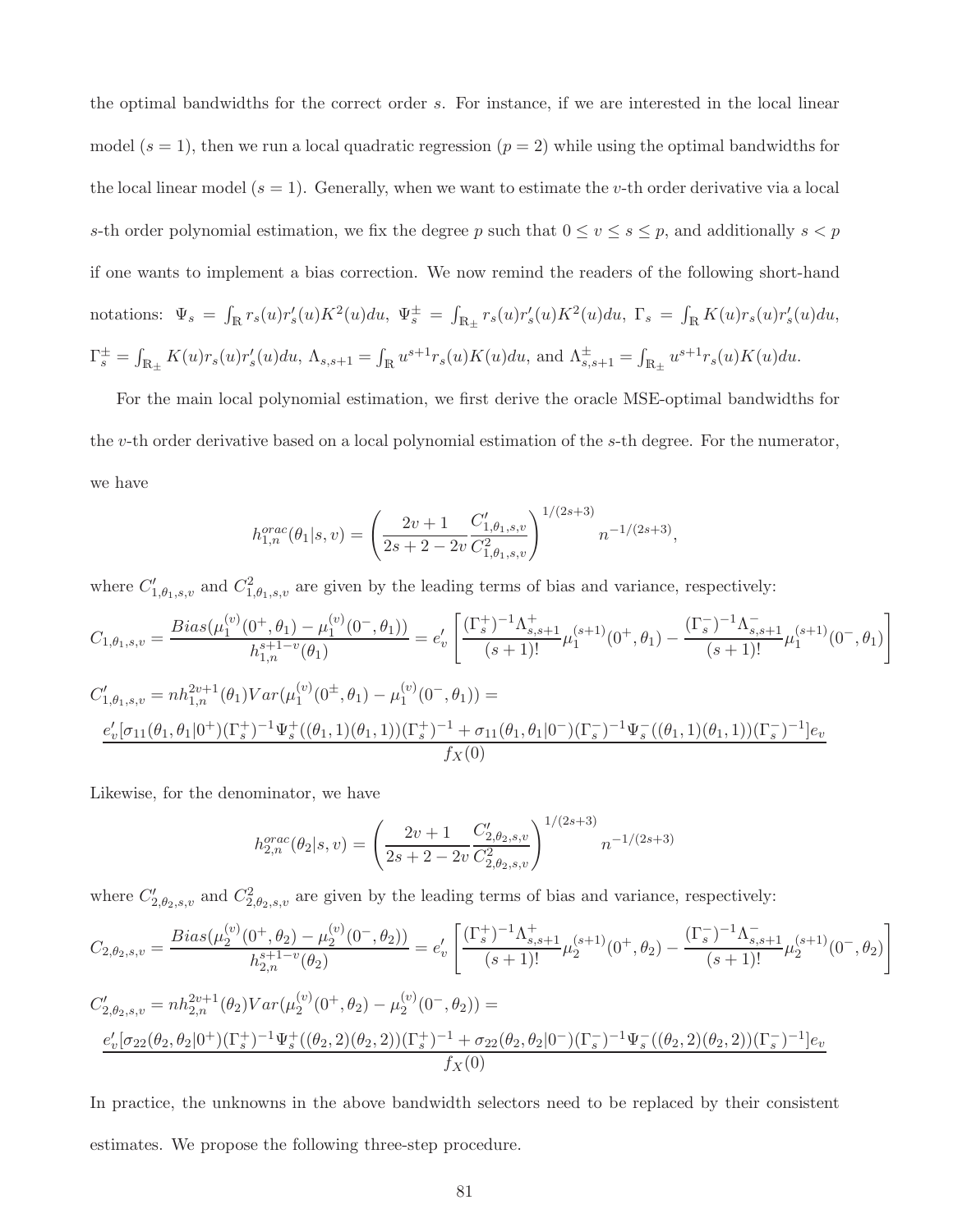**Step 1:** Estimate  $f_X(0)$  by the kernel density estimator

$$
\hat{f}_X(0) = \frac{1}{nc_n} \sum_{i=1}^n K(\frac{X_i}{c_n})
$$

with the bandwidth  $c_n$  determined by Silverman's rule of thumb

$$
c_n = 1.06\hat{\sigma}_X n^{-1/5},
$$

where  $\hat{\sigma}_X$  is the standard deviation of the sample  $\{X_i\}_{i=1}^n$ . We then compute the preliminary bandwidths for first-stage estimates,  $\mu_k^{(v)}$  $k^{(v)}$ ,  $k = 1, 2$ , by

$$
h^0_{1,n} = (\frac{2v+1}{2s+2-v} \frac{C'_{1,0}}{C^2_{1,0}})^{1/5} n^{-1/5},
$$
  

$$
h^0_{2,n} = (\frac{2v+1}{2s+2-v} \frac{C'_{2,0}}{C^2_{2,0}})^{1/5} n^{-1/5},
$$

where the constant terms

$$
C_{k,0} = e'_v \left[ \frac{(\Gamma_s^+)^{-1} \Lambda_{s,s+1}^+}{(s+1!)} \bar{\mu}_{k,+}^{(s+1)} - \frac{(\Gamma_s^-)^{-1} \Lambda_{s,s+1}^-}{(s+1)!} \bar{\mu}_{k,-}^{(s+1)} \right]
$$
  

$$
C'_{k,0} = e'_v \left[ \bar{\sigma}_{k,+}^2 (\Gamma_s^+)^{-1} \Psi_s^+ (\Gamma_s^+)^{-1} + \bar{\sigma}_{k,-}^2 (\Gamma_s^-)^{-1} \Psi_s^-(\Gamma_s^-)^{-1} \right] e_v / \hat{f}_X(0)
$$

depend on the preliminary estimates  $\bar{\mu}_{k,+}^{(s+1)}$  $\chi_{k,\pm}^{(s+1)}$  and  $\bar{\sigma}_{k,\pm}^2$  for  $\mu_k^{(v)}$  $\kappa_k^{(v)}$  and  $\sigma_{kk}$ , respectively. These preliminary estimates may be obtained by global parametric polynomial regressions of order greater or equal to  $s + 1$  and the sample variance of  $\bar{\mu}_{k+1}^{(s+1)}$  $(k, \pm)$ . Through simulations to be presented below, we find that simply setting  $\bar{\mu}_{k+}^{(s+1)}$  $\sum_{k,\pm}^{(s+1)}$  and  $\bar{\sigma}_{k,\pm}^2$  to one in this first step also yields fine results, whereas  $\hat{f}_X(0)$  should not be substituted by an arbitrary constant.

Step 2 Using the preliminary bandwidths obtained in Step 1, we next obtain the first stage estimates  $[\check{\mu}_k(0^{\pm},\theta_k),...,\check{\mu}_k^{(s)}]$  $(k)$  $(k)$  $(\theta^{\pm}, \theta_k)' = \check{\alpha}'_{k\pm, s}$ diag $[1, 1]/h^0_{k,n}, ..., s!/(h^0_{k,n})^s]$  as follows. Solve

$$
\check{\alpha}'_{1\pm,s} := \underset{\alpha \in \mathbb{R}^{s+1}}{\arg \min} \sum_{i=1}^n \delta_i^{\pm} (g_1(Y_i|\theta_1) - r_s(X_i/h_{0,n})'\alpha) K(\frac{X_i}{h_{1,n}^0}),
$$
  

$$
\check{\alpha}'_{2\pm,s} := \underset{\alpha \in \mathbb{R}^{s+1}}{\arg \min} \sum_{i=1}^n \delta_i^{\pm} (g_2(D_i, \theta_2) - r_s(X_i/h_{0,n})'\alpha) K(\frac{X_i}{h_{2,n}^0}).
$$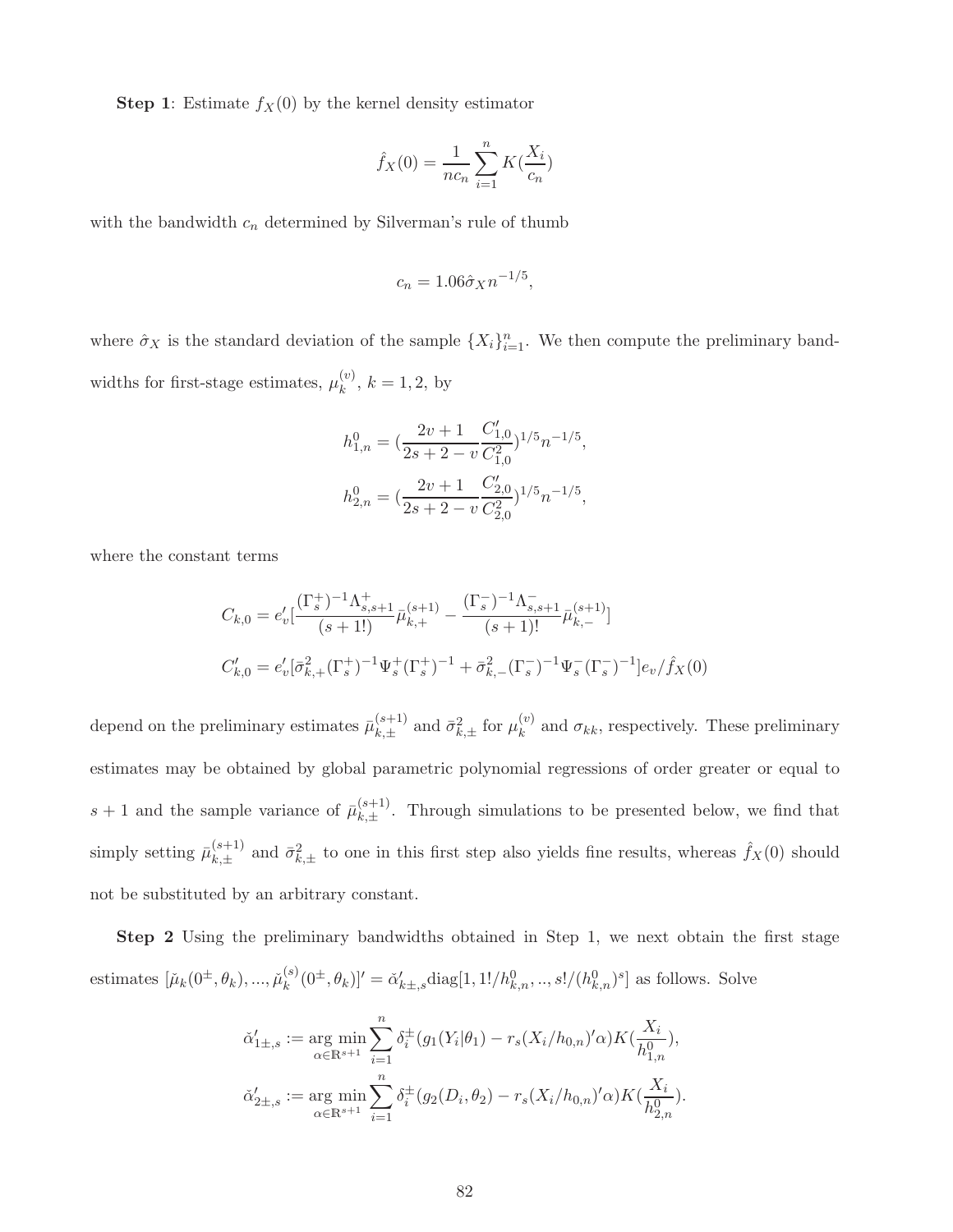Using these estimates of the local polynomial coefficients, we in turn compute first stage estimates based on s-th order expansion

$$
\tilde{\mu}_k(x,\theta_k) = [\mu_k(0^+,\theta_k) + \mu_k^{(1)}(0^+,\theta_k)x + \dots + \mu_k^{(s)}(0^+,\theta_k)\frac{x^s}{s!}]\delta_x^+ \n+ [\mu_k(0^-,\theta_k) + \mu_k^{(1)}(0^-,\theta_k)x + \dots + \mu_k^{(s)}(0^-,\theta_k)\frac{x^s}{s!}]\delta_x^-,
$$

for  $k = 1, 2$ . The covariance estimates are in turn computed by

$$
\hat{\sigma}_{11}(\theta_1, \theta_1 | 0^{\pm}) = \Big( \frac{\sum_{i=1}^n (g_1(Y_i, \theta_1) - \check{\mu}_1(X_i, \theta_1))^2 K(\frac{X_i}{h_{1,n}^0}) \delta_i^{\pm}}{\sum_{i=1}^n K(\frac{X_i}{h_{1,n}^0}) \delta_i^{\pm}} \Big)^{1/2},
$$

$$
\hat{\sigma}_{22}(\theta_2, \theta_2 | 0^{\pm}) = \Big( \frac{\sum_{i=1}^n (g_2(D_i, \theta_2) - \check{\mu}_2(X_i, \theta_2))^2 K(\frac{X_i}{h_{2,n}^0}) \delta_i^{\pm}}{\sum_{i=1}^n K(\frac{X_i}{h_{2,n}^0}) \delta_i^{\pm}} \Big)^{1/2}.
$$

The uniform consistency of  $\mu_k(x, \theta_k) \mathbb{1}\{|x| \leq h_{k,n}^0\}$  in  $(x, \theta_k)$  is implied by Lemma [9](#page-65-0) with bandwidths  $h_{1,n}(\theta_1) = h_{2,n}(\theta_2) = h_{0,n}$  selected in Step 1 under  $r = s$ . This further implies the uniform consistency of  $\hat{\sigma}_{kk}$  for  $k = 1, 2$ .

Step 3: We are now ready to derive a feasible version of the main bandwidths. Let

$$
h_{k,n}^{MSE}(\theta_1|s,v) = \left(\frac{2v+1}{2s+2-2v} \frac{\hat{C}_{k,\theta_k,s,v}'}{\hat{C}_{k,\theta_k,s,v}^2}\right)^{1/(2s+3)} n^{-1/(2s+3)}
$$

where  $C_{1,\theta_1,s,v}, C'_{1,\theta_1,s,v}, C_{2,\theta_2,s,v}$  and  $C'_{2,\theta_2,s,v}$  are replaced by their estimates:

$$
\begin{split} &\hat{C}_{1,\theta_1,s,v}=e'_v\left[\frac{(\Gamma_s^{+})^{-1}\Lambda_{s,s+1}^+}{(s+1)!}\check{\mu}_{s,1}^{(s+1)}(0^+,\theta_1)-\frac{(\Gamma_s^{-})^{-1}\Lambda_{s,s+1}^-}{(s+1)!}\check{\mu}_{s,1}^{(s+1)}(0^-,\theta_1)\right],\\ &\hat{C}_{1,\theta_1,s,v}'=\frac{e'_v[\hat{\sigma}_{11}(\theta_1,\theta_1|0^+)(\Gamma_s^+)^{-1}\Psi_s^+(\Gamma_s^+)^{-1}+\hat{\sigma}_{11}(\theta_1,\theta_1|0^-)(\Gamma_s^-)^{-1}\Psi_s^-(\Gamma_s^-)^{-1}]e_v}{\hat{f}_X(0)}\\ &\hat{C}_{2,\theta_2,s,v}=e'_v\left[\frac{(\Gamma_s^+)^{-1}\Lambda_{s,s+1}^+}{(s+1)!}\check{\mu}_2^{(s+1)}(0^+,\theta_2)-\frac{(\Gamma_s^-)^{-1}\Lambda_{s,s+1}^-}{(s+1)!}\check{\mu}_2^{(s+1)}(0^-,\theta_2)\right],\\ &\hat{C}_{2,\theta_2,s,v}'=\frac{e'_v[\hat{\sigma}_{22}(\theta_2,\theta_2|0^+)(\Gamma_s^+)^{-1}\Psi_s^+(\Gamma_s^+)^{-1}+\hat{\sigma}_{22}(\theta_2,\theta_2|0^-)(\Gamma_s^-)^{-1}\Psi_s^-(\Gamma_s^-)^{-1}]e_v}{\hat{f}_X(0)}, \end{split}
$$

respectively. To these feasible MSE-optimal choices, we further apply the rule of thumb (ROT) bandwidth algorithm for optimal coverage error following Calonico, Cattaneo, and Farrell (2016ab):

$$
\begin{array}{l} h_{1,n}^{ROT}(\theta_1|s,v)=h_{1,n}^{MSE}(\theta_1|s,v)n^{-s/(2s+3)(s+3)},\\ \\ h_{2,n}^{ROT}(\theta_2|s,v)=h_{2,n}^{MSE}(\theta_2|s,v)n^{-s/(2s+3)(s+3)}. \end{array}
$$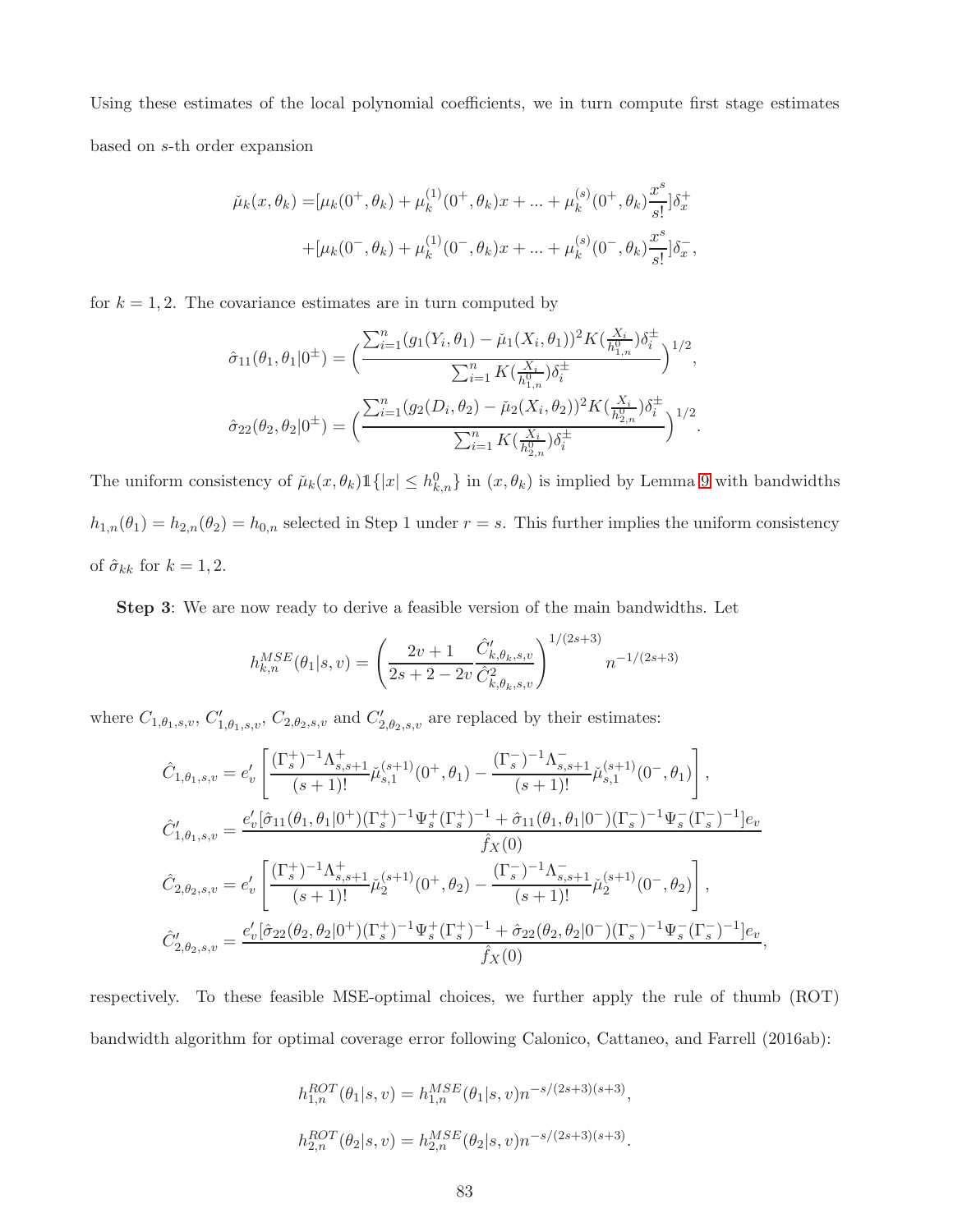# References

- Arai, Yoichi, and Hidehiko Ichimura (2016) "Optimal bandwidth selection for the fuzzy regression discontinuity estimator." Economics Letters, Vol 141, pp. 103-106.
- Barrett, Garry F., and Stephen G. Donald (2003) "Consistent tests for stochastic dominance." Econometrica Vol. 71, No.1, pp. 71–104.
- Bartalotti, Otvio C., Gray Calhoun, and Yang He (2016) "Bootstrap Confidence Intervals for Sharp Regression Discontinuity Designs with the Uniform Kernel." in Advances in Econometrics: Regression Discontinuity Designs: Theory and Applications, Vol. 38 (ed. M. Cattaneo and J. C. Escanciano).
- Calonico, Sebastian, Matias D. Cattaneo, and Max Farrell (2016a) "Coverage Error Optimal Confidence Intervals for Regression Discontinuity Designs," Working paper.
- Calonico, Sebastian, Matias D. Cattaneo, and Max Farrell (2016b) "On the Effect of Bias Estimation on Coverage Accuracy in Nonparametric Inference," Journal of the American Statistical Association, forthcoming.
- Calonico, Sebastian, Matias D. Cattaneo, and Rocio Titiunik (2014) "Robust Nonparametric Confidence Intervals for Regression Discontinuity Designs," *Econometrica*, Vol. 82, No. 6, pp. 2295–2326.
- Card, David, David S. Lee, Zhuan Pei, and Andrea Weber (2016) "Inference on causal effects in a generalized regression kink design." Econometrica Vol. 83, No. 6, pp. 2453–2483.
- Cattaneo, Matias D., and Juan Carlos Escanciano (2016) "Regression Discontinuity Designs: Theory and Applications," Advances in Econometrics, Vol. 38 (Forthcoming)
- Chernozhukov, Victor, Denis Chetverikov, and Kengo Kato (2014) "Gaussian Approximation of Suprema of Empirical Processes," The Annals of Statistics, Vol. 42, No. 4, pp. 1564–1597.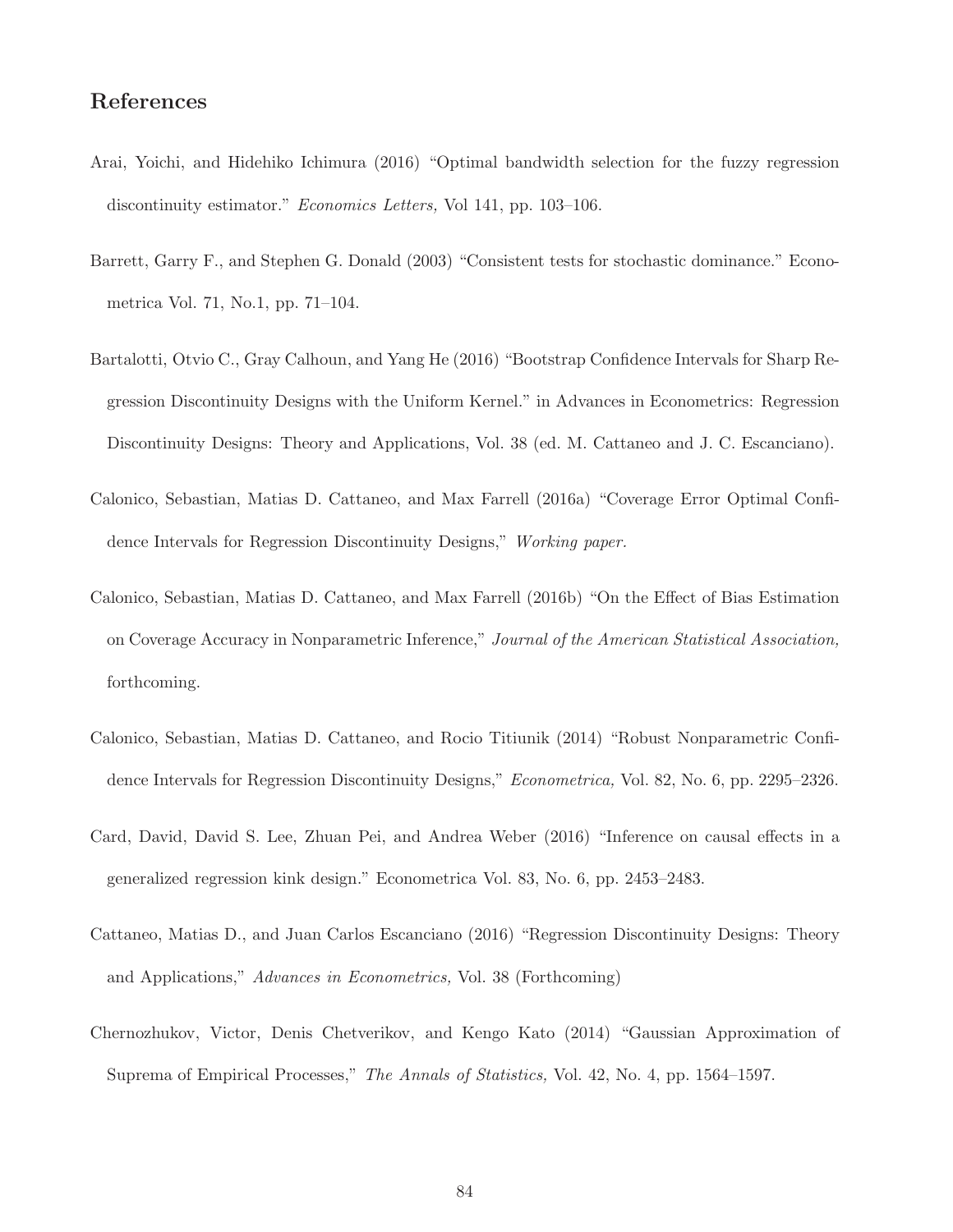- Chernozhukov, Victor and Iván Fernández-Val (2005) "Subsampling Inference on Quantile Regression Processes," Sankhya: The Indian Journal of Statistics, Vol. 67, No. 2, pp. 253–276.
- Chernozhukov, Victor, Iván Fernández-Val and Alfred Galichon (2010) "Quantile and Probability Curves without Crossing," Econometrica, Vol. 78, No. 3, pp. 1093–1125.
- Chiang, Harold D. and Yuya Sasaki (2016) "Quantile Regression Kink Designs," Working paper, Johns Hopkins University.
- Cook, Thomas D. (2008) "Waiting for life to arrive: a history of the regression-discontinuity design in psychology, statistics and economics." Journal of Econometrics, Vol. 142, No. 2, pp. 636–654.
- Donald, Stephen G., Yu-Chin Hsu, and Garry F. Barrett (2012) "Incorporating covariates in the measurement of welfare and inequality: methods and applications." The Econometrics Journal Vol. 15, No. 1, pp. C1-C30.
- Dong, Yingying (2016) "Jump or Kink? Identification of Binary Treatment Regression Discontinuity Design without the Discontinuity." working paper.
- Dony, Julia, Uwe Einmahl and David M. Mason (2006) "Uniform in Bandwidth Consistency of Local Polynomial Regression Function Estimators," Austrian Journal of Statistics, Vol. 35, pp. 105–120.
- Frandsen, Brigham R., Markus Frölich and Blaise Melly (2012) "Quantile Treatment Effects in the Regression Discontinuity Design," Journal of Econometrics, Vol. 168, No.2 pp. 382-395.
- Giné, Evarist, and Armelle Guillou (2002) "Rates of Strong Uniform Consistency for Multivariate Kernel Density Estimators," Annales de l'Institut Henri Poincaré, Probabilités et Statistiques, Vol. 38. No. 6. pp. 907–921.
- Giné, Evarist and Richard Nickl (2016) "Mathematical Foundations of Infinite-Dimensional Statistical Models," Cambridge University Press: Cambridge.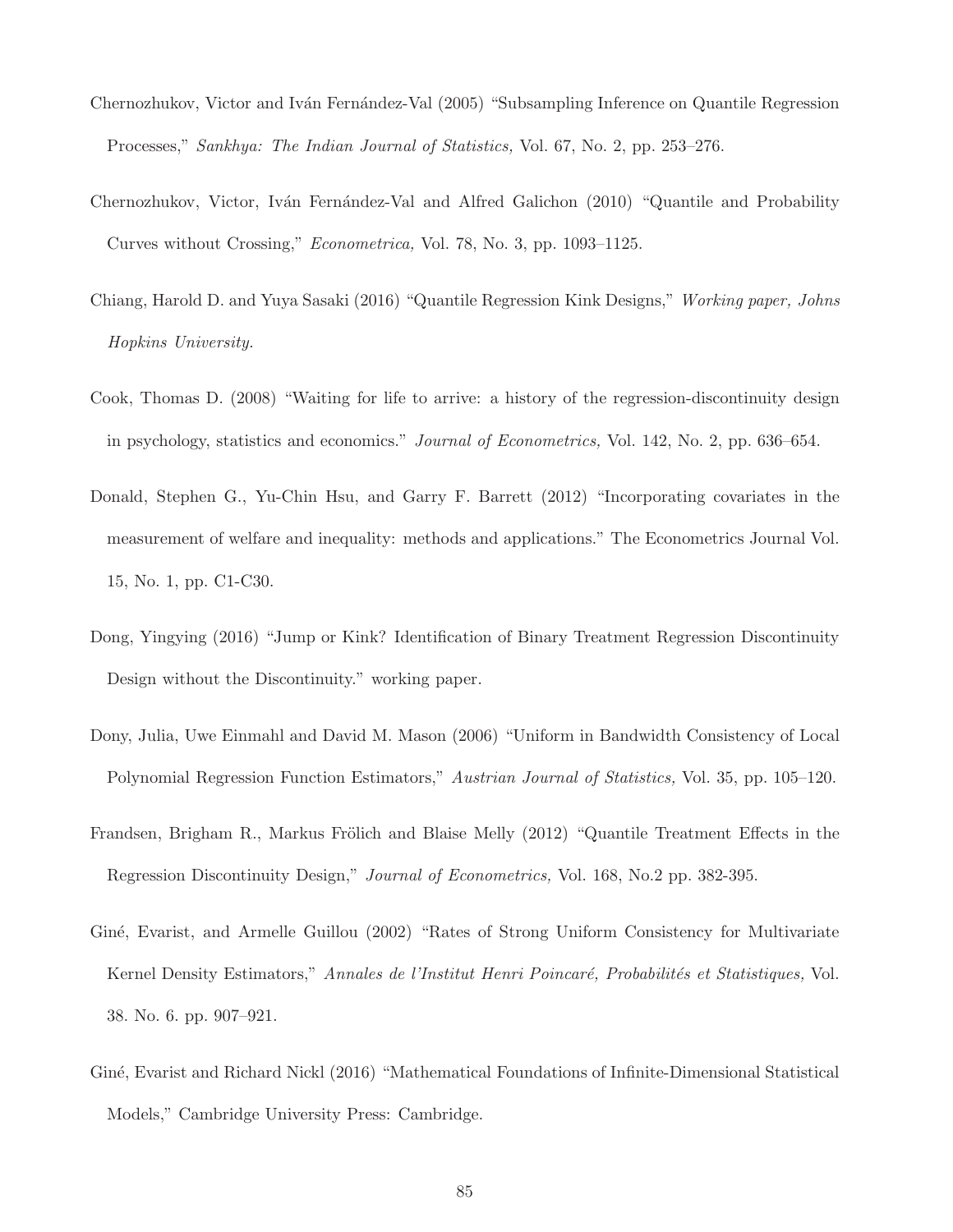- Giné, Evarist, and Joel Zinn. (1990) "Bootstrapping general empirical measures," The Annals of Probability, Vol. 18, No. 2, pp. 851–869.
- Guerre, Emmanuel and Camille Sabbah (2012) "Uniform Bias Study and Bahadur Representation for Local polynomial Estimators of the Conditional Quantile Function," Econometric Thoery, Vol. 26, No. 5, pp. 1529-1564.
- Hansen, Bruce E. (1996) "Inference when a nuisance parameter is not identified under the null hypothesis." Econometrica, Vol. 64, No. 2, pp. 413–430.
- Imbens, Guido, and Karthik Kalyanaraman. "Optimal bandwidth choice for the regression discontinuity estimator." The Review of Economic Studies, Vol. 79, No. 3, pp. 933–959.
- Imbens, Guido and Thomas Lemieux (2008) "Special Issue Editors' Introduction: The Regression Discontinuity Design – Theory and Applications," *Journal of Econometrics*, Vol. 142, No. 2, pp. 611–614.
- Imbens, Guido W., and Jeffrey M. Wooldridge (2009) "Recent developments in the econometrics of program evaluation." Journal of Economic Literature, Vol. 47, No. 1, pp. 5–86.
- Koenker, Roger and Zhijie Xiao (2002) "Inference on the quantile regression process," Econometrica, Vol. 70, No. 4, pp.1583–1612.
- Kong, Efang, Oliver B. Linton, and Yingcun Xia (2010) "Uniform Bahadur Representation for Local Polynomial Estimates of M-Regression and its Application to the Additive Model?," Econometric Thoery, Vol. 26, No. 5, pp. 1529–1564.
- Kosorok, Michael R. (2003) "Bootstraps of sums of independent but not identically distributed stochastic processes." Journal of Multivariate Analysis, Vol 84, No. 2, pp. 299–318.
- Kosorok, Michael R. (2008) "Introduction to Empirical Processes and Semiparametric Inference Springer: New York." (2008).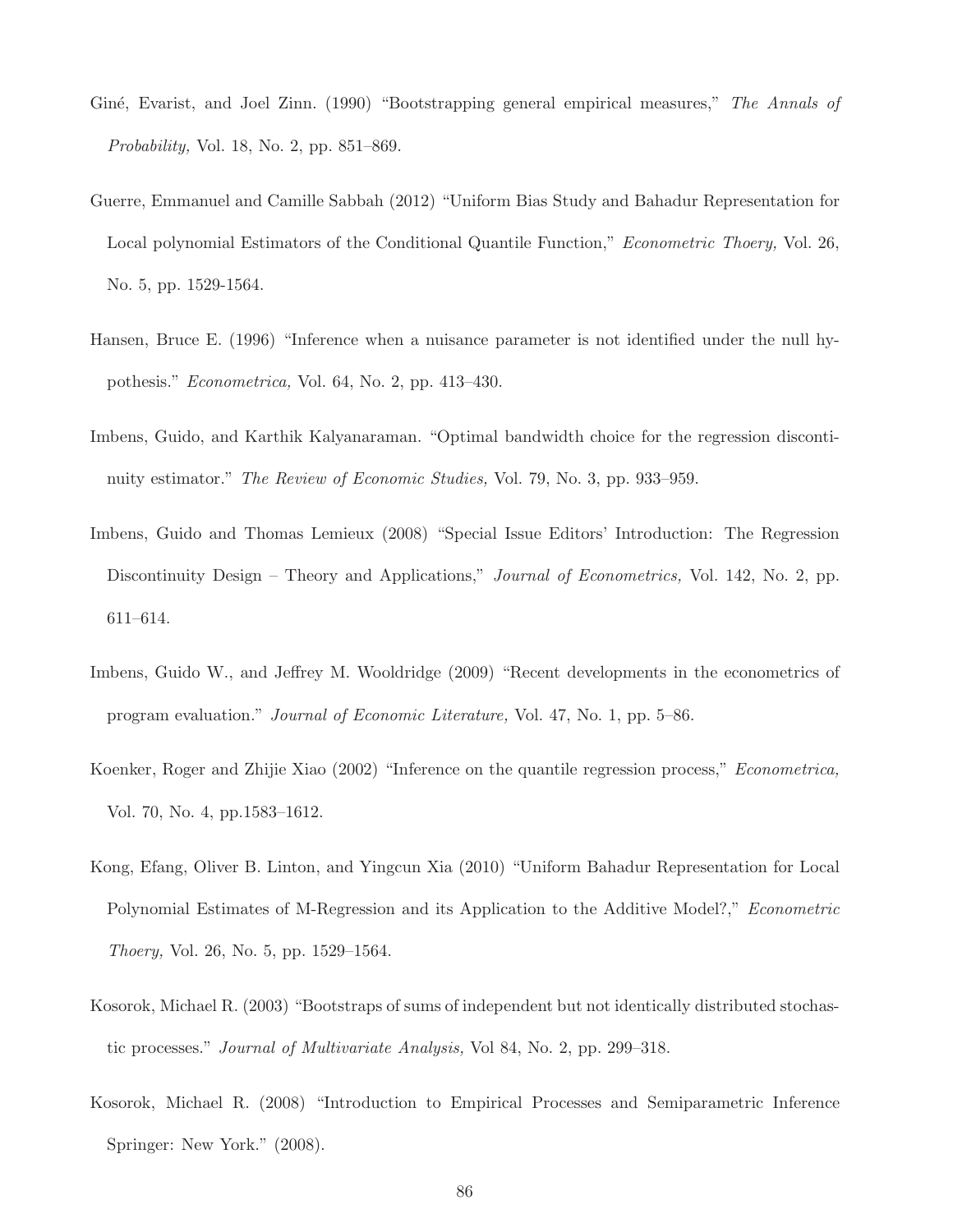- Landais, Camille (2015) "Assessing the Welfare Effects of Unemployment Benefits Using the Regression Kink Design," American Economic Journal: Economic Policy, Vol. 7, No. 4, pp. 243–278.
- Ledoux, Michel, and Michel Talagrand. (1988) "Un critere sur les petites boules dans le thoreme limite central." Probability Theory and Related Fields, Vol. 77, No. 1, pp. 29–47.
- Lee, David S., and Thomas Lemieux (2010) "Regression Discontinuity Designs in Economics," Journal of Economic Literature, Vol. 48, No. 2, pp. 281–355.
- Masry, Elias (1996) "Multivariate local polynomial regression for time series: uniform strong consistency and rates." Journal of Time Series Analysis, Vol. 17, No. 6, pp. 571–599.
- McFadden, Daniel (1989) "Testing for Stochastic Dominance," in Studies in the Economics of Uncertainty: In Honor of Josef Hadar, ed. by T. B. Fomby and T. K. Seo, Springer.
- Nielsen, Helena Skyt, Torben Sørensen, and Christopher Taber (2010) "Estimating the Effect of Student Aid on College Enrollment: Evidence from a Government Grant Policy Reform," American Economic Journal: Economic Policy, Vol. 2, No. 2, pp. 185–215.
- Pollard, David (1990) "Empirical Processes: Theory and Applications. NSF-CBMS Regional Conference Series in Probability and Statistics Vol. 2
- Porter, Jack (2003). "Estimation in the regression discontinuity model." Unpublished Manuscript, Department of Economics, University of Wisconsin at Madison.
- Qu, Zhongjun and Jungmo Yoon (2015a) "Nonparametric Estimation and Inference on Conditional Quantile Processes," Journal of Econometrics, Vol. 185, No.1, pp. 1–19.
- Qu, Zhongjun and Jungmo Yoon (2015b) "Uniform Inference on Quantile Effects under Sharp Regression Discontinuity Designs," Working Paper, 2015.
- Shen, Shu and Xiaohan Zhang (2016) "Distributional Tests for Regression Discontinuity: Theory and Empirical Examples," Review of Economics and Statistics, Vol. 98, No. 4, pp. 685–700.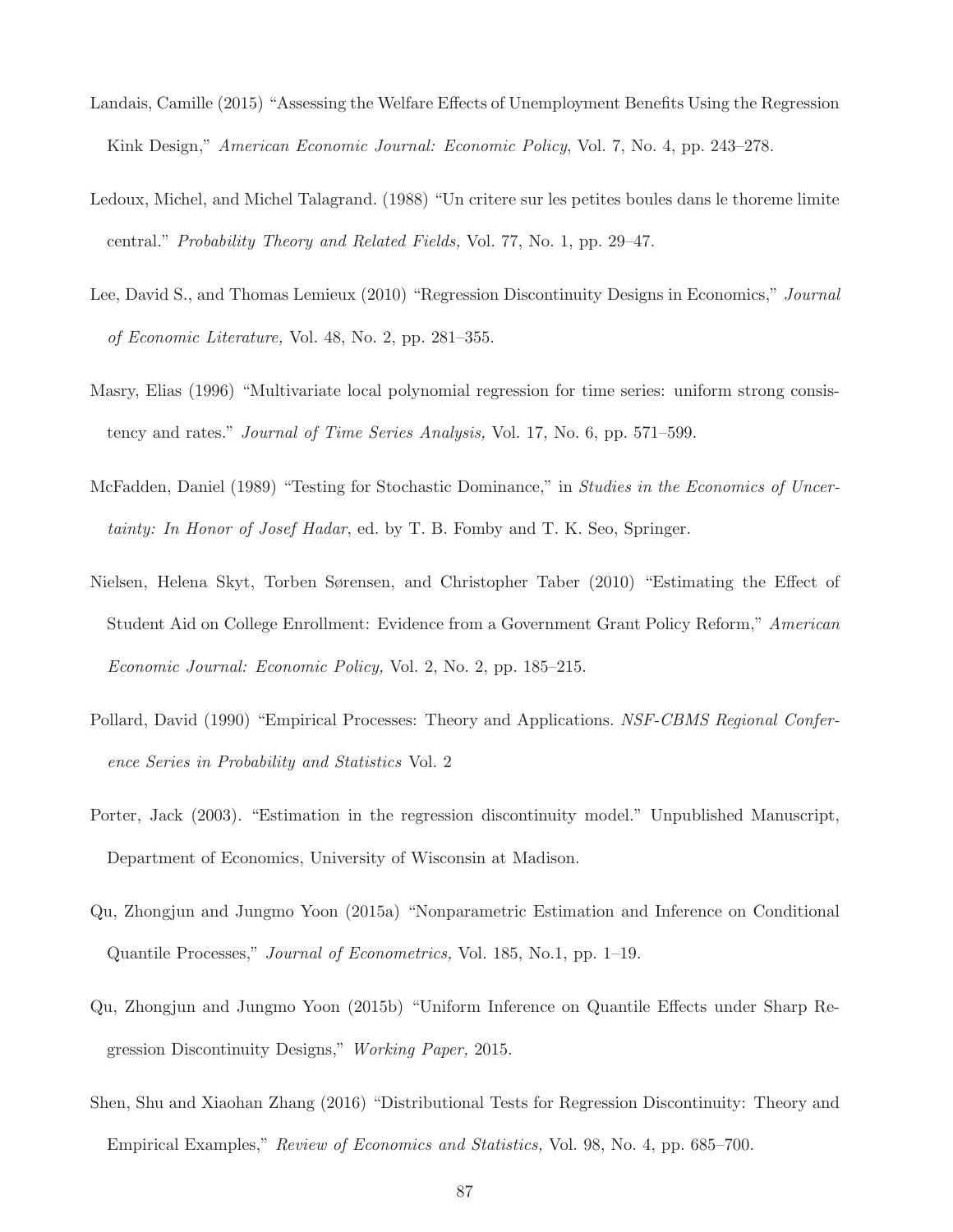- Simonsen, Marianne, Lars Skipper, and Niels Skipper (2015) "Price sensitivity of demand for prescription drugs: Exploiting a regression kink design," Journal of Applied Econometrics, Forthcoming.
- Tsybakov, Alexandre B. (2000) "Introduction to Nonparametric Estimation," Springer Series in Statistics.
- van der Vaart, Aad W. (1998) "Asymptotic Statistics," Cambridge University Press: Cambridge.
- van der Vaart, Aad W. and Jon A. Wellner (1996) "Weak Convergence and Empirical Processes," Springer-Verlag: New York.
- Van Der Vaart, Aad, and Jon A. Wellner (2011). "A local maximal inequality under uniform entropy." Electronic Journal of Statistics, Vol. 5, pp. 192–203.

# Tables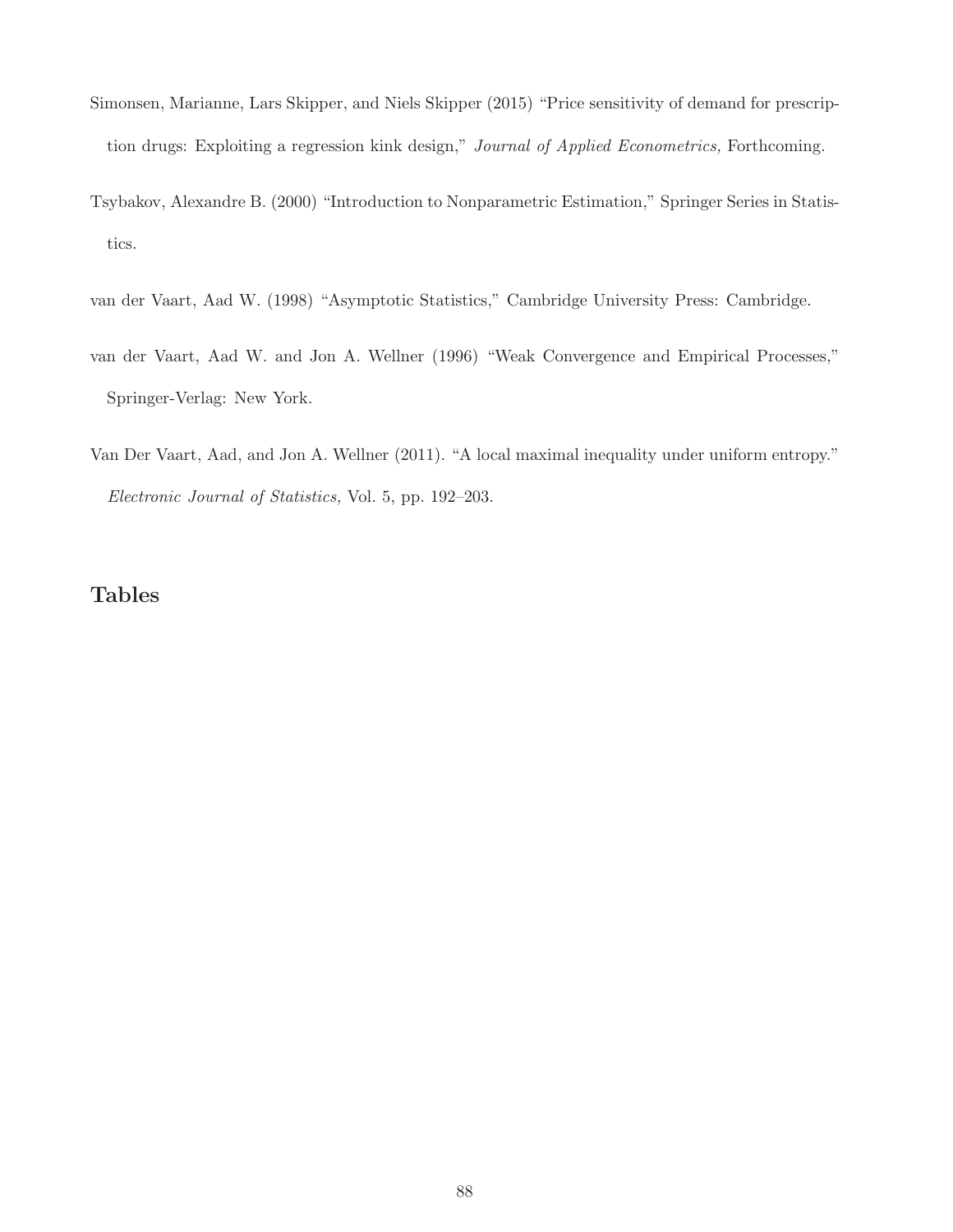| $\, n$ |       |             |                                          |      |       |  |  |  |  |  |  |
|--------|-------|-------------|------------------------------------------|------|-------|--|--|--|--|--|--|
|        | 0.00  | $0.25$ 0.50 |                                          | 0.75 | 1.00  |  |  |  |  |  |  |
| 1000   | 0.939 |             | $0.842\quad 0.641\quad 0.366\quad 0.190$ |      |       |  |  |  |  |  |  |
| 2000   | 0.949 |             | $0.812\quad 0.481\quad 0.204\quad 0.075$ |      |       |  |  |  |  |  |  |
| 4000   | 0.955 |             | $0.738$ $0.304$ $0.082$                  |      | 0.019 |  |  |  |  |  |  |

Table 1: Simulated acceptance probabilities for treatment nullity under the sharp RDD across alternative values of  $\beta_1 \in \{0.00, 0.25, 0.50, 0.75, 1.00\}$ . The nominal acceptance probability is 95%.

Table 2: Simulated acceptance probabilities for treatment nullity under the sharp RKD across alternative values of  $\beta_1 \in \{0.00, 0.25, 0.50, 0.75, 1.00\}$ . The nominal acceptance probability is 95%.

| $\boldsymbol{n}$ |       |                                             |  |
|------------------|-------|---------------------------------------------|--|
|                  | 0.00  | $0.25$ $0.50$ $0.75$ $1.00$                 |  |
| 1000             |       | $0.914$ 0.843 0.731 0.598 0.469             |  |
| 2000             |       | $0.917$ 0.812 0.641 0.465 0.324             |  |
| 4000             | 0.932 | $0.772 \quad 0.516 \quad 0.348 \quad 0.194$ |  |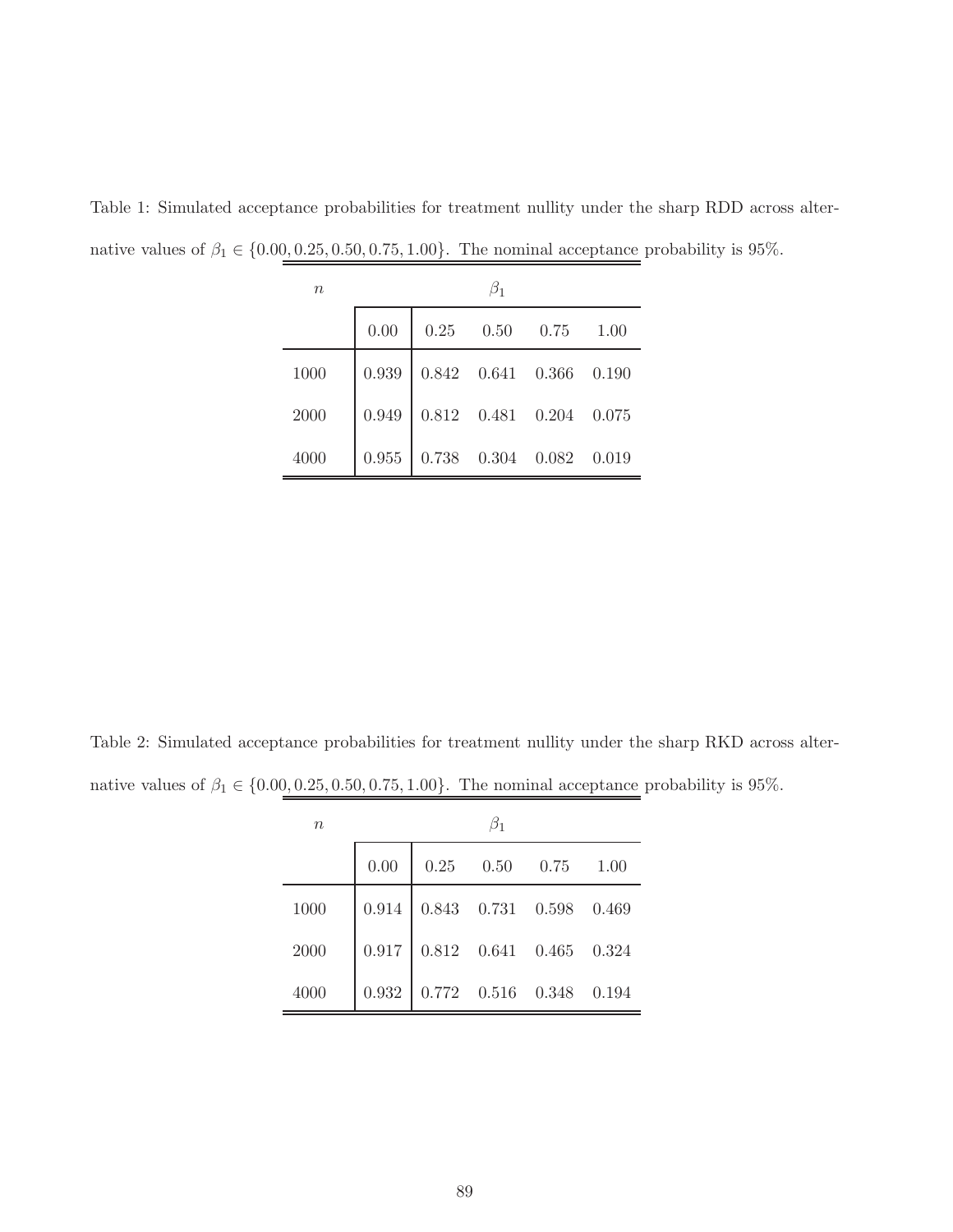| $\eta$ |       |                                 |                                          |  |  |  |  |  |  |  |  |
|--------|-------|---------------------------------|------------------------------------------|--|--|--|--|--|--|--|--|
|        | 0.00  |                                 | $0.25$ $0.50$ $0.75$ $1.00$              |  |  |  |  |  |  |  |  |
| 1000   |       | $0.934$ 0.876 0.686 0.403 0.210 |                                          |  |  |  |  |  |  |  |  |
| 2000   | 0.956 |                                 | $0.846\quad 0.516\quad 0.230\quad 0.090$ |  |  |  |  |  |  |  |  |
| 4000   | 0.949 |                                 | $0.762\quad 0.336\quad 0.103\quad 0.017$ |  |  |  |  |  |  |  |  |

Table 3: Simulated acceptance probabilities for treatment nullity under the fuzzy RDD across alternative values of  $\beta_1 \in \{0.00, 0.25, 0.50, 0.75, 1.00\}$ . The nominal acceptance probability is 95%.

Table 4: Simulated acceptance probabilities for treatment nullity under the fuzzy RKD across alternative values of  $\beta_1 \in \{0.00, 0.25, 0.50, 0.75, 1.00\}$ . The nominal acceptance probability is 95%.

| $\boldsymbol{n}$ |          |                                                                                |  |
|------------------|----------|--------------------------------------------------------------------------------|--|
|                  | $0.00\,$ | $\begin{array}{ c c c } \hline 0.25 & 0.50 & 0.75 & 1.00 \\\hline \end{array}$ |  |
| 1000             |          | $0.913$ 0.864 0.760 0.642 0.554                                                |  |
| 2000             |          | $0.925$ 0.838 0.686 0.551 0.414                                                |  |
| 4000             | 0.936    | $0.786\quad 0.588\quad 0.419\quad 0.290$                                       |  |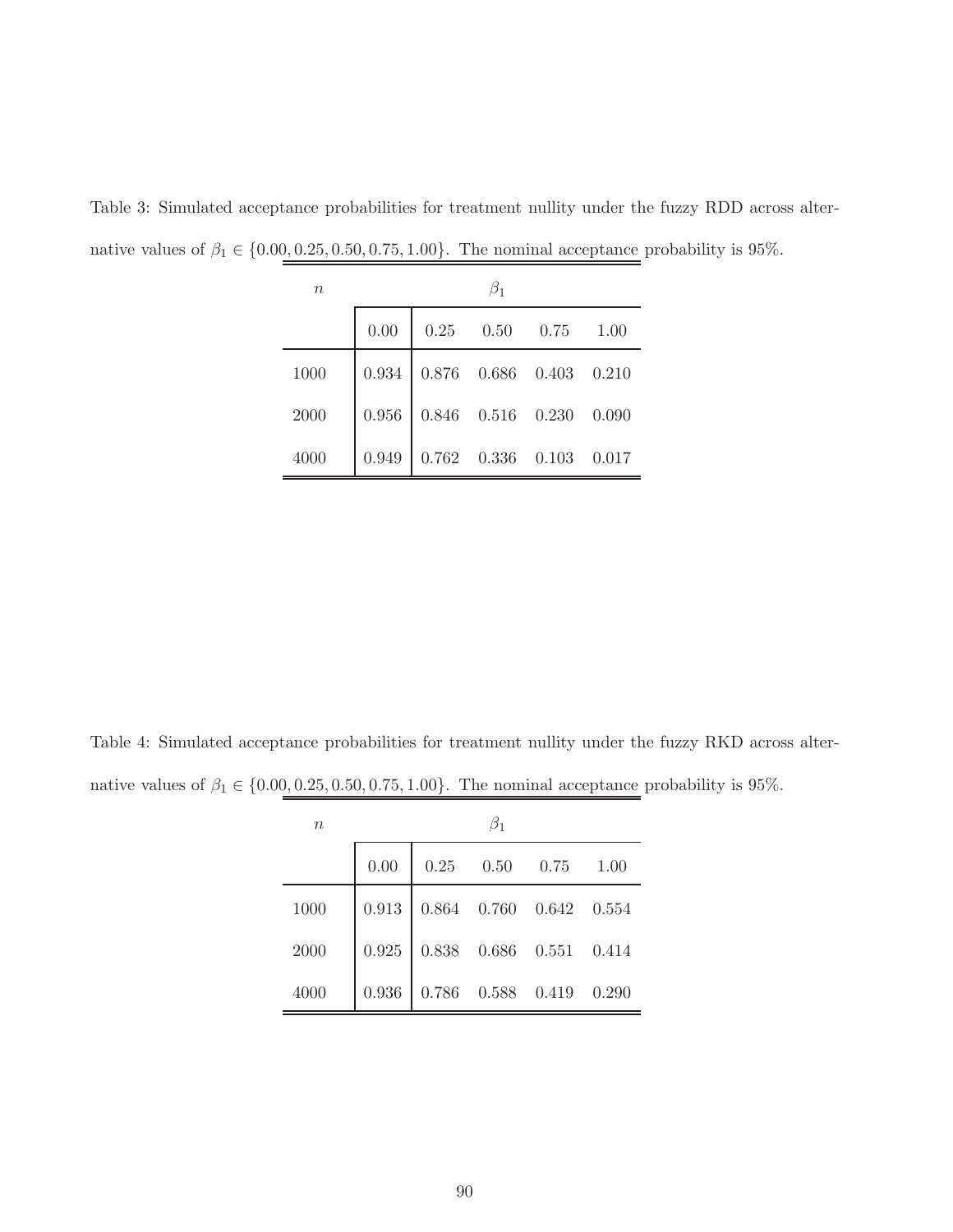Table 5: Simulated acceptance probabilities for (A) joint treatment nullity and (B) treatment homogeneity under the fuzzy RDD with group covariate across alternative values of  $\beta_1 \in$  ${0.00, 0.25, 0.50, 0.75, 1.00}$  while fixing  $\beta_2 = 0$ . The nominal acceptance probability is 95%.

|        | Joint Treatment Nullity<br>(A) |       |           |       |       |  |        | Treatment Homogeneity<br>$\vert B \rangle$ |       |           |       |       |  |  |  |
|--------|--------------------------------|-------|-----------|-------|-------|--|--------|--------------------------------------------|-------|-----------|-------|-------|--|--|--|
| $\, n$ |                                |       | $\beta_1$ |       |       |  | $\, n$ |                                            |       | $\beta_1$ |       |       |  |  |  |
|        | 0.00                           | 0.25  | 0.50      | 0.75  | 1.00  |  |        | 0.00                                       | 0.25  | 0.50      | 0.75  | 1.00  |  |  |  |
| 1000   | 0.980                          | 0.971 | 0.957     | 0.940 | 0.885 |  | 1000   | 0.972                                      | 0.966 | 0.964     | 0.944 | 0.919 |  |  |  |
| 2000   | 0.977                          | 0.959 | 0.942     | 0.881 | 0.803 |  | 2000   | 0.971                                      | 0.964 | 0.951     | 0.913 | 0.867 |  |  |  |
| 4000   | 0.972                          | 0.959 | 0.902     | 0.786 | 0.601 |  | 4000   | 0.971                                      | 0.965 | 0.925     | 0.855 | 0.762 |  |  |  |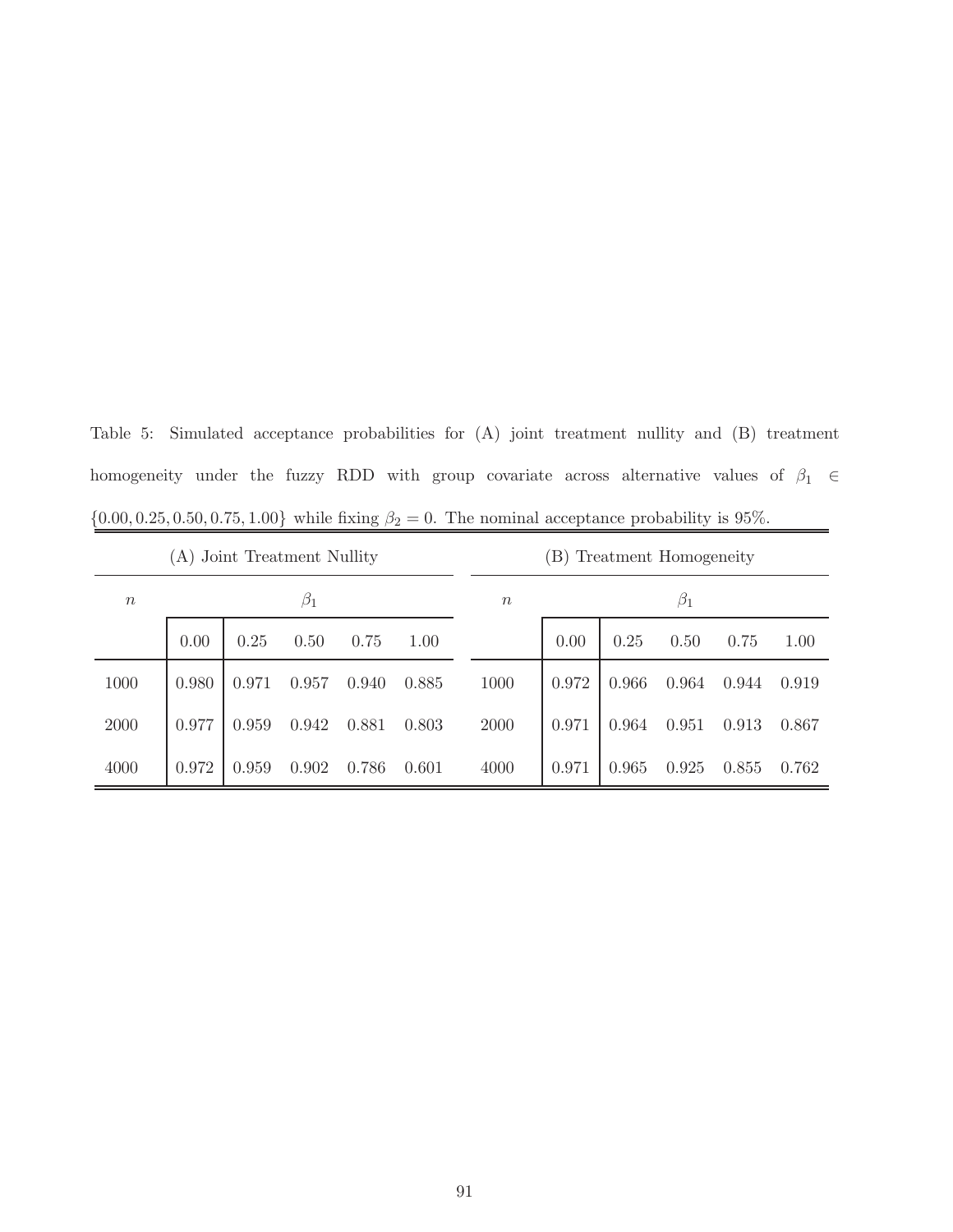Table 6: Simulated acceptance probabilities for (A) uniform treatment nullity and (B) treatment homogeneity under the sharp quantile RDD. The top panel (I) presents results across alternative values of  $\beta_1 \in \{0.00, 0.25, 0.50, 0.75, 1.00\}$  while fixing  $\gamma_1 = 0$ . The bottom panel (II) presents results across alternative values of  $\gamma_1 \in \{0.00, 0.25, 0.50, 0.75, 1.00\}$  while fixing  $\beta_1 = 0$ . The nominal acceptance probability is 95%.

|                  | (A) Joint Treatment Nullity<br>(1) |       |           |       |       |  | (B)<br>Treatment Homogeneity<br>(1) |       |       |           |       |       |  |  |
|------------------|------------------------------------|-------|-----------|-------|-------|--|-------------------------------------|-------|-------|-----------|-------|-------|--|--|
| $\boldsymbol{n}$ |                                    |       | $\beta_1$ |       |       |  | $\boldsymbol{n}$                    |       |       | $\beta_1$ |       |       |  |  |
|                  | 0.00                               | 0.25  | 0.50      | 0.75  | 1.00  |  |                                     | 0.00  | 0.25  | 0.50      | 0.75  | 1.00  |  |  |
| 1000             | 0.966                              | 0.917 | 0.798     | 0.620 | 0.484 |  | 1000                                | 0.967 | 0.967 | 0.965     | 0.954 | 0.963 |  |  |
| 2000             | 0.959                              | 0.859 | 0.633     | 0.414 | 0.269 |  | 2000                                | 0.959 | 0.959 | 0.966     | 0.955 | 0.958 |  |  |
| 4000             | 0.950                              | 0.740 | 0.400     | 0.161 | 0.074 |  | 4000                                | 0.950 | 0.946 | 0.958     | 0.948 | 0.947 |  |  |
|                  |                                    |       |           |       |       |  |                                     |       |       |           |       |       |  |  |

|                  | (A) Joint Treatment Nullity<br>(II) |       |            |       |       |  |        | 'B<br>Treatment Homogeneity<br>(II) |       |            |       |       |  |  |  |
|------------------|-------------------------------------|-------|------------|-------|-------|--|--------|-------------------------------------|-------|------------|-------|-------|--|--|--|
| $\boldsymbol{n}$ |                                     |       | $\gamma_1$ |       |       |  | $\, n$ |                                     |       | $\gamma_1$ |       |       |  |  |  |
|                  | 0.00                                | 0.25  | 0.50       | 0.75  | 1.00  |  |        | 0.00                                | 0.25  | 0.50       | 0.75  | 1.00  |  |  |  |
| 1000             | 0.966                               | 0.928 | 0.842      | 0.742 | 0.647 |  | 1000   | 0.967                               | 0.920 | 0.808      | 0.698 | 0.574 |  |  |  |
| 2000             | 0.959                               | 0.866 | 0.669      | 0.500 | 0.378 |  | 2000   | 0.959                               | 0.855 | 0.625      | 0.446 | 0.327 |  |  |  |
| 4000             | 0.950                               | 0.718 | 0.362      | 0.206 | 0.138 |  | 4000   | 0.950                               | 0.693 | 0.327      | 0.170 | 0.116 |  |  |  |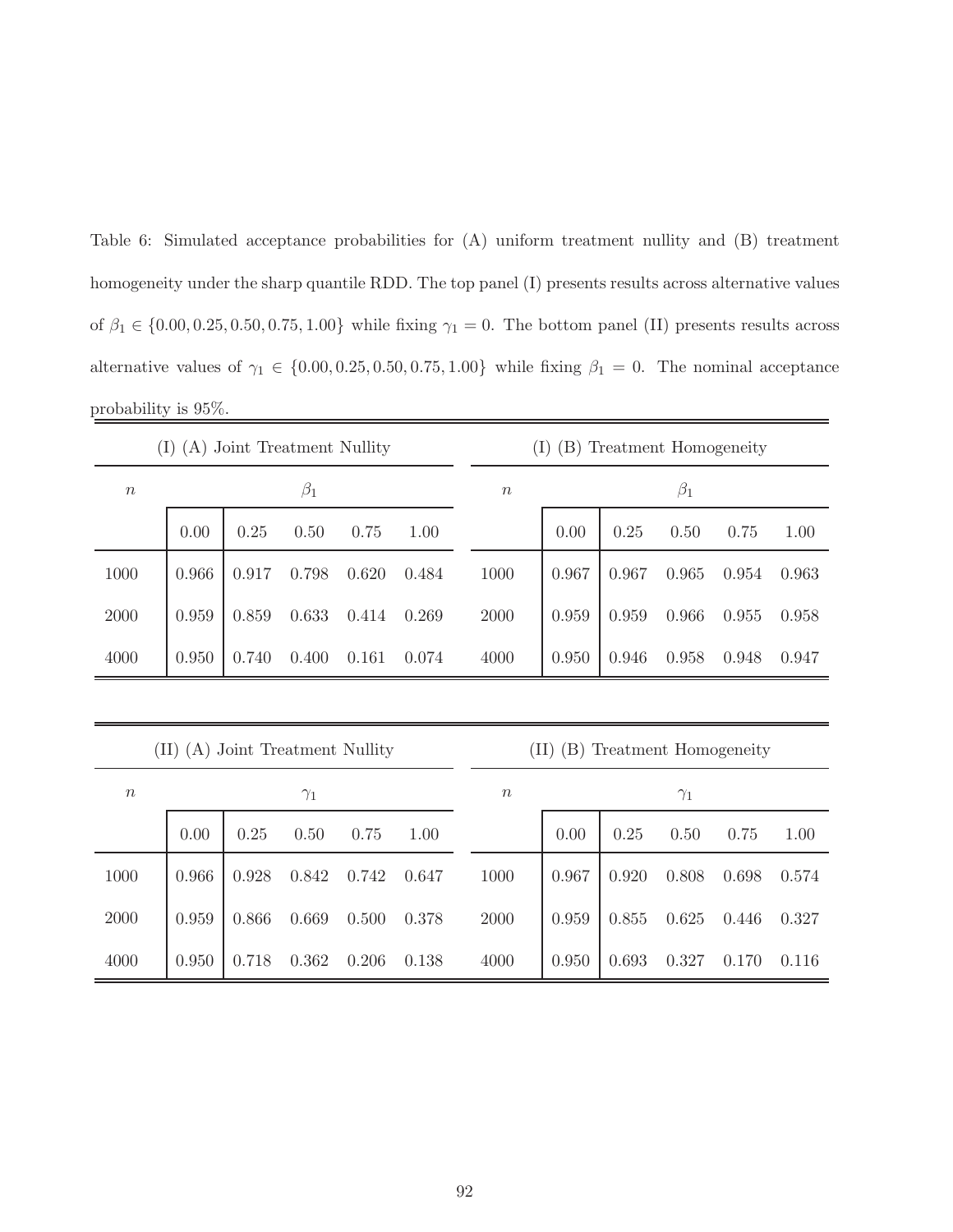Table 7: Simulated acceptance probabilities for (A) uniform treatment nullity and (B) treatment homogeneity under the sharp quantile RKD. The top panel (I) presents results across alternative values of  $\beta_1 \in \{0.00, 0.25, 0.50, 0.75, 1.00\}$  while fixing  $\gamma_1 = 0$ . The bottom panel (II) presents results across alternative values of  $\gamma_1 \in \{0.00, 0.25, 0.50, 0.75, 1.00\}$  while fixing  $\beta_1 = 0$ . The nominal acceptance probability is 95%.

|                  | (I)         |       | (A) Joint Treatment Nullity |       |       |                  | (I)<br>(B)  | Treatment Homogeneity |            |       |       |
|------------------|-------------|-------|-----------------------------|-------|-------|------------------|-------------|-----------------------|------------|-------|-------|
| $\boldsymbol{n}$ |             |       | $\beta_1$                   |       |       | $\boldsymbol{n}$ |             |                       | $\beta_1$  |       |       |
|                  | 0.00        | 0.25  | 0.50                        | 0.75  | 1.00  |                  | 0.00        | 0.25                  | 0.50       | 0.75  | 1.00  |
| 1000             | 0.930       | 0.928 | 0.906                       | 0.881 | 0.851 | 1000             | 0.927       | 0.936                 | 0.945      | 0.936 | 0.940 |
| 2000             | 0.941       | 0.917 | 0.883                       | 0.850 | 0.837 | 2000             | 0.932       | 0.930                 | 0.929      | 0.929 | 0.928 |
| 4000             | 0.941       | 0.902 | 0.850                       | 0.835 | 0.829 | 4000             | 0.929       | 0.930                 | 0.918      | 0.936 | 0.924 |
|                  |             |       |                             |       |       |                  |             |                       |            |       |       |
|                  | (II)<br>(A) |       | Joint Treatment Nullity     |       |       |                  | (II)<br>(B) | Treatment Homogeneity |            |       |       |
| $\, n$           |             |       | $\gamma_1$                  |       |       | $\boldsymbol{n}$ |             |                       | $\gamma_1$ |       |       |
|                  | 0.00        | 0.25  | 0.50                        | 0.75  | 1.00  |                  | 0.00        | 0.25                  | 0.50       | 0.75  | 1.00  |
| 1000             | 0.930       | 0.954 | 0.955                       | 0.943 | 0.936 | 1000             | 0.927       | 0.938                 | 0.939      | 0.921 | 0.911 |
| 2000             | 0.941       | 0.931 | 0.936                       | 0.926 | 0.902 | 2000             | 0.932       | 0.932                 | 0.923      | 0.901 | 0.875 |

4000 0.941 0.931 0.928 0.905 0.879 4000 0.929 0.920 0.885 0.861 0.816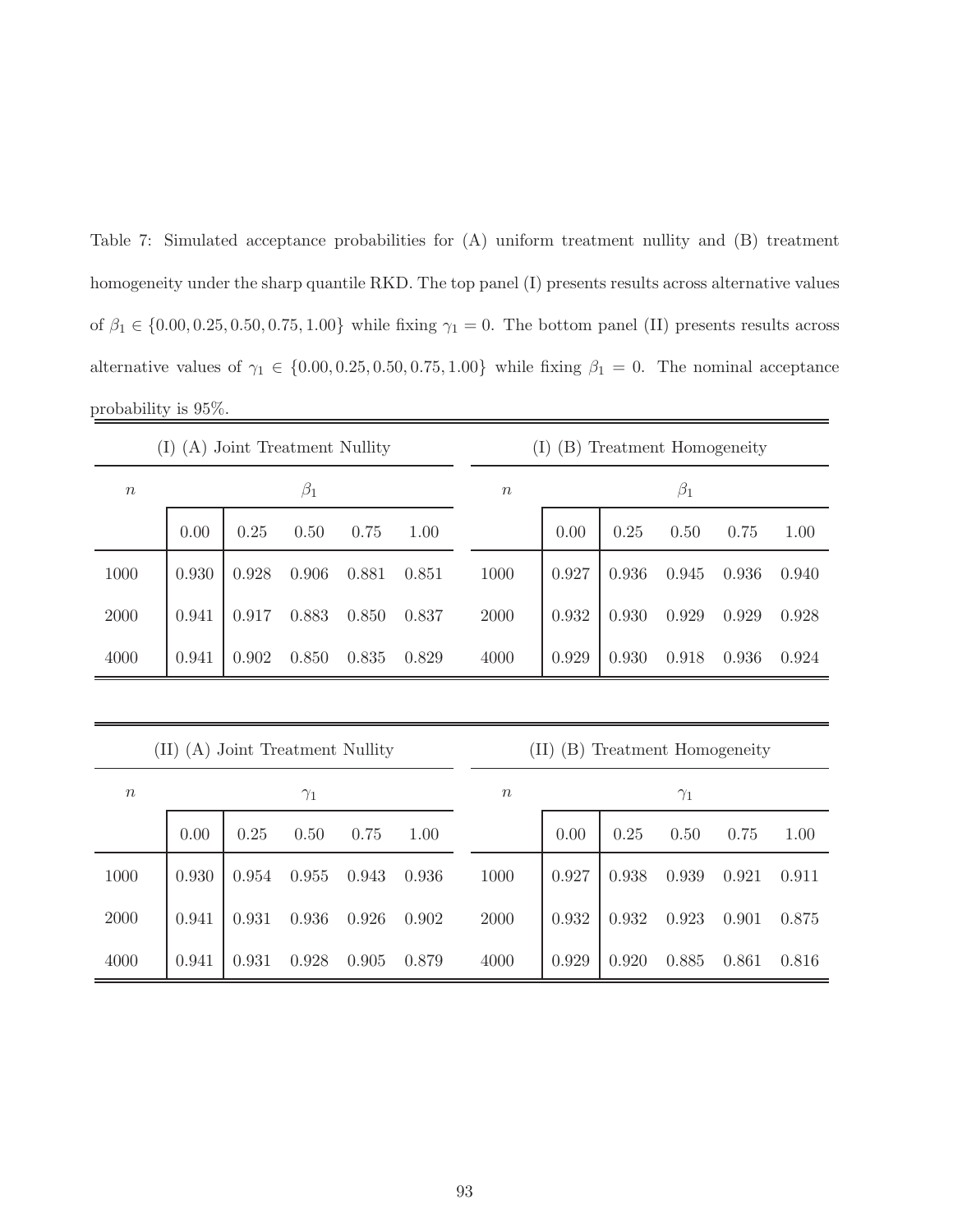Table 8: Simulated acceptance probabilities for (A) uniform treatment nullity and (B) treatment homogeneity under the fuzzy quantile RDD. The top panel (I) presents results across alternative values of  $\beta_1 \in \{0.00, 0.25, 0.50, 0.75, 1.00\}$  while fixing  $\gamma_1 = 0$ . The bottom panel (II) presents results across alternative values of  $\gamma_1 \in \{0.00, 0.25, 0.50, 0.75, 1.00\}$  while fixing  $\beta_1 = 0$ . The nominal acceptance probability is 95%.

|                  | (A) Joint Treatment Nullity<br>$\bf{I})$ |       |           |       |       |  |        | (B)<br>Treatment Homogeneity |       |           |       |       |  |  |
|------------------|------------------------------------------|-------|-----------|-------|-------|--|--------|------------------------------|-------|-----------|-------|-------|--|--|
| $\boldsymbol{n}$ |                                          |       | $\beta_1$ |       |       |  | $\, n$ |                              |       | $\beta_1$ |       |       |  |  |
|                  | 0.00                                     | 0.25  | 0.50      | 0.75  | 1.00  |  |        | 0.00                         | 0.25  | 0.50      | 0.75  | 1.00  |  |  |
| 1000             | 0.983                                    | 0.894 | 0.703     | 0.472 | 0.265 |  | 1000   | 0.987                        | 0.985 | 0.992     | 0.994 | 0.996 |  |  |
| 2000             | 0.984                                    | 0.843 | 0.507     | 0.236 | 0.072 |  | 2000   | 0.985                        | 0.990 | 0.990     | 0.995 | 0.992 |  |  |
| 4000             | 0.978                                    | 0.775 | 0.292     | 0.044 | 0.004 |  | 4000   | 0.978                        | 0.979 | 0.993     | 0.989 | 0.992 |  |  |
|                  |                                          |       |           |       |       |  |        |                              |       |           |       |       |  |  |

|                  |       | (11)<br>(A) Joint Treatment Nullity |            |       |       |  |        |       | Treatment Homogeneity<br>$\vert B \rangle$<br>$\left( \prod \right)$ |            |       |       |  |  |  |  |
|------------------|-------|-------------------------------------|------------|-------|-------|--|--------|-------|----------------------------------------------------------------------|------------|-------|-------|--|--|--|--|
| $\boldsymbol{n}$ |       |                                     | $\gamma_1$ |       |       |  | $\, n$ |       |                                                                      | $\gamma_1$ |       |       |  |  |  |  |
|                  | 0.00  | 0.25                                | 0.50       | 0.75  | 1.00  |  |        | 0.00  | 0.25                                                                 | 0.50       | 0.75  | 1.00  |  |  |  |  |
| 1000             | 0.983 | 0.968                               | 0.933      | 0.886 | 0.857 |  | 1000   | 0.987 | 0.949                                                                | 0.876      | 0.790 | 0.715 |  |  |  |  |
| 2000             | 0.984 | 0.966                               | 0.890      | 0.796 | 0.715 |  | 2000   | 0.985 | 0.960                                                                | 0.776      | 0.593 | 0.438 |  |  |  |  |
| 4000             | 0.978 | 0.932                               | 0.817      | 0.629 | 0.441 |  | 4000   | 0.978 | 0.874                                                                | 0.601      | 0.345 | 0.166 |  |  |  |  |